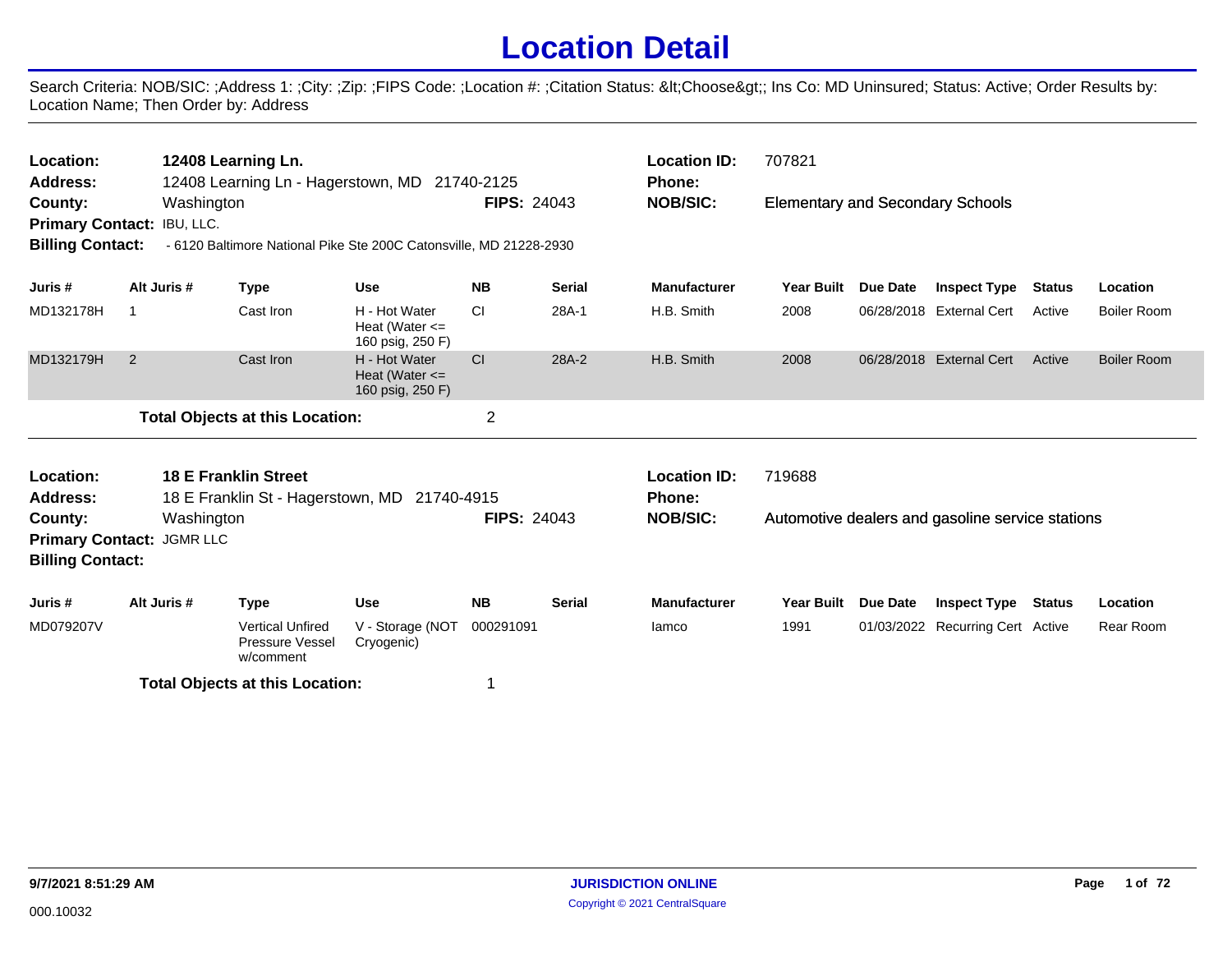| Location:<br><b>Address:</b> |             |                            | 18360 College Rd/vacant building                               | 18360 College Rd - Hagerstown, MD 21740-1768                                        |                    |               | <b>Location ID:</b><br><b>Phone:</b> | 2910277               |                                                  |                 |
|------------------------------|-------------|----------------------------|----------------------------------------------------------------|-------------------------------------------------------------------------------------|--------------------|---------------|--------------------------------------|-----------------------|--------------------------------------------------|-----------------|
| County:                      |             | Washington                 |                                                                |                                                                                     | <b>FIPS: 24043</b> |               | <b>NOB/SIC:</b>                      | <b>Grocery Stores</b> |                                                  |                 |
|                              |             |                            | Primary Contact: 18360 College Rd/vacant building              |                                                                                     |                    |               |                                      |                       |                                                  |                 |
| <b>Billing Contact:</b>      |             |                            |                                                                | Lauren Abernathy - 18360 College Rd Hagerstown, MD 21740-1768 - Phone: 240-475-9191 |                    |               |                                      |                       |                                                  |                 |
| Juris #                      | Alt Juris # |                            | <b>Type</b>                                                    | <b>Use</b>                                                                          | NΒ                 | Serial        | <b>Manufacturer</b>                  | Year Built Due Date   | <b>Inspect Type Status</b>                       | Location        |
| MD137367V                    | RACK-A      |                            | <b>Vertical Unfired</b><br><b>Pressure Vessel</b><br>w/comment | V - Storage (NOT<br>Cryogenic)                                                      | 000033233          | 33233         | Standard                             | 2000                  | 09/15/2022 Recurring Cert Active                 | Motor Room      |
| MD137368V                    | RACK-B      |                            | <b>Vertical Unfired</b><br><b>Pressure Vessel</b><br>w/comment | V - Storage (NOT 000032332 32332<br>Cryogenic)                                      |                    |               | Standard                             | 2000                  | 09/15/2022 Recurring Cert Active                 | Motor Room      |
|                              |             |                            | <b>Total Objects at this Location:</b>                         |                                                                                     | 2                  |               |                                      |                       |                                                  |                 |
| Location:<br><b>Address:</b> |             | 215 W Main St              |                                                                | 215 W Main St - Hancock, MD 21750-1320                                              |                    |               | <b>Location ID:</b><br>Phone:        | 724775                |                                                  |                 |
| County:                      |             | Washington                 |                                                                |                                                                                     | <b>FIPS: 24043</b> |               | <b>NOB/SIC:</b>                      |                       | Automotive dealers and gasoline service stations |                 |
|                              |             |                            | Primary Contact: Anthony McCusker - Phone: 301-573-4321        |                                                                                     |                    |               |                                      |                       |                                                  |                 |
| <b>Billing Contact:</b>      |             |                            |                                                                | Anthony McCusker - 139 Washington St Hancock, MD 21750-1140 - Phone: 301-573-4321   |                    |               |                                      |                       |                                                  |                 |
| Juris #                      | Alt Juris # |                            | <b>Type</b>                                                    | <b>Use</b>                                                                          | NΒ                 | <b>Serial</b> | <b>Manufacturer</b>                  | Year Built Due Date   | <b>Inspect Type Status</b>                       | Location        |
| MD094125V                    |             |                            | <b>Vertical Unfired</b><br>Pressure Vessel<br>w/comment        | V - Storage (NOT<br>Cryogenic)                                                      | 000292152          |               | Manchester                           | 1995                  | 11/21/2022 Recurring Cert Active                 | Garage Area     |
|                              |             |                            | <b>Total Objects at this Location:</b>                         |                                                                                     | 1                  |               |                                      |                       |                                                  |                 |
| Location:                    |             | <b>AC &amp; T Car Wash</b> |                                                                |                                                                                     |                    |               | <b>Location ID:</b>                  | 705493                |                                                  |                 |
| <b>Address:</b>              |             |                            |                                                                | 301 N Burhans Blvd - Hagerstown, MD 21740-3759                                      |                    |               | <b>Phone:</b>                        | 301-582-2700          |                                                  |                 |
| County:                      |             | Washington                 |                                                                |                                                                                     | <b>FIPS: 24043</b> |               | <b>NOB/SIC:</b>                      | Carwashes             |                                                  |                 |
|                              |             |                            | Primary Contact: Larry Barnes - Phone: 301-582-2700            |                                                                                     |                    |               |                                      |                       |                                                  |                 |
| <b>Billing Contact:</b>      |             |                            |                                                                | Larry Barnes - 301 N Burhans Blvd Hagerstown, MD 21740-3759 - Phone: 301-582-2700   |                    |               |                                      |                       |                                                  |                 |
| Juris #                      | Alt Juris # |                            | <b>Type</b>                                                    | <b>Use</b>                                                                          | <b>NB</b>          | <b>Serial</b> | Manufacturer                         | Year Built Due Date   | <b>Inspect Type Status</b>                       | Location        |
| MD142672V                    |             |                            | <b>Vertical Unfired</b><br>Pressure Vessel<br>w/comment        | V - Storage (NOT<br>Cryogenic)                                                      | 000317504          |               | <b>Steel Fab</b>                     | 2008                  | 05/04/2022 Recurring Cert Active                 | Mech Mezz       |
| 9/7/2021 8:51:29 AM          |             |                            |                                                                |                                                                                     |                    |               | <b>JURISDICTION ONLINE</b>           |                       |                                                  | 2 of 72<br>Page |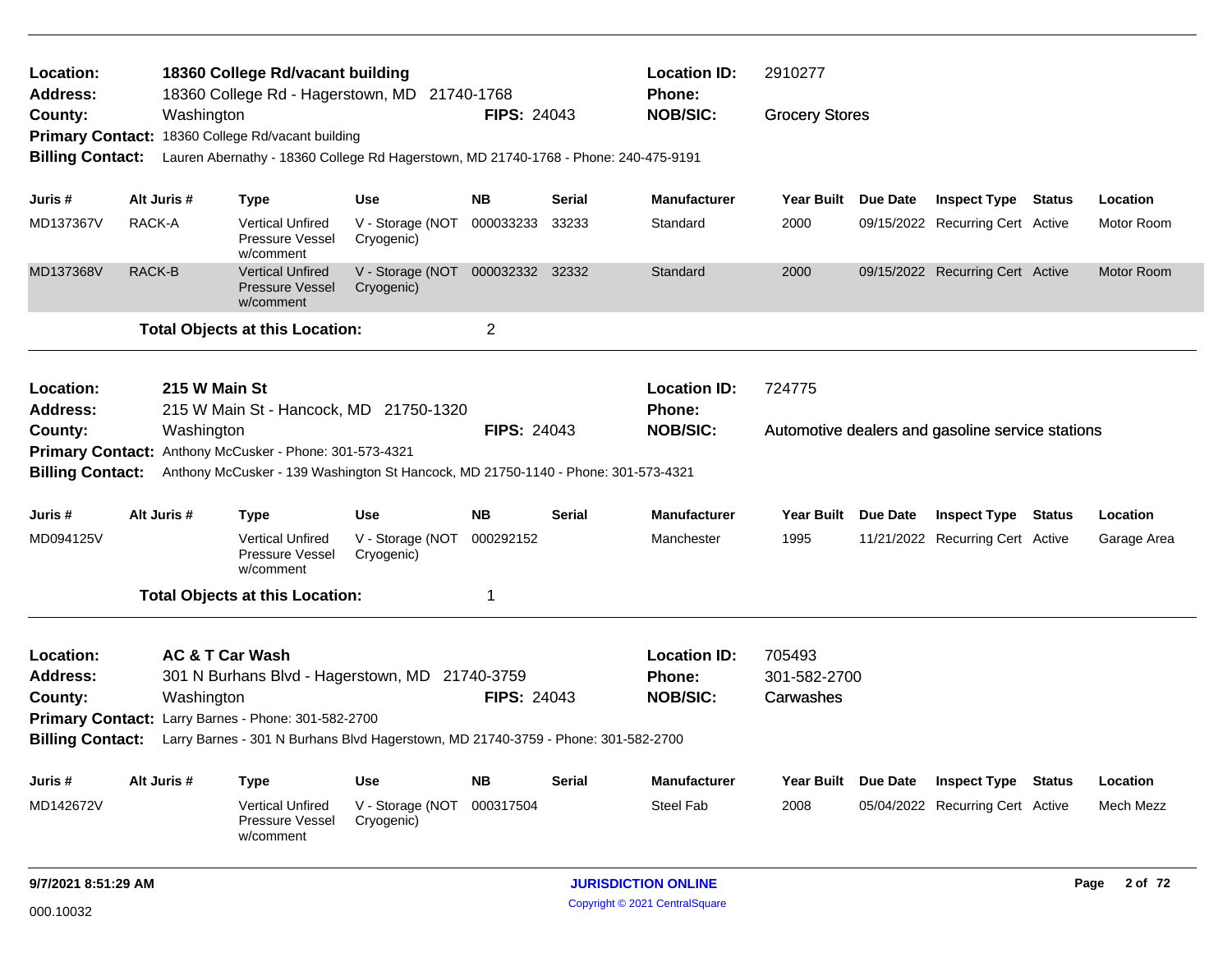| Juris #                                                                                                                                                      | Alt Juris #                                                                                                                                                                                              | Type                                                                                                    | <b>Use</b>                                                | <b>NB</b>          | <b>Serial</b> | <b>Manufacturer</b>           | Year Built Due Date |          | <b>Inspect Type Status</b>             | Location                                                     |
|--------------------------------------------------------------------------------------------------------------------------------------------------------------|----------------------------------------------------------------------------------------------------------------------------------------------------------------------------------------------------------|---------------------------------------------------------------------------------------------------------|-----------------------------------------------------------|--------------------|---------------|-------------------------------|---------------------|----------|----------------------------------------|--------------------------------------------------------------|
| MD154407H                                                                                                                                                    |                                                                                                                                                                                                          | <b>Water Tube</b><br>Coiled (NOT<br><b>Flueless Hi</b><br>Efficiency)                                   | H - Hot Water<br>Heat (Water $\leq$<br>160 psig, 250 F)   | 000138753          |               | <b>AIC Tuchom</b>             | 2014                |          | 05/04/2022 Recurring Cert Active       | Mech Rm                                                      |
| MD154408H                                                                                                                                                    |                                                                                                                                                                                                          | <b>Water Tube</b><br>Coiled (Flueless<br>Hi Efficiency)                                                 | H - Hot Water<br>Heat (Water $\leq$ =<br>160 psig, 250 F) | 000139970          |               | AIC Tuchom                    | 2014                |          | 05/04/2022 Recurring Cert Active       | MECH ROOM                                                    |
|                                                                                                                                                              |                                                                                                                                                                                                          | <b>Total Objects at this Location:</b>                                                                  |                                                           | 3                  |               |                               |                     |          |                                        |                                                              |
| Location:<br><b>Address:</b>                                                                                                                                 |                                                                                                                                                                                                          | <b>Action Products Inc</b><br>954 Sweeney Dr - Hagerstown, MD 21740-7111                                |                                                           |                    |               | <b>Location ID:</b><br>Phone: | 702087              |          |                                        |                                                              |
| County:                                                                                                                                                      | Washington                                                                                                                                                                                               |                                                                                                         |                                                           | <b>FIPS: 24043</b> |               | <b>NOB/SIC:</b>               |                     |          | Miscellaneous manufacturing industries |                                                              |
| <b>Primary Contact:</b>                                                                                                                                      |                                                                                                                                                                                                          | Melissa Hinlicky - Phone: 301-797-1414 ext. 1053 - Email: mhinlicky@actionproducts.com                  |                                                           |                    |               |                               |                     |          |                                        |                                                              |
|                                                                                                                                                              | <b>Billing Contact:</b><br>Melissa Hinlicky - 954 Sweeney Dr Hagerstown, MD 21740-7111 - Phone: 301-797-1414 ext. 1053 - Email: mhinlicky@actionproducts.com<br>Alt Juris #<br><b>Type</b><br><b>Use</b> |                                                                                                         |                                                           |                    |               |                               |                     |          |                                        |                                                              |
| Juris #                                                                                                                                                      |                                                                                                                                                                                                          |                                                                                                         |                                                           | <b>NB</b>          | <b>Serial</b> | <b>Manufacturer</b>           | <b>Year Built</b>   | Due Date | <b>Inspect Type Status</b>             | Location                                                     |
| MD133324V                                                                                                                                                    |                                                                                                                                                                                                          | <b>Vertical Unfired</b><br>Pressure Vessel<br>w/comment                                                 | V - Storage (NOT<br>Cryogenic)                            | 000415540          |               | Steel Fab                     | 2005                |          | 09/12/2022 Recurring Cert Active       | Compressor<br>Room                                           |
| MD133325V                                                                                                                                                    |                                                                                                                                                                                                          | <b>Vertical Unfired</b><br><b>Pressure Vessel</b><br>w/comment                                          | V - Storage (NOT<br>Cryogenic)                            | 000492830          |               | <b>Steel Fab</b>              | 2007                |          | 09/12/2022 Recurring Cert Active       | Shop                                                         |
|                                                                                                                                                              |                                                                                                                                                                                                          | <b>Total Objects at this Location:</b>                                                                  |                                                           | $\overline{2}$     |               |                               |                     |          |                                        |                                                              |
| Location:                                                                                                                                                    |                                                                                                                                                                                                          | <b>Action Products Inc.</b>                                                                             |                                                           |                    |               | <b>Location ID:</b>           | 2180891             |          |                                        |                                                              |
| <b>Address:</b>                                                                                                                                              |                                                                                                                                                                                                          | 11910 Greencastle Pike - Hagerstown, MD 21740-1950                                                      |                                                           |                    |               | Phone:                        | 301-797-1414 x1022  |          |                                        |                                                              |
| County:                                                                                                                                                      | Washington                                                                                                                                                                                               |                                                                                                         |                                                           | <b>FIPS: 24043</b> |               | <b>NOB/SIC:</b>               |                     |          |                                        | Orthopedic, Prosthetic, and Surgical Appliances and Supplies |
|                                                                                                                                                              |                                                                                                                                                                                                          | Primary Contact: Melissa Hinlicky - Phone: 301-797-1414 ext. 1053 - Email: mhinlicky@actionproducts.com |                                                           |                    |               |                               |                     |          |                                        |                                                              |
| <b>Billing Contact:</b><br>Melissa Hinlicky - 954 Sweeney Dr Hagerstown, MD 21740-7111 - Phone: 301-797-1414 ext. 1053 - Email: mhinlicky@actionproducts.com |                                                                                                                                                                                                          |                                                                                                         |                                                           |                    |               |                               |                     |          |                                        |                                                              |
| Juris #                                                                                                                                                      | Alt Juris #                                                                                                                                                                                              | Type                                                                                                    | <b>Use</b>                                                | <b>NB</b>          | <b>Serial</b> | <b>Manufacturer</b>           | Year Built Due Date |          | <b>Inspect Type Status</b>             | Location                                                     |
| MD108956V                                                                                                                                                    |                                                                                                                                                                                                          | <b>Vertical Unfired</b><br>Pressure Vessel<br>w/comment                                                 | V - Storage (NOT<br>Cryogenic)                            | 000874975          |               | <b>Buckeye</b>                | 1988                |          | 09/12/2022 Recurring Cert Active       | Research /<br>Development<br>Area                            |
|                                                                                                                                                              |                                                                                                                                                                                                          | <b>Total Objects at this Location:</b>                                                                  |                                                           | -1                 |               |                               |                     |          |                                        |                                                              |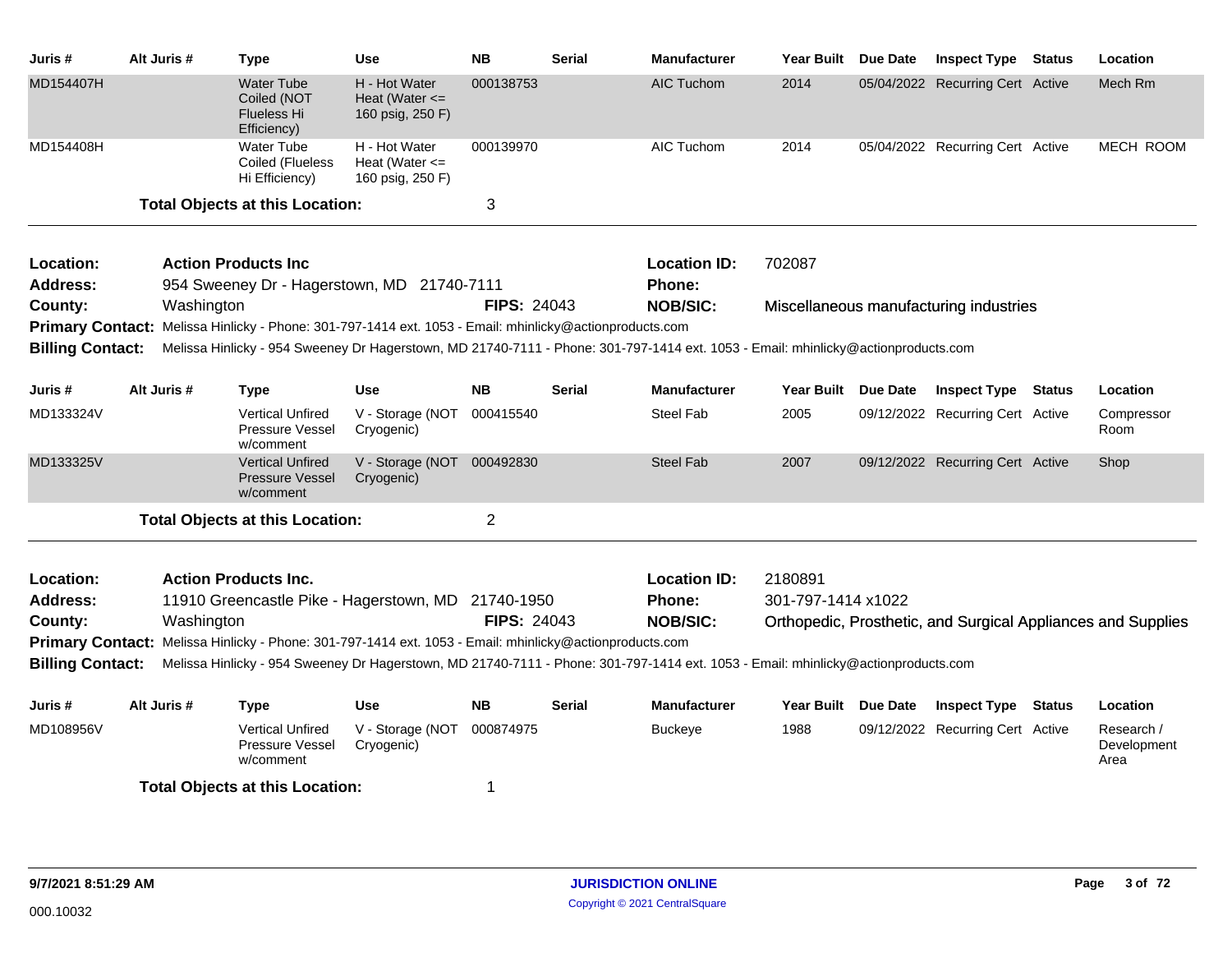| Location:<br>Address:<br>County:<br><b>Primary Contact:</b><br><b>Billing Contact:</b> |                | <b>Advertising Inc.</b><br>Washington | 355 S Potomac St - Hagerstown, MD 21740-6032<br>Doug Wright - Phone: 301-733-9300 - Email: dwright@adincmd.com                                                                 |                                                               | <b>FIPS: 24043</b> |               | <b>Location ID:</b><br>Phone:<br><b>NOB/SIC:</b><br>Doug Wright - 355 S Potomac St Hagerstown, MD 21740-6032 - Phone: 301-733-9300 - Email: dwright@adincmd.com | 3770326<br>301-733-9300 |                 |                                        |               |                        |
|----------------------------------------------------------------------------------------|----------------|---------------------------------------|--------------------------------------------------------------------------------------------------------------------------------------------------------------------------------|---------------------------------------------------------------|--------------------|---------------|-----------------------------------------------------------------------------------------------------------------------------------------------------------------|-------------------------|-----------------|----------------------------------------|---------------|------------------------|
| Juris #                                                                                |                | Alt Juris #                           | <b>Type</b>                                                                                                                                                                    | <b>Use</b>                                                    | <b>NB</b>          | <b>Serial</b> | <b>Manufacturer</b>                                                                                                                                             | Year Built Due Date     |                 | <b>Inspect Type Status</b>             |               | Location               |
| MD159524H                                                                              |                |                                       | Cast Iron                                                                                                                                                                      | H - Hot Water<br>Heat (Water $\leq$<br>160 psig, 250 F)       | <b>CI</b>          | 65576442      | <b>US Boiler</b>                                                                                                                                                | 2016                    |                 | 01/29/2022 Recurring Cert Active       |               | <b>Basement</b>        |
|                                                                                        |                |                                       | <b>Total Objects at this Location:</b>                                                                                                                                         |                                                               | 1                  |               |                                                                                                                                                                 |                         |                 |                                        |               |                        |
| Location:<br><b>Address:</b><br>County:<br><b>Primary Contact:</b>                     |                | Washington                            | <b>Allied Waste Services</b><br>11710 Greencastle Pike - Hagerstown, MD 21740-1947<br>Diane Spielman - Phone: 301-223-4621                                                     |                                                               | <b>FIPS: 24043</b> |               | <b>Location ID:</b><br>Phone:<br><b>NOB/SIC:</b>                                                                                                                | 705321<br>301-223-7272  |                 | Miscellaneous manufacturing industries |               |                        |
| <b>Billing Contact:</b>                                                                |                |                                       | Diane Spielman - 11710 Greencastle Pike Hagerstown, MD 21740-1947 - Phone: 301-223-4621                                                                                        |                                                               |                    |               |                                                                                                                                                                 |                         |                 |                                        |               |                        |
| Juris#                                                                                 |                | Alt Juris #                           | Type                                                                                                                                                                           | <b>Use</b>                                                    | <b>NB</b>          | <b>Serial</b> | <b>Manufacturer</b>                                                                                                                                             | <b>Year Built</b>       | <b>Due Date</b> | <b>Inspect Type</b>                    | Status        | Location               |
| MD047413V                                                                              | -1             |                                       | Pressure Vessel<br>w/comment                                                                                                                                                   | Horizontal Unfired V - Storage (NOT<br>Cryogenic)             | 000344382 0        |               | <b>Buckeye</b>                                                                                                                                                  | 1981                    |                 | 03/11/2023 Recurring Cert Active       |               | Weld Shop/Rear<br>Shed |
| MD099017V                                                                              | $\overline{1}$ |                                       | <b>Pressure Vessel</b><br>w/comment                                                                                                                                            | Horizontal Unfired V - Storage (NOT 000346377 0<br>Cryogenic) |                    |               | Melben                                                                                                                                                          | 1992                    |                 | 03/11/2023 Recurring Cert Active       |               | <b>Outside Shed</b>    |
|                                                                                        |                |                                       | <b>Total Objects at this Location:</b>                                                                                                                                         |                                                               | $\overline{c}$     |               |                                                                                                                                                                 |                         |                 |                                        |               |                        |
| Location:<br>Address:<br>County:<br><b>Primary Contact:</b><br><b>Billing Contact:</b> |                | <b>Amazon HGR2</b><br>Washington      | 1115 Wesel Blvd - Hagerstown, MD 21740-8126<br>Patrick Bizzel - Phone: 240-818-7670 - Email: Bizzell@amazon.com<br>Mike Wilcher - 219 S Alex Rd West Carrollton, OH 45449-1910 |                                                               | <b>FIPS: 24043</b> |               | <b>Location ID:</b><br><b>Phone:</b><br><b>NOB/SIC:</b>                                                                                                         | 4060701                 |                 |                                        |               |                        |
| Juris #                                                                                |                | Alt Juris #                           | <b>Type</b>                                                                                                                                                                    | Use                                                           | <b>NB</b>          | <b>Serial</b> | <b>Manufacturer</b>                                                                                                                                             | <b>Year Built</b>       | Due Date        | <b>Inspect Type</b>                    | <b>Status</b> | Location               |
| MD168972V                                                                              |                |                                       | Horizontal Unfired V - Storage<br>Pressure Vessel<br>w/comment                                                                                                                 | (Cryogenic)                                                   | 000000075          |               | Taylor                                                                                                                                                          | 2020                    |                 | 03/30/2023 Recurring Cert Active       |               | Outside Caged<br>Area  |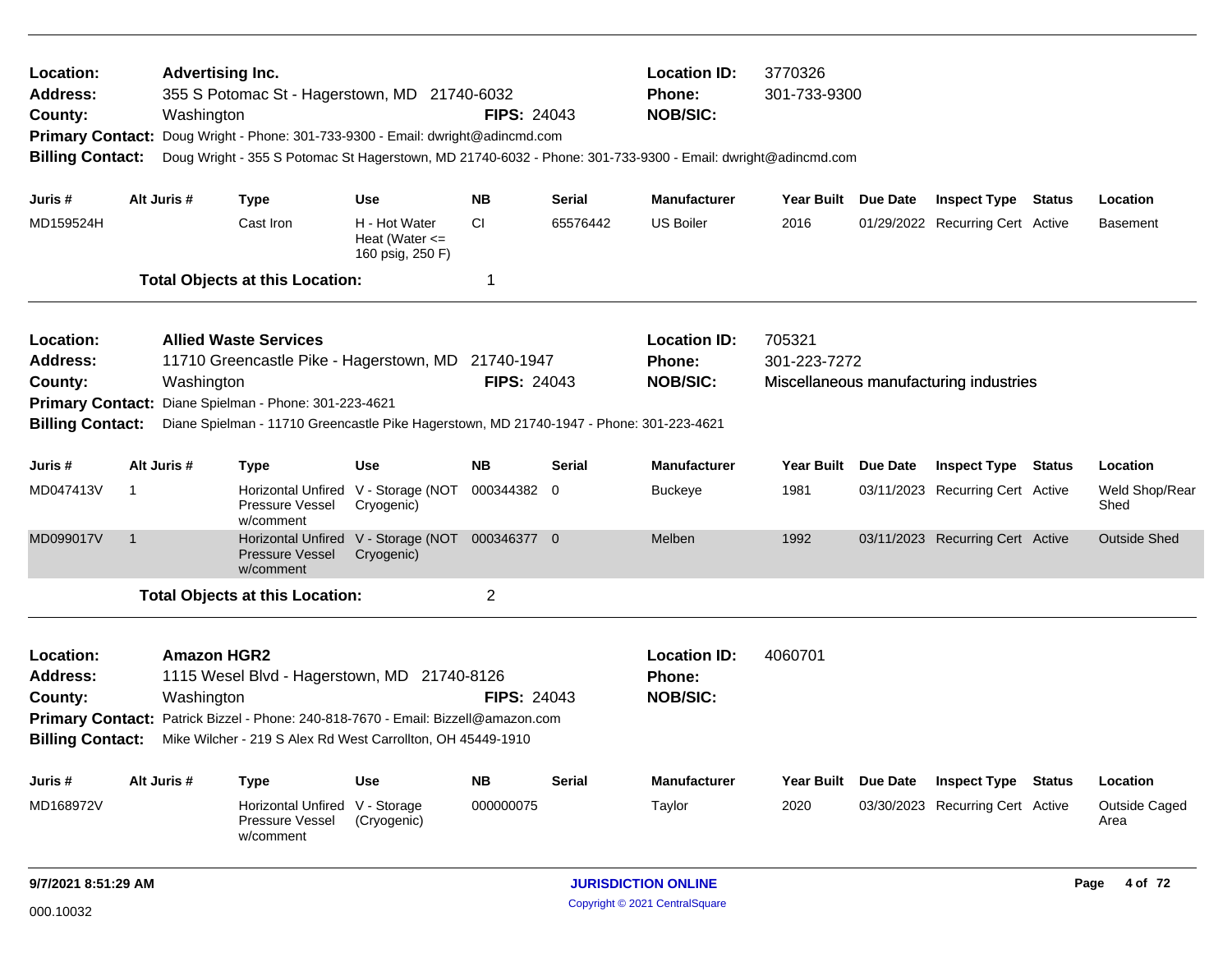| Juris #   | Alt Juris # | Type                                                             | <b>Use</b>                 | <b>NB</b> | <b>Serial</b> | <b>Manufacturer</b> | <b>Year Built</b> | Due Date   | <b>Inspect Type</b>          | <b>Status</b> | Location                     |
|-----------|-------------|------------------------------------------------------------------|----------------------------|-----------|---------------|---------------------|-------------------|------------|------------------------------|---------------|------------------------------|
| MD168973V |             | <b>Horizontal Unfired</b><br><b>Pressure Vessel</b><br>w/comment | V - Storage<br>(Cryogenic) | 000001551 |               | Shijiazhaung        | 2020              | 03/30/2023 | <b>Recurring Cert Active</b> |               | <b>Outside Caged</b><br>Area |
| MD168974V |             | <b>Horizontal Unfired</b><br><b>Pressure Vessel</b><br>w/comment | V - Storage<br>(Cryogenic) | 000001530 |               | Shijiazhaung        | 2020              | 03/30/2023 | Recurring Cert Active        |               | Outside Caged<br>Area        |
| MD168975V |             | <b>Horizontal Unfired</b><br><b>Pressure Vessel</b><br>w/comment | V - Storage<br>(Cryogenic) | 000001552 |               | Shijiazhaung        | 2020              | 03/30/2023 | <b>Recurring Cert Active</b> |               | <b>Outside Caged</b><br>Area |
| MD168976V |             | Horizontal Unfired<br><b>Pressure Vessel</b><br>w/comment        | V - Storage<br>(Cryogenic) | 000001538 |               | Shijiazhaung        | 2020              | 03/30/2023 | Recurring Cert Active        |               | Outside Caged<br>Area        |
| MD168977V |             | <b>Horizontal Unfired</b><br><b>Pressure Vessel</b><br>w/comment | V - Storage<br>(Cryogenic) | 000001543 |               | Shijiazhaung        | 2020              | 03/30/2023 | <b>Recurring Cert Active</b> |               | <b>Outside Caged</b><br>Area |
| MD168978V |             | <b>Horizontal Unfired</b><br>Pressure Vessel<br>w/comment        | V - Storage<br>(Cryogenic) | 000001542 |               | Shijiazhaung        | 2020              | 03/30/2023 | Recurring Cert Active        |               | Outside Caged<br>Area        |
|           |             | <b>Total Objects at this Location:</b>                           |                            | 7         |               |                     |                   |            |                              |               |                              |

| <b>Location:</b> | <b>Amazon HSE I</b>                                                                 |                    | <b>Location ID:</b> | 4058773 |
|------------------|-------------------------------------------------------------------------------------|--------------------|---------------------|---------|
| Address:         | 13905 Crayton Blvd - Hagerstown, MD 21742-3690                                      |                    | <b>Phone:</b>       |         |
| County:          | Washington                                                                          | <b>FIPS: 24043</b> | <b>NOB/SIC:</b>     |         |
|                  | Primary Contact: Fred Kresal - Cell: 301-730-0719 - Email: fkresal@plugpower.com    |                    |                     |         |
|                  | <b>Billing Contact:</b> Mike Wilcher - 219 S Alex Rd West Carrollton, OH 45449-1910 |                    |                     |         |

| Juris #             | Alt Juris # | Type                                                             | <b>Use</b>                 | <b>NB</b> | Serial                     | <b>Manufacturer</b> | Year Built | Due Date   | <b>Inspect Type</b>          | <b>Status</b> | Location              |
|---------------------|-------------|------------------------------------------------------------------|----------------------------|-----------|----------------------------|---------------------|------------|------------|------------------------------|---------------|-----------------------|
| MD169549V           |             | Horizontal Unfired<br><b>Pressure Vessel</b><br>w/comment        | V - Storage<br>(Cryogenic) | 000000049 |                            | Taylor              | 2020       | 07/19/2023 | Recurring Cert Active        |               | Outside Caged<br>Area |
| MD169550V           |             | <b>Horizontal Unfired</b><br><b>Pressure Vessel</b><br>w/comment | V - Storage<br>(Cryogenic) | 000001345 |                            | Shijiazhaung        | 2020       | 07/19/2023 | <b>Recurring Cert Active</b> |               | Outside Caged<br>Area |
| MD169551V           |             | <b>Horizontal Unfired</b><br><b>Pressure Vessel</b><br>w/comment | V - Storage<br>(Cryogenic) | 000001347 |                            | Shijiazhaung        | 2020       | 07/19/2023 | Recurring Cert Active        |               | Outside Caged<br>Area |
| MD169552V           |             | <b>Horizontal Unfired</b><br><b>Pressure Vessel</b><br>w/comment | V - Storage<br>(Cryogenic) | 000001352 |                            | Shijiazhaung        | 2020       | 07/19/2023 | <b>Recurring Cert Active</b> |               | Outside Caged<br>Area |
| MD169553V           |             | <b>Horizontal Unfired</b><br><b>Pressure Vessel</b><br>w/comment | V - Storage<br>(Cryogenic) | 000001369 |                            | Shijiazhaung        | 2020       | 07/19/2023 | Recurring Cert Active        |               | Outside Caged<br>Area |
| MD169554V           |             | <b>Horizontal Unfired</b><br><b>Pressure Vessel</b>              | V - Storage<br>(Cryogenic) | 000001370 |                            | Shijiazhaung        | 2020       | 07/19/2023 | <b>Recurring Cert Active</b> |               | Outside Caged<br>Area |
| 9/7/2021 8:51:29 AM |             |                                                                  |                            |           | <b>JURISDICTION ONLINE</b> |                     |            |            |                              | Page          | 5 of 72               |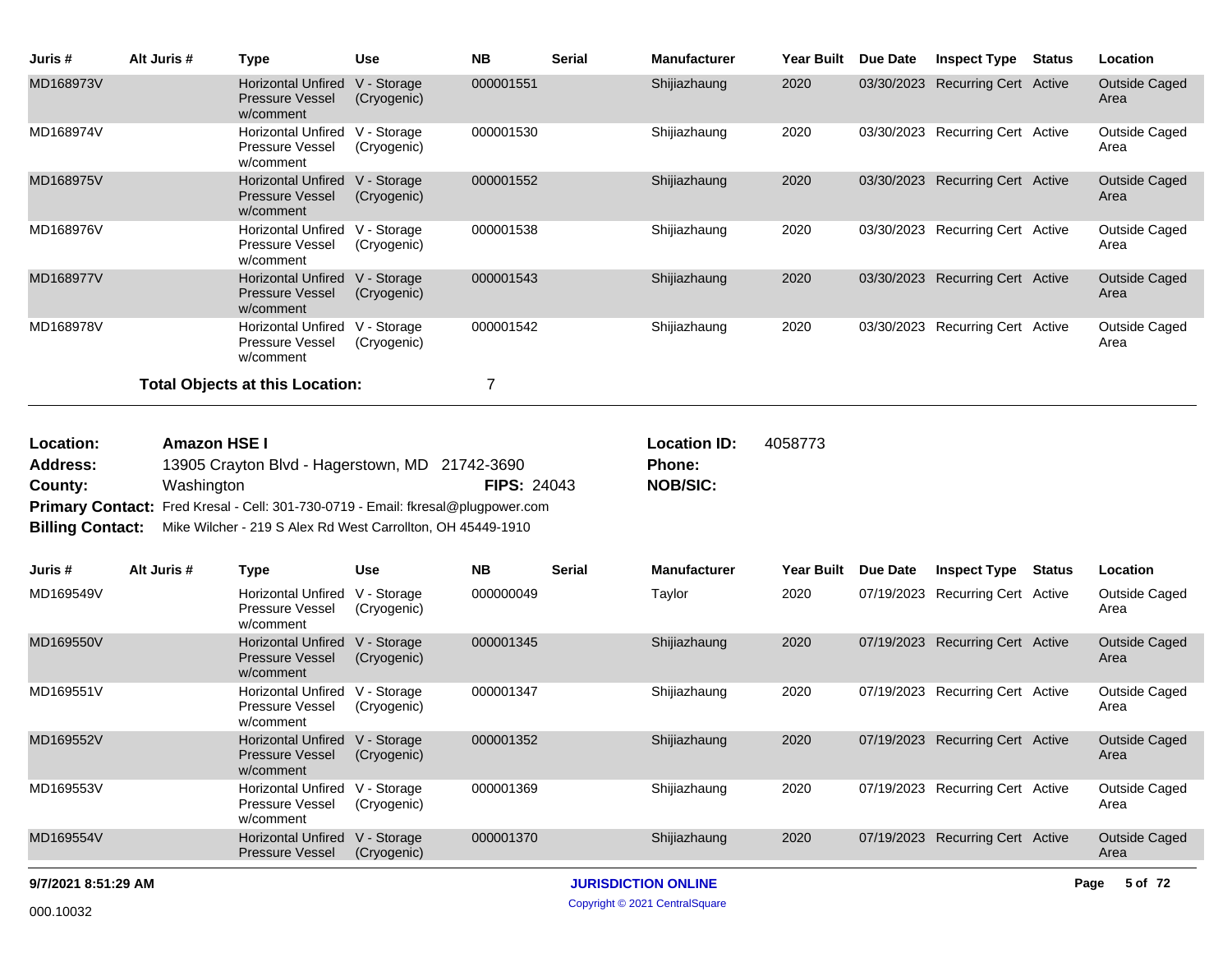| Juris #                 | Alt Juris #             | <b>Type</b>                                                                                     | <b>Use</b>                     | <b>NB</b>          | Serial        | <b>Manufacturer</b> | Year Built                           | <b>Due Date</b> | <b>Inspect Type</b>              | <b>Status</b> | Location              |
|-------------------------|-------------------------|-------------------------------------------------------------------------------------------------|--------------------------------|--------------------|---------------|---------------------|--------------------------------------|-----------------|----------------------------------|---------------|-----------------------|
|                         |                         | w/comment                                                                                       |                                |                    |               |                     |                                      |                 |                                  |               |                       |
| MD169555V               |                         | <b>Horizontal Unfired</b><br>Pressure Vessel<br>w/comment                                       | V - Storage<br>(Cryogenic)     | 000001378          |               | Shijiazhaung        | 2020                                 |                 | 07/19/2023 Recurring Cert Active |               | Outside Caged<br>Area |
|                         |                         | <b>Total Objects at this Location:</b>                                                          |                                | 7                  |               |                     |                                      |                 |                                  |               |                       |
| Location:               | <b>Antietam Brewery</b> |                                                                                                 |                                |                    |               | <b>Location ID:</b> | 3791593                              |                 |                                  |               |                       |
| <b>Address:</b>         |                         | 140 Western Maryland Pkwy - Hagerstown, MD 21740-5197                                           |                                |                    |               | Phone:              | 240-513-4490                         |                 |                                  |               |                       |
| County:                 | Washington              |                                                                                                 |                                | <b>FIPS: 24043</b> |               | <b>NOB/SIC:</b>     |                                      |                 |                                  |               |                       |
| <b>Primary Contact:</b> |                         | Bill Skomski - Cell: 240-469-9485                                                               |                                |                    |               |                     |                                      |                 |                                  |               |                       |
| <b>Billing Contact:</b> |                         | Bill Skomski - 140 Western Maryland Pkwy Hagerstown, MD 21740-5197 - Cell: 240-469-9485         |                                |                    |               |                     |                                      |                 |                                  |               |                       |
| Juris #                 | Alt Juris #             | <b>Type</b>                                                                                     | Use                            | <b>NB</b>          | <b>Serial</b> | <b>Manufacturer</b> | <b>Year Built</b>                    | <b>Due Date</b> | <b>Inspect Type</b>              | <b>Status</b> | Location              |
| MD157873V               |                         | <b>Horizontal Unfired</b><br>Pressure Vessel<br>w/comment                                       | V - Storage (NOT<br>Cryogenic) | 000024424          |               | AIR COM             | 2016                                 | 07/24/2023      | <b>Recurring Cert Active</b>     |               | <b>Brewery Floor</b>  |
|                         |                         | <b>Total Objects at this Location:</b>                                                          |                                | 1                  |               |                     |                                      |                 |                                  |               |                       |
| Location:               |                         | Apria Health Care Inc.                                                                          |                                |                    |               | <b>Location ID:</b> | 702981                               |                 |                                  |               |                       |
| <b>Address:</b>         |                         | 919 Sweeney Dr - Hagerstown, MD 21740-7123                                                      |                                |                    |               | Phone:              | 301-791-5500                         |                 |                                  |               |                       |
| County:                 | Washington              |                                                                                                 |                                | <b>FIPS: 24043</b> |               | <b>NOB/SIC:</b>     | Holding and other investment offices |                 |                                  |               |                       |
| <b>Primary Contact:</b> |                         | Gary Stine/ Dyna Bright Davies - Phone: 301-791-5500                                            |                                |                    |               |                     |                                      |                 |                                  |               |                       |
| <b>Billing Contact:</b> |                         | Gary Stine/ Dyna Bright Davies - 919 Sweeney Dr Hagerstown, MD 21740-7123 - Phone: 301-791-5500 |                                |                    |               |                     |                                      |                 |                                  |               |                       |
| Juris #                 | Alt Juris #             | <b>Type</b>                                                                                     | <b>Use</b>                     | <b>NB</b>          | <b>Serial</b> | <b>Manufacturer</b> | <b>Year Built</b>                    | <b>Due Date</b> | <b>Inspect Type</b>              | Status        | Location              |
| MD137421V               |                         | <b>Horizontal Unfired</b><br>Pressure Vessel<br>w/comment                                       | V - Storage (NOT<br>Cryogenic) | 000048371          |               | Minnesota Valley    | 1993                                 |                 | 10/31/2022 Recurring Cert Active |               | OTSD STG              |
|                         |                         | <b>Total Objects at this Location:</b>                                                          |                                | 1                  |               |                     |                                      |                 |                                  |               |                       |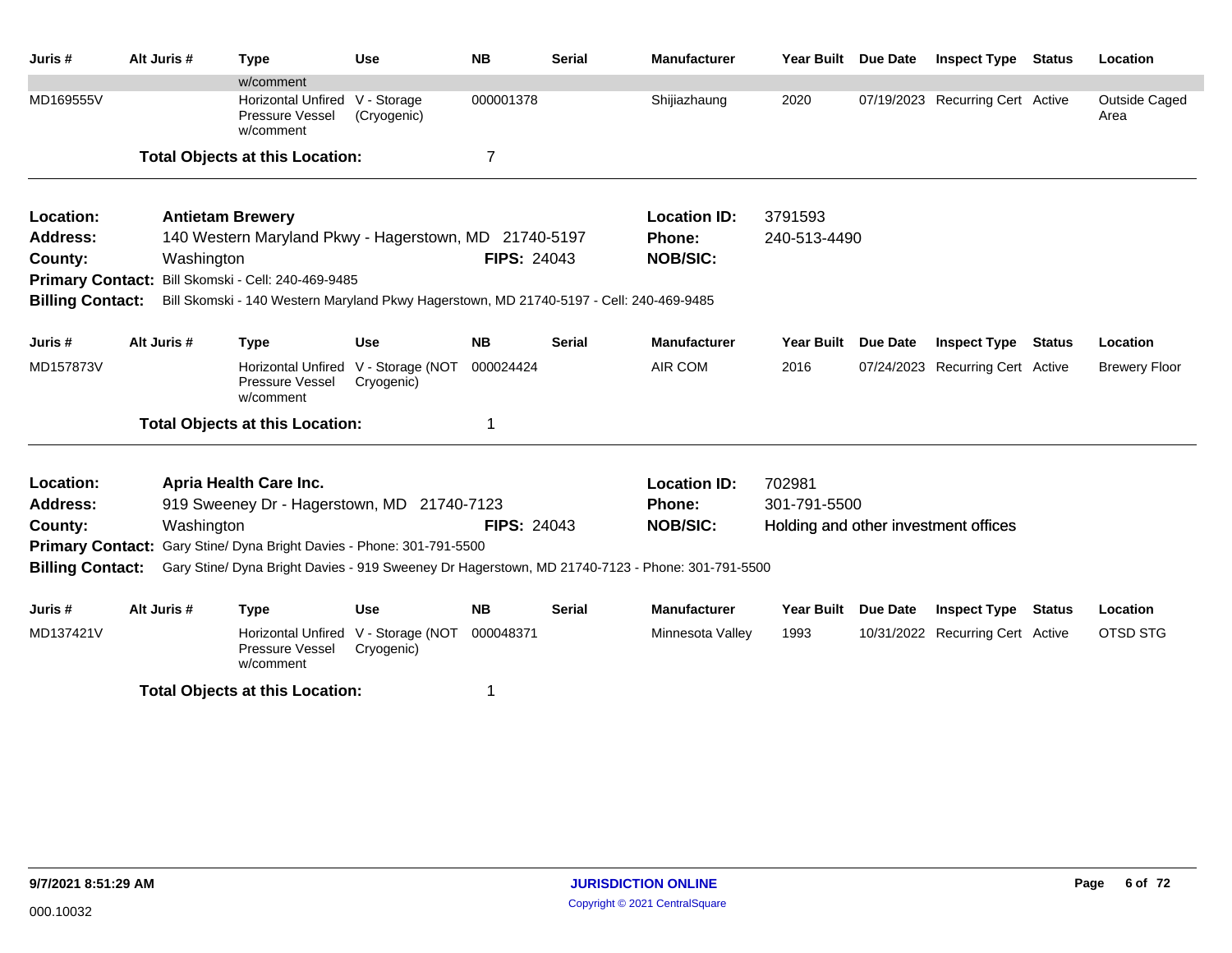| Location:<br><b>Address:</b>                                                         |  |             | <b>Barnes Truck &amp; Trailer Repair</b><br>9430 Earley Dr - Hagerstown, MD 21740-1737   |                                             |                    |        | <b>Location ID:</b><br><b>Phone:</b>                                                                                              | 2703789                                |                 |                                  |               |                     |
|--------------------------------------------------------------------------------------|--|-------------|------------------------------------------------------------------------------------------|---------------------------------------------|--------------------|--------|-----------------------------------------------------------------------------------------------------------------------------------|----------------------------------------|-----------------|----------------------------------|---------------|---------------------|
| County:                                                                              |  | Washington  |                                                                                          |                                             | <b>FIPS: 24043</b> |        | <b>NOB/SIC:</b>                                                                                                                   | <b>General Automotive Repair Shops</b> |                 |                                  |               |                     |
| <b>Primary Contact:</b>                                                              |  |             | Doug Barnes - Phone: 301-671-4050 - Cell: 301-991-8700 - Email: dabarnes02@hotmail.com   |                                             |                    |        |                                                                                                                                   |                                        |                 |                                  |               |                     |
| <b>Billing Contact:</b>                                                              |  |             |                                                                                          |                                             |                    |        | Doug Barnes - 9430 Earley Dr Hagerstown, MD 21740-1737 - Phone: 301-671-4050 - Cell: 301-991-8700 - Email: dabarnes02@hotmail.com |                                        |                 |                                  |               |                     |
| Juris #                                                                              |  | Alt Juris # | <b>Type</b>                                                                              | <b>Use</b>                                  | NB.                | Serial | <b>Manufacturer</b>                                                                                                               | Year Built                             | <b>Due Date</b> | <b>Inspect Type Status</b>       |               | Location            |
| MD144072V                                                                            |  |             | <b>Vertical Unfired</b><br>Pressure Vessel<br>w/comment                                  | V - Storage (NOT<br>Cryogenic)              | 000656332          |        | <b>Steel Fab</b>                                                                                                                  | 2011                                   |                 | 07/26/2022 Recurring Cert Active |               | <b>Outside Shed</b> |
|                                                                                      |  |             | <b>Total Objects at this Location:</b>                                                   |                                             |                    |        |                                                                                                                                   |                                        |                 |                                  |               |                     |
| Location:                                                                            |  |             | <b>Bast Of Boonsboro</b>                                                                 |                                             |                    |        | <b>Location ID:</b>                                                                                                               | 703947                                 |                 |                                  |               |                     |
| <b>Address:</b>                                                                      |  |             | 109 N Main St - Boonsboro, MD 21713-1007                                                 |                                             |                    |        | <b>Phone:</b>                                                                                                                     | 301-432-6969                           |                 |                                  |               |                     |
| Washington<br><b>FIPS: 24043</b><br>County:<br>Douglas G. Bast - Phone: 301-432-6969 |  |             |                                                                                          |                                             |                    |        | <b>NOB/SIC:</b>                                                                                                                   | <b>Department Stores</b>               |                 |                                  |               |                     |
| <b>Primary Contact:</b>                                                              |  |             |                                                                                          |                                             |                    |        |                                                                                                                                   |                                        |                 |                                  |               |                     |
| <b>Billing Contact:</b>                                                              |  |             | Douglas G. Bast - 109 N Main St Boonsboro, MD 21713-1007 - Phone: 301-432-6969           |                                             |                    |        |                                                                                                                                   |                                        |                 |                                  |               |                     |
| Juris #                                                                              |  | Alt Juris # | <b>Type</b>                                                                              | <b>Use</b>                                  | <b>NB</b>          | Serial | <b>Manufacturer</b>                                                                                                               | <b>Year Built</b>                      | <b>Due Date</b> | <b>Inspect Type</b>              | <b>Status</b> | Location            |
| MD134711H                                                                            |  |             | Cast Iron                                                                                | H - Steam Heat<br>(Steam $\leq$ 15<br>psig) | CI.                | N/A    | Weil-McLain                                                                                                                       | 2008                                   |                 | 07/17/2022 Recurring Cert Active |               | <b>BASEMENT</b>     |
|                                                                                      |  |             | <b>Total Objects at this Location:</b>                                                   |                                             | 1                  |        |                                                                                                                                   |                                        |                 |                                  |               |                     |
| Location:                                                                            |  |             | <b>Beachley Furniture Co.</b>                                                            |                                             |                    |        | <b>Location ID:</b>                                                                                                               | 870837                                 |                 |                                  |               |                     |
| <b>Address:</b>                                                                      |  |             | 858 Willow Cir - Hagerstown, MD 21740-6827                                               |                                             |                    |        | Phone:                                                                                                                            |                                        |                 |                                  |               |                     |
| County:                                                                              |  | Washington  |                                                                                          |                                             | <b>FIPS: 24043</b> |        | <b>NOB/SIC:</b>                                                                                                                   |                                        |                 |                                  |               |                     |
|                                                                                      |  |             | Primary Contact: Cheryllee Krasny - Phone: 301-733-1910 - Email: CherylleeK@beachley.com |                                             |                    |        |                                                                                                                                   |                                        |                 |                                  |               |                     |
| <b>Billing Contact:</b>                                                              |  |             |                                                                                          |                                             |                    |        | Tammy - 858 Willow Cir Hagerstown, MD 21740-6827 - Phone: 301-733-1900 - Email: TammyB@beachley.com                               |                                        |                 |                                  |               |                     |
| Juris #                                                                              |  | Alt Juris # | <b>Type</b>                                                                              | <b>Use</b>                                  | NB.                | Serial | <b>Manufacturer</b>                                                                                                               | Year Built Due Date                    |                 | <b>Inspect Type</b>              | Status        | Location            |
| MD088203V                                                                            |  |             | <b>Vertical Unfired</b><br>Pressure Vessel<br>w/comment                                  | V - Storage (NOT 000880083<br>Cryogenic)    |                    |        | Wood                                                                                                                              | 1986                                   |                 | 09/03/2022 Recurring Cert Active |               | <b>MILL Room</b>    |
| MD134737V                                                                            |  |             | <b>Vertical Unfired</b><br><b>Pressure Vessel</b><br>w/comment                           | V - Storage (NOT 000201747<br>Cryogenic)    |                    |        | Silvan                                                                                                                            | 1996                                   |                 | 09/03/2022 Recurring Cert Active |               | <b>MILL ROOM</b>    |
| 9/7/2021 8:51:29 AM                                                                  |  |             |                                                                                          |                                             |                    |        | <b>JURISDICTION ONLINE</b>                                                                                                        |                                        |                 |                                  |               | Page 7 of 72        |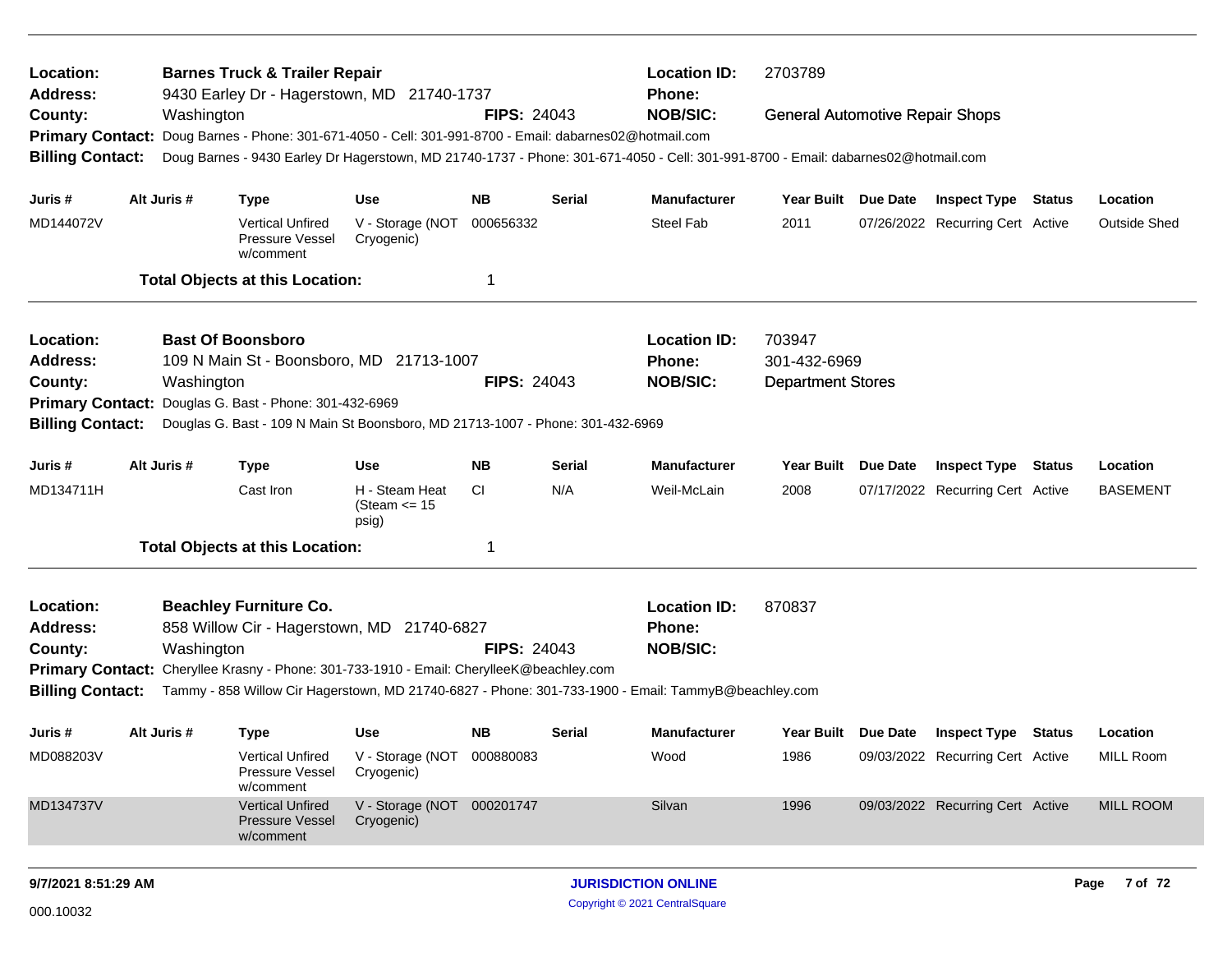| Juris#                  | Alt Juris # | <b>Type</b>                                                                                                                                                                                         | <b>Use</b>                                              | <b>NB</b>          | <b>Serial</b>           | <b>Manufacturer</b>                     | <b>Year Built</b>                       | <b>Due Date</b> | <b>Inspect Type</b>              | <b>Status</b> | Location           |
|-------------------------|-------------|-----------------------------------------------------------------------------------------------------------------------------------------------------------------------------------------------------|---------------------------------------------------------|--------------------|-------------------------|-----------------------------------------|-----------------------------------------|-----------------|----------------------------------|---------------|--------------------|
| MD167565V               |             | <b>Vertical Unfired</b><br>Pressure Vessel<br>w/comment                                                                                                                                             | V - Storage (NOT<br>Cryogenic)                          | 000432307          |                         | <b>Steel Fab</b>                        | 2006                                    |                 | 09/03/2022 Recurring Cert Active |               | Mill Room          |
|                         |             | <b>Total Objects at this Location:</b>                                                                                                                                                              |                                                         | 3                  |                         |                                         |                                         |                 |                                  |               |                    |
| Location:               |             | <b>Bethel Gardens</b>                                                                                                                                                                               |                                                         |                    |                         | <b>Location ID:</b>                     | 1845976                                 |                 |                                  |               |                    |
| Address:                |             | 303 Jonathan St - Hagerstown, MD 21740-3767                                                                                                                                                         |                                                         |                    |                         | <b>Phone:</b>                           |                                         |                 |                                  |               |                    |
| County:                 | Washington  |                                                                                                                                                                                                     |                                                         | <b>FIPS: 24043</b> |                         | <b>NOB/SIC:</b>                         | <b>Operators of Apartment Buildings</b> |                 |                                  |               |                    |
| <b>Billing Contact:</b> |             | Primary Contact: Cathy Santiago - Phone: 301-733-3350 - Email: BethelGarden@aol.com<br>Cathy Santiago - 356 Henry Ave Hagerstown, MD 21740-3879 - Phone: 301-733-3350 - Email: BethelGarden@aol.com |                                                         |                    |                         |                                         |                                         |                 |                                  |               |                    |
|                         |             |                                                                                                                                                                                                     |                                                         |                    |                         |                                         |                                         |                 |                                  |               |                    |
| Juris #                 | Alt Juris # | <b>Type</b>                                                                                                                                                                                         | <b>Use</b>                                              | <b>NB</b>          | <b>Serial</b>           | <b>Manufacturer</b>                     | Year Built Due Date                     |                 | <b>Inspect Type Status</b>       |               | Location           |
| MD143409H               |             | Cast Iron                                                                                                                                                                                           | H - Hot Water<br>Heat (Water $\leq$<br>160 psig, 250 F) | <b>CI</b>          | CP6578896               | Weil-McLain                             | 2012                                    |                 | 06/03/2022 Recurring Cert Active |               | <b>Boiler Room</b> |
|                         |             | <b>Total Objects at this Location:</b>                                                                                                                                                              |                                                         | 1                  |                         |                                         |                                         |                 |                                  |               |                    |
| Location:               |             | <b>Bethel Gardens</b>                                                                                                                                                                               |                                                         |                    |                         | <b>Location ID:</b>                     | 1846012                                 |                 |                                  |               |                    |
| Address:                |             | 314 Henry Ave - Hagerstown, MD 21740-3827                                                                                                                                                           |                                                         |                    |                         | <b>Phone:</b>                           |                                         |                 |                                  |               |                    |
| County:                 | Washington  |                                                                                                                                                                                                     |                                                         | <b>FIPS: 24043</b> |                         | <b>NOB/SIC:</b>                         | <b>Operators of Apartment Buildings</b> |                 |                                  |               |                    |
|                         |             | <b>Primary Contact:</b> Cathy Santiago - Phone: 301-733-3350 - Email: BethelGarden@aol.com                                                                                                          |                                                         |                    |                         |                                         |                                         |                 |                                  |               |                    |
| <b>Billing Contact:</b> |             | Cathy Santiago - 356 Henry Ave Hagerstown, MD 21740-3879 - Phone: 301-733-3350 - Email: BethelGarden@aol.com                                                                                        |                                                         |                    |                         |                                         |                                         |                 |                                  |               |                    |
| Juris #                 | Alt Juris # | <b>Type</b>                                                                                                                                                                                         | <b>Use</b>                                              | <b>NB</b>          | <b>Serial</b>           | <b>Manufacturer</b>                     | <b>Year Built</b>                       | <b>Due Date</b> | <b>Inspect Type</b>              | <b>Status</b> | Location           |
| MD148980H               |             | <b>Horizontal Water</b><br>Tube                                                                                                                                                                     | H - Hot Water<br>Heat (Water $\leq$<br>160 psig, 250 F) | 000002255          | 062222557746<br>01053A9 | <b>WUXI XIZ HOU</b><br><b>MACHINERY</b> | 2012                                    |                 | 06/03/2022 Recurring Cert Active |               | <b>Boiler Room</b> |

**Total Objects at this Location:** 1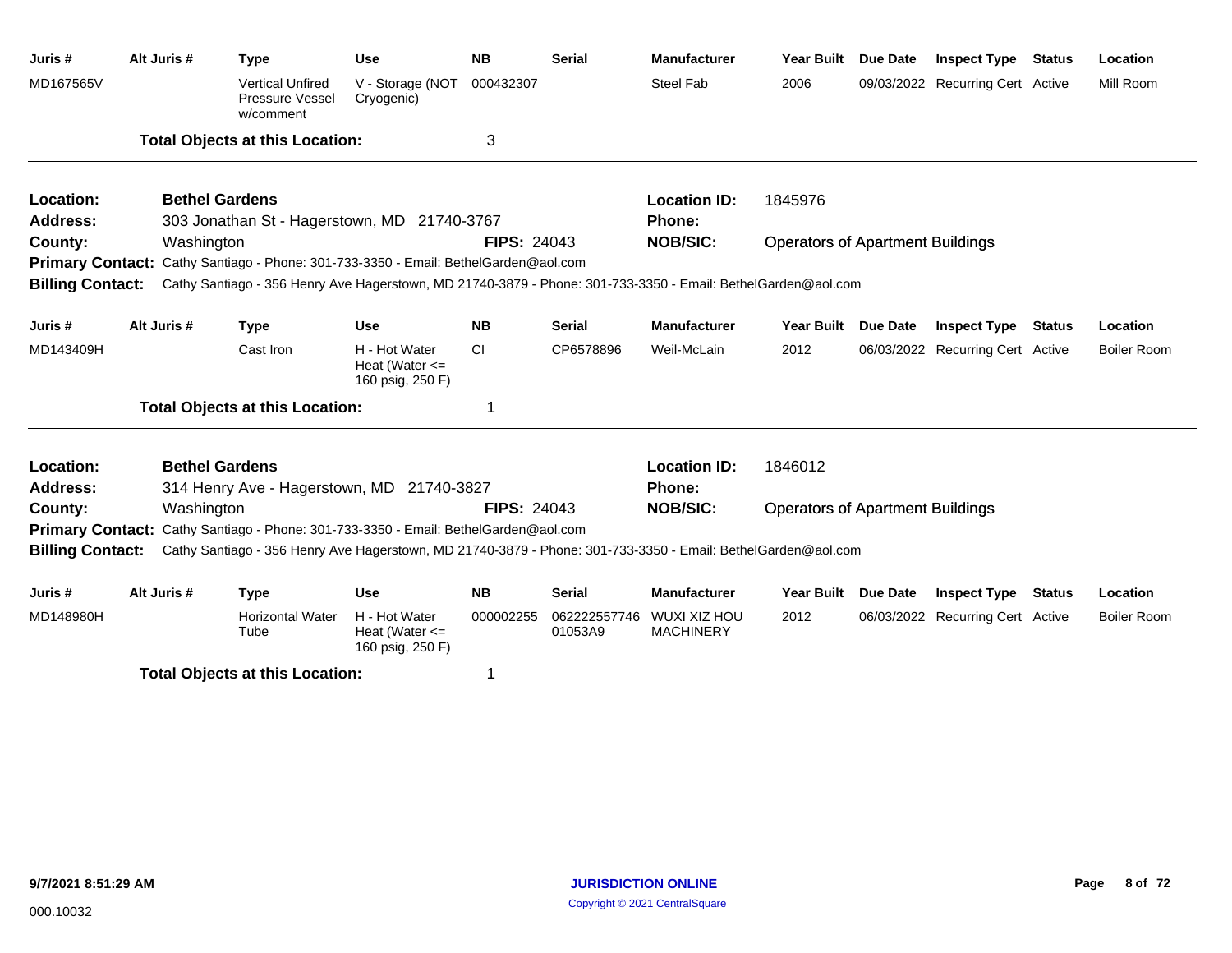| Location:<br><b>Address:</b> | <b>Bethel Gardens</b> | 315 Jonathan St - Hagerstown, MD 21740-3774                                                                  |                                                         |                    |                                    | <b>Location ID:</b><br>Phone: | 1846001                                 |                 |                                  |               |                    |
|------------------------------|-----------------------|--------------------------------------------------------------------------------------------------------------|---------------------------------------------------------|--------------------|------------------------------------|-------------------------------|-----------------------------------------|-----------------|----------------------------------|---------------|--------------------|
| County:                      | Washington            |                                                                                                              |                                                         | <b>FIPS: 24043</b> |                                    | <b>NOB/SIC:</b>               | <b>Operators of Apartment Buildings</b> |                 |                                  |               |                    |
|                              |                       | Primary Contact: Cathy Santiago - Phone: 301-733-3350 - Email: BethelGarden@aol.com                          |                                                         |                    |                                    |                               |                                         |                 |                                  |               |                    |
| <b>Billing Contact:</b>      |                       | Cathy Santiago - 356 Henry Ave Hagerstown, MD 21740-3879 - Phone: 301-733-3350 - Email: BethelGarden@aol.com |                                                         |                    |                                    |                               |                                         |                 |                                  |               |                    |
|                              |                       |                                                                                                              |                                                         |                    |                                    |                               |                                         |                 |                                  |               |                    |
| Juris #                      | Alt Juris #           | <b>Type</b>                                                                                                  | <b>Use</b>                                              | <b>NB</b>          | <b>Serial</b>                      | <b>Manufacturer</b>           | Year Built Due Date                     |                 | <b>Inspect Type Status</b>       |               | Location           |
| MD148981H                    |                       | <b>Horizontal Water</b><br>Tube                                                                              | H - Hot Water<br>Heat (Water $\leq$<br>160 psig, 250 F) | 000046861          | T00423265EB1 Kyung Dong<br>1340013 |                               | 2011                                    |                 | 06/03/2022 Recurring Cert Active |               | <b>Boiler Room</b> |
| MD148982H                    |                       | <b>Horizontal Water</b><br>Tube                                                                              | H - Hot Water<br>Heat (Water $\leq$<br>160 psig, 250 F) | 000046885          | T00423265EB1 Kyung Dong<br>1340037 |                               | 2011                                    |                 | 06/03/2022 Recurring Cert Active |               | <b>Boiler Room</b> |
|                              |                       | <b>Total Objects at this Location:</b>                                                                       |                                                         | $\overline{2}$     |                                    |                               |                                         |                 |                                  |               |                    |
| Location:<br><b>Address:</b> | <b>Bethel Gardens</b> | 318 Jonathan St - Hagerstown, MD 21740-3711                                                                  |                                                         |                    |                                    | <b>Location ID:</b><br>Phone: | 1845973                                 |                 |                                  |               |                    |
| County:                      | Washington            |                                                                                                              |                                                         | <b>FIPS: 24043</b> |                                    | <b>NOB/SIC:</b>               | <b>Operators of Apartment Buildings</b> |                 |                                  |               |                    |
|                              |                       | Primary Contact: Cathy Santiago - Phone: 301-733-3350 - Email: BethelGarden@aol.com                          |                                                         |                    |                                    |                               |                                         |                 |                                  |               |                    |
| <b>Billing Contact:</b>      |                       | Cathy Santiago - 356 Henry Ave Hagerstown, MD 21740-3879 - Phone: 301-733-3350 - Email: BethelGarden@aol.com |                                                         |                    |                                    |                               |                                         |                 |                                  |               |                    |
|                              |                       |                                                                                                              |                                                         |                    |                                    |                               |                                         |                 |                                  |               |                    |
| Juris#                       | Alt Juris #           | <b>Type</b>                                                                                                  | <b>Use</b>                                              | <b>NB</b>          | <b>Serial</b>                      | <b>Manufacturer</b>           | <b>Year Built</b>                       | <b>Due Date</b> | <b>Inspect Type</b>              | <b>Status</b> | Location           |
| MD148979H                    |                       | <b>Horizontal Water</b><br>Tube                                                                              | H - Hot Water<br>Heat (Water $\leq$<br>160 psig, 250 F) | 000000993          | 112409937746<br>01053A9            | WUX XIZ HOU<br>MACHINERY CO.  | 2010                                    |                 | 06/03/2022 Recurring Cert Active |               | <b>Boiler Room</b> |
|                              |                       | <b>Total Objects at this Location:</b>                                                                       |                                                         | 1                  |                                    |                               |                                         |                 |                                  |               |                    |
| Location:                    | <b>Bethel Gardens</b> |                                                                                                              |                                                         |                    |                                    | <b>Location ID:</b>           | 1846010                                 |                 |                                  |               |                    |
| <b>Address:</b>              |                       | 321 Henry Ave - Hagerstown, MD 21740-3827                                                                    |                                                         |                    |                                    | Phone:                        |                                         |                 |                                  |               |                    |
| County:                      | Washington            |                                                                                                              |                                                         | <b>FIPS: 24043</b> |                                    | <b>NOB/SIC:</b>               | <b>Operators of Apartment Buildings</b> |                 |                                  |               |                    |
|                              |                       | <b>Primary Contact:</b> Cathy Santiago - Phone: 301-733-3350 - Email: BethelGarden@aol.com                   |                                                         |                    |                                    |                               |                                         |                 |                                  |               |                    |
| <b>Billing Contact:</b>      |                       | Cathy Santiago - 356 Henry Ave Hagerstown, MD 21740-3879 - Phone: 301-733-3350 - Email: BethelGarden@aol.com |                                                         |                    |                                    |                               |                                         |                 |                                  |               |                    |
| Juris #                      | Alt Juris #           | <b>Type</b>                                                                                                  | <b>Use</b>                                              | <b>NB</b>          | <b>Serial</b>                      | <b>Manufacturer</b>           | Year Built Due Date                     |                 | <b>Inspect Type</b>              | <b>Status</b> | Location           |
| MD143408H                    |                       | Cast Iron                                                                                                    | H - Hot Water<br>Heat (Water $\leq$<br>160 psig, 250 F) | <b>CI</b>          |                                    | Weil-McLain                   | 2011                                    |                 | 06/03/2022 Recurring Cert Active |               | <b>Boiler Room</b> |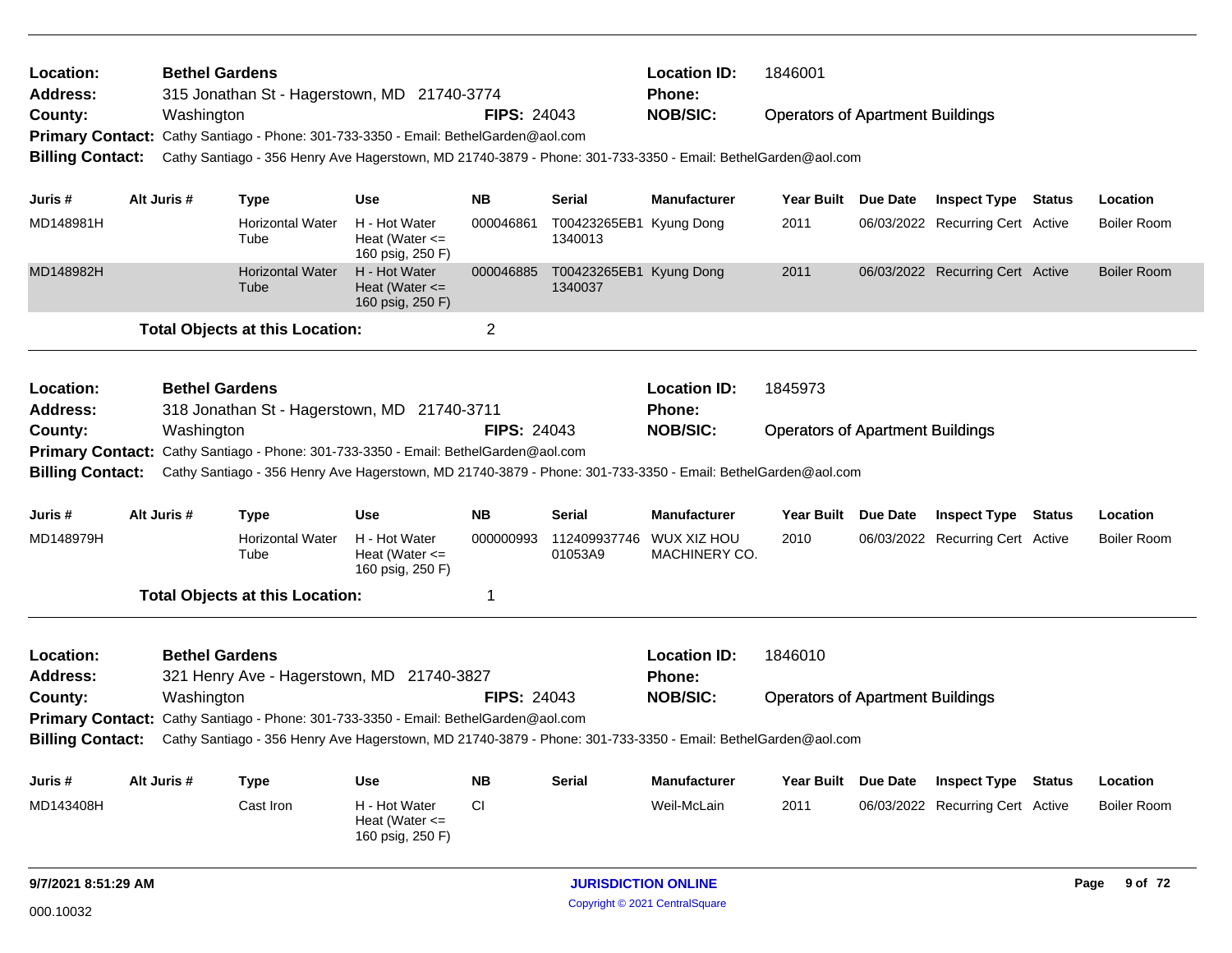| Location:<br>Address:                              | <b>Location ID:</b><br><b>Bethel Gardens</b><br>1845980<br>330 Henry Ave - Hagerstown, MD 21740-3827<br><b>Phone:</b> |             |                                        |                                                                                                                                                                                                     |           |                                                                                            |                            |                                         |                 |                                  |               |                    |
|----------------------------------------------------|-----------------------------------------------------------------------------------------------------------------------|-------------|----------------------------------------|-----------------------------------------------------------------------------------------------------------------------------------------------------------------------------------------------------|-----------|--------------------------------------------------------------------------------------------|----------------------------|-----------------------------------------|-----------------|----------------------------------|---------------|--------------------|
| County:                                            |                                                                                                                       | Washington  |                                        |                                                                                                                                                                                                     |           | <b>FIPS: 24043</b>                                                                         | <b>NOB/SIC:</b>            | <b>Operators of Apartment Buildings</b> |                 |                                  |               |                    |
|                                                    |                                                                                                                       |             |                                        | Primary Contact: Cathy Santiago - Phone: 301-733-3350 - Email: BethelGarden@aol.com                                                                                                                 |           |                                                                                            |                            |                                         |                 |                                  |               |                    |
| <b>Billing Contact:</b>                            |                                                                                                                       |             |                                        | Cathy Santiago - 356 Henry Ave Hagerstown, MD 21740-3879 - Phone: 301-733-3350 - Email: BethelGarden@aol.com                                                                                        |           |                                                                                            |                            |                                         |                 |                                  |               |                    |
| Juris #                                            |                                                                                                                       | Alt Juris # | <b>Type</b>                            | <b>Use</b>                                                                                                                                                                                          | <b>NB</b> | <b>Serial</b>                                                                              | <b>Manufacturer</b>        | Year Built Due Date                     |                 | <b>Inspect Type Status</b>       |               | Location           |
| MD148978H                                          |                                                                                                                       |             | Cast Iron                              | H - Hot Water<br>Heat (Water $\leq$<br>160 psig, 250 F)                                                                                                                                             | <b>CI</b> | N/A                                                                                        | Weil-McLain                | 2013                                    |                 | 06/03/2022 Recurring Cert Active |               | <b>Boiler Room</b> |
|                                                    |                                                                                                                       |             | <b>Total Objects at this Location:</b> |                                                                                                                                                                                                     | 1         |                                                                                            |                            |                                         |                 |                                  |               |                    |
| Location:                                          |                                                                                                                       |             | <b>Bethel Gardens</b>                  |                                                                                                                                                                                                     |           |                                                                                            | <b>Location ID:</b>        | 1846009                                 |                 |                                  |               |                    |
| <b>Address:</b>                                    |                                                                                                                       |             |                                        | 344 Henry Ave - Hagerstown, MD 21740-3879                                                                                                                                                           |           | Phone:<br><b>NOB/SIC:</b><br><b>FIPS: 24043</b><br><b>Operators of Apartment Buildings</b> |                            |                                         |                 |                                  |               |                    |
| County:                                            |                                                                                                                       | Washington  |                                        |                                                                                                                                                                                                     |           |                                                                                            |                            |                                         |                 |                                  |               |                    |
| <b>Primary Contact:</b><br><b>Billing Contact:</b> |                                                                                                                       |             |                                        | Cathy Santiago - Phone: 301-733-3350 - Email: BethelGarden@aol.com<br>Cathy Santiago - 356 Henry Ave Hagerstown, MD 21740-3879 - Phone: 301-733-3350 - Email: BethelGarden@aol.com                  |           |                                                                                            |                            |                                         |                 |                                  |               |                    |
| Juris #                                            |                                                                                                                       | Alt Juris # | <b>Type</b>                            | <b>Use</b>                                                                                                                                                                                          | <b>NB</b> | <b>Serial</b>                                                                              | <b>Manufacturer</b>        | Year Built                              | <b>Due Date</b> | <b>Inspect Type</b>              | <b>Status</b> | Location           |
| MD134724H                                          |                                                                                                                       |             | Cast Iron                              | H - Hot Water<br>Heat (Water $\leq$<br>160 psig, 250 F)                                                                                                                                             | СI        | CP6074395                                                                                  | Weil-McLain                | 2009                                    |                 | 06/03/2022 Recurring Cert Active |               | <b>Boiler Room</b> |
|                                                    |                                                                                                                       |             | <b>Total Objects at this Location:</b> |                                                                                                                                                                                                     | 1         |                                                                                            |                            |                                         |                 |                                  |               |                    |
| Location:                                          |                                                                                                                       |             | <b>Bethel Gardens</b>                  |                                                                                                                                                                                                     |           |                                                                                            | <b>Location ID:</b>        | 1845961                                 |                 |                                  |               |                    |
| <b>Address:</b>                                    |                                                                                                                       |             |                                        | 351 Henry Ave - Hagerstown, MD 21740-3879                                                                                                                                                           |           |                                                                                            | Phone:                     |                                         |                 |                                  |               |                    |
| County:                                            |                                                                                                                       | Washington  |                                        |                                                                                                                                                                                                     |           | <b>FIPS: 24043</b>                                                                         | <b>NOB/SIC:</b>            | <b>Operators of Apartment Buildings</b> |                 |                                  |               |                    |
| <b>Billing Contact:</b>                            |                                                                                                                       |             |                                        | Primary Contact: Cathy Santiago - Phone: 301-733-3350 - Email: BethelGarden@aol.com<br>Cathy Santiago - 356 Henry Ave Hagerstown, MD 21740-3879 - Phone: 301-733-3350 - Email: BethelGarden@aol.com |           |                                                                                            |                            |                                         |                 |                                  |               |                    |
| Juris #                                            |                                                                                                                       | Alt Juris # | Type                                   | Use                                                                                                                                                                                                 | <b>NB</b> | <b>Serial</b>                                                                              | <b>Manufacturer</b>        | Year Built Due Date                     |                 | <b>Inspect Type Status</b>       |               | Location           |
| MD143407H                                          |                                                                                                                       |             | Cast Iron                              | H - Hot Water<br>Heat (Water $\leq$<br>160 psig, 250 F)                                                                                                                                             | CI.       | N/A                                                                                        | Weil-McLain                | 2011                                    |                 | 06/03/2022 Recurring Cert Active |               | <b>Boiler Room</b> |
|                                                    |                                                                                                                       |             | <b>Total Objects at this Location:</b> |                                                                                                                                                                                                     | 1         |                                                                                            |                            |                                         |                 |                                  |               |                    |
| 9/7/2021 8:51:29 AM                                |                                                                                                                       |             |                                        |                                                                                                                                                                                                     |           |                                                                                            | <b>JURISDICTION ONLINE</b> |                                         |                 |                                  |               | Page 10 of 72      |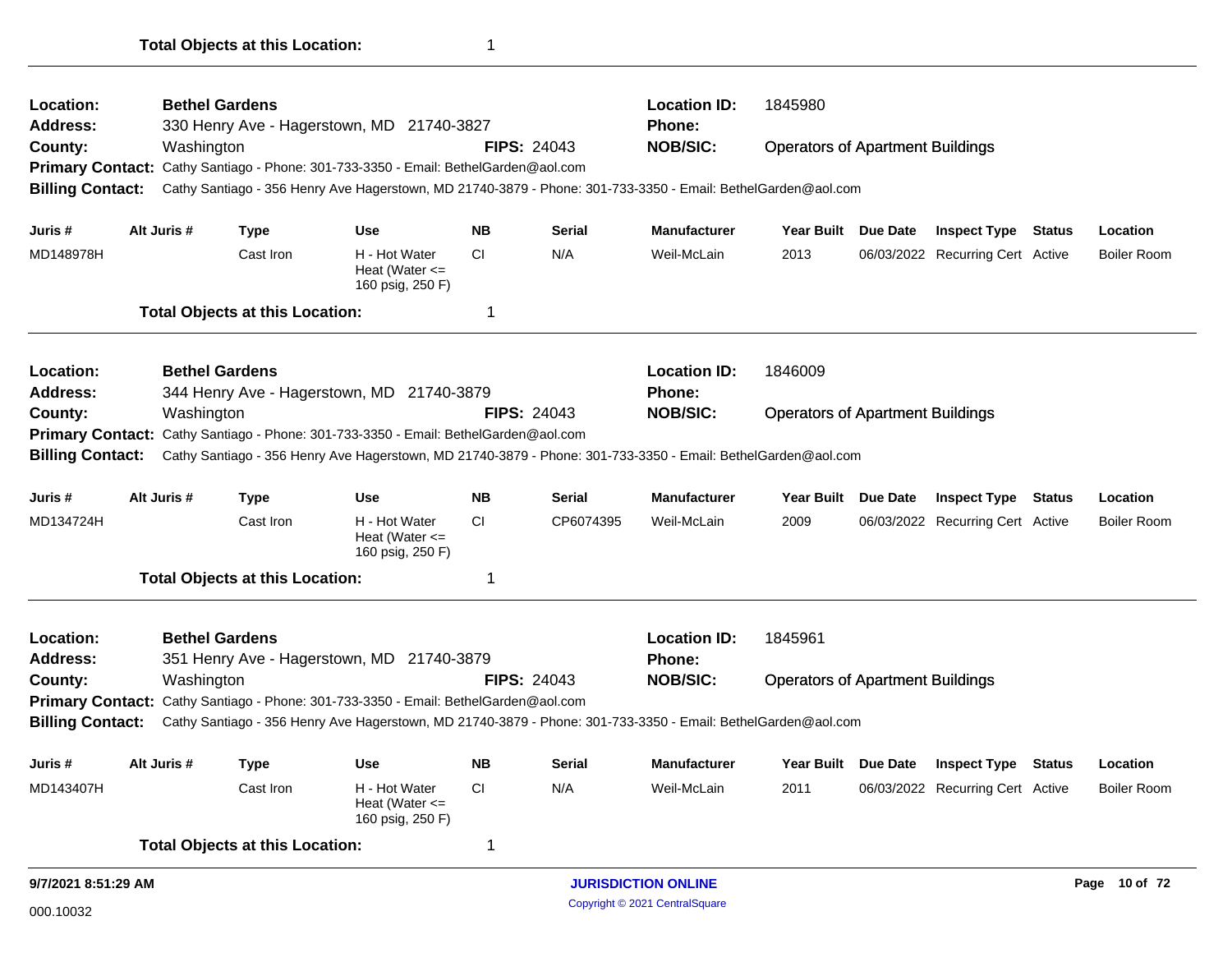| Location:<br>Address:<br>County:<br><b>Primary Contact:</b><br><b>Billing Contact:</b>        | <b>Bethel Gardens</b><br>Washington |                                                                         | 49 Murph Ave - Hagerstown, MD 21740-3835<br>Cathy Santiago - Phone: 301-733-3350 - Email: BethelGarden@aol.com                  | <b>FIPS: 24043</b> |                         | <b>Location ID:</b><br><b>Phone:</b><br><b>NOB/SIC:</b><br>Cathy Santiago - 356 Henry Ave Hagerstown, MD 21740-3879 - Phone: 301-733-3350 - Email: BethelGarden@aol.com | 1846005<br><b>Operators of Apartment Buildings</b> |          |                                  |                        |
|-----------------------------------------------------------------------------------------------|-------------------------------------|-------------------------------------------------------------------------|---------------------------------------------------------------------------------------------------------------------------------|--------------------|-------------------------|-------------------------------------------------------------------------------------------------------------------------------------------------------------------------|----------------------------------------------------|----------|----------------------------------|------------------------|
| Juris #                                                                                       | Alt Juris #                         | <b>Type</b>                                                             | <b>Use</b>                                                                                                                      | <b>NB</b>          | <b>Serial</b>           | <b>Manufacturer</b>                                                                                                                                                     | <b>Year Built</b>                                  | Due Date | <b>Inspect Type Status</b>       | Location               |
| MD143411H                                                                                     |                                     | Cast Iron                                                               | H - Hot Water<br>Heat (Water $\leq$<br>160 psig, 250 F)                                                                         | CI.                | 040612487746<br>01053A9 | <b>WUXI XIZHOU</b><br>MACHINERY CO.                                                                                                                                     | 2011                                               |          | 06/03/2022 Recurring Cert Active | <b>Boiler Room</b>     |
|                                                                                               |                                     | <b>Total Objects at this Location:</b>                                  |                                                                                                                                 | 1                  |                         |                                                                                                                                                                         |                                                    |          |                                  |                        |
| Location:<br>Address:<br>County:<br><b>Billing Contact:</b>                                   | <b>Bethel Gardens</b><br>Washington |                                                                         | 61 Murph Ave - Hagerstown, MD 21740-3835<br>Primary Contact: Cathy Santiago - Phone: 301-733-3350 - Email: BethelGarden@aol.com | <b>FIPS: 24043</b> |                         | <b>Location ID:</b><br><b>Phone:</b><br><b>NOB/SIC:</b><br>Cathy Santiago - 356 Henry Ave Hagerstown, MD 21740-3879 - Phone: 301-733-3350 - Email: BethelGarden@aol.com | 1845968<br><b>Operators of Apartment Buildings</b> |          |                                  |                        |
| Juris #                                                                                       | Alt Juris #                         | Type                                                                    | <b>Use</b>                                                                                                                      | <b>NB</b>          | <b>Serial</b>           | <b>Manufacturer</b>                                                                                                                                                     | Year Built Due Date                                |          | <b>Inspect Type Status</b>       | Location               |
| MD143410H                                                                                     |                                     | Cast Iron                                                               | H - Hot Water<br>Heat (Water $\leq$<br>160 psig, 250 F)                                                                         | <b>CI</b>          |                         | Weil-McLain                                                                                                                                                             | 2010                                               |          | 06/03/2022 Recurring Cert Active | <b>Boiler Room</b>     |
|                                                                                               |                                     | <b>Total Objects at this Location:</b>                                  |                                                                                                                                 | $\mathbf 1$        |                         |                                                                                                                                                                         |                                                    |          |                                  |                        |
| Location:<br><b>Address:</b><br>County:<br><b>Primary Contact:</b><br><b>Billing Contact:</b> | Washington                          | <b>Bowman Logistics</b><br>Jeff Huff Site Contact - Phone: 240-420-5504 | 18238 Showalter Rd - Hagerstown, MD 21742-1345<br>Logistics Manager - 18238 Showalter Rd Hagerstown, MD 21742-1345              | <b>FIPS: 24043</b> |                         | <b>Location ID:</b><br><b>Phone:</b><br><b>NOB/SIC:</b>                                                                                                                 | 704931<br><b>General Warehousing and Storage</b>   |          |                                  |                        |
| Juris #                                                                                       | Alt Juris #                         | <b>Type</b>                                                             | <b>Use</b>                                                                                                                      | <b>NB</b>          | <b>Serial</b>           | <b>Manufacturer</b>                                                                                                                                                     | Year Built Due Date                                |          | <b>Inspect Type Status</b>       | Location               |
| MD146422V                                                                                     |                                     | <b>Vertical Unfired</b><br>Pressure Vessel<br>w/comment                 | V - Storage (NOT<br>Cryogenic)                                                                                                  | 000563576          |                         | <b>Steel Fab</b>                                                                                                                                                        | 2009                                               |          | 09/28/2022 Recurring Cert Active | Warehouse -<br>Bldg 13 |
|                                                                                               |                                     | <b>Total Objects at this Location:</b>                                  |                                                                                                                                 | 1                  |                         |                                                                                                                                                                         |                                                    |          |                                  |                        |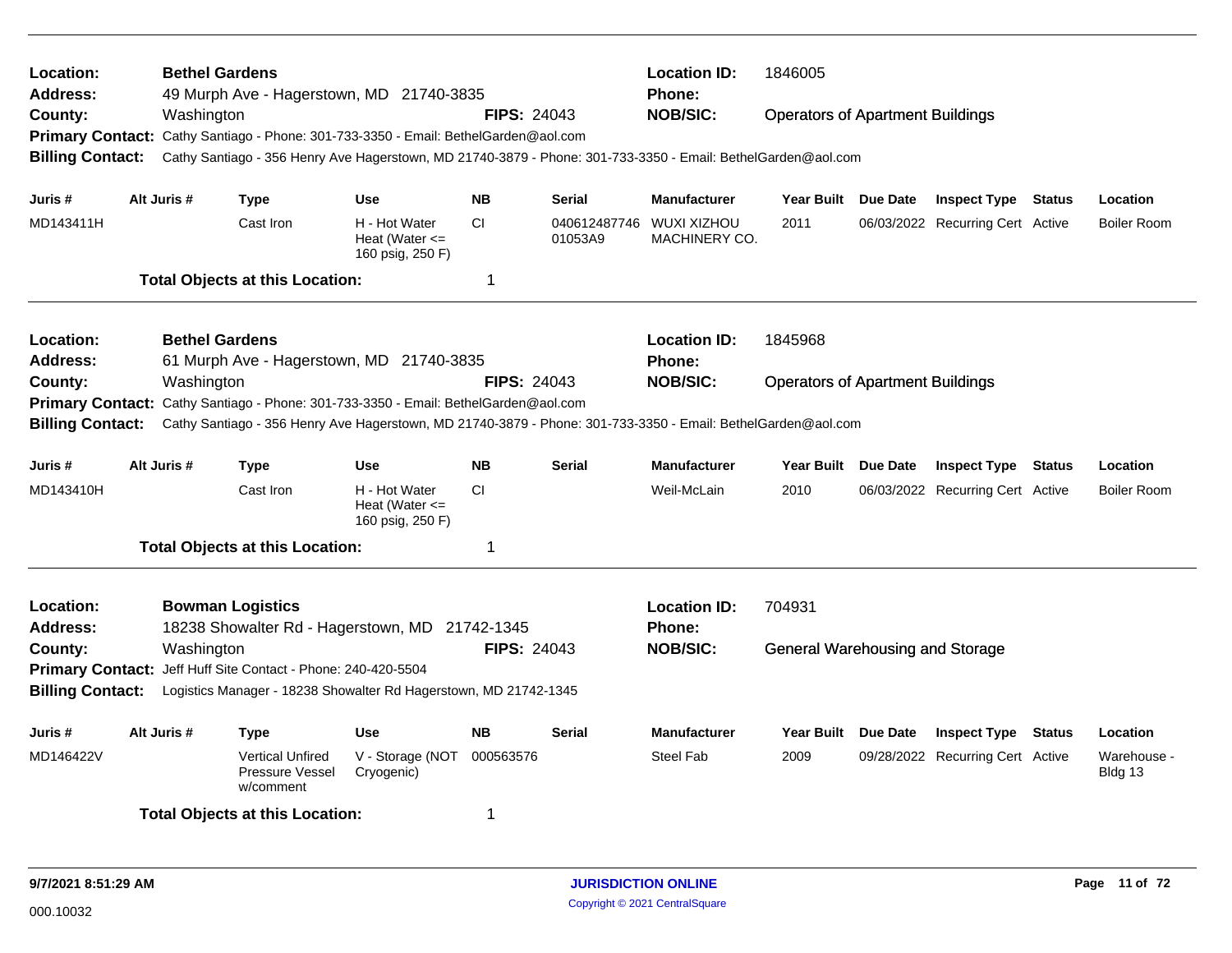| Location: | <b>Bradford Apts</b>                                                                  |                    | <b>Location ID:</b> | 704962                                  |
|-----------|---------------------------------------------------------------------------------------|--------------------|---------------------|-----------------------------------------|
| Address:  | 55 Manor Dr - Hagerstown, MD 21740-5817                                               |                    | <b>Phone:</b>       | 301-790-3345                            |
| County:   | Washington                                                                            | <b>FIPS: 24043</b> | <b>NOB/SIC:</b>     | <b>Operators of Apartment Buildings</b> |
|           | Primary Contact: Gary Stine - Phone: 301-790-3345 - Email: gary.stine@thebradford.com |                    |                     |                                         |

**Billing Contact:** Gary Stine - 55 Manor Dr Hagerstown, MD 21740-5817 - Phone: 301-790-3345 - Email: gary.stine@thebradford.com

| Juris #   | Alt Juris # | <b>Type</b>                            | <b>Use</b>                                                | <b>NB</b> | <b>Serial</b> | <b>Manufacturer</b> | <b>Year Built</b> | Due Date   | <b>Inspect Type</b>          | Status | Location            |
|-----------|-------------|----------------------------------------|-----------------------------------------------------------|-----------|---------------|---------------------|-------------------|------------|------------------------------|--------|---------------------|
| MD108967H |             | Water Heater<br>(HLW)                  | H - Hot Water<br>Supply (Water $\leq$<br>160 psig, 210 F) | 000058325 |               | A O Smith           | 2000              | 10/02/2021 | <b>Recurring Cert Active</b> |        | <b>Bldngs 65-67</b> |
| MD122444H |             | Water Heater<br>(HLW)                  | H - Hot Water<br>Supply (Water $\leq$<br>160 psig, 210 F) | 000072586 |               | A O Smith           | 2000              | 10/02/2021 | <b>Recurring Cert Active</b> |        | <b>Bldngs 35-37</b> |
| MD130784H |             | Water Heater<br>(HLW)                  | H - Hot Water<br>Supply (Water $\leq$<br>160 psig, 210 F) | 000091338 |               | A O Smith           | 2003              | 10/02/2021 | <b>Recurring Cert Active</b> |        | <b>Bldngs 25-27</b> |
| MD130785H |             | Water Heater<br>(HLW)                  | H - Hot Water<br>Supply (Water $\leq$<br>160 psig, 210 F) | 000039718 |               | A O Smith           | 2006              | 10/02/2021 | <b>Recurring Cert Active</b> |        | <b>Bldngs 15-17</b> |
| MD137399H |             | Water Heater<br>(HLW)                  | H - Hot Water<br>Supply (Water $\leq$<br>160 psig, 210 F) | 000137026 |               | A O Smith           | 2009              | 10/02/2021 | <b>Recurring Cert Active</b> |        | <b>Bldngs 45-47</b> |
| MD146873H |             | <b>Water Heater</b><br>(HLW)           | H - Hot Water<br>Supply (Water $\leq$<br>160 psig, 210 F) | 000183415 |               | A O Smith           | 2013              | 10/02/2021 | <b>Recurring Cert Active</b> |        | <b>Bldngs 55-57</b> |
| MD158854H |             | <b>Water Heater</b><br>(HLW)           | H - Hot Water<br>Supply (Water $\leq$<br>160 psig, 210 F) | 000226018 |               | A O Smith           | 2017              | 09/29/2021 | Recurring Cert Active        |        | <b>Bldngs 75-77</b> |
|           |             | <b>Total Objects at this Location:</b> |                                                           |           |               |                     |                   |            |                              |        |                     |

| <b>Location:</b>        | <b>Bridge of Life</b>                                                                        |                    | <b>Location ID:</b> | 2441352                        |
|-------------------------|----------------------------------------------------------------------------------------------|--------------------|---------------------|--------------------------------|
| <b>Address:</b>         | 14 S Potomac St - Hagerstown, MD 21740-5513                                                  |                    | <b>Phone:</b>       | 301-791-1674                   |
| County:                 | Washington                                                                                   | <b>FIPS: 24043</b> | <b>NOB/SIC:</b>     | <b>Religious Organizations</b> |
|                         | Primary Contact: Justin Perrow - Phone: 301-791-1674 - Email: justin.perrow@bridgeoflife.org |                    |                     |                                |
| <b>Billing Contact:</b> | Mike - 14 S Potomac St Hagerstown, MD 21740-5513 - Phone: 301 791 1674 - Cell: 301-992-5248  |                    |                     |                                |

| Juris#    | Alt Juris # | Type                                                           | Use                                                     | <b>NB</b> | Serial | <b>Manufacturer</b> | <b>Year Built</b> | <b>Due Date</b> | <b>Inspect Type</b>              | Status | Location    |
|-----------|-------------|----------------------------------------------------------------|---------------------------------------------------------|-----------|--------|---------------------|-------------------|-----------------|----------------------------------|--------|-------------|
| MD132673H |             | <b>Water Tube</b><br>Coiled (NOT<br>Flueless Hi<br>Efficiency) | H - Hot Water<br>Heat (Water $\leq$<br>160 psig, 250 F) | 000082088 |        | Lochinvar           | 2008              |                 | 11/01/2022 Recurring Cert Active |        | Boiler room |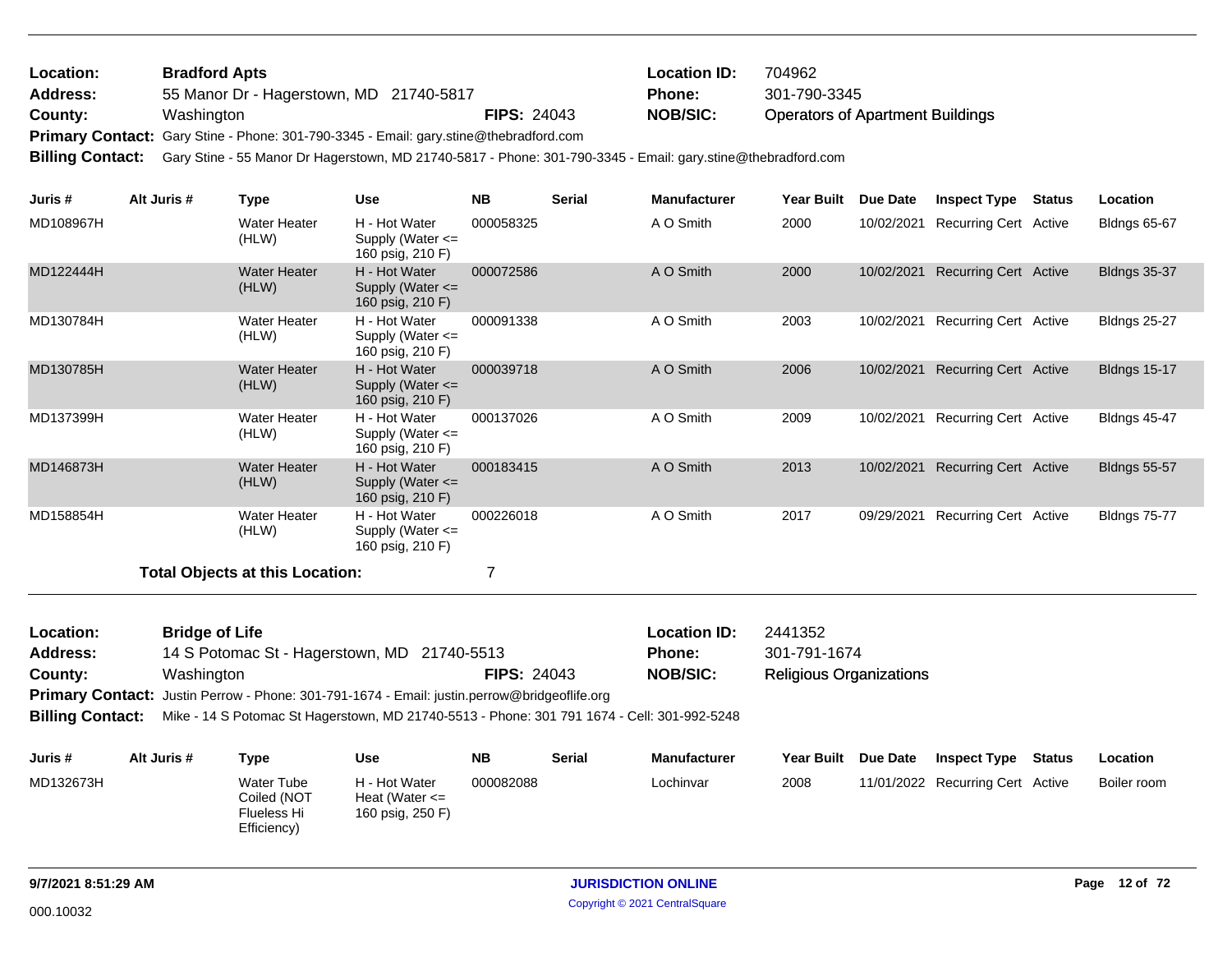| Location:                                                          |  |                 | Buffalo Wild Wings - 3252 (Arc3)                                                                                        |                                     |                    |                   | <b>Location ID:</b>        | 3915203                           |                 |                                  |               |                 |
|--------------------------------------------------------------------|--|-----------------|-------------------------------------------------------------------------------------------------------------------------|-------------------------------------|--------------------|-------------------|----------------------------|-----------------------------------|-----------------|----------------------------------|---------------|-----------------|
| Address:                                                           |  |                 | 230 Railroad way - Hagerstown, MD 21740                                                                                 |                                     |                    |                   | <b>Phone:</b>              |                                   |                 |                                  |               |                 |
| County:                                                            |  | Washington      |                                                                                                                         |                                     | <b>FIPS: 24043</b> |                   | <b>NOB/SIC:</b>            | <b>Eating and Drinking Places</b> |                 |                                  |               |                 |
|                                                                    |  |                 | Primary Contact: Buffalo Wild Wings - 3252 (Arc3)                                                                       |                                     |                    |                   |                            |                                   |                 |                                  |               |                 |
| <b>Billing Contact:</b>                                            |  |                 | Charlie Patterson - PO Box 26269 Richmond, VA 23260-6269 - Phone: 804-644-4521 - Email: charlie.patterson@arc3gases.com |                                     |                    |                   |                            |                                   |                 |                                  |               |                 |
| Juris #                                                            |  | Alt Juris #     | Type                                                                                                                    | Use                                 | <b>NB</b>          | Serial            | <b>Manufacturer</b>        | <b>Year Built</b>                 | <b>Due Date</b> | <b>Inspect Type</b>              | Status        | Location        |
| MD162124V                                                          |  |                 | <b>Vertical Unfired</b><br>Pressure Vessel<br>w/comment                                                                 | V - Storage (NOT<br>Cryogenic)      | 000017140<br>5     |                   | <b>CHART</b>               | 2004                              |                 | 12/14/2022 Recurring Cert Active |               | Kitchen         |
|                                                                    |  |                 | <b>Total Objects at this Location:</b>                                                                                  |                                     | -1                 |                   |                            |                                   |                 |                                  |               |                 |
| Location:                                                          |  |                 | <b>Byers Stop N Go</b>                                                                                                  |                                     |                    |                   | <b>Location ID:</b>        | 3629641                           |                 |                                  |               |                 |
| <b>Address:</b>                                                    |  |                 | 152 N Burhans Blvd - Hagerstown, MD 21740-4659                                                                          |                                     |                    |                   | <b>Phone:</b>              |                                   |                 |                                  |               |                 |
| County:                                                            |  | Washington      |                                                                                                                         |                                     | <b>FIPS: 24043</b> |                   | <b>NOB/SIC:</b>            |                                   |                 |                                  |               |                 |
| <b>Primary Contact:</b>                                            |  | Byers Stop N Go |                                                                                                                         |                                     |                    |                   |                            |                                   |                 |                                  |               |                 |
| <b>Billing Contact:</b>                                            |  |                 | - 2800 SE Market PI Stuart, FL 34997-4965 - Phone: 800-472-2855 - Email: regulatory@nuco2.com                           |                                     |                    |                   |                            |                                   |                 |                                  |               |                 |
| Juris #                                                            |  | Alt Juris #     | <b>Type</b>                                                                                                             | <b>Use</b>                          | <b>NB</b>          | <b>Serial</b>     | <b>Manufacturer</b>        | Year Built Due Date               |                 | Inspect Type                     | <b>Status</b> | Location        |
| MD156958V                                                          |  |                 | <b>Vertical Unfired</b><br>Pressure Vessel<br>w/comment                                                                 | V - Storage<br>(Cryogenic)          | 000062096          | SN750-021-<br>U38 | Taylor-Wharton             | 2006                              |                 | 11/07/2022 Recurring Cert Active |               | Outside         |
|                                                                    |  |                 | <b>Total Objects at this Location:</b>                                                                                  |                                     | 1                  |                   |                            |                                   |                 |                                  |               |                 |
| Location:                                                          |  |                 | <b>Cascade Properties</b>                                                                                               |                                     |                    |                   | <b>Location ID:</b>        | 1993700                           |                 |                                  |               |                 |
| <b>Address:</b>                                                    |  |                 | 25009 Lake Wastler Dr - Cascade, MD 21719-0397                                                                          |                                     |                    |                   | <b>Phone:</b>              | 240-313-4941                      |                 |                                  |               |                 |
| County:                                                            |  | Washington      |                                                                                                                         |                                     | <b>FIPS: 24043</b> |                   | <b>NOB/SIC:</b>            | <b>Business Services, NEC</b>     |                 |                                  |               |                 |
| <b>Primary Contact:</b>                                            |  |                 | John Krumpotich - Phone: 301-241-2231 - Email: krumpotichj@gmail.com                                                    |                                     |                    |                   |                            |                                   |                 |                                  |               |                 |
| <b>Billing Contact:</b>                                            |  |                 | John Krumpotich - PO Box 1072 Cascade, MD 21719-1072 - Phone: 301-241-2231 - Email: krumpotichj@gmail.com               |                                     |                    |                   |                            |                                   |                 |                                  |               |                 |
| Juris #                                                            |  | Alt Juris #     | Type                                                                                                                    | Use                                 | <b>NB</b>          | <b>Serial</b>     | Manufacturer               | Year Built Due Date               |                 | <b>Inspect Type Status</b>       |               | Location        |
| MD127726V                                                          |  |                 | Horizontal Unfired<br>Pressure Vessel<br>w/comment                                                                      | O - Other (PV<br>Use) w/comment     | 000507013          |                   | Manchester                 | 1994                              |                 | 07/26/2023 Recurring Cert Active |               | <b>BLDG 519</b> |
| MD127730H                                                          |  |                 | Cast Iron                                                                                                               | H - Hot Water<br>Heat (Water $\leq$ | CI                 |                   | <b>Burnham</b>             | 1993                              |                 | 07/26/2023 Recurring Cert Active |               | <b>BLDG 518</b> |
|                                                                    |  |                 |                                                                                                                         |                                     |                    |                   | <b>JURISDICTION ONLINE</b> |                                   |                 |                                  |               | Page 13 of 72   |
| 9/7/2021 8:51:29 AM<br>Copyright © 2021 CentralSquare<br>000.10032 |  |                 |                                                                                                                         |                                     |                    |                   |                            |                                   |                 |                                  |               |                 |

**Total Objects at this Location:** 1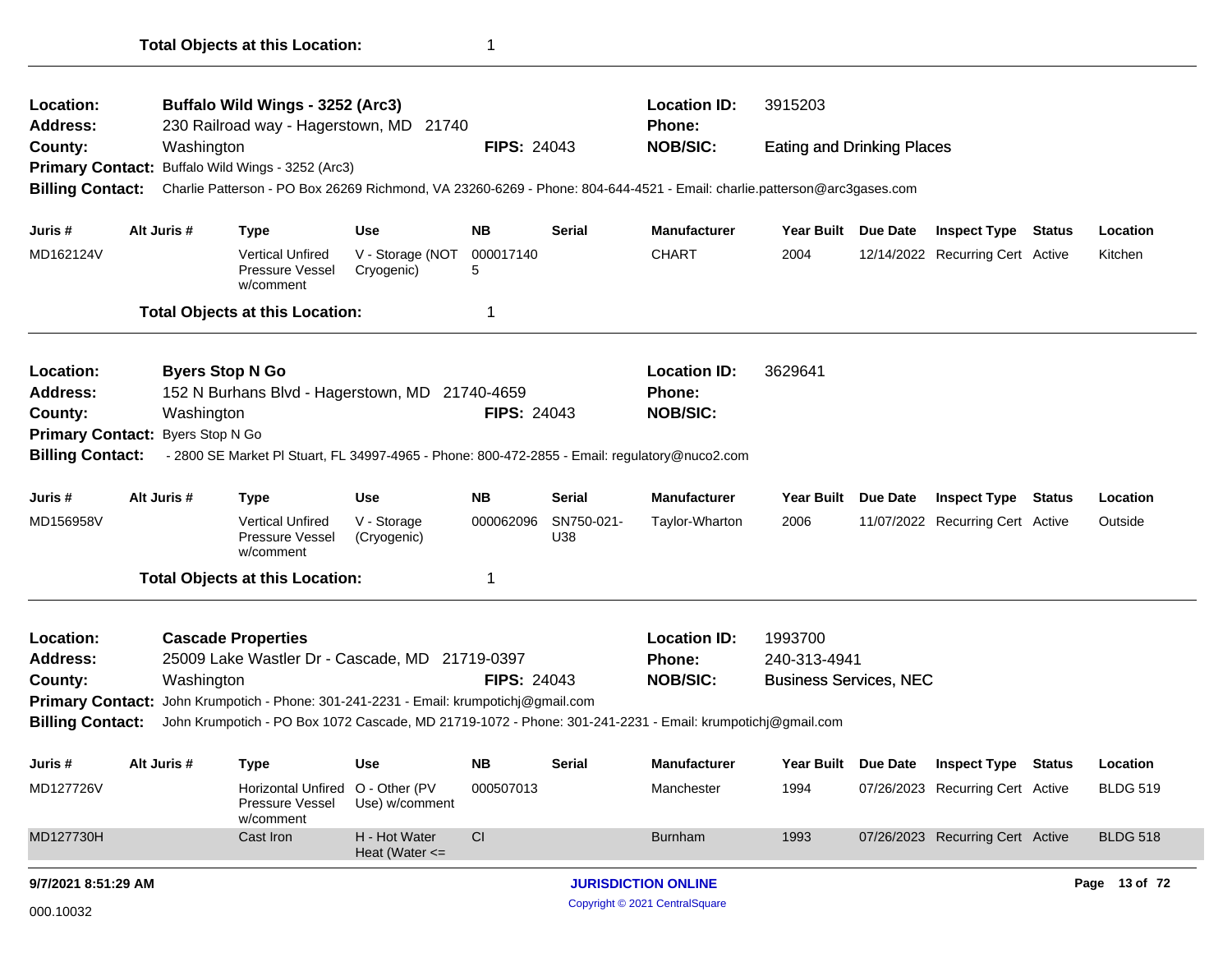| Juris #                 | Alt Juris # | <b>Type</b>                                                      | <b>Use</b>                                                  | <b>NB</b>          | <b>Serial</b> | <b>Manufacturer</b>                                                                                         | Year Built Due Date |                 | <b>Inspect Type</b>                    | <b>Status</b> | Location                               |
|-------------------------|-------------|------------------------------------------------------------------|-------------------------------------------------------------|--------------------|---------------|-------------------------------------------------------------------------------------------------------------|---------------------|-----------------|----------------------------------------|---------------|----------------------------------------|
|                         |             |                                                                  | 160 psig, 250 F)                                            |                    |               |                                                                                                             |                     |                 |                                        |               |                                        |
| MD127732H               |             | Cast Iron                                                        | H - Hot Water<br>Heat (Water $\leq$<br>160 psig, 250 F)     | СI                 | 999997        | <b>HB Smith</b>                                                                                             | 1990                |                 | 07/26/2023 Recurring Cert Active       |               | BLDG 607 lake<br>royer dr              |
| MD137389H               |             | Cast Iron                                                        | H - Hot Water<br>Heat (Water $\leq$<br>160 psig, 250 F)     | CI                 |               | <b>HB SMITH</b>                                                                                             | 1990                |                 | 07/26/2023 Recurring Cert Active       |               | <b>BLDG 607</b>                        |
| MD145539H               |             | <b>Horizontal Water</b><br>Tube                                  | H - Hot Water<br>Heat (Water $\leq$<br>160 psig, 250 F)     | 000092563          |               | Giannoni                                                                                                    | 2009                |                 | 07/26/2023 Recurring Cert Active       |               | bldg 11 bsmt<br>14324 lake royer<br>dr |
| MD145540H               |             | <b>Water Tube</b><br>Coiled (Flueless<br>Hi Efficiency)          | H - Hot Water<br>Heat (Water $\leq$<br>160 psig, 250 F)     | 000092591          |               | Giannoni                                                                                                    | 2009                |                 | 07/26/2023 Recurring Cert Active       |               | Bldg 11 bsmt<br>14324 lake royer<br>dr |
|                         |             | <b>Total Objects at this Location:</b>                           |                                                             | $\,6$              |               |                                                                                                             |                     |                 |                                        |               |                                        |
| Location:               |             | <b>Chevron Phillips Performance Pipe</b>                         |                                                             |                    |               | <b>Location ID:</b>                                                                                         | 706908              |                 |                                        |               |                                        |
| Address:                |             | 11711 Hopewell Rd - Hagerstown, MD 21740-2184                    |                                                             |                    |               | <b>Phone:</b>                                                                                               | 301-582-6609        |                 |                                        |               |                                        |
| County:                 | Washington  |                                                                  |                                                             | <b>FIPS: 24043</b> |               | <b>NOB/SIC:</b>                                                                                             |                     |                 | Miscellaneous manufacturing industries |               |                                        |
| <b>Primary Contact:</b> |             | Jody Chaney - Phone: 301-582-6609 - Email: chasejs@cpchem.com    |                                                             |                    |               |                                                                                                             |                     |                 |                                        |               |                                        |
| <b>Billing Contact:</b> |             |                                                                  |                                                             |                    |               | Jody Chaney - 11711 Hopewell Rd Hagerstown, MD 21740-2184 - Phone: 301-582-6609 - Email: chasejs@cpchem.com |                     |                 |                                        |               |                                        |
|                         |             |                                                                  |                                                             |                    |               |                                                                                                             |                     |                 |                                        |               |                                        |
| Juris #                 | Alt Juris # | Type                                                             | <b>Use</b>                                                  | <b>NB</b>          | <b>Serial</b> | <b>Manufacturer</b>                                                                                         | Year Built          | <b>Due Date</b> | <b>Inspect Type</b>                    | <b>Status</b> | Location                               |
| MD094333V               |             | <b>Vertical Unfired</b><br>Pressure Vessel<br>w/comment          | V - Storage (NOT<br>Cryogenic)                              | 000216550          |               | Silvan                                                                                                      | 1996                |                 | 10/31/2023 Recurring Cert Active       |               | Mechanical<br>Room                     |
| MD094338V               |             | <b>Vertical Unfired</b><br><b>Pressure Vessel</b><br>w/comment   | V - Storage (NOT 000254125<br>Cryogenic)                    |                    |               | La Grange Products 1996                                                                                     |                     |                 | 10/31/2023 Recurring Cert Active       |               | Mechanical<br>Room                     |
| MD117849V               |             | Pressure Vessel<br>w/comment                                     | Horizontal Unfired V - Storage (NOT 001014440<br>Cryogenic) |                    |               | <b>Buckeye</b>                                                                                              | 1991                |                 | 10/31/2023 Recurring Cert Active       |               | Line 88                                |
| MD146853V               |             | <b>Vertical Unfired</b><br><b>Pressure Vessel</b><br>w/comment   | V - Storage (NOT 000004400<br>Cryogenic)                    |                    |               | <b>Steel Fab</b>                                                                                            | 2010                |                 | 10/31/2023 Recurring Cert Active       |               | Re-grind Room                          |
| MD161599V               |             | <b>Horizontal Unfired</b><br>Pressure Vessel<br>w/comment        | V - Storage (NOT<br>Cryogenic)                              | 000002926          | 41304462      | <b>JIAXING Pressure</b><br><b>Vessel Factory</b>                                                            | 2013                |                 | 10/31/2023 Recurring Cert Active       |               | Mechanical<br>Room                     |
| MD162075V               |             | <b>Horizontal Unfired</b><br><b>Pressure Vessel</b><br>w/comment | V - Storage (NOT<br>Cryogenic)                              | 000003210          | A1304551      | <b>JIAXING PV</b><br>Factory                                                                                | 2013                |                 | 10/31/2023 Recurring Cert Active       |               | Mechanical<br>Room                     |
| MD162685V               |             | <b>Vertical Unfired</b><br>Pressure Vessel<br>w/comment          | V - Storage (NOT<br>Cryogenic)                              | 001912071          |               | Manchester                                                                                                  | 2018                |                 | 10/31/2023 Recurring Cert Active       |               | Line 1 Auto<br>Coiler                  |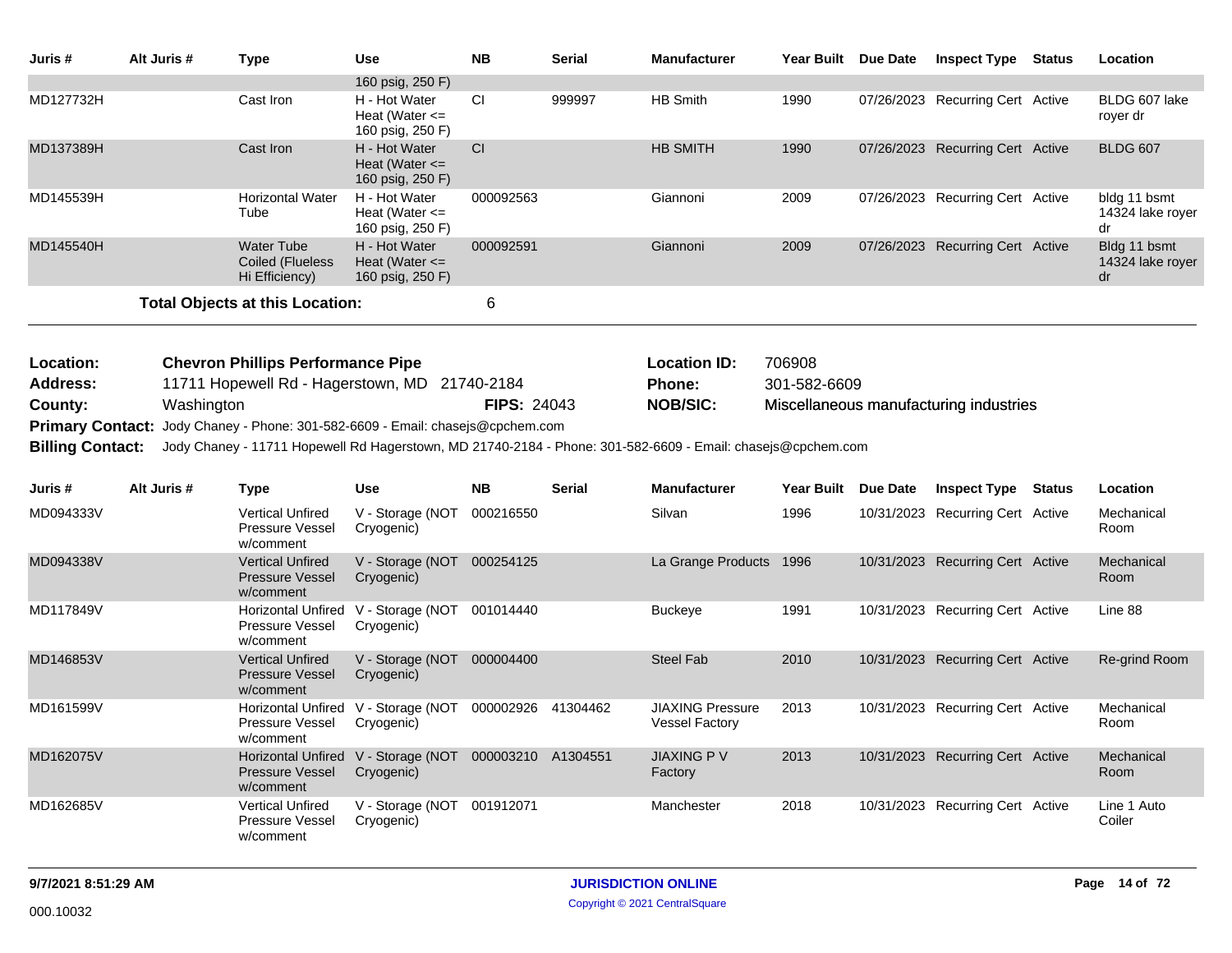| Location:<br><b>Address:</b><br>County:<br><b>Billing Contact:</b> |             | Washington | <b>Christ Reformed Church</b><br>Primary Contact: Christ Reformed Church - Phone: 3017334144 | 130 W Franklin St - Hagerstown, MD 21740-4704<br>- 130 W Franklin St Hagerstown, MD 21740-4704 - Phone: 3017334144               | <b>FIPS: 24043</b> |               | <b>Location ID:</b><br><b>Phone:</b><br><b>NOB/SIC:</b> | 707023<br>301-733-4144<br>Membership Organizations, NEC   |                 |                                  |               |                    |
|--------------------------------------------------------------------|-------------|------------|----------------------------------------------------------------------------------------------|----------------------------------------------------------------------------------------------------------------------------------|--------------------|---------------|---------------------------------------------------------|-----------------------------------------------------------|-----------------|----------------------------------|---------------|--------------------|
| Juris #                                                            | Alt Juris # |            | <b>Type</b>                                                                                  | <b>Use</b>                                                                                                                       | <b>NB</b>          | <b>Serial</b> | <b>Manufacturer</b>                                     | <b>Year Built</b>                                         | <b>Due Date</b> | <b>Inspect Type Status</b>       |               | Location           |
| MD098021H                                                          |             |            | Cast Iron                                                                                    | H - Hot Water<br>Heat (Water $\leq$<br>160 psig, 250 F)                                                                          | <b>CI</b>          | N97-438       | H B Smith                                               | 1997                                                      |                 | 07/06/2022 Recurring Cert Active |               | <b>Boiler Room</b> |
| MD167553H                                                          |             |            | Cast Iron                                                                                    | H - Hot Water<br>Heat (Water $\leq$<br>160 psig, 250 F)                                                                          | <b>CI</b>          |               | Crown                                                   | 2019                                                      |                 | 07/21/2022 Recurring Cert Active |               | blr rm             |
|                                                                    |             |            | <b>Total Objects at this Location:</b>                                                       |                                                                                                                                  | $\overline{2}$     |               |                                                         |                                                           |                 |                                  |               |                    |
| Location:<br><b>Address:</b><br>County:<br><b>Billing Contact:</b> |             | Washington | <b>Christ Reformed UCC</b><br>Primary Contact: Thomas Downey - Phone: 301-988-7444           | 22514 Cavetown Church Road - Cavetown, MD 21720-0100<br>Thomas Downey - PO Box 100 Cavetown, MD 21720-0100 - Phone: 301-988-7444 | <b>FIPS: 24043</b> |               | <b>Location ID:</b><br><b>Phone:</b><br><b>NOB/SIC:</b> | 707029<br>Membership organizations                        |                 |                                  |               |                    |
| Juris #                                                            | Alt Juris # |            | <b>Type</b>                                                                                  | <b>Use</b>                                                                                                                       | <b>NB</b>          | <b>Serial</b> | <b>Manufacturer</b>                                     | <b>Year Built</b>                                         | Due Date        | <b>Inspect Type Status</b>       |               | Location           |
| MD112606H                                                          |             |            | Cast Iron                                                                                    | H - Steam Heat<br>(Steam $\le$ 15<br>psig)                                                                                       | CI                 | 64156536      | <b>Burnham</b>                                          | 1999                                                      |                 | 03/18/2022 Recurring Cert Active |               | <b>Boiler Rm</b>   |
|                                                                    |             |            | <b>Total Objects at this Location:</b>                                                       |                                                                                                                                  | 1                  |               |                                                         |                                                           |                 |                                  |               |                    |
| Location:<br><b>Address:</b><br>County:<br><b>Billing Contact:</b> |             | Washington | <b>Christian Science Society</b><br>Primary Contact: Georgina Gann - Phone: 301 797-1556     | 235 N Potomac St - Hagerstown, MD 21740-3812<br>Georgina Gann - 235 N Potomac St Hagerstown, MD 21740-3812 - Phone: 301 797-1556 | <b>FIPS: 24043</b> |               | <b>Location ID:</b><br><b>Phone:</b><br><b>NOB/SIC:</b> | 2284108<br>301-797-1556<br><b>Religious Organizations</b> |                 |                                  |               |                    |
| Juris #                                                            | Alt Juris # |            | Type                                                                                         | <b>Use</b>                                                                                                                       | <b>NB</b>          | <b>Serial</b> | <b>Manufacturer</b>                                     | <b>Year Built</b>                                         | <b>Due Date</b> | <b>Inspect Type</b>              | <b>Status</b> | Location           |
| MD133327H                                                          |             |            | Cast Iron                                                                                    | H - Hot Water<br>Heat (Water $\leq$                                                                                              | <b>CI</b>          |               | <b>Buderus</b>                                          | 2007                                                      |                 | 09/04/2019 Recurring Cert Active |               | <b>Basement</b>    |
| 9/7/2021 8:51:29 AM                                                |             |            |                                                                                              |                                                                                                                                  |                    |               | <b>JURISDICTION ONLINE</b>                              |                                                           |                 |                                  |               | Page 15 of 72      |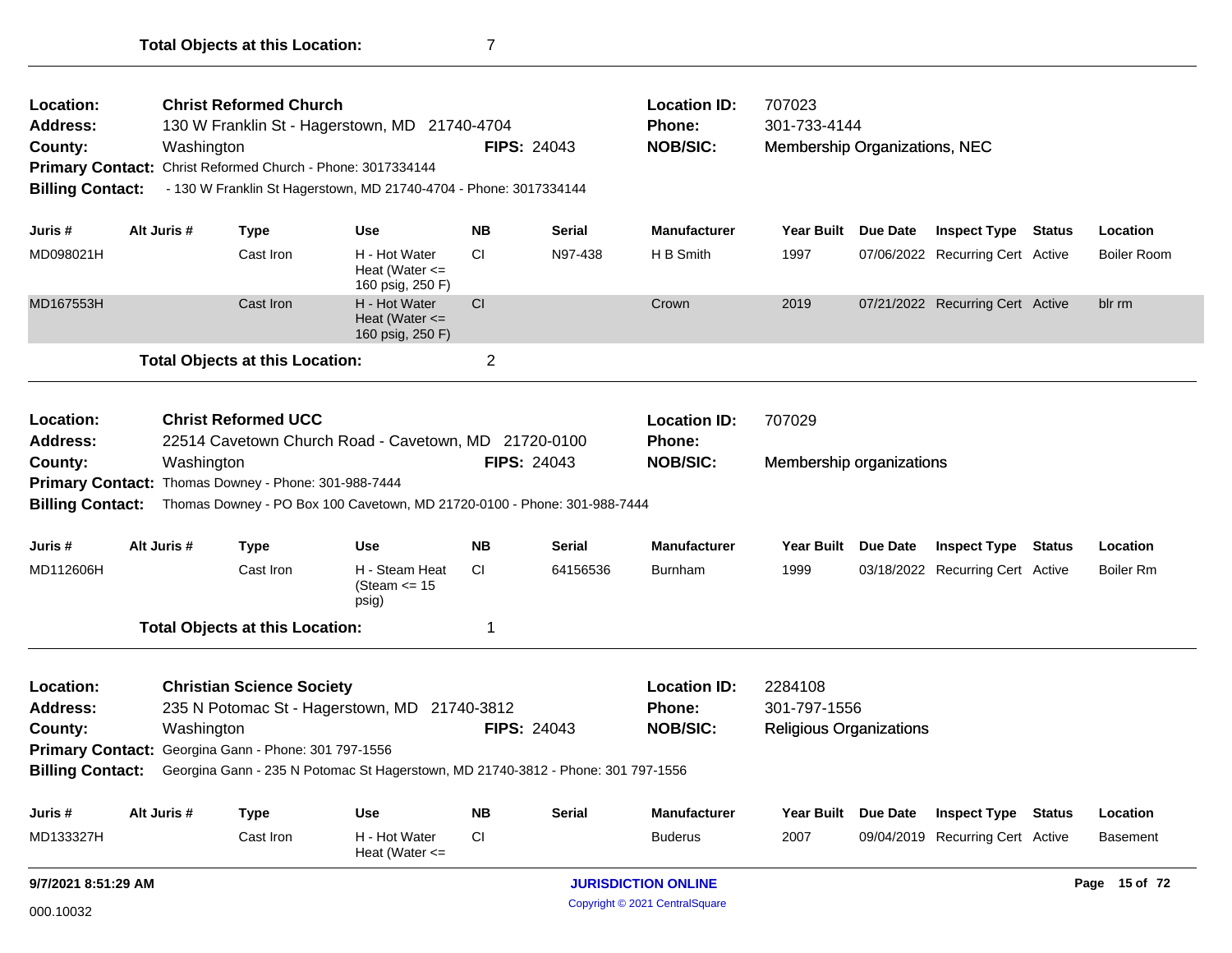| Juris #                                                                                                                                                                                                                                                                                                                                                                      | Alt Juris #                | <b>Type</b>                                                                                                                                                                | Use<br>160 psig, 250 F)                                 | <b>NB</b>          | <b>Serial</b> | <b>Manufacturer</b>                                     | Year Built Due Date     |                 | <b>Inspect Type Status</b>           |               | Location                         |
|------------------------------------------------------------------------------------------------------------------------------------------------------------------------------------------------------------------------------------------------------------------------------------------------------------------------------------------------------------------------------|----------------------------|----------------------------------------------------------------------------------------------------------------------------------------------------------------------------|---------------------------------------------------------|--------------------|---------------|---------------------------------------------------------|-------------------------|-----------------|--------------------------------------|---------------|----------------------------------|
|                                                                                                                                                                                                                                                                                                                                                                              |                            | <b>Total Objects at this Location:</b>                                                                                                                                     |                                                         | 1                  |               |                                                         |                         |                 |                                      |               |                                  |
| Location:<br>Address:<br>County:<br><b>Billing Contact:</b>                                                                                                                                                                                                                                                                                                                  | Cici's Pizza<br>Washington | 1580 Wesel Blvd - Hagerstown, MD 21740-2503<br>Primary Contact: Manager on Duty - Phone: 301-791-0911<br>- 1580 Wesel Blvd Hagerstown, MD 21740-2503 - Phone: 301-791-0911 |                                                         | <b>FIPS: 24043</b> |               | <b>Location ID:</b><br><b>Phone:</b><br><b>NOB/SIC:</b> | 3630119<br>301-791-0911 |                 |                                      |               |                                  |
| Juris #                                                                                                                                                                                                                                                                                                                                                                      | Alt Juris #                | <b>Type</b>                                                                                                                                                                | <b>Use</b>                                              | <b>NB</b>          | <b>Serial</b> | <b>Manufacturer</b>                                     | <b>Year Built</b>       | <b>Due Date</b> | <b>Inspect Type</b>                  | <b>Status</b> | Location                         |
| MD166642V                                                                                                                                                                                                                                                                                                                                                                    |                            | <b>Vertical Unfired</b><br>Pressure Vessel<br>w/comment                                                                                                                    | V - Storage<br>(Cryogenic)                              | 000027411          |               | Minnesota Valley                                        | 1989                    |                 | 03/05/2022 Recurring Cert Active     |               | Outside                          |
|                                                                                                                                                                                                                                                                                                                                                                              |                            | <b>Total Objects at this Location:</b>                                                                                                                                     |                                                         | 1                  |               |                                                         |                         |                 |                                      |               |                                  |
| Location:<br><b>Citicorp</b><br>14700 Citicorp Dr - Hagerstown, MD 21742-2205<br>Address:<br><b>FIPS: 24043</b><br>Washington<br>County:<br>Primary Contact: Brent Corbin - Phone: 301-790-4386 - Email: Brent.corbin@citi.com<br><b>Billing Contact:</b><br>Brent Corbin - 14700 Citicorp Dr Hagerstown, MD 21742-2205 - Phone: 301-790-4386 - Email: Brent.corbin@citi.com |                            |                                                                                                                                                                            |                                                         |                    |               | <b>Location ID:</b><br><b>Phone:</b><br><b>NOB/SIC:</b> | 707180<br>301-790-4386  |                 | Holding and other investment offices |               |                                  |
| Juris #                                                                                                                                                                                                                                                                                                                                                                      | Alt Juris #                | <b>Type</b>                                                                                                                                                                | <b>Use</b>                                              | <b>NB</b>          | <b>Serial</b> | <b>Manufacturer</b>                                     | <b>Year Built</b>       | <b>Due Date</b> | <b>Inspect Type</b>                  | <b>Status</b> | Location                         |
| MD092109H                                                                                                                                                                                                                                                                                                                                                                    |                            | <b>Water Tube</b><br>Coiled (NOT<br>Flueless Hi<br>Efficiency)                                                                                                             | H - Hot Water<br>Heat (Water $\leq$<br>160 psig, 250 F) | 000064063          | C 96 A00803   | Teledyne                                                | 1996                    | 04/27/2021      | Recurring Cert Active                |               | <b>Building 2 Boiler</b><br>Room |
| MD092115V                                                                                                                                                                                                                                                                                                                                                                    |                            | <b>Horizontal Unfired</b><br><b>Pressure Vessel</b><br>w/comment                                                                                                           | V - Storage (NOT<br>Cryogenic)                          | 000027236          |               | <b>Steel Fab</b>                                        | 1989                    |                 | 04/27/2021 Recurring Cert Active     |               | <b>Building 2 Boiler</b><br>Room |
| MD092457V                                                                                                                                                                                                                                                                                                                                                                    |                            | Pressure Vessel<br>w/comment                                                                                                                                               | Horizontal Unfired V - Storage (NOT<br>Cryogenic)       | 000015097          |               | <b>Steel Fab</b>                                        | 1985                    |                 | 04/27/2021 Recurring Cert Active     |               | <b>Building 1 Boiler</b><br>Room |
| MD095427H                                                                                                                                                                                                                                                                                                                                                                    | Cast Iron Hot<br>Water     | Cast Iron                                                                                                                                                                  | H - Hot Water<br>Heat (Water $\leq$<br>160 psig, 250 F) | CI                 | N97-510       | H B Smith                                               | 1997                    | 04/27/2021      | <b>Recurring Cert Active</b>         |               | <b>Child Care</b><br>Center      |
| MD095428H                                                                                                                                                                                                                                                                                                                                                                    |                            | Cast Iron                                                                                                                                                                  | H - Hot Water<br>Heat (Water $\leq$<br>160 psig, 250 F) | CI.                | N97-509       | H B Smith                                               | 1997                    |                 | 04/27/2021 Recurring Cert Active     |               | Child Care<br>Center             |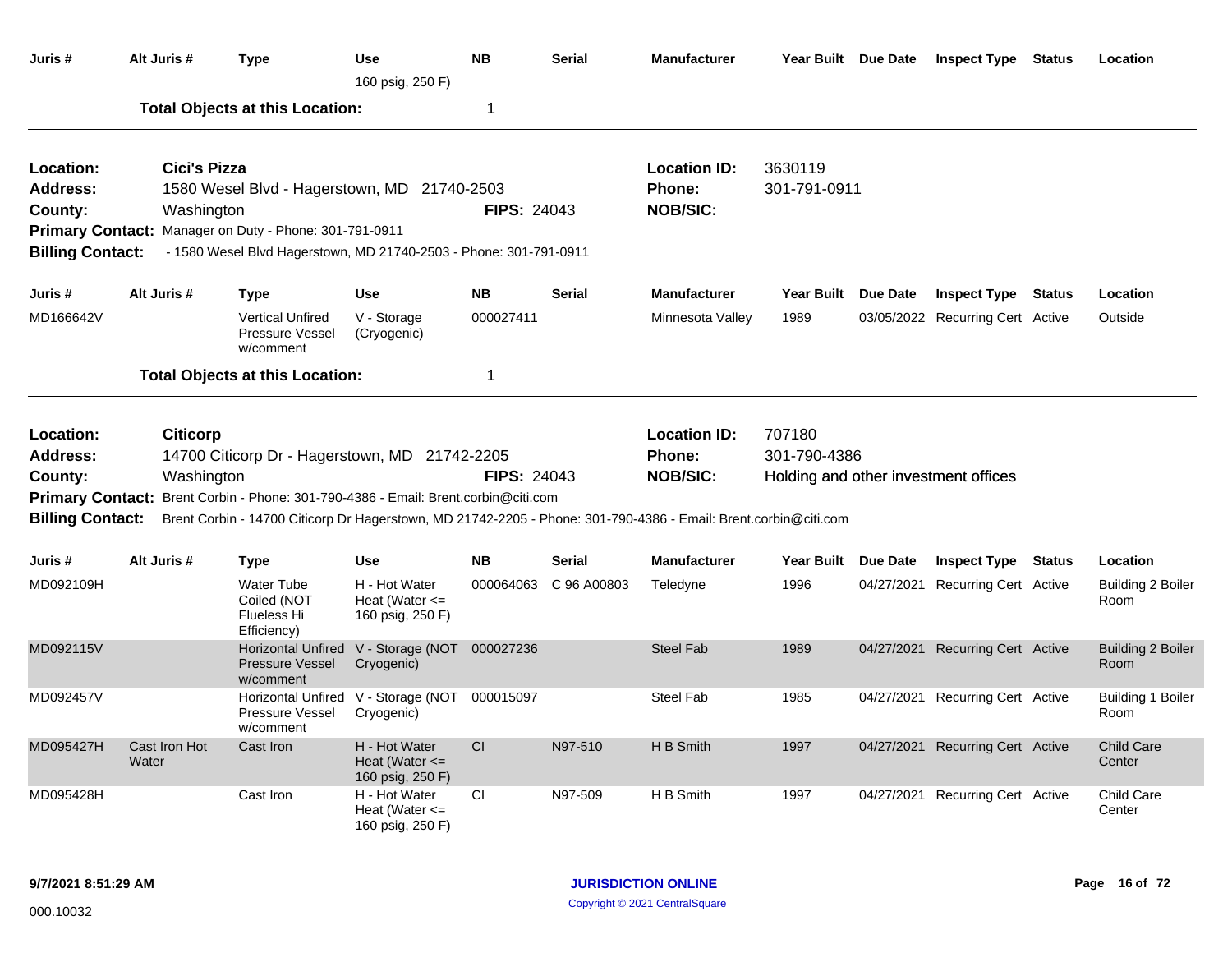| Juris #   | Alt Juris #                     | <b>Type</b>                                                           | <b>Use</b>                                                | <b>NB</b> | <b>Serial</b>        | <b>Manufacturer</b>    | <b>Year Built</b> | <b>Due Date</b> | <b>Inspect Type</b>              | <b>Status</b> | Location                             |
|-----------|---------------------------------|-----------------------------------------------------------------------|-----------------------------------------------------------|-----------|----------------------|------------------------|-------------------|-----------------|----------------------------------|---------------|--------------------------------------|
| MD127017H |                                 | <b>Water Tube</b><br>Coiled (NOT<br><b>Flueless Hi</b><br>Efficiency) | H - Hot Water<br>Heat (Water $\leq$<br>160 psig, 250 F)   | 000167423 | C06 167423           | Laars                  | 2006              | 04/27/2021      | <b>Recurring Cert Active</b>     |               | Building 2 Boiler<br>Room            |
| MD132198H |                                 | <b>Water Tube</b><br>Coiled (Flueless<br>Hi Efficiency)               | H - Hot Water<br>Heat (Water $\leq$<br>160 psig, 250 F)   | CI        |                      | Weil-McLain            | 2008              |                 | 04/27/2021 Recurring Cert Active |               | Child Care<br>Center-After<br>School |
| MD133300H | <b>Steam Cooker</b>             | <b>Vertical Fire Tube</b>                                             | H - Heating-<br>Cooking (Steam<br>$\le$ 15 psig)          | 000106077 |                      | <b>Cleveland Range</b> | 2004              |                 | 04/27/2021 Recurring Cert Active |               | Building 1<br>Kitchen                |
| MD133301H | Coil Hot Water<br><b>Boiler</b> | <b>Water Tube</b><br>Coiled (NOT<br>Flueless Hi<br>Efficiency)        | H - Hot Water<br>Heat (Water $\leq$<br>160 psig, 250 F)   |           | 000211758 C09 211758 | <b>Teledyne Laars</b>  | 2009              |                 | 04/27/2021 Recurring Cert Active |               | Building 1 Boiler<br>Room            |
| MD133302H |                                 | <b>Water Heater</b><br>(HLW)                                          | H - Hot Water<br>Supply (Water <=<br>160 psig, 210 F)     | 000136092 |                      | A O Smith              | 2009              |                 | 04/27/2021 Recurring Cert Active |               | <b>Building 1 Boiler</b><br>Room     |
| MD133304H |                                 | <b>Water Heater</b><br>(HLW)                                          | H - Hot Water<br>Supply (Water $\leq$<br>160 psig, 210 F) | 000136093 |                      | A O Smith              | 2009              |                 | 04/27/2021 Recurring Cert Active |               | <b>Building 1 Boiler</b><br>Room     |
| MD133305H | <b>Steam Cooker</b>             | Electric (NOT<br>HLW)                                                 | H - Heating-<br>Cooking (Steam<br>$\le$ 15 psig)          | 000105836 |                      | <b>Cleveland Range</b> | 2004              |                 | 04/27/2021 Recurring Cert Active |               | Building 2<br>Kitchen                |
| MD133306H | <b>Water Heater</b>             | Water Heater<br>(HLW)                                                 | H - Hot Water<br>Supply (Water $\leq$<br>160 psig, 210 F) | 000135232 |                      | A O Smith              | 2009              |                 | 04/27/2021 Recurring Cert Active |               | Building 2 Boiler<br>Room            |
| MD133307H | <b>Water Heater</b>             | <b>Water Heater</b><br>(HLW)                                          | H - Hot Water<br>Supply (Water <=<br>160 psig, 210 F)     | 000135233 |                      | A O Smith              | 2009              |                 | 04/27/2021 Recurring Cert Active |               | <b>Building 2 Boiler</b><br>Room     |
| MD137441H |                                 | Water Tube<br>Coiled (NOT<br>Flueless Hi<br>Efficiency)               | H - Hot Water<br>Heat (Water $\leq$<br>160 psig, 250 F)   |           | 000225673 C10225673  | Laars                  | 2010              |                 | 04/27/2021 Recurring Cert Active |               | Building 1 Boiler<br>Room            |
| MD144088H |                                 | <b>Water Heater</b><br>(HLW)                                          | H - Hot Water<br>Supply (Water $\leq$<br>160 psig, 210 F) | 000134714 |                      | A O Smith              | 2009              |                 | 04/27/2021 Recurring Cert Active |               | Building 2 Blrm                      |
| MD150475H |                                 | Water Heater<br>(HLW)                                                 | H - Hot Water<br>Supply (Water $\leq$<br>160 psig, 250 F) | 000201828 |                      | A O Smith              | 2015              |                 | 04/27/2021 Recurring Cert Active |               | Child Care<br>Center                 |
| MD150476H |                                 | <b>Water Heater</b><br>(HLW)                                          | H - Hot Water<br>Supply (Water $\leq$<br>160 psig, 210 F) | 000199910 |                      | A O Smith              | 2014              | 04/27/2021      | <b>Recurring Cert Active</b>     |               | <b>Child Care</b><br>Center          |
| MD150477H |                                 | <b>Water Heater</b><br>(HLW)                                          | H - Hot Water<br>Supply (Water <=<br>160 psig, 250 F)     | 000195101 |                      | A O Smith              | 2014              |                 | 04/27/2021 Recurring Cert Active |               | Child Care<br>Center                 |
|           |                                 | <b>Total Objects at this Location:</b>                                |                                                           | 19        |                      |                        |                   |                 |                                  |               |                                      |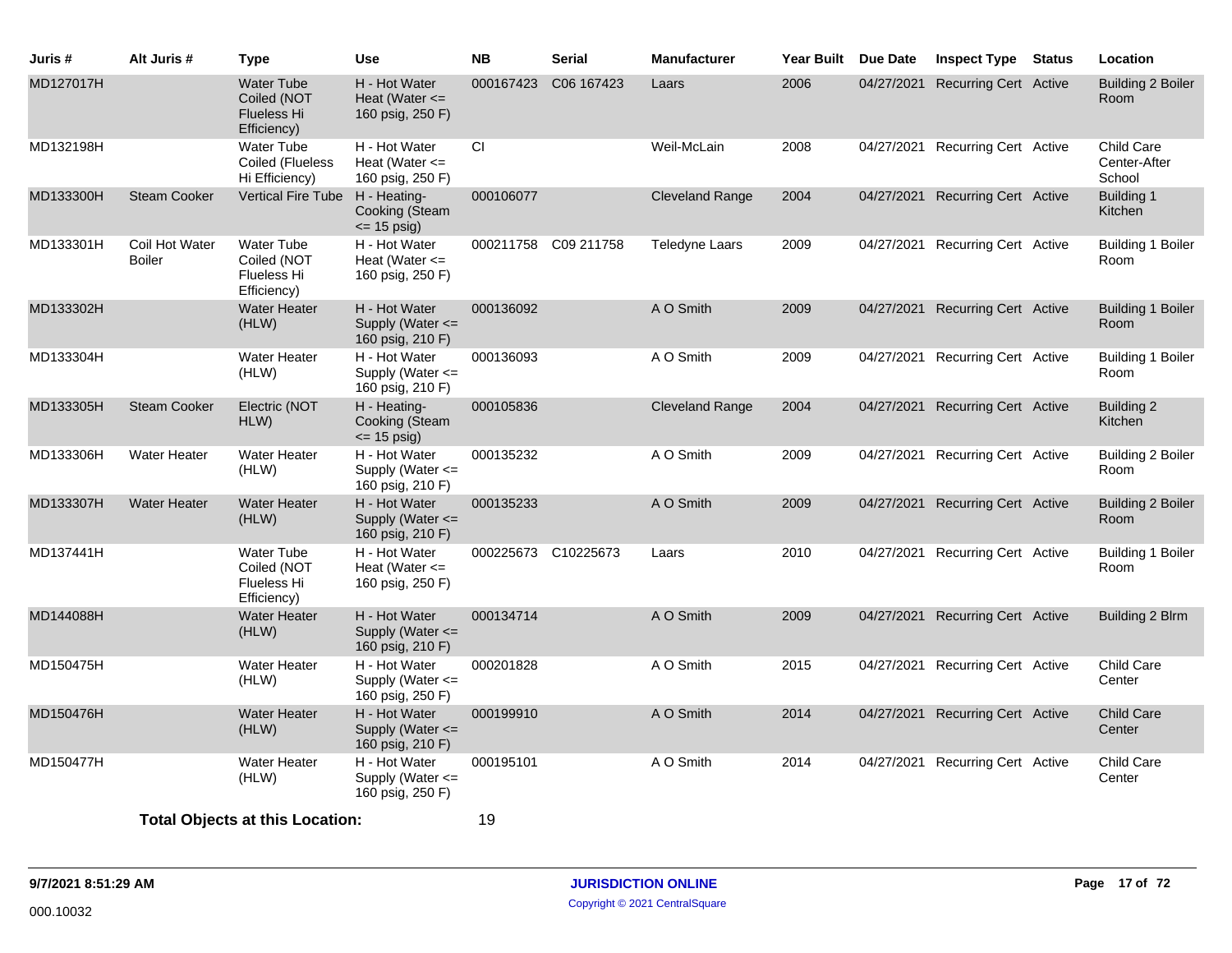| Location:<br><b>Address:</b><br>County:<br><b>Primary Contact:</b><br><b>Billing Contact:</b> |                                                                                                                                                                                   | Washington  | <b>Clear Spring Volunteer Fire Department</b><br>PO Box 400 30 Mulberry Street - Clear Spring, MD 21722-0400<br>James Miller - Phone: 301-842-3775<br>Charles Monday - PO Box 400 Clear Spring, MD 21722-0400 - Phone: 301-842-3775 |                                                         | <b>FIPS: 24043</b>      |        | <b>Location ID:</b><br><b>Phone:</b><br><b>NOB/SIC:</b>                                   | 707369<br>301-842-3775<br>Justice, public order, and safety |                                                                |                         |
|-----------------------------------------------------------------------------------------------|-----------------------------------------------------------------------------------------------------------------------------------------------------------------------------------|-------------|-------------------------------------------------------------------------------------------------------------------------------------------------------------------------------------------------------------------------------------|---------------------------------------------------------|-------------------------|--------|-------------------------------------------------------------------------------------------|-------------------------------------------------------------|----------------------------------------------------------------|-------------------------|
|                                                                                               |                                                                                                                                                                                   | Alt Juris # |                                                                                                                                                                                                                                     |                                                         |                         |        | <b>Manufacturer</b>                                                                       |                                                             |                                                                |                         |
| Juris #<br>MD156988H                                                                          |                                                                                                                                                                                   |             | <b>Type</b><br><b>Horizontal Water</b>                                                                                                                                                                                              | <b>Use</b><br>H - Hot Water                             | NΒ<br>000105675         | Serial | Prestige                                                                                  | Year Built Due Date<br>2013                                 | <b>Inspect Type Status</b><br>04/08/2022 Recurring Cert Active | Location<br>boiler room |
|                                                                                               |                                                                                                                                                                                   |             | Tube                                                                                                                                                                                                                                | Heat (Water $\leq$<br>160 psig, 250 F)                  |                         |        |                                                                                           |                                                             |                                                                |                         |
| MD167055V                                                                                     |                                                                                                                                                                                   |             | Vertical Unfired<br><b>Pressure Vessel</b><br>w/comment                                                                                                                                                                             | V - Storage (NOT 000601949<br>Cryogenic)                |                         |        | Morganton                                                                                 | 2016                                                        | 06/02/2022 Recurring Cert Active                               | Garage                  |
|                                                                                               |                                                                                                                                                                                   |             | <b>Total Objects at this Location:</b>                                                                                                                                                                                              |                                                         | $\overline{\mathbf{c}}$ |        |                                                                                           |                                                             |                                                                |                         |
| Location:<br><b>Address:</b><br>County:                                                       |                                                                                                                                                                                   |             | <b>Close Properties, LLC.</b><br>418 N Potomac St - Hagerstown, MD 21740-3829                                                                                                                                                       |                                                         | <b>FIPS: 24043</b>      |        | <b>Location ID:</b><br>Phone:<br><b>NOB/SIC:</b>                                          | 714823<br>301-790-3535                                      | Accounting, Auditing, and Bookkeeping Services                 |                         |
|                                                                                               | Washington<br>Primary Contact: Jack B. Welch - Phone: 301-790-3535<br><b>Billing Contact:</b><br>Jack B. Welch - 418 N Potomac St Hagerstown, MD 21740-3829 - Phone: 301-790-3535 |             |                                                                                                                                                                                                                                     |                                                         |                         |        |                                                                                           |                                                             |                                                                |                         |
| Juris #                                                                                       |                                                                                                                                                                                   | Alt Juris # | <b>Type</b>                                                                                                                                                                                                                         | Use                                                     | <b>NB</b>               | Serial | <b>Manufacturer</b>                                                                       | Year Built Due Date                                         | <b>Inspect Type Status</b>                                     | Location                |
| MD134713H                                                                                     |                                                                                                                                                                                   |             | Cast Iron                                                                                                                                                                                                                           | H - Hot Water<br>Heat (Water $\leq$<br>160 psig, 250 F) | <b>CI</b>               |        | <b>Burnham</b>                                                                            | 2008                                                        | 04/27/2022 Recurring Cert Active                               | <b>Basement</b>         |
|                                                                                               |                                                                                                                                                                                   |             | <b>Total Objects at this Location:</b>                                                                                                                                                                                              |                                                         | 1                       |        |                                                                                           |                                                             |                                                                |                         |
| Location:                                                                                     |                                                                                                                                                                                   |             | <b>Columbia Machine, Inc.</b>                                                                                                                                                                                                       |                                                         |                         |        | <b>Location ID:</b>                                                                       | 704612                                                      |                                                                |                         |
| <b>Address:</b>                                                                               |                                                                                                                                                                                   |             | 12921 Bikle Rd - Smithsburg, MD 21783-1425                                                                                                                                                                                          |                                                         |                         |        | <b>Phone:</b>                                                                             | 301-824-2537                                                |                                                                |                         |
| County:                                                                                       |                                                                                                                                                                                   | Washington  |                                                                                                                                                                                                                                     |                                                         | <b>FIPS: 24043</b>      |        | <b>NOB/SIC:</b>                                                                           | <b>Fabricated Metal Products, NEC</b>                       |                                                                |                         |
| <b>Primary Contact:</b>                                                                       |                                                                                                                                                                                   |             | Dawn Greene - Phone: (301) 824-2537 - Email: dawgre@colmac.com                                                                                                                                                                      |                                                         |                         |        |                                                                                           |                                                             |                                                                |                         |
| <b>Billing Contact:</b>                                                                       |                                                                                                                                                                                   |             |                                                                                                                                                                                                                                     |                                                         |                         |        | - PO Box 8950 Vancouver, WA 98668-8950 - Phone: 360-694-1501 - Email: colmacap@colmac.com |                                                             |                                                                |                         |
| Juris #                                                                                       |                                                                                                                                                                                   | Alt Juris # | <b>Type</b>                                                                                                                                                                                                                         | <b>Use</b>                                              | <b>NB</b>               | Serial | <b>Manufacturer</b>                                                                       | Year Built Due Date                                         | <b>Inspect Type Status</b>                                     | Location                |
| MD098523V                                                                                     |                                                                                                                                                                                   |             | <b>Vertical Unfired</b><br><b>Pressure Vessel</b><br>w/comment                                                                                                                                                                      | V - Storage (NOT<br>Cryogenic)                          | 000098415               |        | <b>STOVER</b>                                                                             | 1966                                                        | 09/28/2022 Recurring Cert Active                               | Machine Bay             |
| 9/7/2021 8:51:29 AM                                                                           |                                                                                                                                                                                   |             |                                                                                                                                                                                                                                     |                                                         |                         |        | <b>JURISDICTION ONLINE</b>                                                                |                                                             |                                                                | Page 18 of 72           |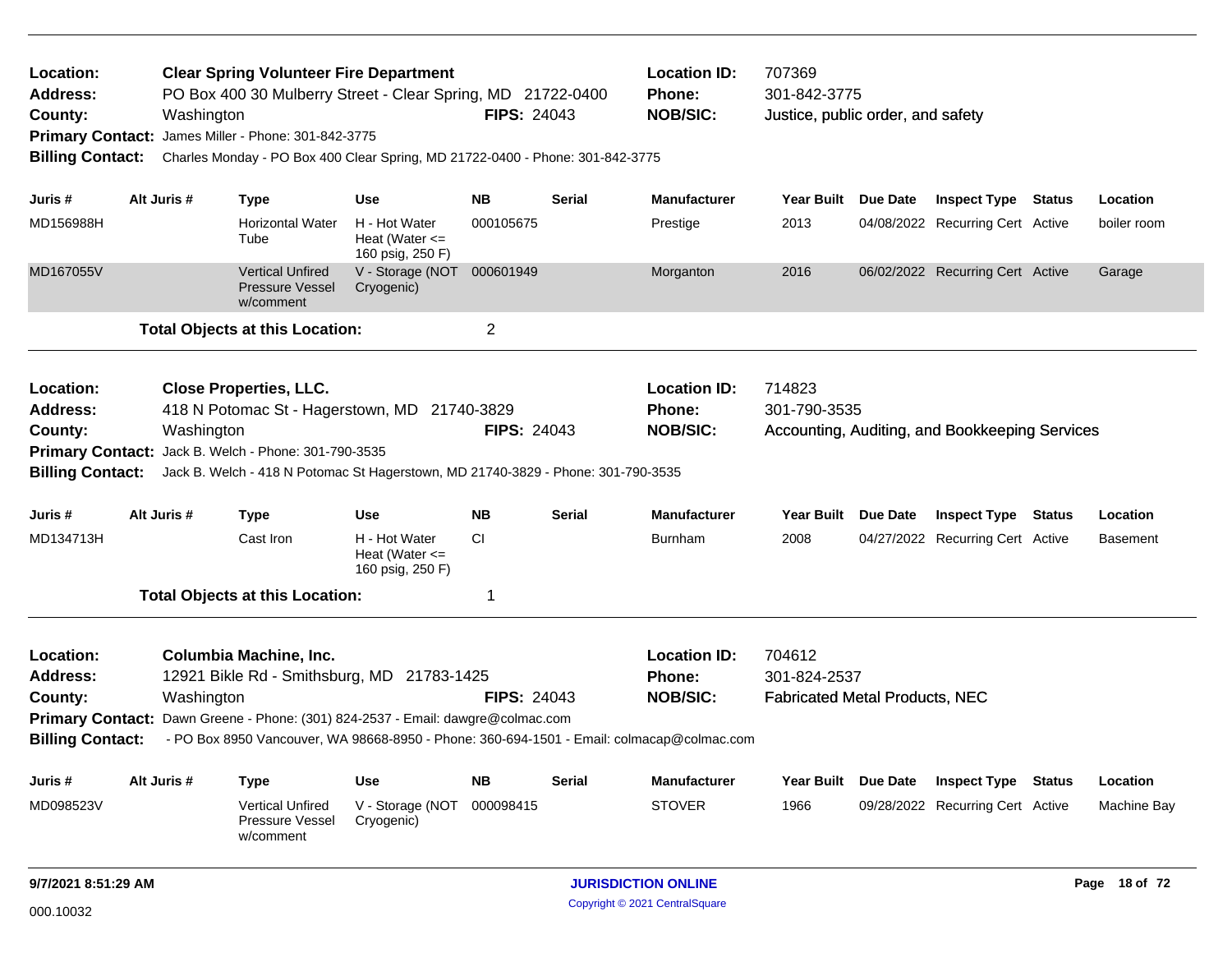| Juris #                 | Alt Juris # | <b>Type</b>                                                                                                         | Use                                               | <b>NB</b>          | <b>Serial</b> | <b>Manufacturer</b>              | Year Built          | <b>Due Date</b> | <b>Inspect Type</b>                              | <b>Status</b> | Location           |
|-------------------------|-------------|---------------------------------------------------------------------------------------------------------------------|---------------------------------------------------|--------------------|---------------|----------------------------------|---------------------|-----------------|--------------------------------------------------|---------------|--------------------|
| MD157830V               |             | <b>Vertical Unfired</b><br><b>Pressure Vessel</b><br>w/comment                                                      | V - Storage (NOT<br>Cryogenic)                    | 000236100          |               | Morganton                        | 2012                |                 | 09/28/2022 Recurring Cert Active                 |               | <b>Welding Bay</b> |
|                         |             | <b>Total Objects at this Location:</b>                                                                              |                                                   | $\overline{2}$     |               |                                  |                     |                 |                                                  |               |                    |
| Location:               |             | <b>Complete Car Care</b>                                                                                            |                                                   |                    |               | <b>Location ID:</b>              | 721800              |                 |                                                  |               |                    |
| Address:                |             | 19914 Leitersburg Pike - Hagerstown, MD 21742-1446                                                                  |                                                   | <b>FIPS: 24043</b> |               | <b>Phone:</b><br><b>NOB/SIC:</b> |                     |                 |                                                  |               |                    |
| County:                 | Washington  | Primary Contact: Christian S. Martin - Phone: 301-733-8753 - Cell: 240-388-4777                                     |                                                   |                    |               |                                  |                     |                 | Automotive dealers and gasoline service stations |               |                    |
| <b>Billing Contact:</b> |             | Christian S. Martin - 19914 Leitersburg Pike Hagerstown, MD 21742-1446 - Phone: 301-733-8753 - Cell: 240-388-4777   |                                                   |                    |               |                                  |                     |                 |                                                  |               |                    |
|                         |             |                                                                                                                     |                                                   |                    |               |                                  |                     |                 |                                                  |               |                    |
| Juris #                 | Alt Juris # | <b>Type</b>                                                                                                         | <b>Use</b>                                        | <b>NB</b>          | Serial        | <b>Manufacturer</b>              | Year Built Due Date |                 | <b>Inspect Type Status</b>                       |               | Location           |
| MD134719V               |             | Pressure Vessel<br>w/comment                                                                                        | Horizontal Unfired V - Storage (NOT<br>Cryogenic) | 000031794          |               | Manchester                       | 2000                |                 | 02/05/2022 Recurring Cert Active                 |               | Shed               |
|                         |             | <b>Total Objects at this Location:</b>                                                                              |                                                   | 1                  |               |                                  |                     |                 |                                                  |               |                    |
| Location:               |             | <b>Conservit Inc.</b>                                                                                               |                                                   |                    |               | <b>Location ID:</b>              | 707829              |                 |                                                  |               |                    |
| <b>Address:</b>         |             | 18656 Leslie Dr - Hagerstown, MD 21740                                                                              |                                                   |                    |               | <b>Phone:</b>                    | 301-791-0100        |                 |                                                  |               |                    |
| County:                 | Washington  |                                                                                                                     |                                                   | <b>FIPS: 24043</b> |               | <b>NOB/SIC:</b>                  |                     |                 | Miscellaneous manufacturing industries           |               |                    |
|                         |             | Primary Contact: Jack Metzner - Phone: 301-791-0100 - Email: jmetzner@conservit.biz                                 |                                                   |                    |               |                                  |                     |                 |                                                  |               |                    |
| <b>Billing Contact:</b> |             | Jack Metzner - 9615 Sharpsburg Pike Hagerstown, MD 21740-1312 - Phone: 301-791-0100 - Email: jmetzner@conservit.biz |                                                   |                    |               |                                  |                     |                 |                                                  |               |                    |
| Juris #                 | Alt Juris # | <b>Type</b>                                                                                                         | <b>Use</b>                                        | <b>NB</b>          | <b>Serial</b> | <b>Manufacturer</b>              | <b>Year Built</b>   | <b>Due Date</b> | <b>Inspect Type Status</b>                       |               | Location           |
| MD081103V               |             | <b>Vertical Unfired</b><br>Pressure Vessel<br>w/comment                                                             | V - Storage (NOT<br>Cryogenic)                    | 000639880          |               | Buckeye                          | 1989                |                 | 09/20/2022 Recurring Cert Active                 |               | <b>WRHSE</b>       |
| MD121302V               |             | <b>Vertical Unfired</b><br><b>Pressure Vessel</b><br>w/comment                                                      | V - Storage (NOT 000043107<br>Cryogenic)          |                    |               | Manchester                       | 2003                |                 | 09/20/2022 Recurring Cert Active                 |               | <b>MAINT</b>       |
| MD134747V               |             | <b>Vertical Unfired</b><br>Pressure Vessel<br>w/comment                                                             | V - Storage (NOT 000435619<br>Cryogenic)          |                    |               | <b>Steel Fab</b>                 | 2006                |                 | 09/20/2022 Recurring Cert Active                 |               | <b>NON FERROUS</b> |
| MD144065V               |             | <b>Vertical Unfired</b><br>Pressure Vessel<br>w/comment                                                             | V - Storage (NOT 000016375<br>Cryogenic)          |                    |               | AIR COM                          | 2007                |                 | 09/20/2022 Recurring Cert Active                 |               | <b>SHREDDER</b>    |
| MD149844V               |             | Vertical Unfired<br>Pressure Vessel<br>w/comment                                                                    | V - Storage (NOT 000725360<br>Cryogenic)          |                    |               | Steel Fab                        | 2013                |                 | 09/20/2022 Recurring Cert Active                 |               | <b>NON FERROUS</b> |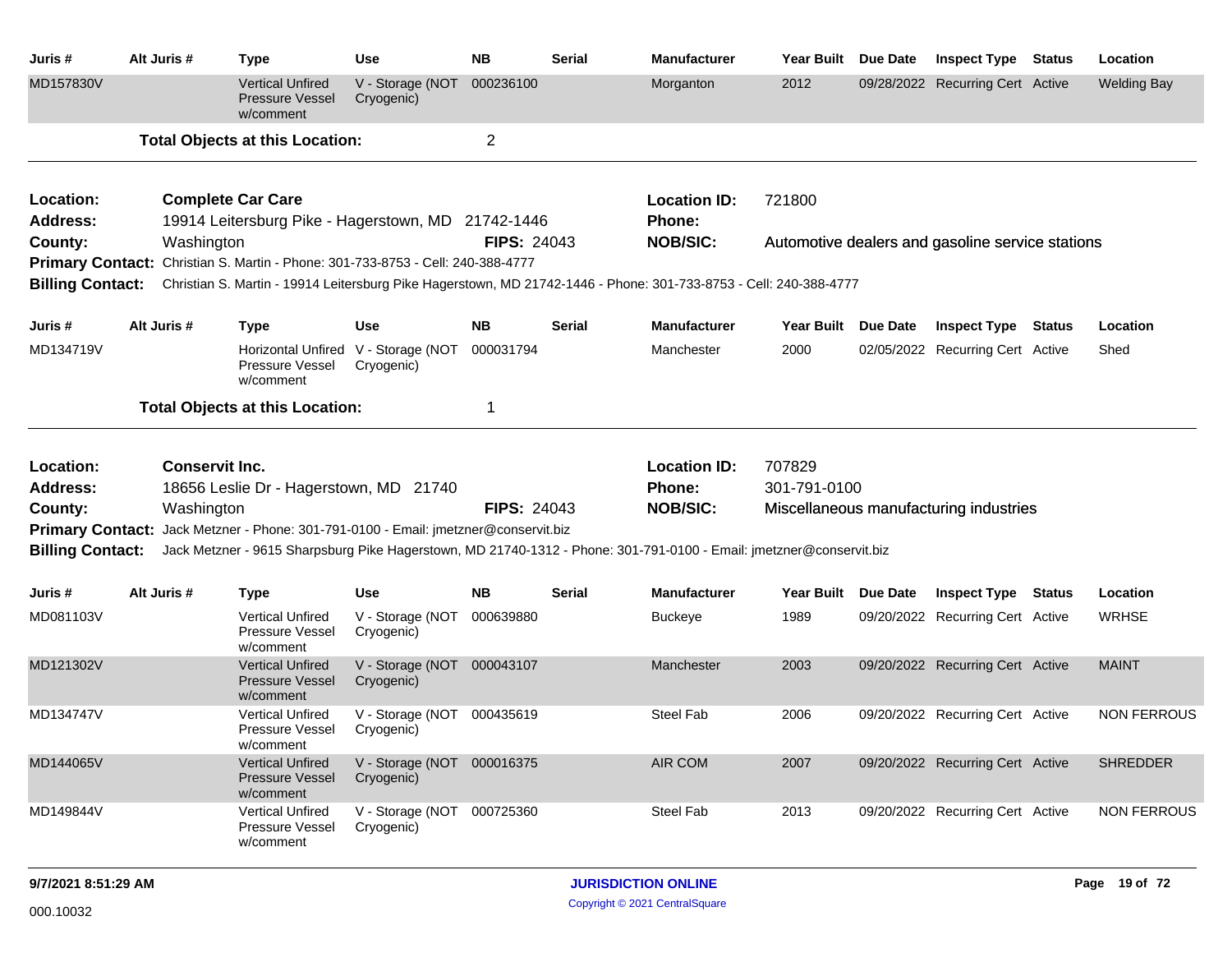| Juris #                      | Alt Juris #                                                                                                                                                                           | <b>Type</b>                                                    | <b>Use</b>                               | <b>NB</b>          | <b>Serial</b> | <b>Manufacturer</b>           | <b>Year Built</b>      | Due Date | <b>Inspect Type</b>                              | <b>Status</b> | Location           |
|------------------------------|---------------------------------------------------------------------------------------------------------------------------------------------------------------------------------------|----------------------------------------------------------------|------------------------------------------|--------------------|---------------|-------------------------------|------------------------|----------|--------------------------------------------------|---------------|--------------------|
| MD149845V                    |                                                                                                                                                                                       | <b>Vertical Unfired</b><br><b>Pressure Vessel</b><br>w/comment | V - Storage (NOT<br>Cryogenic)           | 000725361          |               | <b>Steel Fab</b>              | 2013                   |          | 09/20/2022 Recurring Cert Active                 |               | <b>NON FERROUS</b> |
| MD149846V                    |                                                                                                                                                                                       | <b>Vertical Unfired</b><br><b>Pressure Vessel</b><br>w/comment | V - Storage (NOT 000287289<br>Cryogenic) |                    |               | Morganton                     | 2013                   |          | 09/20/2022 Recurring Cert Active                 |               | <b>NON FERROUS</b> |
| MD149847V                    |                                                                                                                                                                                       | <b>Vertical Unfired</b><br><b>Pressure Vessel</b><br>w/comment | V - Storage (NOT<br>Cryogenic)           | 000287290          |               | Morganton                     | 2013                   |          | 09/20/2022 Recurring Cert Active                 |               | <b>NON FERROUS</b> |
| MD149848V                    |                                                                                                                                                                                       | <b>Vertical Unfired</b><br><b>Pressure Vessel</b><br>w/comment | V - Storage (NOT 000725359<br>Cryogenic) |                    |               | Steel Fab                     | 2013                   |          | 09/20/2022 Recurring Cert Active                 |               | <b>NON FERROUS</b> |
| MD149849V                    |                                                                                                                                                                                       | <b>Vertical Unfired</b><br><b>Pressure Vessel</b><br>w/comment | V - Storage (NOT<br>Cryogenic)           | 000722904          |               | <b>Steel Fab</b>              | 2013                   |          | 09/20/2022 Recurring Cert Active                 |               | <b>NON FERROUS</b> |
| MD149850V                    |                                                                                                                                                                                       | <b>Vertical Unfired</b><br>Pressure Vessel<br>w/comment        | V - Storage (NOT<br>Cryogenic)           | 000287280          |               | Morganton                     | 2013                   |          | 09/20/2022 Recurring Cert Active                 |               | <b>NON FERROUS</b> |
| MD149851V                    |                                                                                                                                                                                       | <b>Vertical Unfired</b><br><b>Pressure Vessel</b><br>w/comment | V - Storage (NOT 200087286<br>Cryogenic) |                    |               | Morganton                     | 2013                   |          | 09/20/2022 Recurring Cert Active                 |               | <b>NON FERROUS</b> |
|                              |                                                                                                                                                                                       | <b>Total Objects at this Location:</b>                         |                                          | 12                 |               |                               |                        |          |                                                  |               |                    |
| Location:<br><b>Address:</b> | <b>Crash Champions</b><br>100 W Church St - Hagerstown, MD 21740-4715                                                                                                                 |                                                                |                                          |                    |               | <b>Location ID:</b><br>Phone: | 722419<br>304-270-8688 |          |                                                  |               |                    |
|                              | Washington<br>County:<br>Primary Contact: Eric White - Phone: 304-270-8688<br><b>Billing Contact:</b><br>Eric White - 100 W Church St Hagerstown, MD 21740-4715 - Phone: 304-270-8688 |                                                                |                                          | <b>FIPS: 24043</b> |               | <b>NOB/SIC:</b>               |                        |          | Automotive dealers and gasoline service stations |               |                    |
| Juris #                      | Alt Juris #                                                                                                                                                                           | <b>Type</b>                                                    | <b>Use</b>                               | <b>NB</b>          | <b>Serial</b> | <b>Manufacturer</b>           | Year Built             | Due Date | <b>Inspect Type</b>                              | Status        | Location           |
| MD088514V                    |                                                                                                                                                                                       | <b>Vertical Unfired</b><br>Pressure Vessel<br>w/comment        | V - Storage (NOT<br>Cryogenic)           | 000098385          |               | Steel Fab                     | 1994                   |          | 11/01/2022 Recurring Cert Active                 |               | Storage Area       |
| MD155423V                    |                                                                                                                                                                                       | <b>Horizontal Unfired</b><br>Pressure Vessel<br>w/comment      | V - Storage (NOT<br>Cryogenic)           | 000425137          |               | Morganton                     | 2015                   |          | 11/01/2022 Recurring Cert Active                 |               | Storage Area       |
|                              | <b>Total Objects at this Location:</b>                                                                                                                                                |                                                                |                                          |                    |               |                               |                        |          |                                                  |               |                    |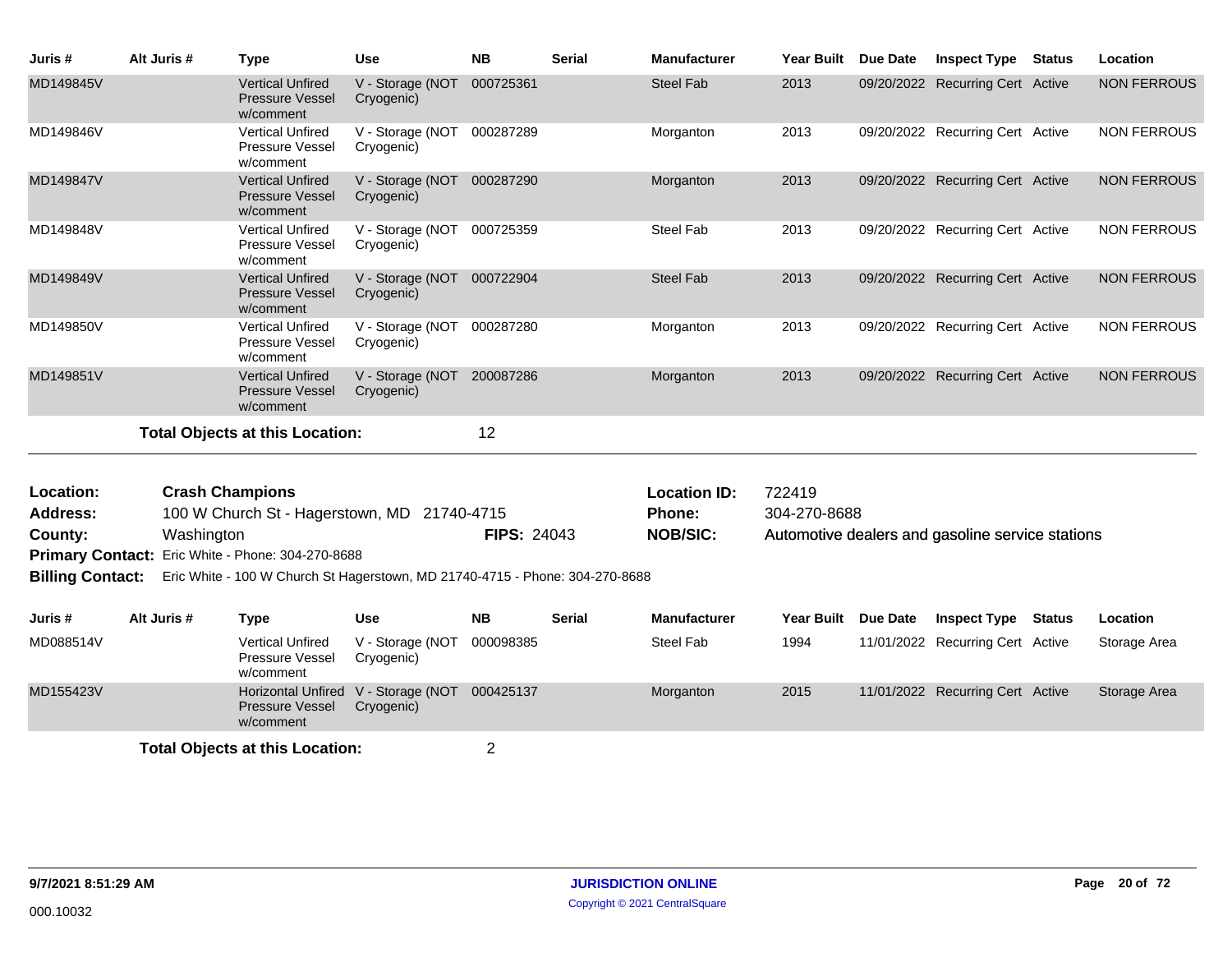| Location:<br><b>Address:</b><br>County:<br><b>Billing Contact:</b> |                                                                                                                                                                                                                                                                                     | Washington             | <b>Crash Champions</b><br>120 W Church St - Hagerstown, MD 21740-4715<br>Primary Contact: Eric White - Phone: 304-270-8688<br>Eric White - 100 W Church St Hagerstown, MD 21740-4715 - Phone: 304-270-8688 |                                                       | <b>FIPS: 24043</b> |                                             | <b>Location ID:</b><br>Phone:<br><b>NOB/SIC:</b> | 995590<br>304-270-8688<br><b>Automotive Dealers, NEC</b> |                 | <b>Inspect Type Status</b>                              |        |                 |
|--------------------------------------------------------------------|-------------------------------------------------------------------------------------------------------------------------------------------------------------------------------------------------------------------------------------------------------------------------------------|------------------------|------------------------------------------------------------------------------------------------------------------------------------------------------------------------------------------------------------|-------------------------------------------------------|--------------------|---------------------------------------------|--------------------------------------------------|----------------------------------------------------------|-----------------|---------------------------------------------------------|--------|-----------------|
| Juris #                                                            |                                                                                                                                                                                                                                                                                     | Alt Juris #            | <b>Type</b>                                                                                                                                                                                                | Use                                                   | <b>NB</b>          | <b>Serial</b>                               | Manufacturer                                     | Year Built Due Date                                      |                 |                                                         |        | Location        |
| MD113968V                                                          |                                                                                                                                                                                                                                                                                     |                        | <b>Vertical Unfired</b><br>Pressure Vessel<br>w/comment                                                                                                                                                    | V - Storage (NOT<br>Cryogenic)                        | 000295308          |                                             | <b>Steel Fab</b>                                 | 2002                                                     |                 | 11/01/2022 Recurring Cert Active                        |        | <b>Basement</b> |
|                                                                    |                                                                                                                                                                                                                                                                                     |                        | <b>Total Objects at this Location:</b>                                                                                                                                                                     |                                                       | -1                 |                                             |                                                  |                                                          |                 |                                                         |        |                 |
| Location:<br><b>Address:</b><br>County:                            | <b>Crown Hotel</b><br>50 Summit Ave - Hagerstown, MD 21740-5507<br>Washington<br>Brad Nelson - Phone: 301-733-4363<br><b>Primary Contact:</b><br><b>Billing Contact:</b><br>Mahesh Kumar - 50 Summit Ave Hagerstown, MD 21740-5507 - Phone: 301-733-4363 - Email: mkumar786@aol.com |                        |                                                                                                                                                                                                            |                                                       |                    | <b>FIPS: 24043</b>                          | <b>Location ID:</b><br>Phone:<br><b>NOB/SIC:</b> | 708538<br>301-733-4363                                   |                 | Hotels, rooming houses, camps, and other lodging places |        |                 |
|                                                                    |                                                                                                                                                                                                                                                                                     |                        |                                                                                                                                                                                                            |                                                       |                    |                                             |                                                  |                                                          |                 |                                                         |        |                 |
| Juris #                                                            |                                                                                                                                                                                                                                                                                     | Alt Juris #            | <b>Type</b>                                                                                                                                                                                                | <b>Use</b>                                            | NB.                | <b>Serial</b>                               | <b>Manufacturer</b>                              | <b>Year Built</b>                                        | <b>Due Date</b> | <b>Inspect Type</b>                                     | Status | Location        |
| MD062902H                                                          |                                                                                                                                                                                                                                                                                     |                        | <b>Water Heater</b><br>(HLW)                                                                                                                                                                               | H - Hot Water<br>Supply (Water <=<br>160 psig, 210 F) | 000045344          | 0786403446                                  | Rheem                                            | 1986                                                     |                 | 01/16/2023 Recurring Cert Active                        |        | <b>BASEMENT</b> |
| MD062903H                                                          |                                                                                                                                                                                                                                                                                     |                        | <b>Water Heater</b><br>(HLW)                                                                                                                                                                               | H - Hot Water<br>Supply (Water <=<br>160 psig, 210 F) |                    | 000045343 0786403445                        | Rheem                                            | 1986                                                     |                 | 01/16/2023 Recurring Cert Active                        |        | <b>BASEMENT</b> |
|                                                                    |                                                                                                                                                                                                                                                                                     |                        | <b>Total Objects at this Location:</b>                                                                                                                                                                     |                                                       | $\overline{2}$     |                                             |                                                  |                                                          |                 |                                                         |        |                 |
| Location:<br><b>Address:</b><br>County:<br><b>Billing Contact:</b> |                                                                                                                                                                                                                                                                                     | Days Inn<br>Washington | 1101 Dual Hwy - Hagerstown, MD 21740-5920<br>Primary Contact: Raj Patel - Phone: 301-733-2700 - Cell: 301-991-9931<br>- 1101 Dual Hwy Hagerstown, MD 21740-5920                                            |                                                       | <b>FIPS: 24043</b> |                                             | <b>Location ID:</b><br>Phone:<br><b>NOB/SIC:</b> | 722134                                                   |                 | Hotels, rooming houses, camps, and other lodging places |        |                 |
| Juris #                                                            |                                                                                                                                                                                                                                                                                     | Alt Juris #            | <b>Type</b>                                                                                                                                                                                                | Use                                                   | <b>NB</b>          | <b>Serial</b>                               | Manufacturer                                     | Year Built Due Date                                      |                 | <b>Inspect Type</b>                                     | Status | Location        |
| MD168487H                                                          |                                                                                                                                                                                                                                                                                     |                        | <b>Water Tube</b><br>Coiled (NOT<br>Flueless Hi<br>Efficiency)                                                                                                                                             | H - Hot Water<br>Supply (Water <=<br>160 psig, 250 F) | 000C53543          |                                             | A O Smith                                        | 2006                                                     |                 | 09/09/2022 Recurring Cert Active                        |        | <b>BLRM</b>     |
| 9/7/2021 8:51:29 AM                                                |                                                                                                                                                                                                                                                                                     |                        |                                                                                                                                                                                                            |                                                       |                    | <b>JURISDICTION ONLINE</b><br>Page 21 of 72 |                                                  |                                                          |                 |                                                         |        |                 |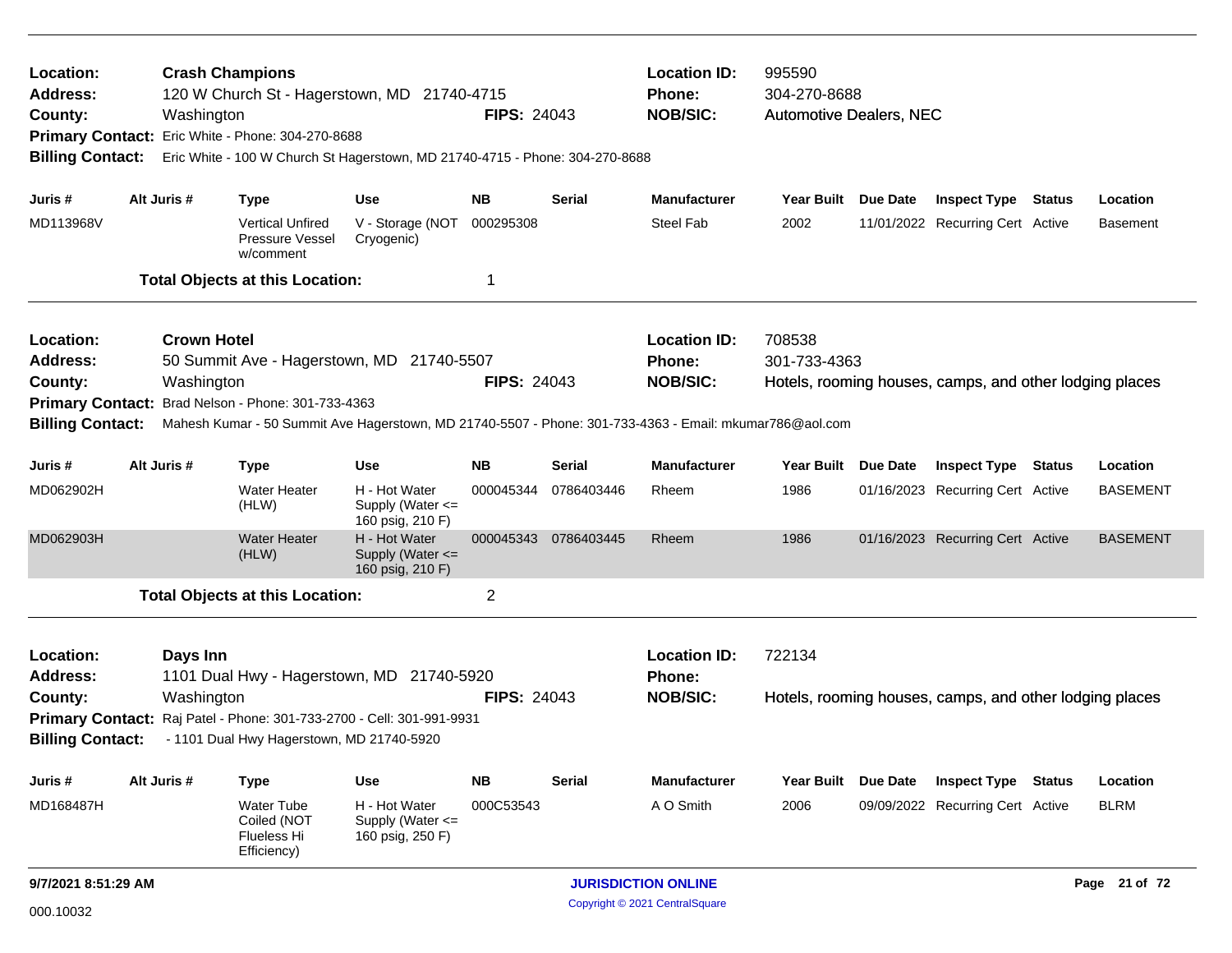| Juris #                 | Alt Juris # | Type                                                                     | <b>Use</b>                                              | <b>NB</b>          | <b>Serial</b> | <b>Manufacturer</b>                                                                                                                                | Year Built Due Date                              |          | <b>Inspect Type Status</b>       |  | Location           |  |
|-------------------------|-------------|--------------------------------------------------------------------------|---------------------------------------------------------|--------------------|---------------|----------------------------------------------------------------------------------------------------------------------------------------------------|--------------------------------------------------|----------|----------------------------------|--|--------------------|--|
| MD168488H               |             | <b>Water Tube</b><br>Coiled (NOT<br><b>Flueless Hi</b><br>Efficiency)    | H - Hot Water<br>Heat (Water $\leq$<br>160 psig, 250 F) | 000C51962          |               | A O Smith                                                                                                                                          | 2019                                             |          | 07/30/2022 Recurring Cert Active |  | <b>BLRM</b>        |  |
|                         |             | <b>Total Objects at this Location:</b>                                   |                                                         | $\overline{2}$     |               |                                                                                                                                                    |                                                  |          |                                  |  |                    |  |
| Location:               |             | <b>Dewey Avenue Apartments</b>                                           |                                                         |                    |               | <b>Location ID:</b>                                                                                                                                | 985457                                           |          |                                  |  |                    |  |
| <b>Address:</b>         |             | 866 Dewey Ave - Hagerstown, MD 21742-3964                                |                                                         |                    |               | <b>Phone:</b>                                                                                                                                      |                                                  |          |                                  |  |                    |  |
| County:                 | Washington  |                                                                          |                                                         | <b>FIPS: 24043</b> |               | <b>NOB/SIC:</b>                                                                                                                                    | <b>Operators of Apartment Buildings</b>          |          |                                  |  |                    |  |
|                         |             |                                                                          |                                                         |                    |               | Primary Contact: Freedom Equity c/o Synergy Management - Phone: 301-671-7368 - Email: synergymgmt@comcast.net                                      |                                                  |          |                                  |  |                    |  |
| <b>Billing Contact:</b> |             |                                                                          |                                                         |                    |               | Freedom Equity c/o Synergy Management - 33 W Franklin St Ste 100A Hagerstown, MD 21740-4826 - Phone: 301-671-7368 - Email: synergymgmt@comcast.net |                                                  |          |                                  |  |                    |  |
| Juris #                 | Alt Juris # | <b>Type</b>                                                              | <b>Use</b>                                              | <b>NB</b>          | <b>Serial</b> | <b>Manufacturer</b>                                                                                                                                | Year Built Due Date                              |          | <b>Inspect Type Status</b>       |  | Location           |  |
| MD136371H               |             | Cast Iron                                                                | H - Steam Heat<br>(Steam $\leq$ 15<br>psig)             | <b>CI</b>          |               | <b>Burnham</b>                                                                                                                                     | 2007                                             |          | 04/30/2022 Recurring Cert Active |  | <b>BASEMNT</b>     |  |
|                         |             | <b>Total Objects at this Location:</b>                                   |                                                         | -1                 |               |                                                                                                                                                    |                                                  |          |                                  |  |                    |  |
| Location:               |             | <b>Dietrichs Auto Body Shop</b>                                          |                                                         |                    |               | <b>Location ID:</b>                                                                                                                                | 708948                                           |          |                                  |  |                    |  |
| <b>Address:</b>         |             | 423 W Antietam St - Hagerstown, MD 21740-5324                            |                                                         |                    |               | <b>Phone:</b>                                                                                                                                      |                                                  |          |                                  |  |                    |  |
| County:                 | Washington  |                                                                          |                                                         | <b>FIPS: 24043</b> |               | <b>NOB/SIC:</b>                                                                                                                                    | Automotive dealers and gasoline service stations |          |                                  |  |                    |  |
|                         |             | Primary Contact: Carolyn Ann Dietrich - Phone: 301-739-9315/301-797-8716 |                                                         |                    |               |                                                                                                                                                    |                                                  |          |                                  |  |                    |  |
| <b>Billing Contact:</b> |             |                                                                          |                                                         |                    |               | Carolyn Ann Dietrich - 423 W Antietam St Hagerstown, MD 21740-5324 - Phone: 301-739-9315/301-797-8716                                              |                                                  |          |                                  |  |                    |  |
| Juris #                 | Alt Juris # | Type                                                                     | <b>Use</b>                                              | <b>NB</b>          | Serial        | <b>Manufacturer</b>                                                                                                                                | <b>Year Built</b>                                | Due Date | <b>Inspect Type Status</b>       |  | Location           |  |
| MD078888V               |             | Pressure Vessel<br>w/comment                                             | Horizontal Unfired V - Storage (NOT<br>Cryogenic)       | 000625710          | N/A           | Wood                                                                                                                                               | 1974                                             |          | 05/24/2022 Recurring Cert Active |  | Compressor<br>Room |  |
| MD078889V               |             | <b>Vertical Unfired</b><br><b>Pressure Vessel</b><br>w/comment           | V - Storage (NOT<br>Cryogenic)                          | 000784916 N/A      |               | <b>Buckeye</b>                                                                                                                                     | 1987                                             |          | 05/24/2022 Recurring Cert Active |  | Compressor<br>Room |  |
| MD078890V               |             | Horizontal Unfired<br>Pressure Vessel<br>w/comment                       | V - Storage (NOT 000243386 N/A<br>Cryogenic)            |                    |               | <b>Pressed Steel</b><br>Company                                                                                                                    | 1948                                             |          | 05/24/2022 Recurring Cert Active |  | Compressor<br>Room |  |
|                         |             | <b>Total Objects at this Location:</b>                                   |                                                         | 3                  |               |                                                                                                                                                    |                                                  |          |                                  |  |                    |  |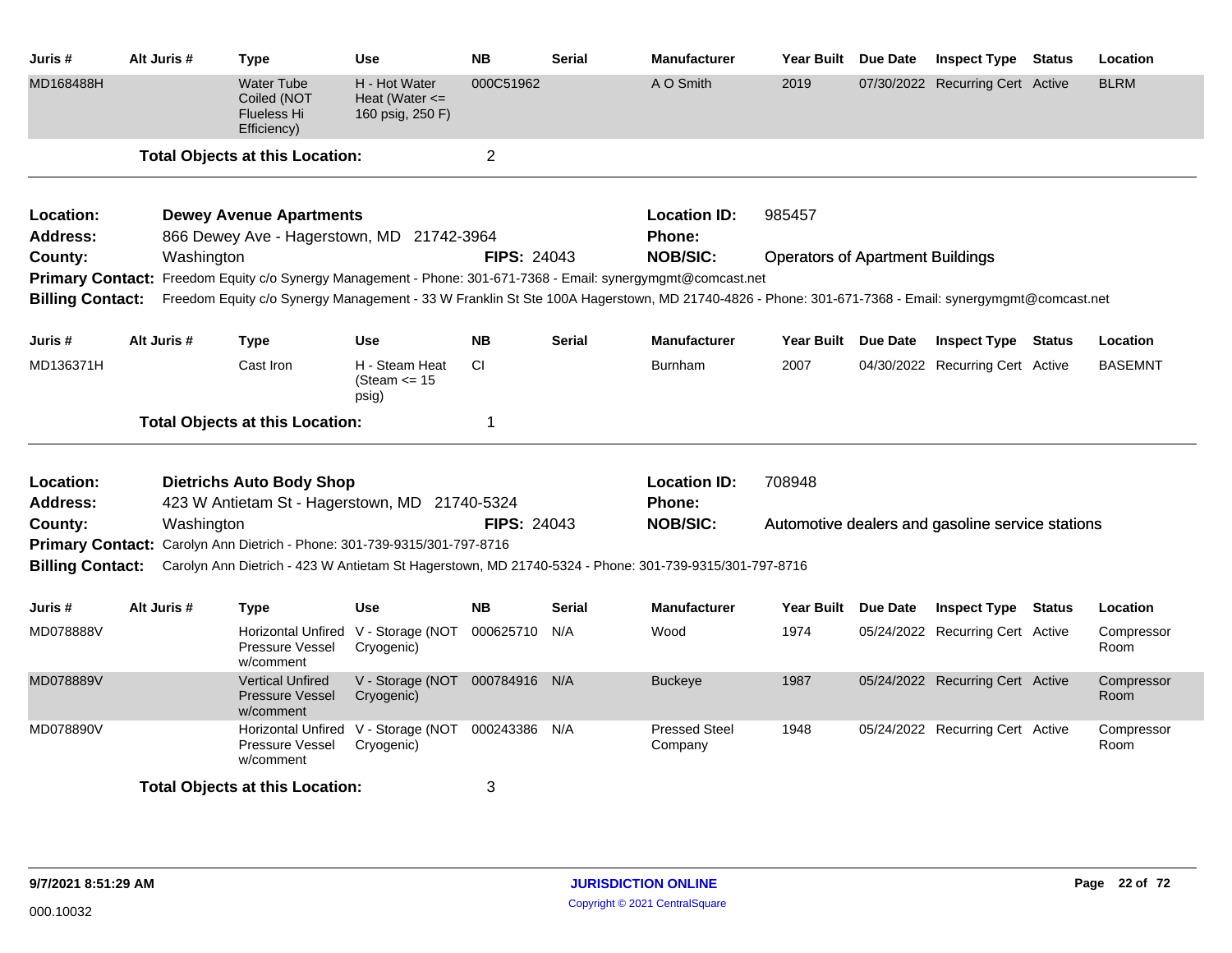| Location:<br><b>Address:</b><br>County:<br><b>Billing Contact:</b>                     | <b>Location ID:</b><br>709169<br><b>Douglas Motors Inc.</b><br>109 W Main St - Hancock, MD 21750-1416<br><b>Phone:</b><br>301-678-6880<br><b>NOB/SIC:</b><br><b>FIPS: 24043</b><br>Washington<br>Automotive dealers and gasoline service stations<br>Primary Contact: Lynn Shirley - Phone: 301-678-6880 - Email: lynn@douglasmotors.net<br>H. Stephen Douglas - 295 Resley St Hancock, MD 21750-1056 - Phone: 301-678-6163 - Email: steve@douglasmotors.net<br>Alt Juris #<br><b>Use</b><br><b>NB</b><br><b>Serial</b><br><b>Manufacturer</b><br>Year Built Due Date<br><b>Inspect Type Status</b><br>Type |                                                                                                                                                                                                                                                                          |                                                                       |                    |               |                                                  |                                          |                                                         |        |                             |
|----------------------------------------------------------------------------------------|-------------------------------------------------------------------------------------------------------------------------------------------------------------------------------------------------------------------------------------------------------------------------------------------------------------------------------------------------------------------------------------------------------------------------------------------------------------------------------------------------------------------------------------------------------------------------------------------------------------|--------------------------------------------------------------------------------------------------------------------------------------------------------------------------------------------------------------------------------------------------------------------------|-----------------------------------------------------------------------|--------------------|---------------|--------------------------------------------------|------------------------------------------|---------------------------------------------------------|--------|-----------------------------|
| Juris #                                                                                |                                                                                                                                                                                                                                                                                                                                                                                                                                                                                                                                                                                                             |                                                                                                                                                                                                                                                                          |                                                                       |                    |               |                                                  |                                          |                                                         |        | Location                    |
| MD018685V                                                                              |                                                                                                                                                                                                                                                                                                                                                                                                                                                                                                                                                                                                             | Pressure Vessel<br>w/comment                                                                                                                                                                                                                                             | Horizontal Unfired V - Storage (NOT<br>Cryogenic)                     | 000782342          |               | PST                                              | 1955                                     | 09/28/2022 Recurring Cert Active                        |        | Garage Shop                 |
|                                                                                        |                                                                                                                                                                                                                                                                                                                                                                                                                                                                                                                                                                                                             | <b>Total Objects at this Location:</b>                                                                                                                                                                                                                                   |                                                                       | $\mathbf 1$        |               |                                                  |                                          |                                                         |        |                             |
| Location:<br>Address:<br>County:<br><b>Primary Contact:</b><br><b>Billing Contact:</b> | Washington                                                                                                                                                                                                                                                                                                                                                                                                                                                                                                                                                                                                  | <b>Douglas Motors Inc.</b><br>295 Resley St - Hancock, MD 21750-1056<br>Christopher Shoemaker - Phone: 301-678-6163 - Email: chris@douglasmotors.net<br>H. Stephen Douglas - 295 Resley St Hancock, MD 21750-1056 - Phone: 301-678-6163 - Email: steve@douglasmotors.net |                                                                       | <b>FIPS: 24043</b> |               | <b>Location ID:</b><br>Phone:<br><b>NOB/SIC:</b> | 709170<br>301-678-6163                   | Automotive dealers and gasoline service stations        |        |                             |
| Juris #                                                                                | Alt Juris #                                                                                                                                                                                                                                                                                                                                                                                                                                                                                                                                                                                                 | <b>Type</b>                                                                                                                                                                                                                                                              | <b>Use</b>                                                            | <b>NB</b>          | <b>Serial</b> | <b>Manufacturer</b>                              | Year Built Due Date                      | <b>Inspect Type Status</b>                              |        | Location                    |
| MD164015V                                                                              |                                                                                                                                                                                                                                                                                                                                                                                                                                                                                                                                                                                                             | Pressure Vessel<br>w/comment                                                                                                                                                                                                                                             | Horizontal Unfired V - Storage (NOT<br>Cryogenic)                     | 000849738          |               | Steel Fab                                        | 2017                                     | 10/01/2022 Recurring Cert Active                        |        | Shop                        |
|                                                                                        |                                                                                                                                                                                                                                                                                                                                                                                                                                                                                                                                                                                                             | <b>Total Objects at this Location:</b>                                                                                                                                                                                                                                   |                                                                       | $\mathbf 1$        |               |                                                  |                                          |                                                         |        |                             |
| Location:<br><b>Address:</b><br>County:<br><b>Billing Contact:</b>                     | <b>El Palenque</b><br>Washington<br>Primary Contact: El Palenque                                                                                                                                                                                                                                                                                                                                                                                                                                                                                                                                            | 200 E Franklin St - Hagerstown, MD 21740-4922<br>Jose Arias - 7624 Laytonia Dr Gaithersburg, MD 20877-3857 - Phone: 240-381-7557                                                                                                                                         |                                                                       | <b>FIPS: 24043</b> |               | <b>Location ID:</b><br>Phone:<br><b>NOB/SIC:</b> | 726241<br>Nonclassifiable Establishments |                                                         |        |                             |
|                                                                                        | Alt Juris #                                                                                                                                                                                                                                                                                                                                                                                                                                                                                                                                                                                                 |                                                                                                                                                                                                                                                                          |                                                                       | <b>NB</b>          | <b>Serial</b> | <b>Manufacturer</b>                              |                                          |                                                         |        |                             |
| Juris #<br>MD134742H                                                                   |                                                                                                                                                                                                                                                                                                                                                                                                                                                                                                                                                                                                             | <b>Type</b><br>Cast Iron                                                                                                                                                                                                                                                 | <b>Use</b><br>H - Hot Water<br>Heat (Water $\leq$<br>160 psig, 250 F) | CI                 |               | Burnham                                          | Year Built Due Date<br>2006              | <b>Inspect Type</b><br>12/05/2022 Recurring Cert Active | Status | Location<br><b>BASEMENT</b> |
|                                                                                        |                                                                                                                                                                                                                                                                                                                                                                                                                                                                                                                                                                                                             | <b>Total Objects at this Location:</b>                                                                                                                                                                                                                                   |                                                                       | -1                 |               |                                                  |                                          |                                                         |        |                             |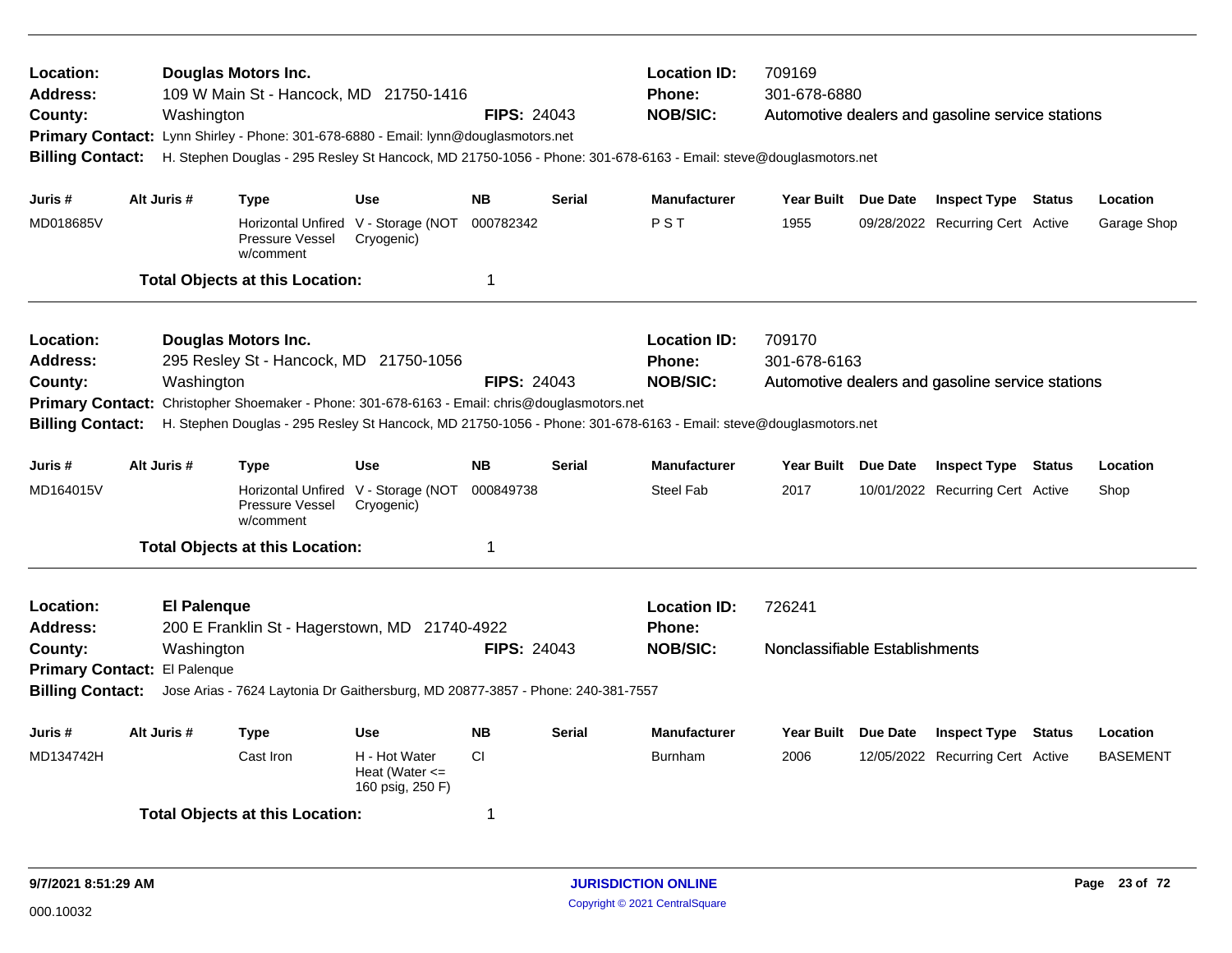| Location:<br><b>Address:</b><br>County:<br><b>Primary Contact:</b><br><b>Billing Contact:</b> | Washington  | <b>Electromet Corporation</b>                                  | 871 Commonwealth Ave - Hagerstown, MD 21740-6801<br>Richard Ebaugh - Phone: 301-797-5900 - Email: rebaugh@electromet.com                         | <b>FIPS: 24043</b> |               | <b>Location ID:</b><br><b>Phone:</b><br><b>NOB/SIC:</b><br>Shelley Main - 879 Commonwealth Ave Hagerstown, MD 21740-6873 - Phone: 301-797-5900 - Email: smain@electromet.com | 709825<br><b>Fabricated metal products</b>       |                 |                                  |               |                |
|-----------------------------------------------------------------------------------------------|-------------|----------------------------------------------------------------|--------------------------------------------------------------------------------------------------------------------------------------------------|--------------------|---------------|------------------------------------------------------------------------------------------------------------------------------------------------------------------------------|--------------------------------------------------|-----------------|----------------------------------|---------------|----------------|
| Juris #                                                                                       | Alt Juris # | <b>Type</b>                                                    | <b>Use</b>                                                                                                                                       | <b>NB</b>          | <b>Serial</b> | <b>Manufacturer</b>                                                                                                                                                          | <b>Year Built</b>                                | Due Date        | <b>Inspect Type</b>              | Status        | Location       |
| MD098505V                                                                                     |             | <b>Vertical Unfired</b><br>Pressure Vessel<br>w/comment        | V - Storage (NOT<br>Cryogenic)                                                                                                                   | 000096020          |               | Steel Fab                                                                                                                                                                    | 1994                                             |                 | 09/27/2022 External Cert         | Active        | Plant          |
| MD098506V                                                                                     |             | <b>Vertical Unfired</b><br><b>Pressure Vessel</b><br>w/comment | V - Storage (NOT<br>Cryogenic)                                                                                                                   | 000146433          |               | <b>Steel Fab</b>                                                                                                                                                             | 1996                                             |                 | 09/27/2022 External Cert         | Active        | Plant          |
|                                                                                               |             | <b>Total Objects at this Location:</b>                         |                                                                                                                                                  | $\overline{2}$     |               |                                                                                                                                                                              |                                                  |                 |                                  |               |                |
| Location:<br><b>Address:</b><br>County:<br><b>Billing Contact:</b>                            | Washington  | <b>Electromet Corporation</b>                                  | 879 Commonwealth Ave - Hagerstown, MD 21740-6873<br><b>Primary Contact:</b> Richard Ebaugh - Phone: 301-797-5900 - Email: rebaugh@electromet.com | <b>FIPS: 24043</b> |               | <b>Location ID:</b><br>Phone:<br><b>NOB/SIC:</b><br>Shelley Main - 879 Commonwealth Ave Hagerstown, MD 21740-6873 - Phone: 301-797-5900 - Email: smain@electromet.com        | 709824<br><b>General Warehousing and Storage</b> |                 |                                  |               |                |
| Juris #                                                                                       | Alt Juris # | <b>Type</b>                                                    | <b>Use</b>                                                                                                                                       | <b>NB</b>          | <b>Serial</b> | <b>Manufacturer</b>                                                                                                                                                          | <b>Year Built</b>                                | <b>Due Date</b> | <b>Inspect Type</b>              | <b>Status</b> | Location       |
| MD164996V                                                                                     |             | <b>Vertical Unfired</b><br>Pressure Vessel<br>w/comment        | V - Storage (NOT<br>Cryogenic)                                                                                                                   | 000907605          | A10055        | Samuel                                                                                                                                                                       | 2019                                             |                 | 09/27/2022 Recurring Cert Active |               | <b>FLOOR</b>   |
| MD169548V                                                                                     |             | <b>Vertical Unfired</b><br><b>Pressure Vessel</b>              | V - Storage (NOT<br>Cryogenic)                                                                                                                   | 000966431          |               | Samuel                                                                                                                                                                       | 2020                                             |                 | 09/27/2022 Recurring Cert Active |               | <b>COMP RM</b> |

w/comment **Total Objects at this Location:** 2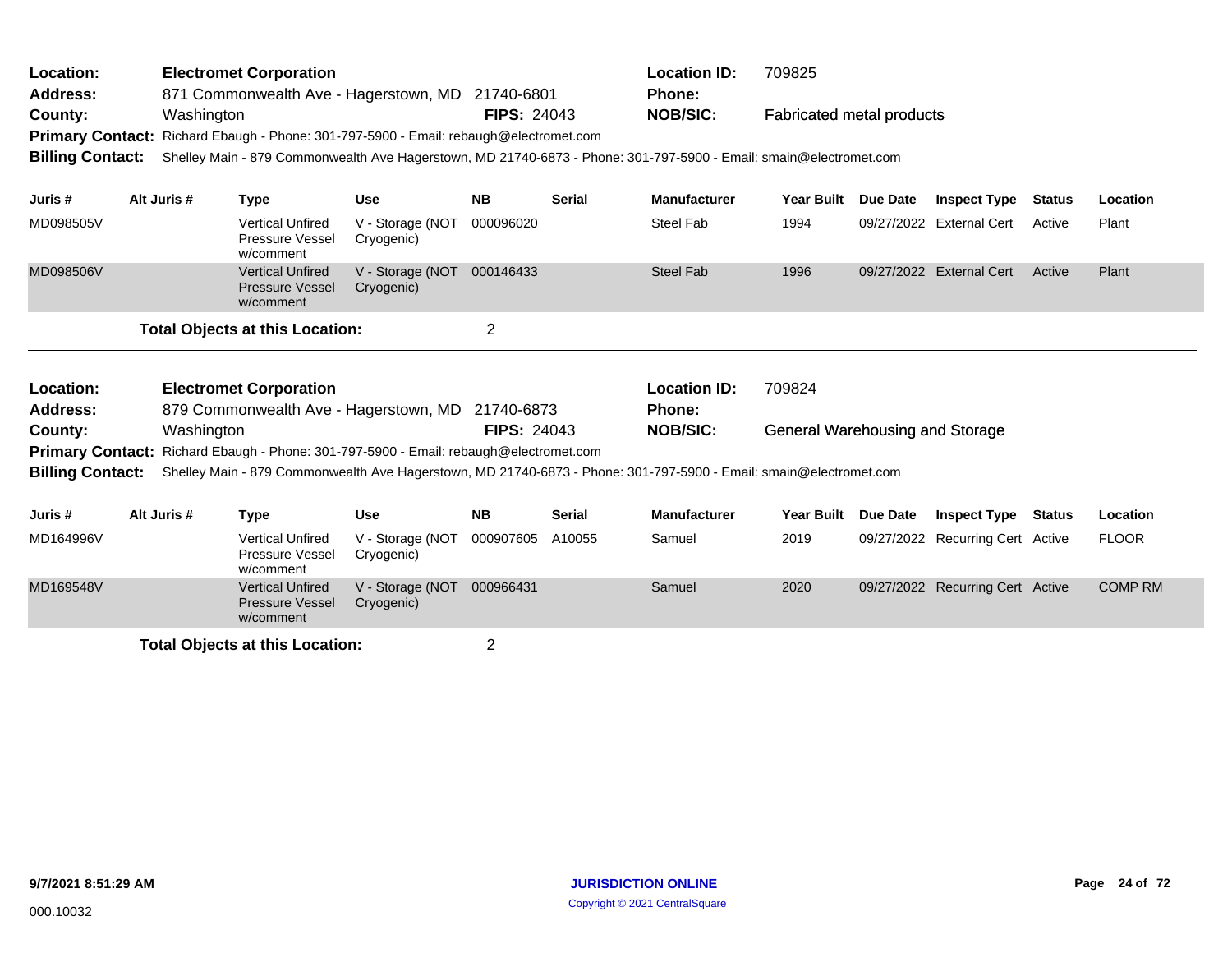| Location: | <b>Electromet Corporation</b>                     |                    | <b>Location ID:</b> | 709823                             |
|-----------|---------------------------------------------------|--------------------|---------------------|------------------------------------|
| Address:  | 919 Eldridge Dr - Hagerstown, MD 21740-6843       |                    | <b>Phone:</b>       |                                    |
| County:   | Washington                                        | <b>FIPS: 24043</b> | NOB/SIC:            | <b>Fabricated Structural Metal</b> |
|           | Primary Contact: Todd Estep - Phone: 301-797-5900 |                    |                     |                                    |

**Billing Contact:** Shelley Main - 879 Commonwealth Ave Hagerstown, MD 21740-6873 - Phone: 301-797-5900 - Email: smain@electromet.com

| Juris #   | Alt Juris # | Type                                                           | <b>Use</b>                      | <b>NB</b> | <b>Serial</b>    | <b>Manufacturer</b> | <b>Year Built</b> | Due Date   | <b>Inspect Type</b>              | <b>Status</b> | Location     |
|-----------|-------------|----------------------------------------------------------------|---------------------------------|-----------|------------------|---------------------|-------------------|------------|----------------------------------|---------------|--------------|
| MD155406V |             | Horizontal Unfired<br>Pressure Vessel<br>w/comment             | V - Storage (NOT<br>Cryogenic)  | 000534503 |                  | Morganton           | 2015              |            | 09/27/2022 External Cert         | Active        | Plant        |
| MD155407V |             | <b>Vertical Unfired</b><br><b>Pressure Vessel</b><br>w/comment | V - Storage (NOT)<br>Cryogenic) | 000805945 |                  | Steel Fab           | 2016              | 09/27/2022 | <b>External Cert</b>             | Active        | Plant        |
| MD155408V |             | <b>Vertical Unfired</b><br><b>Pressure Vessel</b><br>w/comment | V - Storage (NOT<br>Cryogenic)  | 000829450 |                  | Steel Fab           | 2016              |            | 09/27/2022 External Cert         | Active        | Shop         |
| MD164997V |             | <b>Vertical Unfired</b><br><b>Pressure Vessel</b><br>w/comment | V - Storage (NOT<br>Cryogenic)  | 000036148 | <b>ITU258088</b> | Air Com             | 2019              |            | 09/27/2022 Recurring Cert Active |               | <b>FLOOR</b> |
|           |             | Total Objects at this Location:                                |                                 |           |                  |                     |                   |            |                                  |               |              |

802 Summit Ave - Hagerstown, MD 21740-6332 **County:** Washington **NOB/SIC: NOB/SIC: NOB/SIC: NOB/SIC: NOB Primary Contact:** Greg Smith - Phone: 301-733-4720 - Cell: 301-964-9777 **Emmanuel United Methodist Church Location ID:** 709976 **Address: Location: FIPS:** 24043

**Billing Contact:** - 802 Summit Ave Hagerstown, MD 21740-6332 - Phone: 3017334720

| Juris#    | Alt Juris # | Type                                   | <b>Use</b>                                  | <b>NB</b> | Serial | <b>Manufacturer</b> | <b>Year Built</b> | <b>Due Date</b> | <b>Inspect Type</b>              | Status | Location    |
|-----------|-------------|----------------------------------------|---------------------------------------------|-----------|--------|---------------------|-------------------|-----------------|----------------------------------|--------|-------------|
| MD137409H |             | Cast Iron l                            | H - Steam Heat<br>(Steam $\leq$ 15<br>psig) | СI        |        | HB Smith            | 2005              |                 | 07/06/2022 Recurring Cert Active |        | Boiler Room |
|           |             | <b>Total Objects at this Location:</b> |                                             |           |        |                     |                   |                 |                                  |        |             |

Membership organizations

**Phone:** 301-733-4720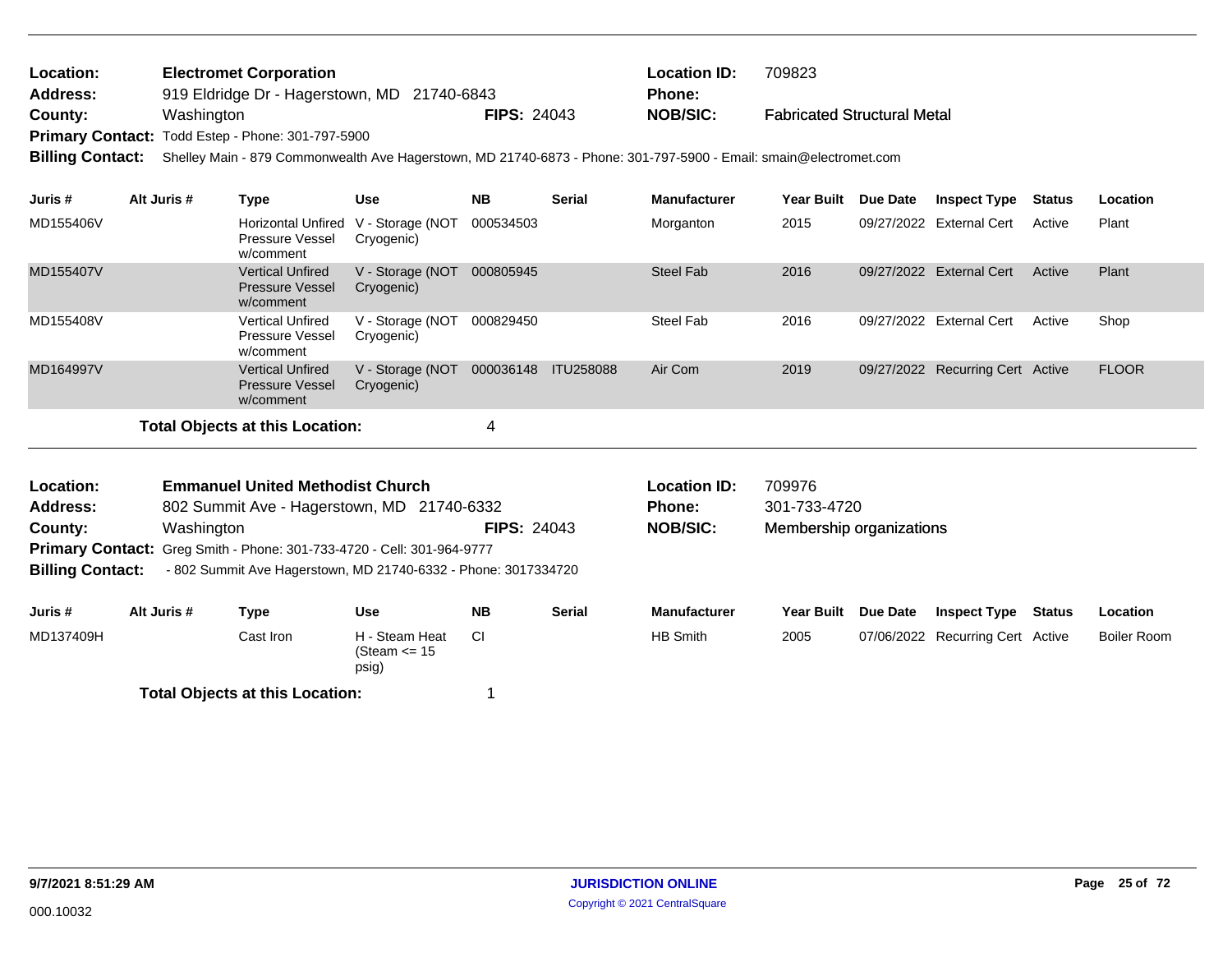| Location:<br><b>Address:</b><br>County:<br><b>Primary Contact:</b><br><b>Billing Contact:</b> | Washington                     | <b>Executone Building/Comlink</b><br>20021 Leitersburg Pike - Hagerstown, MD 21742-1448<br>Frederick Vollmer IV - Phone: 301-733-6000 x102 - Email: fvollmer@commlinksystem.com<br>- PO Box 3799 Hagerstown, MD 21742-3799 |                                                           | <b>FIPS: 24043</b> |                 | <b>Location ID:</b><br>Phone:<br><b>NOB/SIC:</b> | 710217<br>301-733-6000 | Holding and other investment offices             |                     |
|-----------------------------------------------------------------------------------------------|--------------------------------|----------------------------------------------------------------------------------------------------------------------------------------------------------------------------------------------------------------------------|-----------------------------------------------------------|--------------------|-----------------|--------------------------------------------------|------------------------|--------------------------------------------------|---------------------|
| Juris #                                                                                       | Alt Juris #                    | <b>Type</b>                                                                                                                                                                                                                | <b>Use</b>                                                | <b>NB</b>          | Serial          | <b>Manufacturer</b>                              | Year Built Due Date    | <b>Inspect Type Status</b>                       | Location            |
| MD044413H                                                                                     |                                | <b>Horizontal Fire</b><br>Tube                                                                                                                                                                                             | H - Hot Water<br>Heat (Water $\leq$<br>160 psig, 250 F)   | None<br>Found      | <b>HSB 4189</b> | Fitzgibbon                                       | 1973                   | 11/07/2021 Recurring Cert Active                 | <b>Basement</b>     |
|                                                                                               |                                | <b>Total Objects at this Location:</b>                                                                                                                                                                                     |                                                           | 1                  |                 |                                                  |                        |                                                  |                     |
| Location:<br><b>Address:</b>                                                                  |                                | <b>Fire House Rentals LLC</b><br>105 N Potomac St - Hagerstown, MD 21740-4809                                                                                                                                              |                                                           |                    |                 | <b>Location ID:</b><br>Phone:                    | 715917                 |                                                  |                     |
| County:<br><b>Primary Contact:</b><br><b>Billing Contact:</b>                                 | Washington                     | William Carroll - Phone: 240 217 2796<br>William Carroll - 417 N Potomac St Hagerstown, MD 21740-3821 - Phone: 240 217 2796                                                                                                |                                                           | <b>FIPS: 24043</b> |                 | <b>NOB/SIC:</b>                                  |                        | Finance, taxation, and monetary policy           |                     |
| Juris #                                                                                       | Alt Juris #                    | <b>Type</b>                                                                                                                                                                                                                | <b>Use</b>                                                | NB.                | Serial          | <b>Manufacturer</b>                              | Year Built Due Date    | <b>Inspect Type Status</b>                       | Location            |
| MD047321H                                                                                     |                                | Cast Iron                                                                                                                                                                                                                  | H - Steam Heat<br>(Steam <= 15<br>psig)                   | CI.                | 7581519         | <b>Burnham</b>                                   | 1985                   | 06/12/2023 Recurring Cert Active                 | <b>Basement</b>     |
|                                                                                               |                                | <b>Total Objects at this Location:</b>                                                                                                                                                                                     |                                                           | 1                  |                 |                                                  |                        |                                                  |                     |
| Location:<br><b>Address:</b><br>County:                                                       | Firestone - 0474<br>Washington | 17620 Valley Mall Rd - Hagerstown, MD 21740-6995                                                                                                                                                                           |                                                           | <b>FIPS: 24043</b> |                 | <b>Location ID:</b><br>Phone:<br><b>NOB/SIC:</b> | 710712                 | Automotive Services, Except Repair and Carwashes |                     |
| Primary Contact: Firestone - 0474                                                             |                                |                                                                                                                                                                                                                            |                                                           |                    |                 |                                                  |                        |                                                  |                     |
| <b>Billing Contact:</b>                                                                       |                                | Greg Bowman - 300 Redland Ct Ste 302 Owings Mills, MD 21117-3280                                                                                                                                                           |                                                           |                    |                 |                                                  |                        |                                                  |                     |
| Juris #                                                                                       | Alt Juris #                    | <b>Type</b>                                                                                                                                                                                                                | Use                                                       | <b>NB</b>          | Serial          | <b>Manufacturer</b>                              |                        | Year Built Due Date Inspect Type Status          | Location            |
| MD128644V                                                                                     |                                | Pressure Vessel<br>w/comment                                                                                                                                                                                               | Vertical Unfired V - Storage (NOT 000773932<br>Cryogenic) |                    |                 | Manchester                                       | 2007                   | 01/02/2023 Recurring Cert Active                 | <b>Tire Storage</b> |
| MD128645V                                                                                     |                                | <b>Vertical Unfired</b><br>Pressure Vessel<br>w/comment                                                                                                                                                                    | V - Storage (NOT 000753715<br>Cryogenic)                  |                    |                 | Manchester                                       | 2006                   | 01/02/2023 Recurring Cert Active                 | <b>Tire Storage</b> |
|                                                                                               |                                |                                                                                                                                                                                                                            |                                                           |                    |                 |                                                  |                        |                                                  |                     |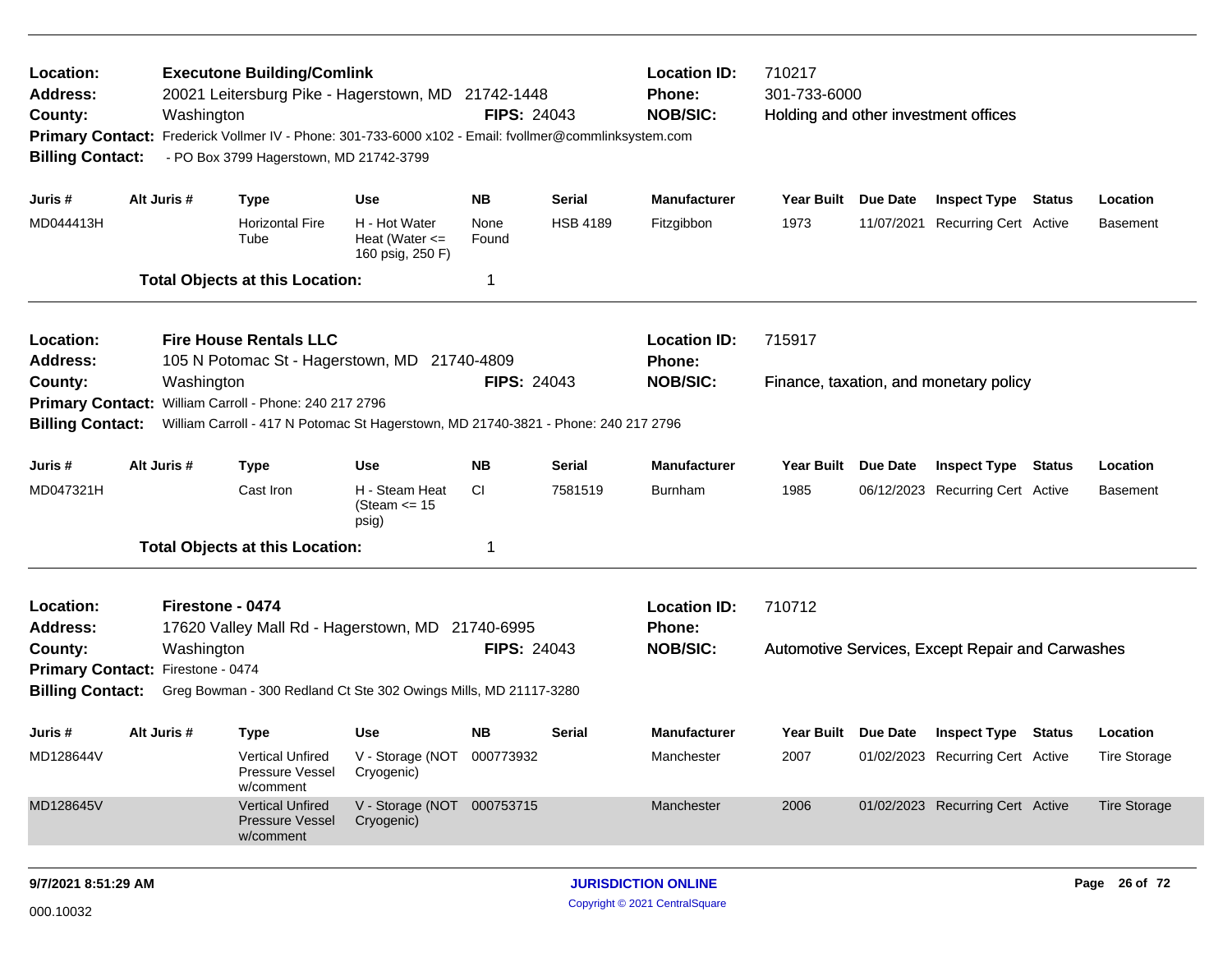| Location:<br><b>Address:</b>                                                                                                                                                                                                                                                                                                                                                                                                                                                                                                                                                                                                                                                                                                                                                                                                                                                                                                                                                                                                                                                                                                                                                                                                                                                                                                                                                                                                                                                                                                                                                                                                                                                                                                                                                                                                                                                                                                                                                                                                            |  |             |                                            |                                                                                                                          |                    | <b>Location ID:</b> | 714423                         |                   |          |                                                  |  |                                  |
|-----------------------------------------------------------------------------------------------------------------------------------------------------------------------------------------------------------------------------------------------------------------------------------------------------------------------------------------------------------------------------------------------------------------------------------------------------------------------------------------------------------------------------------------------------------------------------------------------------------------------------------------------------------------------------------------------------------------------------------------------------------------------------------------------------------------------------------------------------------------------------------------------------------------------------------------------------------------------------------------------------------------------------------------------------------------------------------------------------------------------------------------------------------------------------------------------------------------------------------------------------------------------------------------------------------------------------------------------------------------------------------------------------------------------------------------------------------------------------------------------------------------------------------------------------------------------------------------------------------------------------------------------------------------------------------------------------------------------------------------------------------------------------------------------------------------------------------------------------------------------------------------------------------------------------------------------------------------------------------------------------------------------------------------|--|-------------|--------------------------------------------|--------------------------------------------------------------------------------------------------------------------------|--------------------|---------------------|--------------------------------|-------------------|----------|--------------------------------------------------|--|----------------------------------|
| County:                                                                                                                                                                                                                                                                                                                                                                                                                                                                                                                                                                                                                                                                                                                                                                                                                                                                                                                                                                                                                                                                                                                                                                                                                                                                                                                                                                                                                                                                                                                                                                                                                                                                                                                                                                                                                                                                                                                                                                                                                                 |  |             |                                            |                                                                                                                          |                    |                     | <b>NOB/SIC:</b>                |                   |          |                                                  |  |                                  |
|                                                                                                                                                                                                                                                                                                                                                                                                                                                                                                                                                                                                                                                                                                                                                                                                                                                                                                                                                                                                                                                                                                                                                                                                                                                                                                                                                                                                                                                                                                                                                                                                                                                                                                                                                                                                                                                                                                                                                                                                                                         |  |             |                                            |                                                                                                                          |                    |                     |                                |                   |          |                                                  |  |                                  |
| <b>GK Market</b><br>18403 Maugans Ave - Hagerstown, MD 21742-2383<br>Phone:<br><b>FIPS: 24043</b><br><b>Gasoline Service Stations</b><br>Washington<br>Ravneet Singh - Phone: 734-355-6944<br><b>Primary Contact:</b><br><b>Billing Contact:</b><br>Ravneet Singh - 18403 Maugans Ave Hagerstown, MD 21742-2383 - Phone: 734-355-6944<br>Alt Juris #<br><b>NB</b><br><b>Manufacturer</b><br><b>Inspect Type Status</b><br>Use<br>Serial<br><b>Year Built</b><br>Due Date<br>Juris #<br>Type<br>MD118200H<br><b>Water Tube</b><br>H - Hot Water<br>000194008<br>Glycol Blr<br>2002<br>09/01/2022 Recurring Cert Active<br>Raypak<br>Coiled (Flueless<br>Heat (Water $\leq$<br>Hi Efficiency)<br>160 psig, 250 F)<br>V - Storage (NOT 000239928<br>MD134717V<br><b>Vertical Unfired</b><br>09/01/2022 Recurring Cert Active<br>Manchester<br>2003<br><b>Pressure Vessel</b><br>Cryogenic)<br>w/comment<br>$\overline{2}$<br><b>Total Objects at this Location:</b><br><b>Golden Corral</b><br>Location:<br><b>Location ID:</b><br>3631049<br>17635 Valley Mall Rd - Hagerstown, MD 21740-6934<br><b>Address:</b><br>Phone:<br>Washington<br><b>FIPS: 24043</b><br><b>NOB/SIC:</b><br>County:<br>Primary Contact: Stacey Zook - Phone: 215-315-9956 - Cell: 484-620-1304 - Email: stacey.zook@airgas.com<br><b>Billing Contact:</b><br>Stacey Zook - One Progress Dr Horsham, Pa 19044 - Phone: 215-315-9956 - Cell: 484-620-1304 - Email: stacey.zook@airgas.com<br>Alt Juris #<br><b>NB</b><br><b>Manufacturer</b><br>Use<br><b>Serial</b><br><b>Year Built</b><br>Due Date<br><b>Inspect Type Status</b><br>Juris #<br><b>Type</b><br>MD168979V<br><b>Vertical Unfired</b><br>V - Storage<br>000332706<br><b>CHART</b><br>2020<br>04/14/2023 Recurring Cert Active<br><b>Pressure Vessel</b><br>(Cryogenic)<br>w/comment<br><b>Total Objects at this Location:</b><br>1<br><b>Grease Monkey</b><br>712588<br>Location:<br><b>Location ID:</b><br><b>Address:</b><br>13132 Pennsylvania Ave - Hagerstown, MD 21742-2741<br><b>Phone:</b> |  |             |                                            |                                                                                                                          |                    |                     |                                |                   |          |                                                  |  |                                  |
|                                                                                                                                                                                                                                                                                                                                                                                                                                                                                                                                                                                                                                                                                                                                                                                                                                                                                                                                                                                                                                                                                                                                                                                                                                                                                                                                                                                                                                                                                                                                                                                                                                                                                                                                                                                                                                                                                                                                                                                                                                         |  |             |                                            |                                                                                                                          |                    |                     |                                |                   |          |                                                  |  | Location                         |
|                                                                                                                                                                                                                                                                                                                                                                                                                                                                                                                                                                                                                                                                                                                                                                                                                                                                                                                                                                                                                                                                                                                                                                                                                                                                                                                                                                                                                                                                                                                                                                                                                                                                                                                                                                                                                                                                                                                                                                                                                                         |  |             |                                            |                                                                                                                          |                    |                     |                                |                   |          |                                                  |  | Car Wash<br><b>Mechanical Rm</b> |
|                                                                                                                                                                                                                                                                                                                                                                                                                                                                                                                                                                                                                                                                                                                                                                                                                                                                                                                                                                                                                                                                                                                                                                                                                                                                                                                                                                                                                                                                                                                                                                                                                                                                                                                                                                                                                                                                                                                                                                                                                                         |  |             |                                            |                                                                                                                          |                    |                     |                                |                   |          |                                                  |  | Car Wash<br><b>Mechanical Rm</b> |
|                                                                                                                                                                                                                                                                                                                                                                                                                                                                                                                                                                                                                                                                                                                                                                                                                                                                                                                                                                                                                                                                                                                                                                                                                                                                                                                                                                                                                                                                                                                                                                                                                                                                                                                                                                                                                                                                                                                                                                                                                                         |  |             |                                            |                                                                                                                          |                    |                     |                                |                   |          |                                                  |  |                                  |
|                                                                                                                                                                                                                                                                                                                                                                                                                                                                                                                                                                                                                                                                                                                                                                                                                                                                                                                                                                                                                                                                                                                                                                                                                                                                                                                                                                                                                                                                                                                                                                                                                                                                                                                                                                                                                                                                                                                                                                                                                                         |  |             |                                            |                                                                                                                          |                    |                     |                                |                   |          |                                                  |  |                                  |
|                                                                                                                                                                                                                                                                                                                                                                                                                                                                                                                                                                                                                                                                                                                                                                                                                                                                                                                                                                                                                                                                                                                                                                                                                                                                                                                                                                                                                                                                                                                                                                                                                                                                                                                                                                                                                                                                                                                                                                                                                                         |  |             |                                            |                                                                                                                          |                    |                     |                                |                   |          |                                                  |  |                                  |
|                                                                                                                                                                                                                                                                                                                                                                                                                                                                                                                                                                                                                                                                                                                                                                                                                                                                                                                                                                                                                                                                                                                                                                                                                                                                                                                                                                                                                                                                                                                                                                                                                                                                                                                                                                                                                                                                                                                                                                                                                                         |  |             |                                            |                                                                                                                          |                    |                     |                                |                   |          |                                                  |  |                                  |
|                                                                                                                                                                                                                                                                                                                                                                                                                                                                                                                                                                                                                                                                                                                                                                                                                                                                                                                                                                                                                                                                                                                                                                                                                                                                                                                                                                                                                                                                                                                                                                                                                                                                                                                                                                                                                                                                                                                                                                                                                                         |  |             |                                            |                                                                                                                          |                    |                     |                                |                   |          |                                                  |  |                                  |
|                                                                                                                                                                                                                                                                                                                                                                                                                                                                                                                                                                                                                                                                                                                                                                                                                                                                                                                                                                                                                                                                                                                                                                                                                                                                                                                                                                                                                                                                                                                                                                                                                                                                                                                                                                                                                                                                                                                                                                                                                                         |  |             |                                            |                                                                                                                          |                    |                     |                                |                   |          |                                                  |  | Location                         |
|                                                                                                                                                                                                                                                                                                                                                                                                                                                                                                                                                                                                                                                                                                                                                                                                                                                                                                                                                                                                                                                                                                                                                                                                                                                                                                                                                                                                                                                                                                                                                                                                                                                                                                                                                                                                                                                                                                                                                                                                                                         |  |             |                                            |                                                                                                                          |                    |                     |                                |                   |          |                                                  |  | Store room                       |
|                                                                                                                                                                                                                                                                                                                                                                                                                                                                                                                                                                                                                                                                                                                                                                                                                                                                                                                                                                                                                                                                                                                                                                                                                                                                                                                                                                                                                                                                                                                                                                                                                                                                                                                                                                                                                                                                                                                                                                                                                                         |  |             |                                            |                                                                                                                          |                    |                     |                                |                   |          |                                                  |  |                                  |
|                                                                                                                                                                                                                                                                                                                                                                                                                                                                                                                                                                                                                                                                                                                                                                                                                                                                                                                                                                                                                                                                                                                                                                                                                                                                                                                                                                                                                                                                                                                                                                                                                                                                                                                                                                                                                                                                                                                                                                                                                                         |  |             |                                            |                                                                                                                          |                    |                     |                                |                   |          |                                                  |  |                                  |
| County:                                                                                                                                                                                                                                                                                                                                                                                                                                                                                                                                                                                                                                                                                                                                                                                                                                                                                                                                                                                                                                                                                                                                                                                                                                                                                                                                                                                                                                                                                                                                                                                                                                                                                                                                                                                                                                                                                                                                                                                                                                 |  | Washington  |                                            |                                                                                                                          | <b>FIPS: 24043</b> |                     | <b>NOB/SIC:</b>                |                   |          | Automotive dealers and gasoline service stations |  |                                  |
|                                                                                                                                                                                                                                                                                                                                                                                                                                                                                                                                                                                                                                                                                                                                                                                                                                                                                                                                                                                                                                                                                                                                                                                                                                                                                                                                                                                                                                                                                                                                                                                                                                                                                                                                                                                                                                                                                                                                                                                                                                         |  |             |                                            | Primary Contact: Pat J. Dattilio - Phone: (301) 791-2791 - Email: metrolube@myactv.net                                   |                    |                     |                                |                   |          |                                                  |  |                                  |
| <b>Billing Contact:</b>                                                                                                                                                                                                                                                                                                                                                                                                                                                                                                                                                                                                                                                                                                                                                                                                                                                                                                                                                                                                                                                                                                                                                                                                                                                                                                                                                                                                                                                                                                                                                                                                                                                                                                                                                                                                                                                                                                                                                                                                                 |  |             |                                            | Pat J. Dattilio - 13132 Pennsylvania Ave Hagerstown, MD 21742-2741 - Phone: (301) 791-2791 - Email: metrolube@myactv.net |                    |                     |                                |                   |          |                                                  |  |                                  |
| Juris#                                                                                                                                                                                                                                                                                                                                                                                                                                                                                                                                                                                                                                                                                                                                                                                                                                                                                                                                                                                                                                                                                                                                                                                                                                                                                                                                                                                                                                                                                                                                                                                                                                                                                                                                                                                                                                                                                                                                                                                                                                  |  | Alt Juris # | <b>Type</b>                                | <b>Use</b>                                                                                                               | <b>NB</b>          | <b>Serial</b>       | Manufacturer                   | <b>Year Built</b> | Due Date | <b>Inspect Type Status</b>                       |  | Location                         |
| MD169589V                                                                                                                                                                                                                                                                                                                                                                                                                                                                                                                                                                                                                                                                                                                                                                                                                                                                                                                                                                                                                                                                                                                                                                                                                                                                                                                                                                                                                                                                                                                                                                                                                                                                                                                                                                                                                                                                                                                                                                                                                               |  |             | <b>Vertical Unfired</b><br>Pressure Vessel | V - Storage (NOT<br>Cryogenic)                                                                                           | 000041279          |                     | AIR COM                        | 2014              |          | 06/07/2022 Recurring Cert Active                 |  | <b>TIRE SHOP</b>                 |
| 9/7/2021 8:51:29 AM                                                                                                                                                                                                                                                                                                                                                                                                                                                                                                                                                                                                                                                                                                                                                                                                                                                                                                                                                                                                                                                                                                                                                                                                                                                                                                                                                                                                                                                                                                                                                                                                                                                                                                                                                                                                                                                                                                                                                                                                                     |  |             |                                            |                                                                                                                          |                    |                     | <b>JURISDICTION ONLINE</b>     |                   |          |                                                  |  | Page 27 of 72                    |
| 000.10032                                                                                                                                                                                                                                                                                                                                                                                                                                                                                                                                                                                                                                                                                                                                                                                                                                                                                                                                                                                                                                                                                                                                                                                                                                                                                                                                                                                                                                                                                                                                                                                                                                                                                                                                                                                                                                                                                                                                                                                                                               |  |             |                                            |                                                                                                                          |                    |                     | Copyright © 2021 CentralSquare |                   |          |                                                  |  |                                  |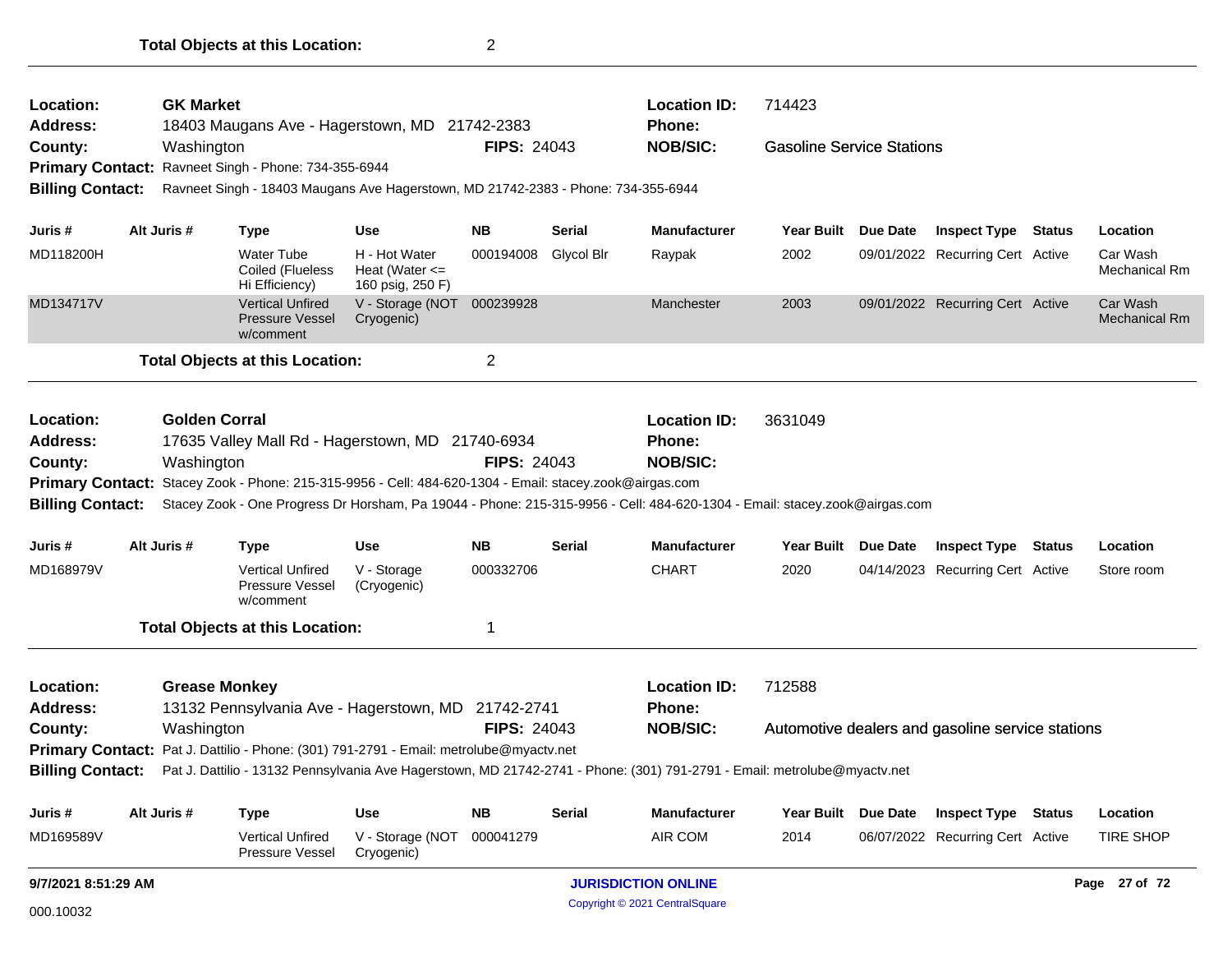| Juris #                                                            | Alt Juris #                                                                                                                                    | <b>Type</b><br>w/comment                                                                                                                                                                                  | <b>Use</b>                                              | <b>NB</b>          | <b>Serial</b> | <b>Manufacturer</b>                              |                                                         |                     | Year Built Due Date Inspect Type Status |        | Location        |
|--------------------------------------------------------------------|------------------------------------------------------------------------------------------------------------------------------------------------|-----------------------------------------------------------------------------------------------------------------------------------------------------------------------------------------------------------|---------------------------------------------------------|--------------------|---------------|--------------------------------------------------|---------------------------------------------------------|---------------------|-----------------------------------------|--------|-----------------|
|                                                                    |                                                                                                                                                | <b>Total Objects at this Location:</b>                                                                                                                                                                    |                                                         | -1                 |               |                                                  |                                                         |                     |                                         |        |                 |
| Location:<br><b>Address:</b><br>County:<br><b>Billing Contact:</b> | Washington                                                                                                                                     | H K Engine Components, LLC.<br>9411 Earley Dr - Hagerstown, MD 21740-1738<br>Primary Contact: Cullen Burdette - Phone: (301) 766-4500<br>- 9411 Earley Dr Hagerstown, MD 21740-1738 - Phone: 301-766-4500 |                                                         | <b>FIPS: 24043</b> |               | <b>Location ID:</b><br>Phone:<br><b>NOB/SIC:</b> | 713400<br>301-766-4500<br>Manufacturing Industries, NEC |                     |                                         |        |                 |
| Juris #                                                            | Alt Juris #                                                                                                                                    | <b>Type</b>                                                                                                                                                                                               | <b>Use</b>                                              | <b>NB</b>          | <b>Serial</b> | <b>Manufacturer</b>                              |                                                         | Year Built Due Date | <b>Inspect Type</b>                     | Status | Location        |
| MD111460V                                                          |                                                                                                                                                | <b>Vertical Unfired</b><br><b>Pressure Vessel</b><br>w/comment                                                                                                                                            | V - Storage (NOT<br>Cryogenic)                          | 000728649          |               | John Wood                                        | 1978                                                    |                     | 06/02/2023 Recurring Cert Active        |        | PLANT MEZZ      |
|                                                                    |                                                                                                                                                | <b>Total Objects at this Location:</b>                                                                                                                                                                    |                                                         | 1                  |               |                                                  |                                                         |                     |                                         |        |                 |
| Location:<br><b>Address:</b>                                       |                                                                                                                                                | <b>Hagerstown Day Nursery</b><br>102 E Washington St - Hagerstown, MD 21740-5608                                                                                                                          |                                                         |                    |               | <b>Location ID:</b><br>Phone:                    | 713015                                                  |                     |                                         |        |                 |
| County:<br><b>Billing Contact:</b>                                 | Washington                                                                                                                                     | Primary Contact: Trina Johnson - Phone: 301 739 5339                                                                                                                                                      |                                                         | <b>FIPS: 24043</b> |               | <b>NOB/SIC:</b>                                  | <b>Offices and Clinics of Dentists</b>                  |                     |                                         |        |                 |
| Juris #                                                            | Alt Juris #                                                                                                                                    | <b>Type</b>                                                                                                                                                                                               | <b>Use</b>                                              | <b>NB</b>          | <b>Serial</b> | <b>Manufacturer</b>                              | Year Built                                              | <b>Due Date</b>     | <b>Inspect Type Status</b>              |        | Location        |
| MD079541H                                                          |                                                                                                                                                | Cast Iron                                                                                                                                                                                                 | H - Hot Water<br>Heat (Water $\leq$<br>160 psig, 250 F) | <b>CI</b>          | 22155503      | <b>Burnham</b>                                   | 1991                                                    |                     | 11/09/2021 Recurring Cert Active        |        | <b>Basement</b> |
|                                                                    |                                                                                                                                                | <b>Total Objects at this Location:</b>                                                                                                                                                                    |                                                         | -1                 |               |                                                  |                                                         |                     |                                         |        |                 |
| Location:<br><b>Address:</b>                                       |                                                                                                                                                | Hagerstown Kitchens, Inc.<br>19227 Longmeadow Rd - Hagerstown, MD 21742-2858                                                                                                                              |                                                         |                    |               | <b>Location ID:</b><br>Phone:<br><b>NOB/SIC:</b> | 713028                                                  |                     |                                         |        |                 |
| County:                                                            | <b>FIPS: 24043</b><br>Washington<br><b>Primary Contact:</b> Penny Richardson - Phone: 301-739-1368 - Email: prichardson@hagerstownkitchens.com |                                                                                                                                                                                                           |                                                         |                    |               |                                                  | Manufacturing Industries, NEC                           |                     |                                         |        |                 |
| <b>Billing Contact:</b>                                            |                                                                                                                                                | Penny Richardson - 13324 Pennsylvania Ave Hagerstown, MD 21742-2675 - Phone: 301-739-1368 - Email: prichardson@hagerstownkitchens.com                                                                     |                                                         |                    |               |                                                  |                                                         |                     |                                         |        |                 |
| Juris #                                                            | Alt Juris #                                                                                                                                    | <b>Type</b>                                                                                                                                                                                               | <b>Use</b>                                              | <b>NB</b>          | <b>Serial</b> | <b>Manufacturer</b>                              |                                                         | Year Built Due Date | <b>Inspect Type Status</b>              |        | Location        |
| MD161563H                                                          |                                                                                                                                                | Cast Iron                                                                                                                                                                                                 | H - Hot Water                                           | <b>CI</b>          |               | Weil-McLain                                      | 2017                                                    |                     | 10/10/2022 Recurring Cert Active        |        | <b>BLRM</b>     |
| 9/7/2021 8:51:29 AM                                                |                                                                                                                                                |                                                                                                                                                                                                           |                                                         |                    |               | <b>JURISDICTION ONLINE</b>                       |                                                         |                     |                                         |        | Page 28 of 72   |
| 000.10032                                                          |                                                                                                                                                |                                                                                                                                                                                                           |                                                         |                    |               | Copyright © 2021 CentralSquare                   |                                                         |                     |                                         |        |                 |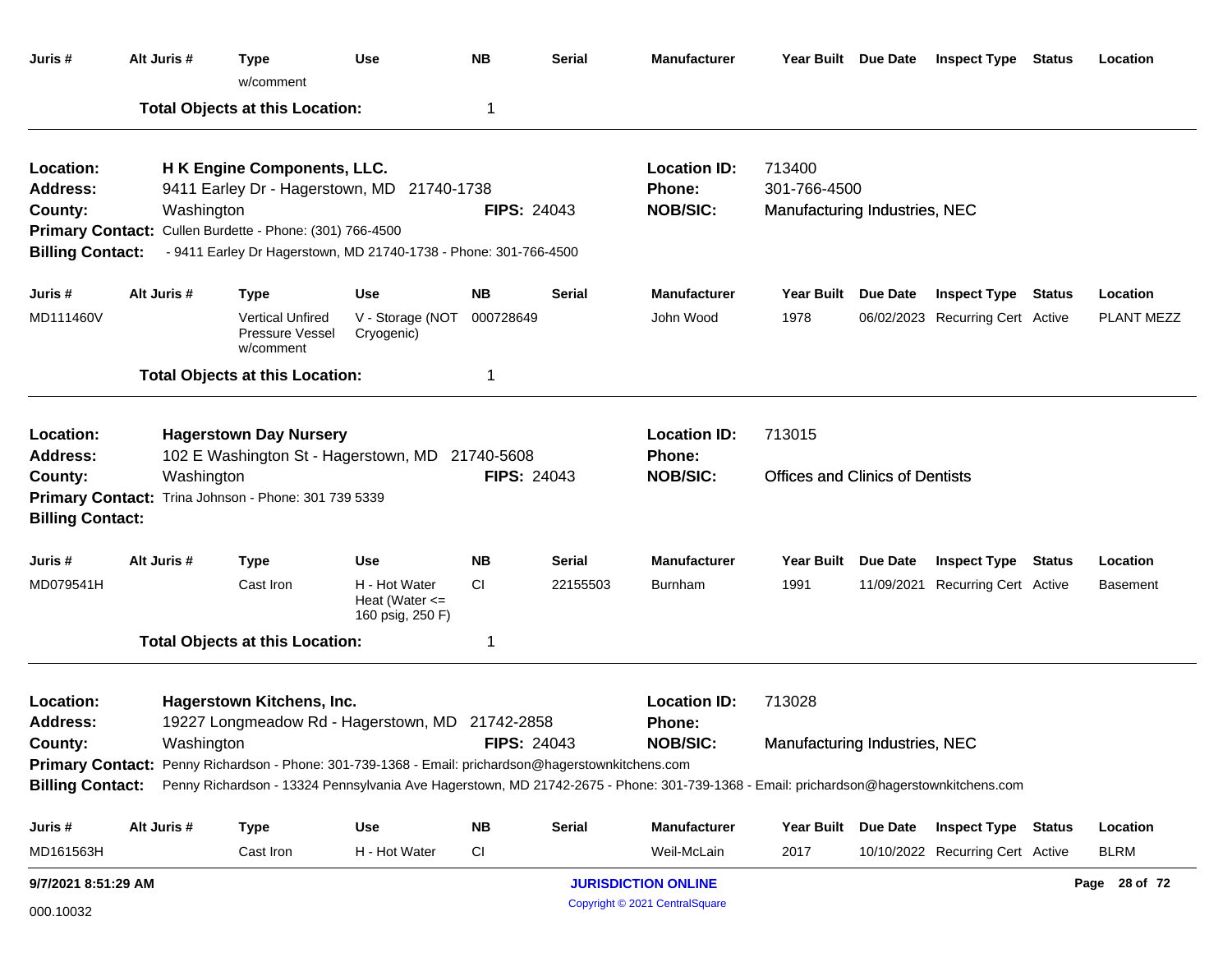| Juris#                                             | Alt Juris # | <b>Type</b>                                                                                    | <b>Use</b>                                                | <b>NB</b>          | <b>Serial</b> | <b>Manufacturer</b> | Year Built Due Date |                 | <b>Inspect Type</b>                              | <b>Status</b> | Location          |
|----------------------------------------------------|-------------|------------------------------------------------------------------------------------------------|-----------------------------------------------------------|--------------------|---------------|---------------------|---------------------|-----------------|--------------------------------------------------|---------------|-------------------|
|                                                    |             |                                                                                                | Heat (Water $\leq$<br>160 psig, 250 F)                    |                    |               |                     |                     |                 |                                                  |               |                   |
|                                                    |             | <b>Total Objects at this Location:</b>                                                         |                                                           | 1                  |               |                     |                     |                 |                                                  |               |                   |
| Location:                                          |             | <b>Hagerstown Laundromat &amp; Check Cashing</b>                                               |                                                           |                    |               | <b>Location ID:</b> | 1249656             |                 |                                                  |               |                   |
| <b>Address:</b>                                    |             | 521 W Washington St - Hagerstown, MD 21740-5018                                                |                                                           |                    |               | <b>Phone:</b>       | 301-733-4478        |                 |                                                  |               |                   |
| County:                                            | Washington  |                                                                                                |                                                           | <b>FIPS: 24043</b> |               | <b>NOB/SIC:</b>     |                     |                 | Power Laundries, Family and Commercial           |               |                   |
| <b>Primary Contact:</b><br><b>Billing Contact:</b> |             | Hagerstown Laundromat & Check Cashing                                                          |                                                           |                    |               |                     |                     |                 |                                                  |               |                   |
| Juris #                                            | Alt Juris # | <b>Type</b>                                                                                    | <b>Use</b>                                                | <b>NB</b>          | <b>Serial</b> | <b>Manufacturer</b> | <b>Year Built</b>   | <b>Due Date</b> | <b>Inspect Type</b>                              | <b>Status</b> | Location          |
| MD119595H                                          |             | <b>Water Heater</b><br>(HLW)                                                                   | H - Hot Water<br>Supply (Water $\leq$<br>160 psig, 210 F) | 000064579          |               | Hamilton Eng        | 2004                |                 | 05/19/2022 Recurring Cert Active                 |               | Mech Room         |
|                                                    |             | <b>Total Objects at this Location:</b>                                                         |                                                           | 1                  |               |                     |                     |                 |                                                  |               |                   |
| Location:                                          |             | <b>Halfway Motor Co</b>                                                                        |                                                           |                    |               | <b>Location ID:</b> | 711234              |                 |                                                  |               |                   |
| Address:                                           |             | 1 E Wilson Blvd - Hagerstown, MD 21740-7218                                                    |                                                           |                    |               | <b>Phone:</b>       |                     |                 |                                                  |               |                   |
| County:                                            | Washington  |                                                                                                |                                                           | <b>FIPS: 24043</b> |               | <b>NOB/SIC:</b>     |                     |                 | Automotive dealers and gasoline service stations |               |                   |
|                                                    |             | Primary Contact: Frank Rhinehart - Phone: 301-797-2575                                         |                                                           |                    |               |                     |                     |                 |                                                  |               |                   |
| <b>Billing Contact:</b>                            |             | David Barnes - 1 E Wilson Blvd (or 3 E Wilson) Hagerstown, MD 21740-7330 - Phone: 301-797-2575 |                                                           |                    |               |                     |                     |                 |                                                  |               |                   |
| Juris#                                             | Alt Juris # | <b>Type</b>                                                                                    | <b>Use</b>                                                | <b>NB</b>          | <b>Serial</b> | <b>Manufacturer</b> | <b>Year Built</b>   | <b>Due Date</b> | <b>Inspect Type</b>                              | <b>Status</b> | Location          |
| MD091909V                                          |             | <b>Vertical Unfired</b><br>Pressure Vessel<br>w/comment                                        | V - Storage (NOT<br>Cryogenic)                            | 000082259          |               | Manchester          | 1995                |                 | 02/14/2023 Recurring Cert Active                 |               | <b>GARAGE BAY</b> |
|                                                    |             | <b>Total Objects at this Location:</b>                                                         |                                                           | 1                  |               |                     |                     |                 |                                                  |               |                   |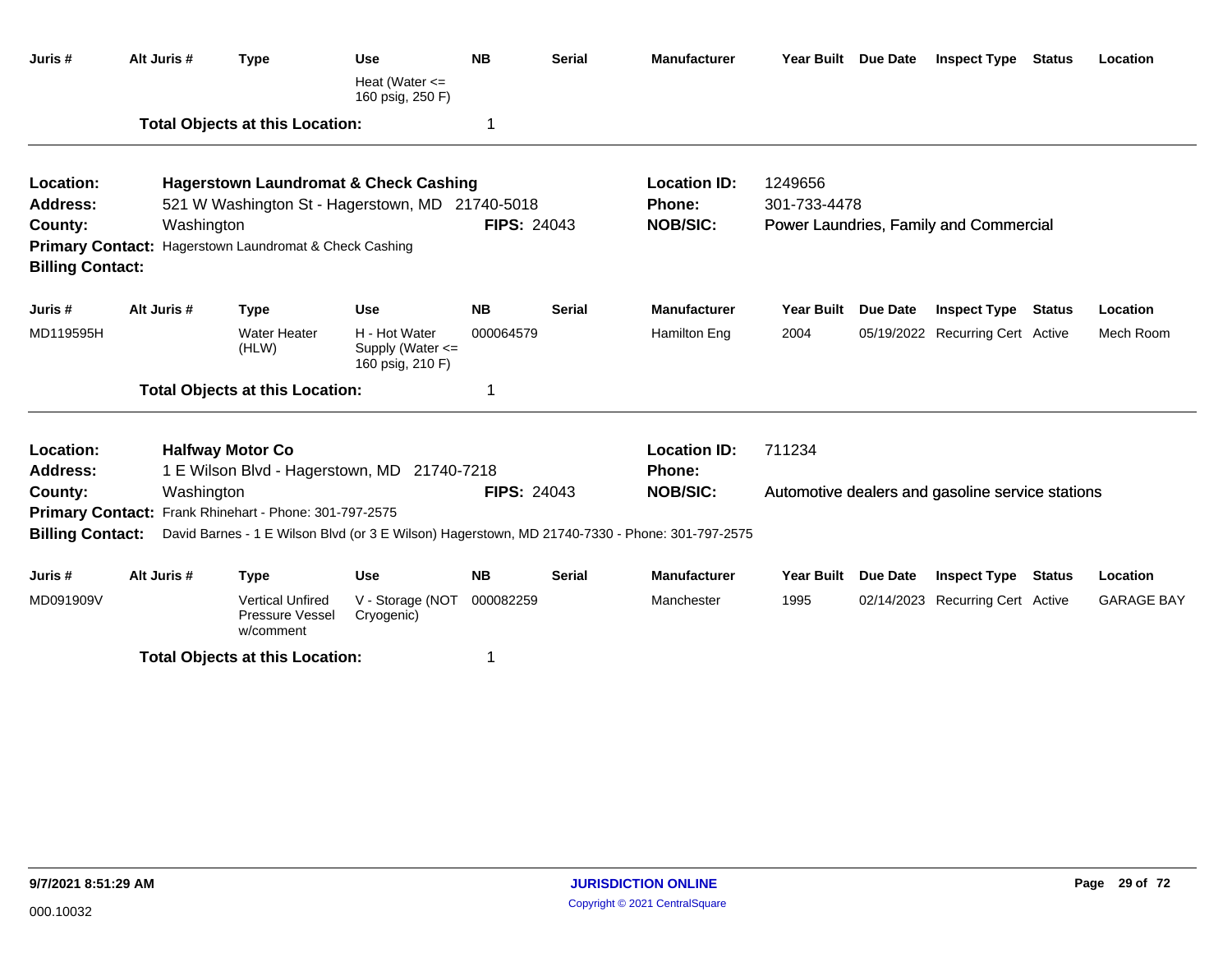| Location:<br><b>Address:</b><br>County:<br><b>Billing Contact:</b>                            | Washington                                                                                                                                                                                                        | <b>Hammonds Auto Exchange</b><br>16143 Falling Waters Rd - Williamsport, MD 21795-2104<br>Primary Contact: Hammonds Auto Exchange - Phone: 301-223-7125 |                                                         | <b>Location ID:</b><br>Phone:<br><b>NOB/SIC:</b><br><b>FIPS: 24043</b><br>- 16143 Falling Waters Rd Williamsport, MD 21795-2104 - Phone: 301-223-7125 |               |                     | 787167<br>301-223-7125<br><b>Gasoline Service Stations</b> |          |                                  |  |                      |  |
|-----------------------------------------------------------------------------------------------|-------------------------------------------------------------------------------------------------------------------------------------------------------------------------------------------------------------------|---------------------------------------------------------------------------------------------------------------------------------------------------------|---------------------------------------------------------|-------------------------------------------------------------------------------------------------------------------------------------------------------|---------------|---------------------|------------------------------------------------------------|----------|----------------------------------|--|----------------------|--|
| Juris #                                                                                       | Alt Juris #                                                                                                                                                                                                       | <b>Type</b>                                                                                                                                             | <b>Use</b>                                              | <b>NB</b>                                                                                                                                             | Serial        | <b>Manufacturer</b> | Year Built Due Date                                        |          | <b>Inspect Type Status</b>       |  | Location             |  |
| MD116233V                                                                                     |                                                                                                                                                                                                                   | <b>Vertical Unfired</b><br>Pressure Vessel<br>w/comment                                                                                                 | V - Storage (NOT<br>Cryogenic)                          | 000231533                                                                                                                                             |               | Kargard             | 1966                                                       |          | 03/09/2023 Recurring Cert Active |  | Shop                 |  |
|                                                                                               |                                                                                                                                                                                                                   | <b>Total Objects at this Location:</b>                                                                                                                  |                                                         | 1                                                                                                                                                     |               |                     |                                                            |          |                                  |  |                      |  |
| Location:<br><b>Address:</b><br>County:<br><b>Primary Contact:</b><br><b>Billing Contact:</b> | Hangar <sub>65</sub><br>18339 Air Park Rd - Hagerstown, MD 21742-1375<br>Washington<br>Dave Gochenaur - Phone: 301-514-8758<br>Dave Gochenaur - 18339 Air Park Rd Hagerstown, MD 21742-1375 - Phone: 301-514-8758 | <b>FIPS: 24043</b>                                                                                                                                      |                                                         | <b>Location ID:</b><br>3492682<br>301-665-1294<br>Phone:<br><b>NOB/SIC:</b><br><b>Communications Equipment, NEC</b>                                   |               |                     |                                                            |          |                                  |  |                      |  |
| Juris #                                                                                       | Alt Juris #                                                                                                                                                                                                       | <b>Type</b>                                                                                                                                             | <b>Use</b>                                              | <b>NB</b>                                                                                                                                             | <b>Serial</b> | <b>Manufacturer</b> | <b>Year Built</b>                                          | Due Date | <b>Inspect Type Status</b>       |  | Location             |  |
| MD142608V                                                                                     |                                                                                                                                                                                                                   | <b>Vertical Unfired</b><br><b>Pressure Vessel</b><br>w/comment                                                                                          | V - Storage (NOT<br>Cryogenic)                          | 000479116                                                                                                                                             |               | <b>Steel Fab</b>    | 2007                                                       |          | 07/20/2022 Recurring Cert Active |  | Hangar <sub>65</sub> |  |
| MD167075H                                                                                     |                                                                                                                                                                                                                   | <b>Water Tube</b><br>Coiled (NOT<br><b>Flueless Hi</b><br>Efficiency)                                                                                   | H - Hot Water<br>Heat (Water $\leq$<br>160 psig, 250 F) | 000342907                                                                                                                                             |               | Weil-McLain         | 2018                                                       |          | 07/20/2022 Recurring Cert Active |  | Hangar <sub>65</sub> |  |
| MD167526H                                                                                     |                                                                                                                                                                                                                   | <b>Water Tube</b><br>Coiled (NOT<br>Flueless Hi<br>Efficiency)                                                                                          | H - Hot Water<br>Heat (Water $\leq$<br>160 psig, 250 F) | 000342906                                                                                                                                             |               | Weil-McLain         | 2018                                                       |          | 07/20/2022 Recurring Cert Active |  | Hangar <sub>65</sub> |  |
| MD167527H                                                                                     |                                                                                                                                                                                                                   | <b>Water Tube</b><br>Coiled (NOT<br><b>Flueless Hi</b><br>Efficiency)                                                                                   | H - Hot Water<br>Heat (Water $\leq$<br>160 psig, 250 F) | 000342889                                                                                                                                             |               | Weil-McLain         | 2018                                                       |          | 07/20/2022 Recurring Cert Active |  | Hangar <sub>65</sub> |  |
|                                                                                               |                                                                                                                                                                                                                   | <b>Total Objects at this Location:</b>                                                                                                                  |                                                         | 4                                                                                                                                                     |               |                     |                                                            |          |                                  |  |                      |  |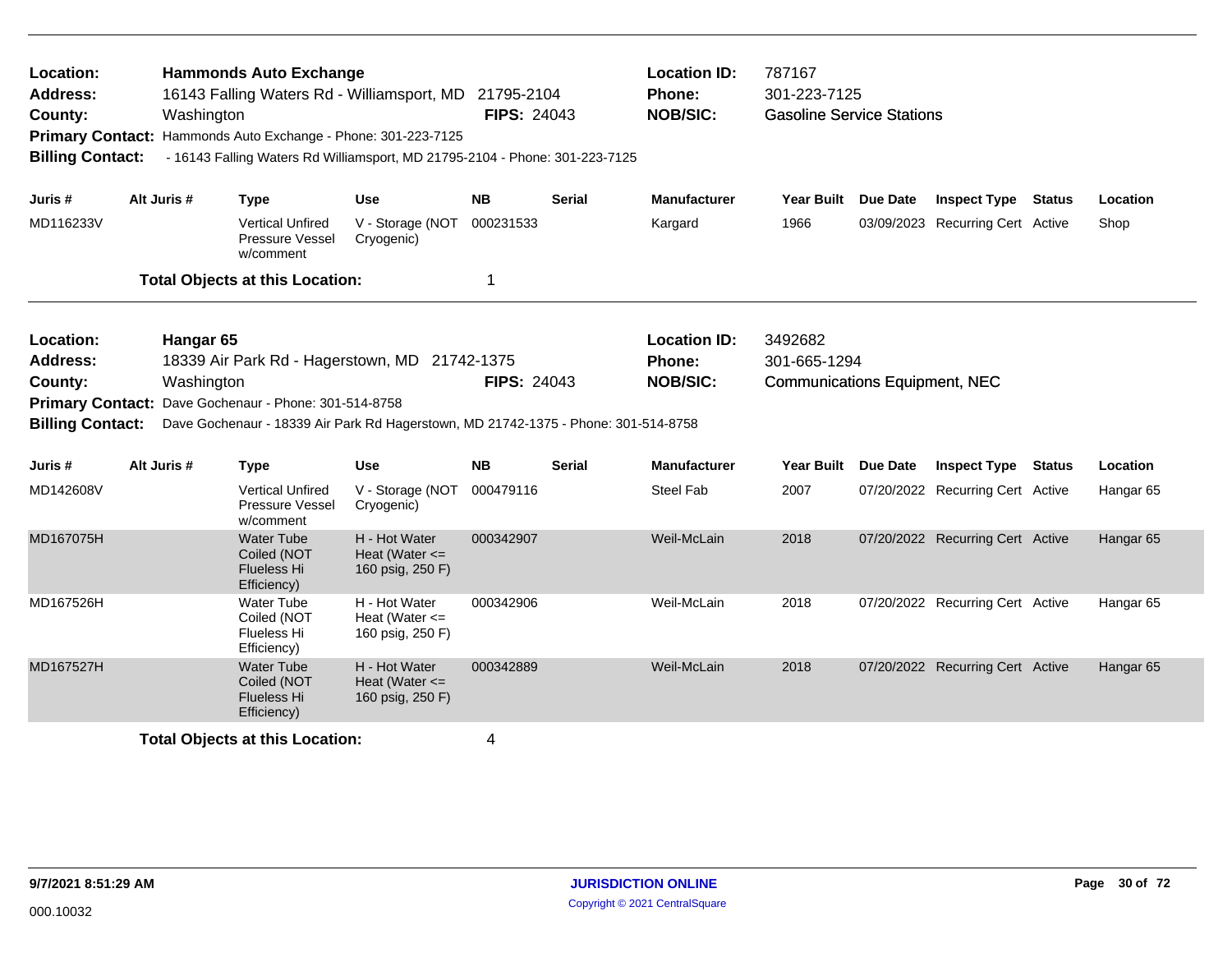| Location:<br><b>Address:</b><br>County:<br><b>Primary Contact:</b><br><b>Billing Contact:</b>                                                                                                                                                                                                                                                                |             | <b>Hillcrest Apartments</b><br>Washington                                                 | 934 Hamilton Blvd - Hagerstown, MD 21742-3385<br>Affordable Rental Property Mgmt. - Phone: 301-790-1700 - Cell: 301- 988-8695<br>- PO Box 4827 Hagerstown, MD 21742-0827 - Phone: 301-790-1700 - Cell: 301- 988-8695 | <b>FIPS: 24043</b> | <b>Location ID:</b><br><b>Phone:</b><br><b>NOB/SIC:</b> | 786144<br>301-733-4694<br><b>Operators of Apartment Buildings</b> |                                                                   |            |                                  |        |                      |
|--------------------------------------------------------------------------------------------------------------------------------------------------------------------------------------------------------------------------------------------------------------------------------------------------------------------------------------------------------------|-------------|-------------------------------------------------------------------------------------------|----------------------------------------------------------------------------------------------------------------------------------------------------------------------------------------------------------------------|--------------------|---------------------------------------------------------|-------------------------------------------------------------------|-------------------------------------------------------------------|------------|----------------------------------|--------|----------------------|
| Juris #                                                                                                                                                                                                                                                                                                                                                      | Alt Juris # | <b>Type</b>                                                                               | <b>Use</b>                                                                                                                                                                                                           | NB.                | <b>Serial</b>                                           | <b>Manufacturer</b>                                               | Year Built Due Date                                               |            | <b>Inspect Type Status</b>       |        | Location             |
| MD138519H                                                                                                                                                                                                                                                                                                                                                    |             | Cast Iron                                                                                 | H - Hot Water<br>Heat (Water $\leq$<br>160 psig, 250 F)                                                                                                                                                              | CI.                | GB300-8-1-<br>100103                                    | <b>HB Smith</b>                                                   | 2010                                                              | 11/23/2021 | <b>Recurring Cert Active</b>     |        | <b>BASEMENT</b>      |
|                                                                                                                                                                                                                                                                                                                                                              |             | <b>Total Objects at this Location:</b>                                                    |                                                                                                                                                                                                                      | -1                 |                                                         |                                                                   |                                                                   |            |                                  |        |                      |
| <b>Hillside Mennonite School</b><br>Location:<br>11610 Greencastle Pike - Hagerstown, MD 21740-1946<br><b>Address:</b><br><b>FIPS: 24043</b><br>County:<br>Washington<br>Marvin Diller - Phone: 301-491-7747<br><b>Primary Contact:</b><br><b>Billing Contact:</b><br>Marvin Diller - 11610 Greencastle Pike Hagerstown, MD 21740-1946 - Phone: 301-491-7747 |             |                                                                                           |                                                                                                                                                                                                                      |                    |                                                         | <b>Location ID:</b><br><b>Phone:</b><br><b>NOB/SIC:</b>           | 713805<br>301-491-7747<br><b>Elementary and Secondary Schools</b> |            |                                  |        |                      |
| Juris #                                                                                                                                                                                                                                                                                                                                                      | Alt Juris # | <b>Type</b>                                                                               | <b>Use</b>                                                                                                                                                                                                           | <b>NB</b>          | <b>Serial</b>                                           | <b>Manufacturer</b>                                               | Year Built                                                        | Due Date   | <b>Inspect Type</b>              | Status | Location             |
| MD080881H                                                                                                                                                                                                                                                                                                                                                    |             | Cast Iron                                                                                 | H - Hot Water<br>Heat (Water $\leq$<br>160 psig, 250 F)                                                                                                                                                              | CI.                | 7266                                                    | Burnham                                                           | 1989                                                              |            | 10/12/2022 Recurring Cert Active |        | <b>Basement</b>      |
|                                                                                                                                                                                                                                                                                                                                                              |             | <b>Total Objects at this Location:</b>                                                    |                                                                                                                                                                                                                      | -1                 |                                                         |                                                                   |                                                                   |            |                                  |        |                      |
| Location:<br><b>Address:</b><br>County:<br><b>Billing Contact:</b>                                                                                                                                                                                                                                                                                           |             | <b>Home Center</b><br>Washington<br>Primary Contact: Scott B. Creek - Phone: 301-678-3188 | 285 W Main St - Hancock, MD 21750-1333<br>- 285 W Main St Hancock, MD 21750-1333 - Phone: (301) 678-6188                                                                                                             |                    | <b>FIPS: 24043</b>                                      | <b>Location ID:</b><br><b>Phone:</b><br><b>NOB/SIC:</b>           | 714063<br>301-678-6188<br><b>Department Stores</b>                |            |                                  |        |                      |
| Juris #                                                                                                                                                                                                                                                                                                                                                      | Alt Juris # | <b>Type</b>                                                                               | <b>Use</b>                                                                                                                                                                                                           | <b>NB</b>          | <b>Serial</b>                                           | <b>Manufacturer</b>                                               | Year Built Due Date                                               |            | <b>Inspect Type Status</b>       |        | Location             |
| MD034105H                                                                                                                                                                                                                                                                                                                                                    |             | Cast Iron                                                                                 | H - Hot Water<br>Heat (Water $\leq$ =<br>160 psig, 250 F)                                                                                                                                                            | <sub>CI</sub>      | A17                                                     | American Standard                                                 | 1972                                                              |            | 08/17/2022 Recurring Cert Active |        | 1st Floor            |
| MD047389H                                                                                                                                                                                                                                                                                                                                                    |             | Cast Iron                                                                                 | H - Hot Water<br>Heat (Water $\leq$<br>160 psig, 250 F)                                                                                                                                                              | CI                 | 7532398                                                 | <b>Burnham</b>                                                    | 1981                                                              |            | 08/17/2022 Recurring Cert Active |        | Shop Area            |
| MD055793H                                                                                                                                                                                                                                                                                                                                                    |             | Cast Iron                                                                                 | H - Hot Water                                                                                                                                                                                                        | CI                 | A-35-P                                                  | American Standard                                                 | 1972                                                              |            | 11/09/2022 Recurring Cert Active |        | <b>Basement Area</b> |
| 9/7/2021 8:51:29 AM                                                                                                                                                                                                                                                                                                                                          |             |                                                                                           |                                                                                                                                                                                                                      |                    |                                                         | <b>JURISDICTION ONLINE</b>                                        |                                                                   |            |                                  |        | Page 31 of 72        |
| 000.10032                                                                                                                                                                                                                                                                                                                                                    |             |                                                                                           |                                                                                                                                                                                                                      |                    |                                                         | Copyright © 2021 CentralSquare                                    |                                                                   |            |                                  |        |                      |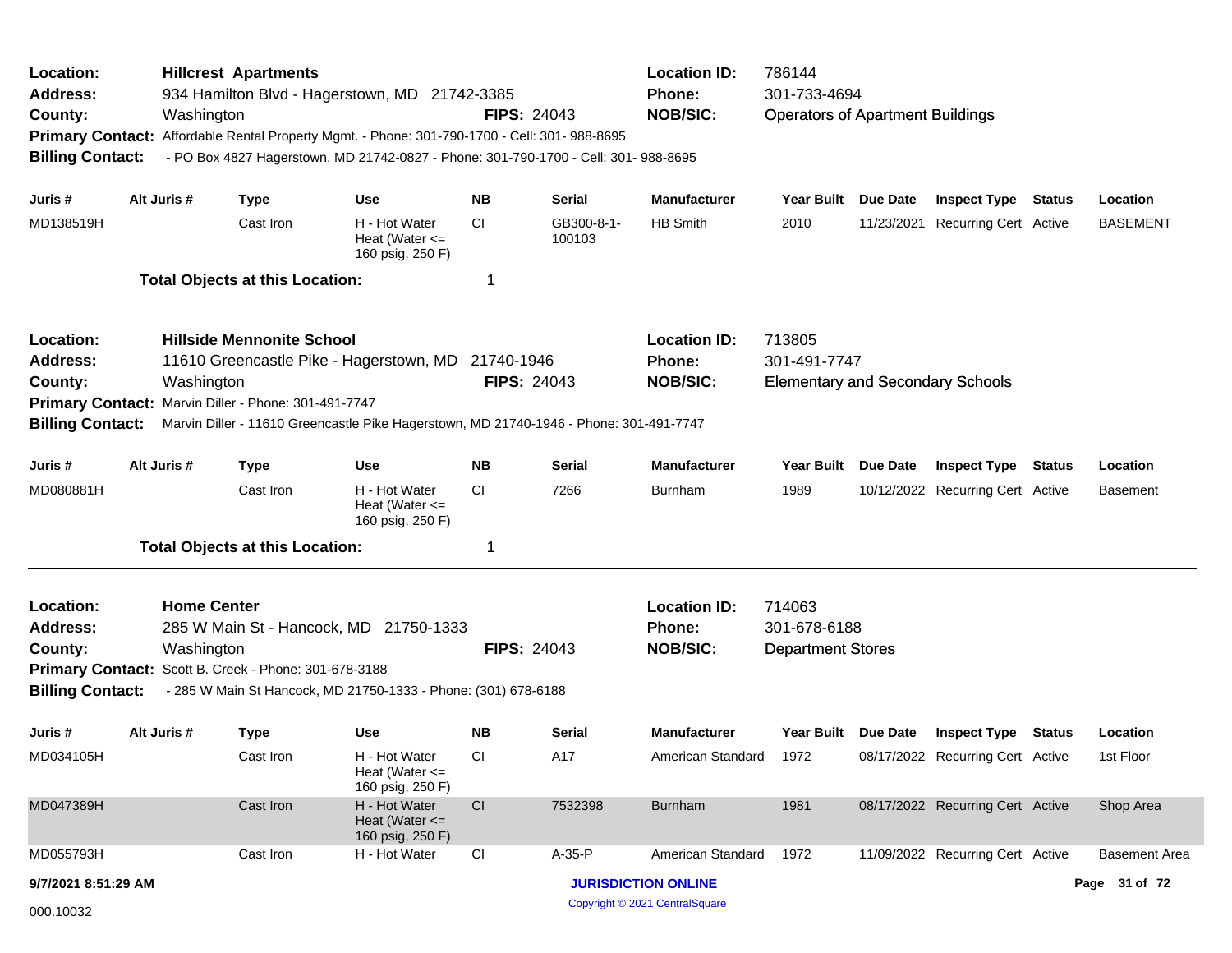| Juris #                 | Alt Juris # | <b>Type</b>                                                                                                                                   | <b>Use</b>                                                | <b>NB</b>          | <b>Serial</b> | <b>Manufacturer</b>   | Year Built Due Date                     | <b>Inspect Type Status</b>       | Location             |
|-------------------------|-------------|-----------------------------------------------------------------------------------------------------------------------------------------------|-----------------------------------------------------------|--------------------|---------------|-----------------------|-----------------------------------------|----------------------------------|----------------------|
|                         |             |                                                                                                                                               | Heat (Water $\leq$<br>160 psig, 250 F)                    |                    |               |                       |                                         |                                  |                      |
|                         |             | <b>Total Objects at this Location:</b>                                                                                                        |                                                           | 3                  |               |                       |                                         |                                  |                      |
| Location:               |             | Home Depot Y.O.W                                                                                                                              |                                                           |                    |               | <b>Location ID:</b>   | 727190                                  |                                  |                      |
| <b>Address:</b>         |             | 16500 Hunters Green Pkwy - Hagerstown, MD 21740-2116                                                                                          |                                                           |                    |               | Phone:                | 301-582-3980                            |                                  |                      |
| County:                 | Washington  |                                                                                                                                               |                                                           | <b>FIPS: 24043</b> |               | <b>NOB/SIC:</b>       | <b>Hardware Stores</b>                  |                                  |                      |
|                         |             | Primary Contact: Curt Blinkenstaff - Phone: 301-582-3980 Ext.425 - Email: Curt_Blickenstaff@homedepot.com                                     |                                                           |                    |               |                       |                                         |                                  |                      |
| <b>Billing Contact:</b> |             | Curt Blinkenstaff - 16500 Hunters Green Pkwy Hagerstown, MD 21740-2116 - Phone: 301-582-3980 Ext.425 - Email: Curt_Blickenstaff@homedepot.com |                                                           |                    |               |                       |                                         |                                  |                      |
| Juris #                 | Alt Juris # | <b>Type</b>                                                                                                                                   | <b>Use</b>                                                | <b>NB</b>          | <b>Serial</b> | <b>Manufacturer</b>   | Year Built Due Date                     | <b>Inspect Type Status</b>       | Location             |
| MD101613V               | #1          | Pressure Vessel<br>w/comment                                                                                                                  | Horizontal Unfired V - Storage (NOT<br>Cryogenic)         | 000273892          | 00000         | Silvan                | 1998                                    | 10/31/2022 Recurring Cert Active | <b>Shipping Dept</b> |
|                         |             | <b>Total Objects at this Location:</b>                                                                                                        |                                                           | 1                  |               |                       |                                         |                                  |                      |
| Location:               |             | <b>Hunter Hill Apartments</b>                                                                                                                 |                                                           |                    |               | <b>Location ID:</b>   | 1848753                                 |                                  |                      |
| <b>Address:</b>         |             | 13300 Hunter Hill Dr - Hagerstown, MD 21742-2581                                                                                              |                                                           |                    |               | <b>Phone:</b>         |                                         |                                  |                      |
| County:                 | Washington  |                                                                                                                                               |                                                           | <b>FIPS: 24043</b> |               | <b>NOB/SIC:</b>       | <b>Operators of Apartment Buildings</b> |                                  |                      |
|                         |             | Primary Contact: Cheryl Nicley - Phone: 301-739-9447 - Email: hunterhill@marylandmgmt.com                                                     |                                                           |                    |               |                       |                                         |                                  |                      |
| <b>Billing Contact:</b> |             | Cheryl Nicley - 13322 Hunter Hill Dr Hagerstown, MD 21742-2589 - Phone: 301-739-9447 - Email: hunterhill@marylandmgmt.com                     |                                                           |                    |               |                       |                                         |                                  |                      |
| Juris #                 | Alt Juris # | <b>Type</b>                                                                                                                                   | <b>Use</b>                                                | <b>NB</b>          | <b>Serial</b> | <b>Manufacturer</b>   | Year Built Due Date                     | <b>Inspect Type Status</b>       | Location             |
| MD149804H               |             | <b>Water Heater</b><br>(HLW)                                                                                                                  | H - Hot Water<br>Supply (Water $\leq$<br>160 psig, 210 F) | 000105505          |               | <b>Bradford White</b> | 2013                                    | 05/26/2022 Recurring Cert Active | <b>Basement</b>      |
|                         |             | <b>Total Objects at this Location:</b>                                                                                                        |                                                           | 1                  |               |                       |                                         |                                  |                      |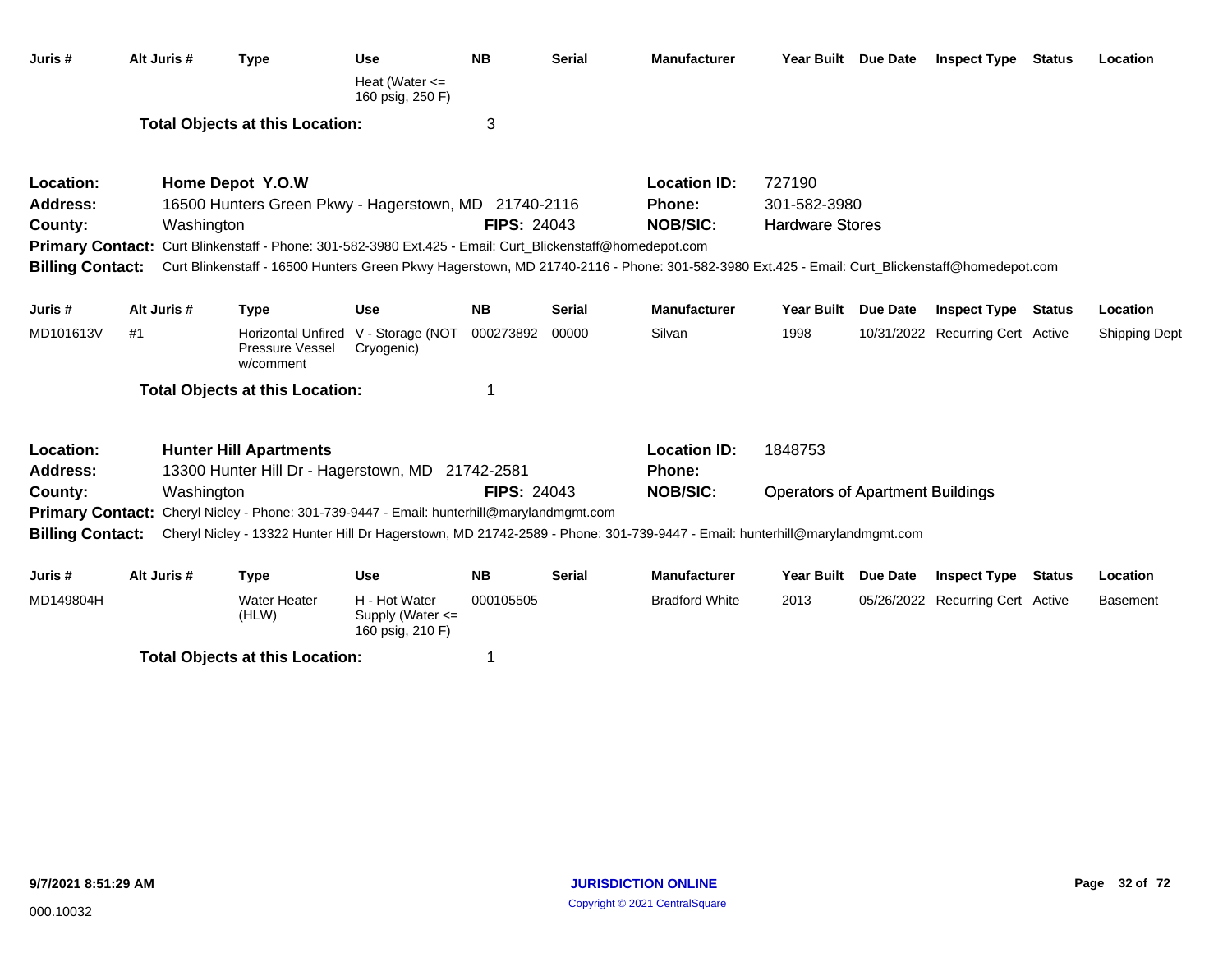| Location:<br>Address:<br>County:<br><b>Primary Contact:</b><br><b>Billing Contact:</b>        |             | Washington  | <b>Hunter Hill Apartments</b>          | 13303 Hunter Hill Dr - Hagerstown, MD 21742-2584<br>Cheryl Nicley - Phone: 301-739-9447 - Email: hunterhill@marylandmgmt.com                                                                                                                              | <b>FIPS: 24043</b> |               | <b>Location ID:</b><br><b>Phone:</b><br><b>NOB/SIC:</b> | 1848792<br>301.739.9447<br><b>Operators of Apartment Buildings</b><br>Cheryl Nicley - 13322 Hunter Hill Dr Hagerstown, MD 21742-2589 - Phone: 301-739-9447 - Email: hunterhill@marylandmgmt.com |  |                                  |               |                 |
|-----------------------------------------------------------------------------------------------|-------------|-------------|----------------------------------------|-----------------------------------------------------------------------------------------------------------------------------------------------------------------------------------------------------------------------------------------------------------|--------------------|---------------|---------------------------------------------------------|-------------------------------------------------------------------------------------------------------------------------------------------------------------------------------------------------|--|----------------------------------|---------------|-----------------|
| Juris #                                                                                       |             | Alt Juris # | <b>Type</b>                            | <b>Use</b>                                                                                                                                                                                                                                                | <b>NB</b>          | <b>Serial</b> | <b>Manufacturer</b>                                     | Year Built Due Date                                                                                                                                                                             |  | <b>Inspect Type Status</b>       |               | Location        |
| MD134722H                                                                                     |             |             | <b>Water Heater</b><br>(HLW)           | H - Hot Water<br>Supply (Water $\leq$<br>160 psig, 210 F)                                                                                                                                                                                                 | 000073763          |               | <b>Bradford White</b>                                   | 2006                                                                                                                                                                                            |  | 05/26/2022 Recurring Cert Active |               | <b>Basement</b> |
|                                                                                               |             |             | <b>Total Objects at this Location:</b> |                                                                                                                                                                                                                                                           | 1                  |               |                                                         |                                                                                                                                                                                                 |  |                                  |               |                 |
| Location:<br><b>Address:</b>                                                                  |             |             | <b>Hunter Hill Apartments</b>          | 13311 Hunter Hill Dr - Hagerstown, MD 21742-2597                                                                                                                                                                                                          |                    |               | <b>Location ID:</b><br><b>Phone:</b>                    | 1848754                                                                                                                                                                                         |  |                                  |               |                 |
| County:<br><b>Primary Contact:</b><br><b>Billing Contact:</b>                                 |             | Washington  |                                        | Cheryl Nicley - Phone: 301-739-9447 - Email: hunterhill@marylandmgmt.com<br>Cheryl Nicley - 13322 Hunter Hill Dr Hagerstown, MD 21742-2589 - Phone: 301-739-9447 - Email: hunterhill@marylandmgmt.com                                                     | <b>FIPS: 24043</b> |               | <b>NOB/SIC:</b>                                         | <b>Operators of Apartment Buildings</b>                                                                                                                                                         |  |                                  |               |                 |
| Juris #                                                                                       | Alt Juris # |             | <b>Type</b>                            | <b>Use</b>                                                                                                                                                                                                                                                | <b>NB</b>          | <b>Serial</b> | <b>Manufacturer</b>                                     | Year Built Due Date                                                                                                                                                                             |  | <b>Inspect Type</b>              | Status        | Location        |
| MD134723H                                                                                     |             |             | <b>Water Heater</b><br>(HLW)           | H - Hot Water<br>Supply (Water <=<br>160 psig, 210 F)                                                                                                                                                                                                     | 000079636          |               | <b>Bradford White</b>                                   | 2007                                                                                                                                                                                            |  | 05/26/2022 Recurring Cert Active |               | <b>BASEMENT</b> |
|                                                                                               |             |             | <b>Total Objects at this Location:</b> |                                                                                                                                                                                                                                                           | 1                  |               |                                                         |                                                                                                                                                                                                 |  |                                  |               |                 |
| Location:<br><b>Address:</b><br>County:<br><b>Primary Contact:</b><br><b>Billing Contact:</b> |             | Washington  | <b>Hunter Hill Apartments</b>          | 13312 Hunter Hill Dr - Hagerstown, MD 21742-2586<br>Cheryl Nicley - Phone: 301-739-9447 - Email: hunterhill@marylandmgmt.com<br>Cheryl Nicley - 13322 Hunter Hill Dr Hagerstown, MD 21742-2589 - Phone: 301-739-9447 - Email: hunterhill@marylandmgmt.com | <b>FIPS: 24043</b> |               | <b>Location ID:</b><br>Phone:<br><b>NOB/SIC:</b>        | 1848751<br>301-739-9447<br><b>Operators of Apartment Buildings</b>                                                                                                                              |  |                                  |               |                 |
| Juris #                                                                                       |             | Alt Juris # | <b>Type</b>                            | <b>Use</b>                                                                                                                                                                                                                                                | <b>NB</b>          | Serial        | <b>Manufacturer</b>                                     | Year Built Due Date                                                                                                                                                                             |  | <b>Inspect Type</b>              | <b>Status</b> | Location        |
| MD116548H                                                                                     |             |             | <b>Water Heater</b><br>(HLW)           | H - Hot Water<br>Supply (Water <=<br>160 psig, 210 F)                                                                                                                                                                                                     | 000074040          |               | State Industries                                        | 2002                                                                                                                                                                                            |  | 05/26/2022 Recurring Cert Active |               | 13312           |
|                                                                                               |             |             | <b>Total Objects at this Location:</b> |                                                                                                                                                                                                                                                           | 1                  |               |                                                         |                                                                                                                                                                                                 |  |                                  |               |                 |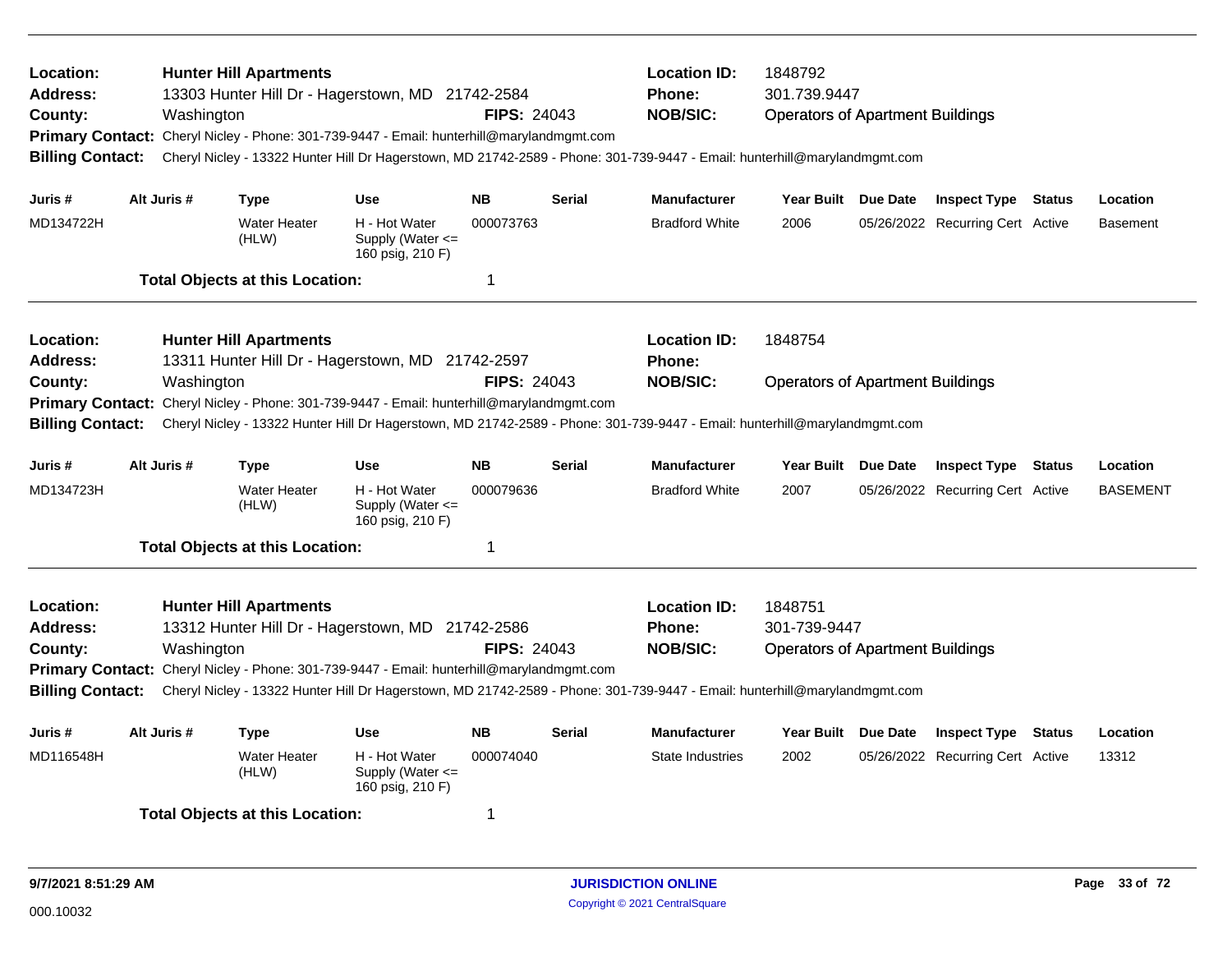| Location:<br><b>Hunter Hill Apartments</b><br>Address:<br>13322 Hunter Hill Dr - Hagerstown, MD 21742-2589<br><b>FIPS: 24043</b><br>County:<br>Washington<br><b>Primary Contact:</b><br>Cheryl Nicley - Phone: 301-739-9447 - Email: hunterhill@marylandmgmt.com<br><b>Billing Contact:</b><br>Cheryl Nicley - 13322 Hunter Hill Dr Hagerstown, MD 21742-2589 - Phone: 301-739-9447 - Email: hunterhill@marylandmgmt.com |       |             |                                                                                                                                                                                                       |                                                           |                    | <b>Location ID:</b><br><b>Phone:</b><br><b>NOB/SIC:</b> | 788079<br>301-739-9447<br><b>Operators of Apartment Buildings</b> |                          |                 |                                                    |               |                 |
|--------------------------------------------------------------------------------------------------------------------------------------------------------------------------------------------------------------------------------------------------------------------------------------------------------------------------------------------------------------------------------------------------------------------------|-------|-------------|-------------------------------------------------------------------------------------------------------------------------------------------------------------------------------------------------------|-----------------------------------------------------------|--------------------|---------------------------------------------------------|-------------------------------------------------------------------|--------------------------|-----------------|----------------------------------------------------|---------------|-----------------|
| Juris #                                                                                                                                                                                                                                                                                                                                                                                                                  |       | Alt Juris # | <b>Type</b>                                                                                                                                                                                           | <b>Use</b>                                                | <b>NB</b>          | <b>Serial</b>                                           | <b>Manufacturer</b>                                               | <b>Year Built</b>        | Due Date        | <b>Inspect Type</b>                                | Status        | Location        |
| MD143382H                                                                                                                                                                                                                                                                                                                                                                                                                |       |             | <b>Water Heater</b><br>(HLW)                                                                                                                                                                          | H - Hot Water<br>Supply (Water <=<br>160 psig, 210 F)     | 000092123          |                                                         | <b>Bradford White</b>                                             | 2010                     |                 | 05/26/2022 Recurring Cert Active                   |               | <b>Basement</b> |
|                                                                                                                                                                                                                                                                                                                                                                                                                          |       |             | <b>Total Objects at this Location:</b>                                                                                                                                                                |                                                           |                    |                                                         |                                                                   |                          |                 |                                                    |               |                 |
| Inn Boonsboro<br>Location:<br>Address:<br>1 N Main St - Boonsboro, MD 21713-1016                                                                                                                                                                                                                                                                                                                                         |       |             |                                                                                                                                                                                                       |                                                           |                    |                                                         | <b>Location ID:</b><br>Phone:                                     | 2441159<br>301-432-1188  |                 |                                                    |               |                 |
| County:<br><b>Primary Contact:</b><br><b>Billing Contact:</b>                                                                                                                                                                                                                                                                                                                                                            |       | Washington  | Suzanne McErlin - Phone: 301-432-1188 - Cell: 215-260-9585 - Email: info@innboonsboro.com<br>Bruce Wilder - 1 N Main St Boonsboro, MD 21713-1016 - Phone: 301-432-7727 - Email: info@innboonsboro.com |                                                           | <b>FIPS: 24043</b> |                                                         | <b>NOB/SIC:</b>                                                   | <b>Hotels and Motels</b> |                 |                                                    |               |                 |
| Juris #                                                                                                                                                                                                                                                                                                                                                                                                                  |       | Alt Juris # | <b>Type</b>                                                                                                                                                                                           | <b>Use</b>                                                | <b>NB</b>          | <b>Serial</b>                                           | <b>Manufacturer</b>                                               | <b>Year Built</b>        | <b>Due Date</b> | <b>Inspect Type</b>                                | <b>Status</b> | Location        |
| MD132162H                                                                                                                                                                                                                                                                                                                                                                                                                | BLR-1 |             | <b>Vertical Fire Tube</b>                                                                                                                                                                             | H - Hot Water<br>Supply (Water $\leq$<br>160 psig, 250 F) | 000006164          |                                                         | AIC SA                                                            | 2007                     |                 | 03/11/2023 External Cert.<br><b>Recurring Cert</b> | Active        | <b>Basement</b> |
| MD132163H                                                                                                                                                                                                                                                                                                                                                                                                                | BLR-2 |             | <b>Vertical Fire Tube</b>                                                                                                                                                                             | H - Hot Water<br>Supply (Water $\leq$<br>160 psig, 250 F) | 000006149          |                                                         | AIC SA                                                            | 2007                     | 03/11/2023      | External Cert,<br><b>Recurring Cert</b>            | Active        | <b>Basement</b> |
| MD132164H                                                                                                                                                                                                                                                                                                                                                                                                                | BLR-3 |             | <b>Vertical Fire Tube</b>                                                                                                                                                                             | H - Hot Water<br>Supply (Water $\leq$<br>160 psig, 250 F) | 000015116          |                                                         | AIC SA                                                            | 2007                     |                 | 03/11/2023 External Cert,<br><b>Recurring Cert</b> | Active        | <b>Basement</b> |

**Total Objects at this Location:** 3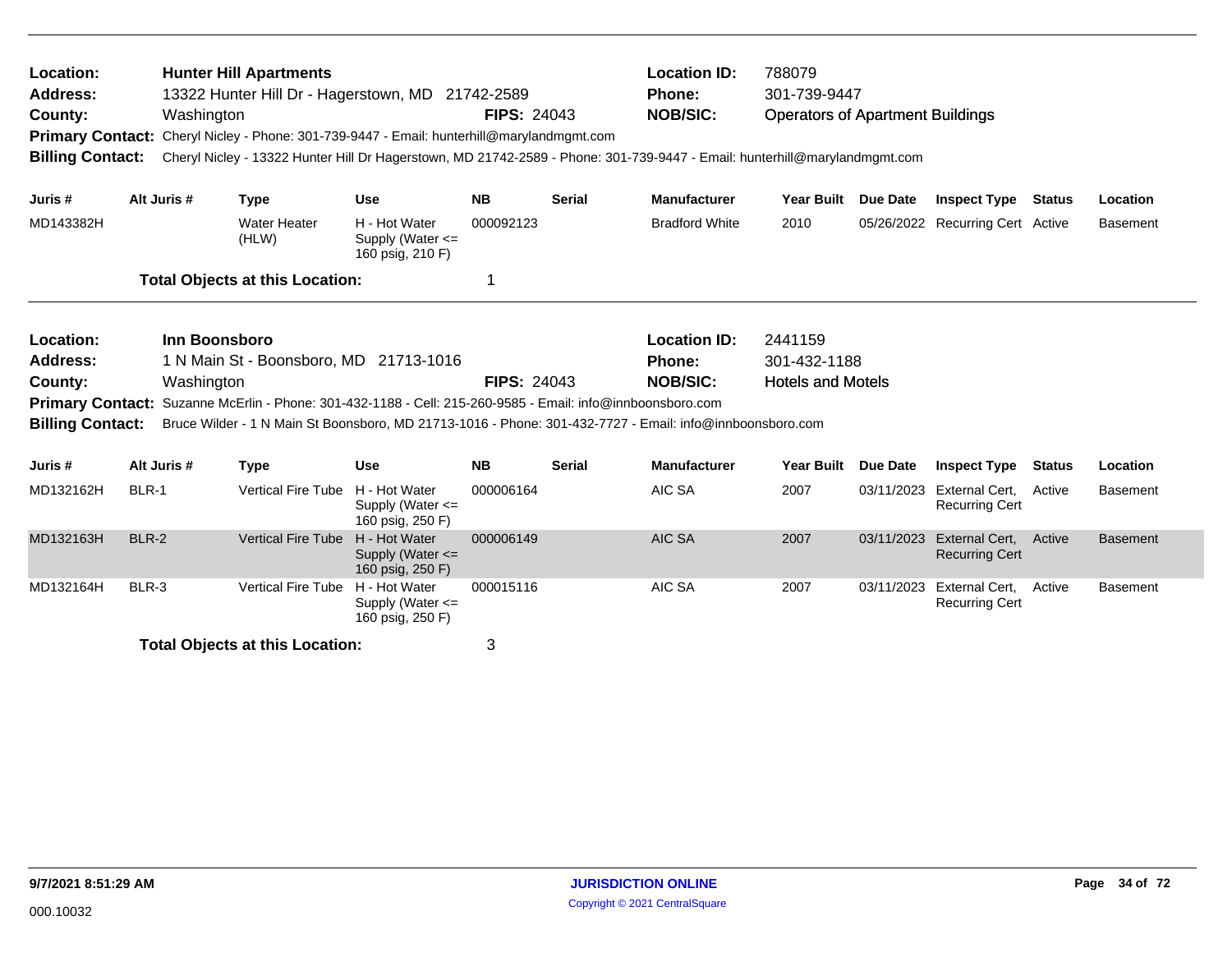| <b>International House Of Pancakes</b><br>Location:<br>17820 Garland Groh Blvd - Hagerstown, MD 21740-1992<br>Address: |  |             |                                                                                        |                                                       |                    |               | <b>Location ID:</b>                                                                                                                             | 714582                            |                 |                                  |        |                             |  |
|------------------------------------------------------------------------------------------------------------------------|--|-------------|----------------------------------------------------------------------------------------|-------------------------------------------------------|--------------------|---------------|-------------------------------------------------------------------------------------------------------------------------------------------------|-----------------------------------|-----------------|----------------------------------|--------|-----------------------------|--|
| County:                                                                                                                |  | Washington  |                                                                                        |                                                       | <b>FIPS: 24043</b> |               | <b>Phone:</b><br><b>NOB/SIC:</b>                                                                                                                | <b>Eating and Drinking Places</b> |                 |                                  |        |                             |  |
| <b>Primary Contact:</b>                                                                                                |  |             | Josh Nish - Phone: 301 791 5855 - Email: ihopmanager1@aol.com                          |                                                       |                    |               |                                                                                                                                                 |                                   |                 |                                  |        |                             |  |
| <b>Billing Contact:</b>                                                                                                |  |             | - 17820 Garland Groh Blvd Hagerstown, MD 21740-1992                                    |                                                       |                    |               |                                                                                                                                                 |                                   |                 |                                  |        |                             |  |
| Juris #                                                                                                                |  | Alt Juris # | <b>Type</b>                                                                            | <b>Use</b>                                            | <b>NB</b>          | <b>Serial</b> | <b>Manufacturer</b>                                                                                                                             | Year Built Due Date               |                 | <b>Inspect Type Status</b>       |        | Location                    |  |
| MD132150H                                                                                                              |  |             | Water Heater<br>(HLW)                                                                  | H - Hot Water<br>Supply (Water <=<br>160 psig, 210 F) | 000005756          |               | <b>State</b>                                                                                                                                    | 2004                              |                 | 03/13/2023 Recurring Cert Active |        | Mech Rm                     |  |
|                                                                                                                        |  |             | <b>Total Objects at this Location:</b>                                                 |                                                       | 1                  |               |                                                                                                                                                 |                                   |                 |                                  |        |                             |  |
| Location:                                                                                                              |  |             | <b>J C PENNEY #0529</b>                                                                |                                                       |                    |               | <b>Location ID:</b>                                                                                                                             | 714731                            |                 |                                  |        |                             |  |
| <b>Address:</b>                                                                                                        |  |             | 17301 Valley Mall Rd Ste 400 - Hagerstown, MD 21740-8304                               |                                                       |                    |               | Phone:                                                                                                                                          |                                   |                 |                                  |        |                             |  |
| County:                                                                                                                |  | Washington  |                                                                                        |                                                       | <b>FIPS: 24043</b> |               | <b>NOB/SIC:</b>                                                                                                                                 | <b>Department Stores</b>          |                 |                                  |        |                             |  |
| <b>Primary Contact:</b>                                                                                                |  |             | Lora Tolley - Phone: 301-582-3700 x200 - Cell: 469-975-9222 - Email: Itoll1@jcp.com    |                                                       |                    |               |                                                                                                                                                 |                                   |                 |                                  |        |                             |  |
| <b>Billing Contact:</b>                                                                                                |  |             | - 6501 Legacy Dr. Plano, TX 75024-3612 - Phone: 972-431-4644 - Email: fgpruitt@jcp.com |                                                       |                    |               |                                                                                                                                                 |                                   |                 |                                  |        |                             |  |
| Juris #                                                                                                                |  | Alt Juris # | <b>Type</b>                                                                            | <b>Use</b>                                            | NB.                | <b>Serial</b> | <b>Manufacturer</b>                                                                                                                             | Year Built                        | Due Date        | <b>Inspect Type Status</b>       |        | Location                    |  |
| MD025499V                                                                                                              |  |             | Pressure Vessel<br>w/comment                                                           | Horizontal Unfired V - Storage (NOT<br>Cryogenic)     | 000047267          |               | Faubion                                                                                                                                         | 1974                              |                 | 09/12/2022 Recurring Cert Active |        | Penthouse                   |  |
| MD025500V                                                                                                              |  |             | <b>Pressure Vessel</b><br>w/comment                                                    | Horizontal Unfired V - Storage (NOT<br>Cryogenic)     | 000047285          |               | Faubion                                                                                                                                         | 1974                              |                 | 09/12/2022 Recurring Cert Active |        | Penthouse                   |  |
|                                                                                                                        |  |             | <b>Total Objects at this Location:</b>                                                 |                                                       | $\overline{2}$     |               |                                                                                                                                                 |                                   |                 |                                  |        |                             |  |
| Location:                                                                                                              |  |             | <b>Jimmy Johns (Roberts)</b>                                                           |                                                       |                    |               | <b>Location ID:</b>                                                                                                                             | 4009851                           |                 |                                  |        |                             |  |
| <b>Address:</b>                                                                                                        |  |             | 18340 Spark Dr Unit 101 - Hagerstown, MD 21740-2079                                    |                                                       |                    |               | <b>Phone:</b>                                                                                                                                   |                                   |                 |                                  |        |                             |  |
| County:                                                                                                                |  | Washington  |                                                                                        |                                                       | <b>FIPS: 24043</b> |               | <b>NOB/SIC:</b>                                                                                                                                 |                                   |                 |                                  |        |                             |  |
| <b>Primary Contact:</b>                                                                                                |  |             |                                                                                        |                                                       |                    |               | Roberts Oxygen Company (MD) - Phone: 240-493-8405 - Cell: 301-252-0742 - Email: DFranovich@RobertsOxygen.com                                    |                                   |                 |                                  |        |                             |  |
| <b>Billing Contact:</b>                                                                                                |  |             |                                                                                        |                                                       |                    |               | Bulk Tank Service Dept. - PO Box 5507 Rockville, MD 20855-0507 - Phone: 240-493-8405 - Cell: 301-252-0742 - Email: DFranovich@RobertsOxygen.com |                                   |                 |                                  |        |                             |  |
| Juris #                                                                                                                |  | Alt Juris # | <b>Type</b>                                                                            | <b>Use</b>                                            | <b>NB</b>          | <b>Serial</b> | Manufacturer                                                                                                                                    | Year Built                        | <b>Due Date</b> | Inspect Type                     | Status | Location                    |  |
| MD166613V                                                                                                              |  |             | <b>Vertical Unfired</b><br>Pressure Vessel<br>w/comment                                | V - Storage<br>(Cryogenic)                            | 000319941          |               | <b>CHART</b>                                                                                                                                    | 2018                              |                 | 02/24/2022 Recurring Cert Active |        | <b>Inside Store</b><br>Room |  |
| 9/7/2021 8:51:29 AM                                                                                                    |  |             |                                                                                        |                                                       |                    |               | <b>JURISDICTION ONLINE</b>                                                                                                                      |                                   |                 |                                  |        | Page 35 of 72               |  |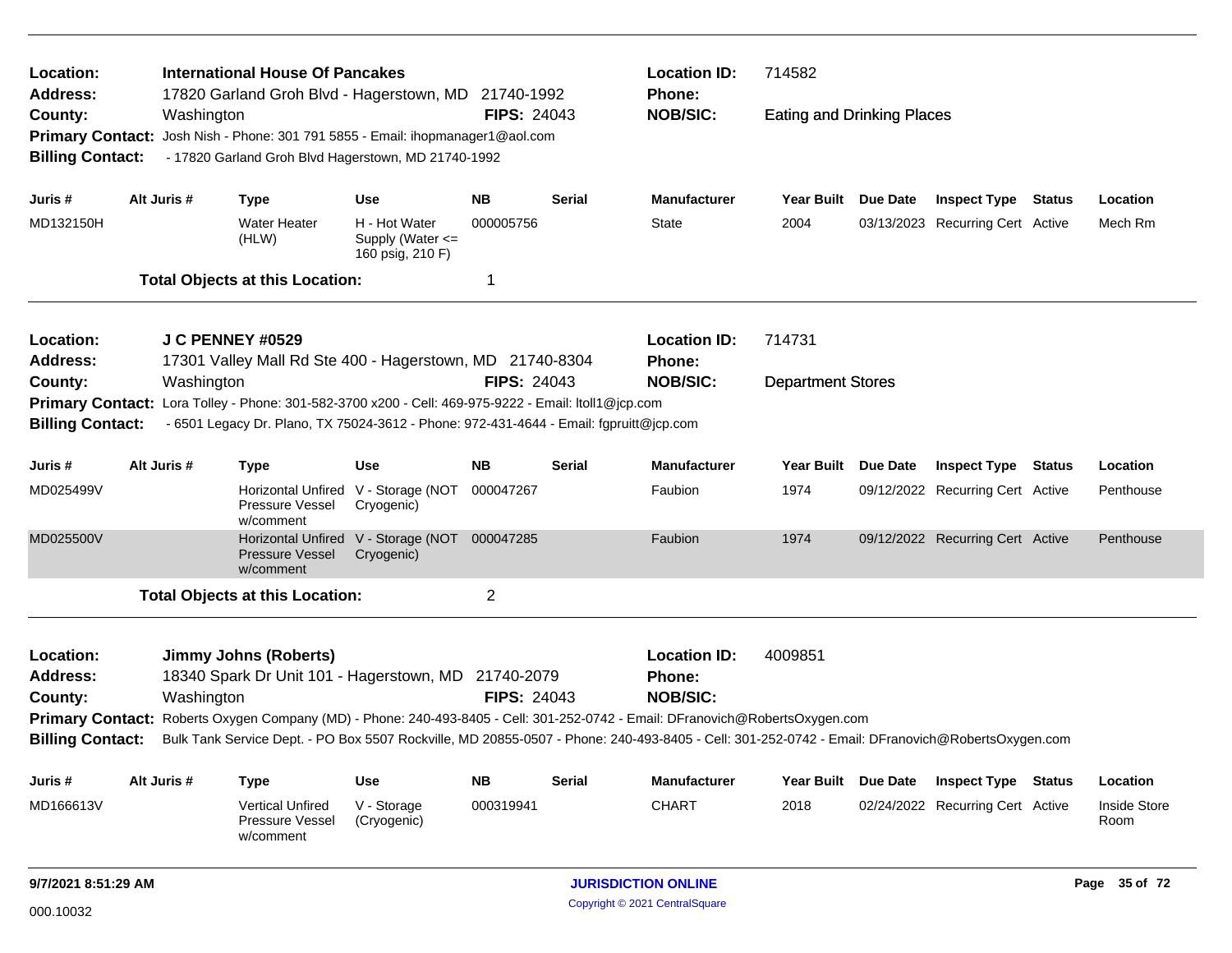| <b>Location:</b>        | <b>JLH Industries</b>                                                                                       |                    | <b>Location ID:</b> | 717972                   |  |  |  |  |
|-------------------------|-------------------------------------------------------------------------------------------------------------|--------------------|---------------------|--------------------------|--|--|--|--|
| <b>Address:</b>         | 241 Prospect Ave - Hagerstown, MD 21742-3204                                                                |                    | <b>Phone:</b>       | 301-745-4773             |  |  |  |  |
| County:                 | Washington                                                                                                  | <b>FIPS: 24043</b> | <b>NOB/SIC:</b>     | Lumber and wood products |  |  |  |  |
|                         | Primary Contact: Michael Kipe - Phone: 301-745-4773 - Email: mwkipe@comcast.net                             |                    |                     |                          |  |  |  |  |
| <b>Billing Contact:</b> | Michael Kipe - 241 Prospect Ave Hagerstown, MD 21742-3204 - Phone: 301-745-4773 - Email: mwkipe@comcast.net |                    |                     |                          |  |  |  |  |

| Juris #   | Alt Juris #                                 | Type                                                           | <b>Use</b>                     | <b>NB</b> | <b>Serial</b> | <b>Manufacturer</b> | Year Built | Due Date | <b>Inspect Type</b>              | Status | <b>Location</b> |
|-----------|---------------------------------------------|----------------------------------------------------------------|--------------------------------|-----------|---------------|---------------------|------------|----------|----------------------------------|--------|-----------------|
| MD117839V |                                             | <b>Horizontal Unfired</b><br>Pressure Vessel<br>w/comment      | V - Storage (NOT<br>Cryogenic) | 000119460 |               | Stoystown           | 2001       |          | 06/21/2022 Recurring Cert Active |        | Storage Area    |
| MD123768V |                                             | <b>Vertical Unfired</b><br><b>Pressure Vessel</b><br>w/comment | V - Storage (NOT<br>Cryogenic) | 000107345 |               | Stoystown           | 1999       |          | 06/21/2022 Recurring Cert Active |        | Rear Shop       |
| MD123769V |                                             | <b>Vertical Unfired</b><br>Pressure Vessel<br>w/comment        | V - Storage (NOT<br>Cryogenic) | 000099179 |               | Stoystown           | 1997       |          | 06/21/2022 Recurring Cert Active |        | Rear Shop       |
|           | <b>Total Objects at this Location:</b><br>3 |                                                                |                                |           |               |                     |            |          |                                  |        |                 |

| <b>Location:</b>        | <b>K-Mart 3172</b>                                                               |                    | <b>Location ID:</b> | 715394                   |
|-------------------------|----------------------------------------------------------------------------------|--------------------|---------------------|--------------------------|
| <b>Address:</b>         | 1713 Massey Blvd - Hagerstown, MD 21740-6962                                     |                    | <b>Phone:</b>       | 301-797-2030             |
| County:                 | Washington                                                                       | <b>FIPS: 24043</b> | <b>NOB/SIC:</b>     | <b>Department Stores</b> |
|                         | <b>Primary Contact:</b> Bob Singleton - Phone: 301-797-2030                      |                    |                     |                          |
| <b>Billing Contact:</b> | Bob Singleton - 1713 Massey Blvd Hagerstown, MD 21740-6962 - Phone: 301-797-2030 |                    |                     |                          |
|                         |                                                                                  |                    |                     |                          |

| Juris #   | Alt Juris # | Type                                   | Use                                                     | <b>NB</b> | <b>Serial</b> | <b>Manufacturer</b> | <b>Year Built</b> | <b>Due Date</b> | <b>Inspect Type</b>  | Status | Location    |
|-----------|-------------|----------------------------------------|---------------------------------------------------------|-----------|---------------|---------------------|-------------------|-----------------|----------------------|--------|-------------|
| MD137402H |             | Cast Iron                              | H - Hot Water<br>Heat (Water $\leq$<br>160 psig, 250 F) |           | 210-14196     | <b>Peerless</b>     | 1974              | 10/21/2021      | <b>External Cert</b> | Active | Boiler Room |
|           |             | <b>Total Objects at this Location:</b> |                                                         |           |               |                     |                   |                 |                      |        |             |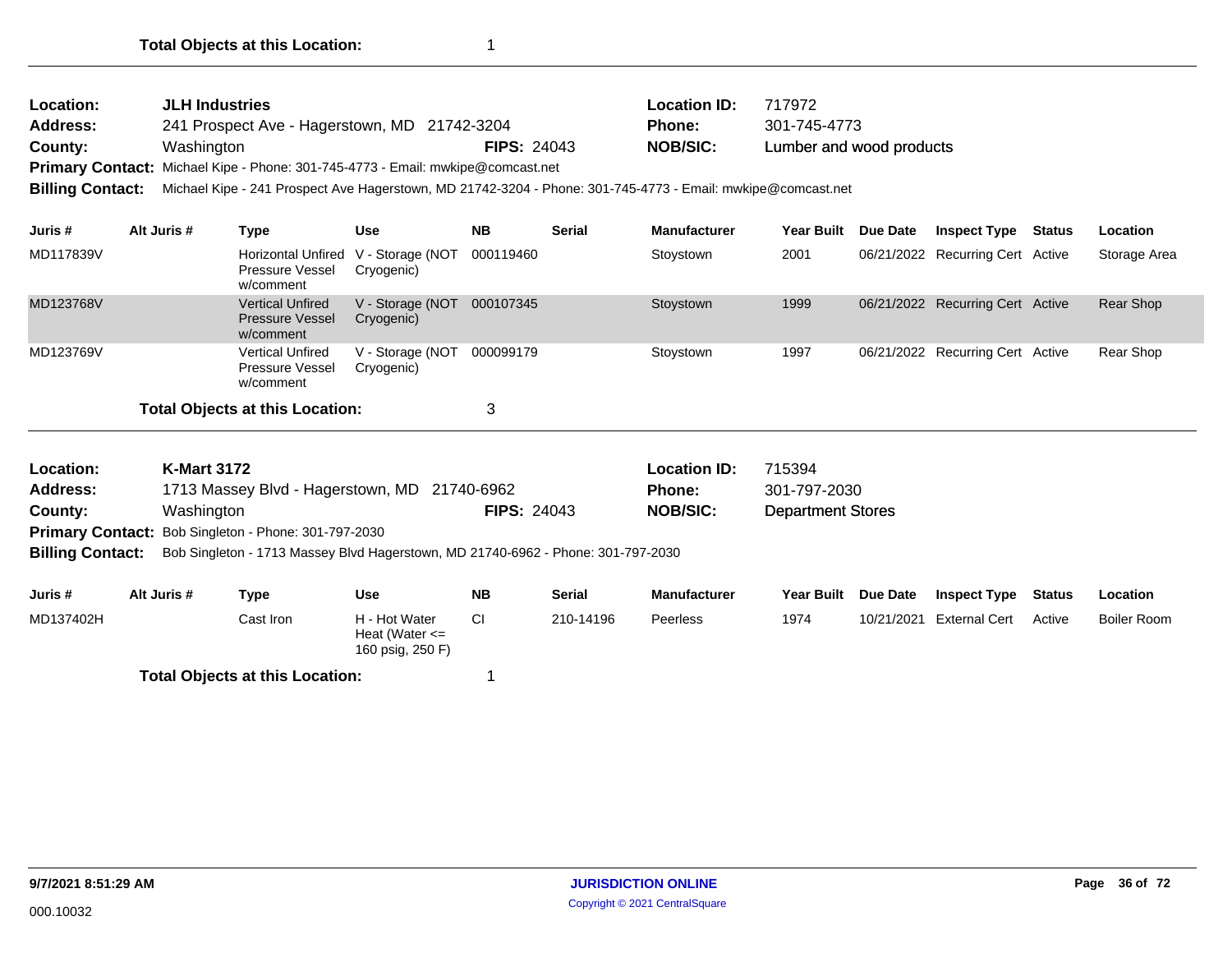| Location:<br><b>Address:</b><br>County:<br><b>Billing Contact:</b> |             | Washington | <b>Keefauver Dry Cleaners</b><br>1096 S Potomac St - Hagerstown, MD 21740-7321<br>Primary Contact: Jeff or Linda Grimm - Phone: 301-739-0040 |                                                           | <b>FIPS: 24043</b> |               | <b>Location ID:</b><br><b>Phone:</b><br><b>NOB/SIC:</b>                                                          | 715457<br>301-739-0040<br><b>Personal services</b>                                                 |          |                                           |  |                                  |
|--------------------------------------------------------------------|-------------|------------|----------------------------------------------------------------------------------------------------------------------------------------------|-----------------------------------------------------------|--------------------|---------------|------------------------------------------------------------------------------------------------------------------|----------------------------------------------------------------------------------------------------|----------|-------------------------------------------|--|----------------------------------|
| Juris #                                                            | Alt Juris # |            | <b>Type</b>                                                                                                                                  | <b>Use</b>                                                | <b>NB</b>          | <b>Serial</b> | <b>Manufacturer</b>                                                                                              | Year Built Due Date                                                                                |          | <b>Inspect Type Status</b>                |  | Location                         |
| MD158431                                                           |             |            |                                                                                                                                              | Vertical Fire Tube S - Power-Ironing<br>(Steam > 15 psig) | 000021970          |               | Hurst                                                                                                            | 2017                                                                                               |          | 08/21/2021 Recurring Cert Active          |  | GARAGE                           |
|                                                                    |             |            | <b>Total Objects at this Location:</b>                                                                                                       |                                                           | -1                 |               |                                                                                                                  |                                                                                                    |          |                                           |  |                                  |
| Location:<br>Address:                                              |             |            | <b>King Hagerstown Ford</b><br>1714 Massey Blvd - Hagerstown, MD 21740-6962                                                                  |                                                           |                    |               | <b>Location ID:</b><br><b>Phone:</b>                                                                             | 713019                                                                                             |          |                                           |  |                                  |
| County:                                                            |             | Washington |                                                                                                                                              |                                                           | <b>FIPS: 24043</b> |               | <b>NOB/SIC:</b>                                                                                                  |                                                                                                    |          | Motor Vehicle Dealers (New and Used)      |  |                                  |
| <b>Primary Contact:</b><br><b>Billing Contact:</b>                 |             |            | Tim Rowe - Phone: 301-733-3673 - Email: trowe@hagerstownford.com                                                                             |                                                           |                    |               | Judy Adams - 1714 Massey Blvd Hagerstown, MD 21740-6962 - Phone: 301-733-3673 - Email: jadams@hagerstownford.com |                                                                                                    |          |                                           |  |                                  |
| Juris #                                                            | Alt Juris # |            | <b>Type</b>                                                                                                                                  | Use                                                       | <b>NB</b>          | <b>Serial</b> | <b>Manufacturer</b>                                                                                              | <b>Year Built</b><br>Due Date<br><b>Inspect Type</b><br>Status<br>06/27/2022 Recurring Cert Active |          |                                           |  | Location                         |
| MD073229V                                                          | Air Tank    |            | Pressure Vessel<br>w/comment                                                                                                                 | Horizontal Unfired V - Storage (NOT<br>Cryogenic)         | 000906136          |               | <b>Buckeye</b>                                                                                                   | 1989                                                                                               |          |                                           |  | <b>COMPRESSOR</b><br><b>ROOM</b> |
| MD134720V                                                          |             |            | Pressure Vessel<br>w/comment                                                                                                                 | Horizontal Unfired V - Storage (NOT<br>Cryogenic)         | 000900398          |               | Manchester                                                                                                       | 2007                                                                                               |          | 06/27/2022 Recurring Cert Active          |  | <b>COMPRESSOR</b><br><b>ROOM</b> |
|                                                                    |             |            | <b>Total Objects at this Location:</b>                                                                                                       |                                                           | 2                  |               |                                                                                                                  |                                                                                                    |          |                                           |  |                                  |
| Location:<br><b>Address:</b>                                       |             |            | Kline Associated Roofing Contractors, Inc.<br>350 E 1st St - Hagerstown, MD 21740-6448                                                       |                                                           |                    |               | <b>Location ID:</b><br><b>Phone:</b>                                                                             | 713012<br>301-791-2828                                                                             |          |                                           |  |                                  |
| County:                                                            |             | Washington |                                                                                                                                              |                                                           | <b>FIPS: 24043</b> |               | <b>NOB/SIC:</b>                                                                                                  |                                                                                                    |          | Stone, clay, glass, and concrete products |  |                                  |
| <b>Primary Contact:</b>                                            |             |            | Barbara E. Kline - Phone: 301-7912828 - Email: klineroof@aol.com                                                                             |                                                           |                    |               |                                                                                                                  |                                                                                                    |          |                                           |  |                                  |
| <b>Billing Contact:</b>                                            |             |            |                                                                                                                                              |                                                           |                    |               | Barbara E. Kline - 350 E 1st St Hagerstown, MD 21740-6448 - Phone: 301-7912828 - Email: klineroof@aol.com        |                                                                                                    |          |                                           |  |                                  |
| Juris #                                                            | Alt Juris # |            | <b>Type</b>                                                                                                                                  | <b>Use</b>                                                | <b>NB</b>          | <b>Serial</b> | Manufacturer                                                                                                     | <b>Year Built</b>                                                                                  | Due Date | <b>Inspect Type Status</b>                |  | Location                         |
| MD075118H                                                          |             |            | Cast Iron                                                                                                                                    | H - Steam Heat<br>(Steam $<= 15$<br>psig)                 | <b>CI</b>          | E90-691       | <b>HB Smith</b>                                                                                                  | 1990                                                                                               |          | 12/08/2022 Recurring Cert Active          |  | <b>BASEMENT</b>                  |
|                                                                    |             |            | <b>Total Objects at this Location:</b>                                                                                                       |                                                           | $\mathbf 1$        |               |                                                                                                                  |                                                                                                    |          |                                           |  |                                  |
| 9/7/2021 8:51:29 AM                                                |             |            |                                                                                                                                              |                                                           |                    |               | <b>JURISDICTION ONLINE</b>                                                                                       |                                                                                                    |          |                                           |  | Page 37 of 72                    |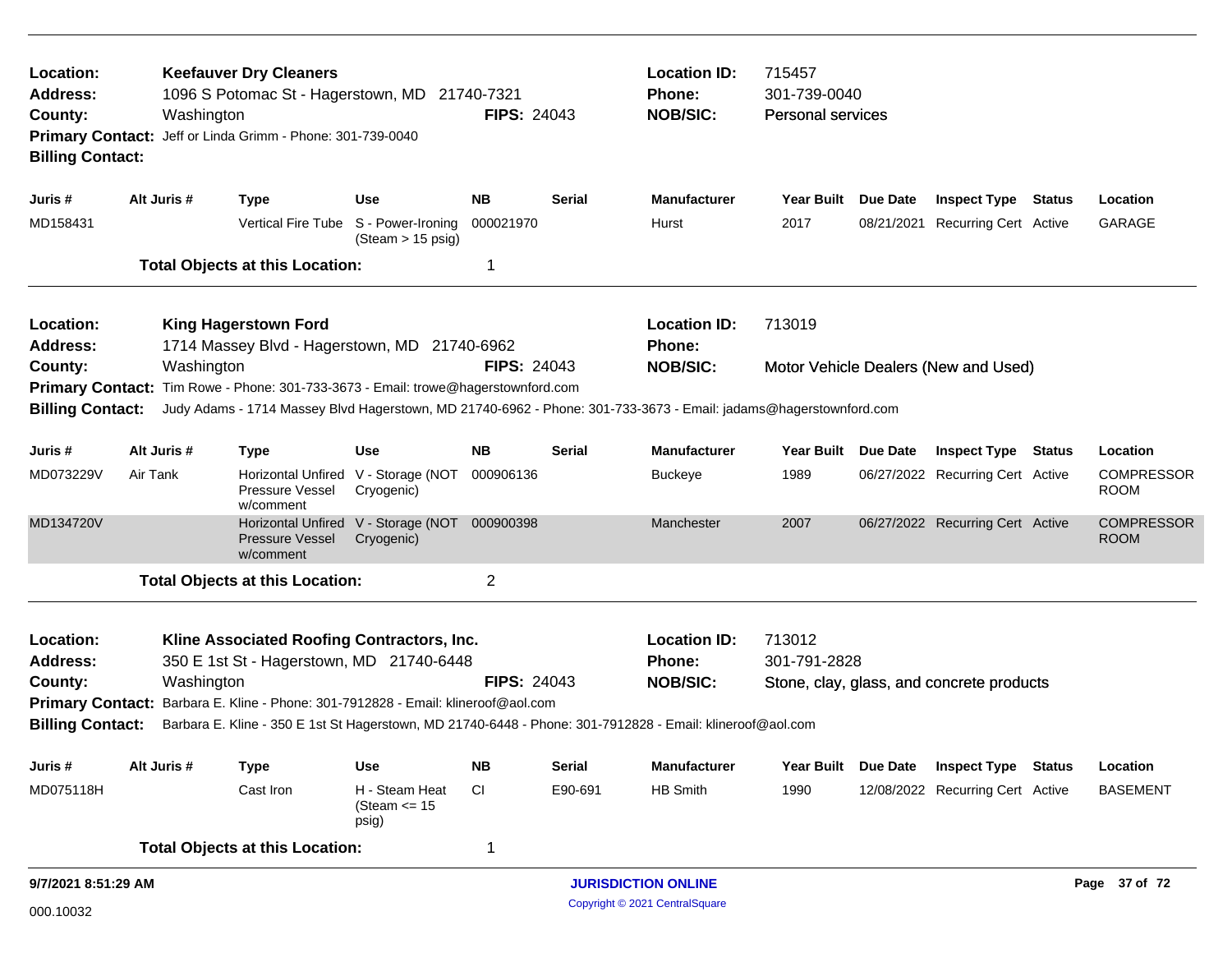| Location:<br><b>Address:</b><br>County:<br><b>Billing Contact:</b>                                                                                                                                                                                                                                                                   |  | Washington  | <b>Klines Auto Body</b><br>801 Florida Ave - Hagerstown, MD 21740-3618<br>Primary Contact: Doris Kline - Phone: 301-791-1390<br>Doris Kline - 801 Florida Ave Hagerstown, MD 21740-3618 - Phone: 301-791-1390                       |                                                         | <b>FIPS: 24043</b> |               | <b>Location ID:</b><br>Phone:<br><b>NOB/SIC:</b>                                                                                                               | 715821<br>301-791-1390 |  | Automotive dealers and gasoline service stations |        |                                |
|--------------------------------------------------------------------------------------------------------------------------------------------------------------------------------------------------------------------------------------------------------------------------------------------------------------------------------------|--|-------------|-------------------------------------------------------------------------------------------------------------------------------------------------------------------------------------------------------------------------------------|---------------------------------------------------------|--------------------|---------------|----------------------------------------------------------------------------------------------------------------------------------------------------------------|------------------------|--|--------------------------------------------------|--------|--------------------------------|
| Juris #                                                                                                                                                                                                                                                                                                                              |  | Alt Juris # | <b>Type</b>                                                                                                                                                                                                                         | Use                                                     | NB.                | <b>Serial</b> | <b>Manufacturer</b>                                                                                                                                            | Year Built Due Date    |  | <b>Inspect Type Status</b>                       |        | Location                       |
| MD151081V                                                                                                                                                                                                                                                                                                                            |  |             | <b>Vertical Unfired</b><br>Pressure Vessel<br>w/comment                                                                                                                                                                             | V - Storage (NOT<br>Cryogenic)                          | 000265277          | 262669        | Morganton                                                                                                                                                      | 2013                   |  | 05/04/2023 Recurring Cert Active                 |        | <b>Outside Rear</b><br>Bldg.   |
|                                                                                                                                                                                                                                                                                                                                      |  |             | <b>Total Objects at this Location:</b>                                                                                                                                                                                              |                                                         | -1                 |               |                                                                                                                                                                |                        |  |                                                  |        |                                |
| Location:<br>Address:<br>County:<br><b>Primary Contact:</b>                                                                                                                                                                                                                                                                          |  | Washington  | <b>LGIT - Byron Memorial Park/Community Building</b><br>2 Park Dr - Williamsport, MD 21795                                                                                                                                          |                                                         | <b>FIPS: 24043</b> |               | <b>Location ID:</b><br>Phone:<br><b>NOB/SIC:</b><br>Donnie Stotelmyer - Phone: 301-223-7711 x212 - Cell: 301-491-6700 - Email: dlstotelmyer@williamsportmd.org | 707707<br>C5402165-830 |  | Finance, taxation, and monetary policy           |        |                                |
| <b>Billing Contact:</b><br>Donnie Stotelmyer - 2 N Conococheague St Williamsport, MD 21795-1048 - Phone: 301-223-7711 x212 - Cell: 301-491-6700 - Email: dlstotelmyer@williamsportmd.org<br>Alt Juris #<br><b>Use</b><br>NB.<br><b>Serial</b><br><b>Manufacturer</b><br>Year Built Due Date<br><b>Inspect Type Status</b><br>Juris # |  |             |                                                                                                                                                                                                                                     |                                                         |                    |               |                                                                                                                                                                |                        |  |                                                  |        |                                |
| MD146369H                                                                                                                                                                                                                                                                                                                            |  |             | <b>Type</b><br>Cast Iron                                                                                                                                                                                                            | H - Steam Heat<br>(Steam <= 15<br>psig)                 | CI                 | 65243779      | <b>Burnham</b>                                                                                                                                                 | 2011                   |  | 08/13/2022 External Cert                         | Active | Location<br><b>Boiler Room</b> |
|                                                                                                                                                                                                                                                                                                                                      |  |             | <b>Total Objects at this Location:</b>                                                                                                                                                                                              |                                                         | -1                 |               |                                                                                                                                                                |                        |  |                                                  |        |                                |
| Location:<br><b>Address:</b><br>County:<br><b>Billing Contact:</b>                                                                                                                                                                                                                                                                   |  | Washington  | <b>LGIT - Hagerstown City/City Hall</b><br>1 E Franklin St - Hagerstown, MD 21740-4859<br>Primary Contact: Erik Kline - Phone: 301-739-8577x177<br>Erik Kline - 1 E Franklin St Hagerstown, MD 21740-4859 - Phone: 301-739-8577x177 |                                                         | <b>FIPS: 24043</b> |               | <b>Location ID:</b><br>Phone:<br><b>NOB/SIC:</b>                                                                                                               | 707234<br>301-790-3200 |  | Public Finance, Taxation, and Monetary Policy    |        |                                |
| Juris #                                                                                                                                                                                                                                                                                                                              |  | Alt Juris # | <b>Type</b>                                                                                                                                                                                                                         | Use                                                     | <b>NB</b>          | Serial        | <b>Manufacturer</b>                                                                                                                                            |                        |  | Year Built Due Date Inspect Type Status          |        | Location                       |
| MD079208H                                                                                                                                                                                                                                                                                                                            |  |             | Cast Iron                                                                                                                                                                                                                           | H - Hot Water<br>Heat (Water $\leq$<br>160 psig, 250 F) | CI                 | 7592869       | Burnham                                                                                                                                                        | 1992                   |  | 01/23/2022 Recurring Cert Active                 |        | <b>Boiler Room</b>             |
| MD154531H                                                                                                                                                                                                                                                                                                                            |  |             | Cast Iron                                                                                                                                                                                                                           | H - Hot Water<br>Heat (Water $\leq$<br>160 psig, 250 F) | CI                 | V1109H        | <b>Burnham</b>                                                                                                                                                 | 2015                   |  | 01/23/2022 Recurring Cert Active                 |        | <b>Bsmt Blr Rm</b>             |
| 9/7/2021 8:51:29 AM                                                                                                                                                                                                                                                                                                                  |  |             |                                                                                                                                                                                                                                     |                                                         |                    |               | <b>JURISDICTION ONLINE</b>                                                                                                                                     |                        |  |                                                  |        | Page 38 of 72                  |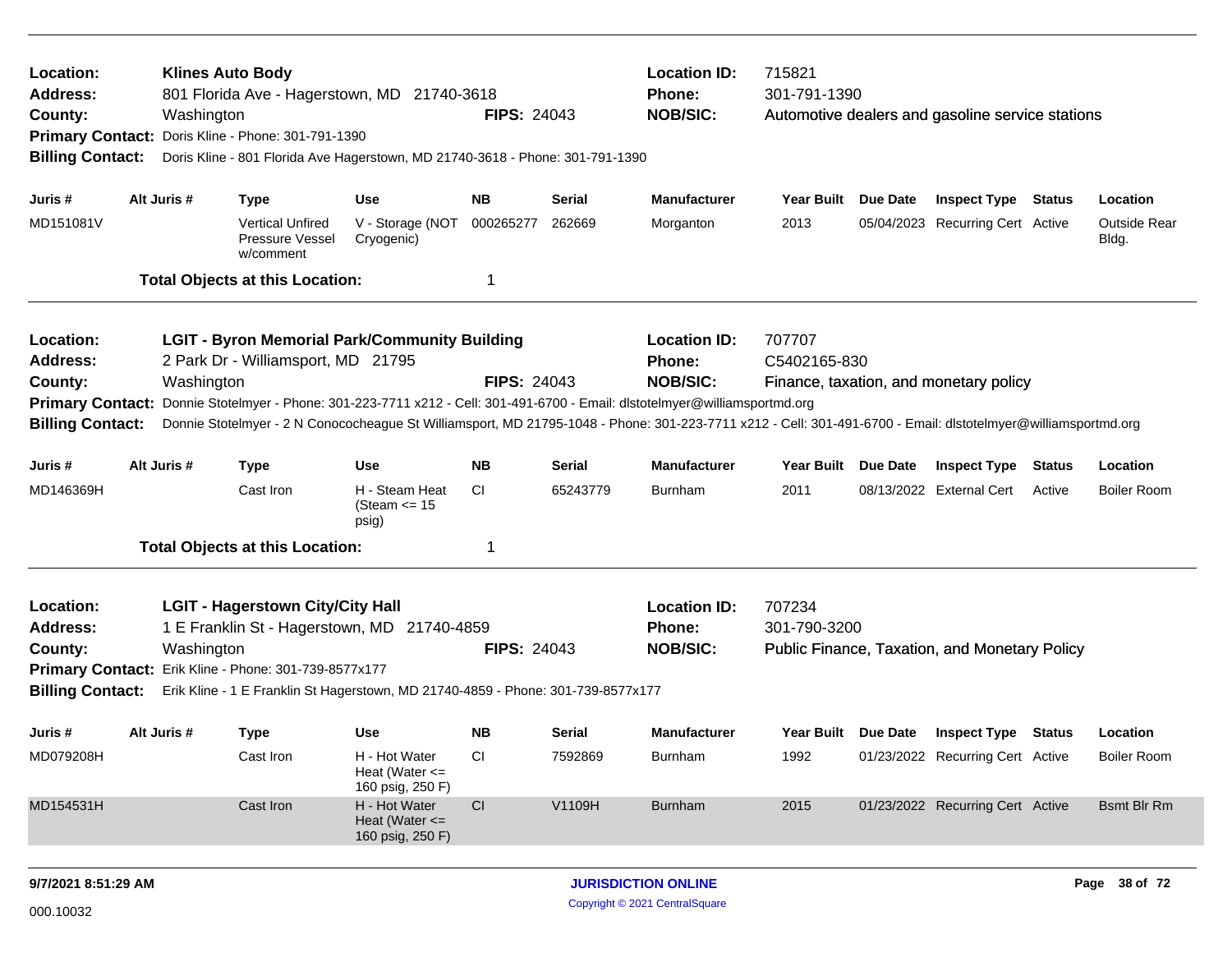| Location:<br><b>Address:</b> |      | <b>LGIT - Hagerstown City/Parks Dept/Mansion House</b> |                                                                                         |                                            |                    | <b>Location ID:</b> | 717298                                                                                                                                   |                     |          |                                                      |        |                         |
|------------------------------|------|--------------------------------------------------------|-----------------------------------------------------------------------------------------|--------------------------------------------|--------------------|---------------------|------------------------------------------------------------------------------------------------------------------------------------------|---------------------|----------|------------------------------------------------------|--------|-------------------------|
|                              |      |                                                        | 501 Highland Way - Hagerstown, MD 21740-6235                                            |                                            | <b>FIPS: 24043</b> |                     | Phone:<br><b>NOB/SIC:</b>                                                                                                                |                     |          |                                                      |        |                         |
| County:                      |      | Washington                                             | Primary Contact: Mark Haddock - Phone: 240-675-3746 - Email: mhaddock@hagerstownmd.org  |                                            |                    |                     |                                                                                                                                          |                     |          | Public Finance, Taxation, and Monetary Policy        |        |                         |
| <b>Billing Contact:</b>      |      |                                                        |                                                                                         |                                            |                    |                     | Kevin Dehaven - 1 E Franklin St Hagerstown, MD 21740-4859 - Phone: 301-790-3200 - Cell: 240-675-3747 - Email: k.dehaven@hagerstownmd.org |                     |          |                                                      |        |                         |
| Juris #                      |      | Alt Juris #                                            | <b>Type</b>                                                                             | <b>Use</b>                                 | <b>NB</b>          | <b>Serial</b>       | <b>Manufacturer</b>                                                                                                                      | Year Built Due Date |          | <b>Inspect Type Status</b>                           |        | Location                |
| MD155300H                    | V903 |                                                        | Cast Iron                                                                               | H - Steam Heat<br>(Steam $\le$ 15<br>psig) | <b>CI</b>          | 65478239            | <b>Burnham</b>                                                                                                                           | 2015                |          | 12/02/2021 Recurring Cert Active                     |        | <b>Basement</b>         |
|                              |      |                                                        | <b>Total Objects at this Location:</b>                                                  |                                            | 1                  |                     |                                                                                                                                          |                     |          |                                                      |        |                         |
| <b>Location:</b>             |      |                                                        | <b>LGIT - Hagerstown City/Parks Dept/Steel Building</b>                                 |                                            |                    |                     | <b>Location ID:</b>                                                                                                                      | 720802              |          |                                                      |        |                         |
| Address:                     |      |                                                        | 501 Virginia Ave - Hagerstown, MD 21740-6248                                            |                                            |                    |                     | <b>Phone:</b>                                                                                                                            |                     |          |                                                      |        |                         |
| County:                      |      | Washington                                             |                                                                                         |                                            | <b>FIPS: 24043</b> |                     | <b>NOB/SIC:</b>                                                                                                                          |                     |          | <b>Public Finance, Taxation, and Monetary Policy</b> |        |                         |
| <b>Primary Contact:</b>      |      |                                                        |                                                                                         |                                            |                    |                     | Kevin Dehaven - Phone: 301-790-3200 - Cell: 240-675-3747 - Email: k.dehaven@hagerstownmd.org                                             |                     |          |                                                      |        |                         |
| <b>Billing Contact:</b>      |      |                                                        |                                                                                         |                                            |                    |                     | Kevin Dehaven - 1 E Franklin St Hagerstown, MD 21740-4859 - Phone: 301-790-3200 - Cell: 240-675-3747 - Email: k.dehaven@hagerstownmd.org |                     |          |                                                      |        |                         |
| Juris #                      |      | Alt Juris #                                            | Type                                                                                    | Use                                        | <b>NB</b>          | <b>Serial</b>       | <b>Manufacturer</b>                                                                                                                      | <b>Year Built</b>   | Due Date | <b>Inspect Type</b>                                  | Status | Location                |
| MD115007V                    |      |                                                        | <b>Vertical Unfired</b><br>Pressure Vessel<br>w/comment                                 | V - Storage (NOT<br>Cryogenic)             | 000015075          |                     | Manchester                                                                                                                               | 2000                |          | 09/13/2022 Recurring Cert Active                     |        | Steel Bldg/Shop<br>Area |
|                              |      |                                                        | <b>Total Objects at this Location:</b>                                                  |                                            | 1                  |                     |                                                                                                                                          |                     |          |                                                      |        |                         |
| <b>Location:</b>             |      |                                                        | <b>LGIT - Hagerstown City/Wastewater Treatment Plant</b>                                |                                            |                    |                     | <b>Location ID:</b>                                                                                                                      | 728504              |          |                                                      |        |                         |
| Address:                     |      |                                                        | 1 Clean Water Cir - Hagerstown, MD 21740-6848                                           |                                            |                    |                     | Phone:                                                                                                                                   | 301-739-8577x650    |          |                                                      |        |                         |
| County:                      |      | Washington                                             |                                                                                         |                                            | <b>FIPS: 24043</b> |                     | <b>NOB/SIC:</b>                                                                                                                          |                     |          | Finance, taxation, and monetary policy               |        |                         |
|                              |      |                                                        | Primary Contact: Ron Meihls - Phone: 301-739-8577x650 - Email: rmeihls@hagerstownmd.org |                                            |                    |                     |                                                                                                                                          |                     |          |                                                      |        |                         |
| <b>Billing Contact:</b>      |      |                                                        |                                                                                         |                                            |                    |                     | Kevin Dehaven - 1 E Franklin St Hagerstown, MD 21740-4859 - Phone: 301-790-3200 - Cell: 240-675-3747 - Email: k.dehaven@hagerstownmd.org |                     |          |                                                      |        |                         |
| Juris #                      |      | Alt Juris #                                            | <b>Type</b>                                                                             | <b>Use</b>                                 | <b>NB</b>          | <b>Serial</b>       | Manufacturer                                                                                                                             | Year Built Due Date |          | <b>Inspect Type Status</b>                           |        | Location                |
| MD053358V                    |      |                                                        | <b>Vertical Unfired</b><br><b>Pressure Vessel</b><br>w/comment                          | V - Storage<br>(Cryogenic)                 | 000002947          |                     | <b>UCAR</b>                                                                                                                              | 1981                |          | 08/11/2022 Recurring Cert Active                     |        | Outside                 |
|                              |      |                                                        | <b>Total Objects at this Location:</b>                                                  |                                            | 1                  |                     |                                                                                                                                          |                     |          |                                                      |        |                         |
| 9/7/2021 8:51:29 AM          |      |                                                        |                                                                                         |                                            |                    |                     | <b>JURISDICTION ONLINE</b>                                                                                                               |                     |          |                                                      |        | Page 39 of 72           |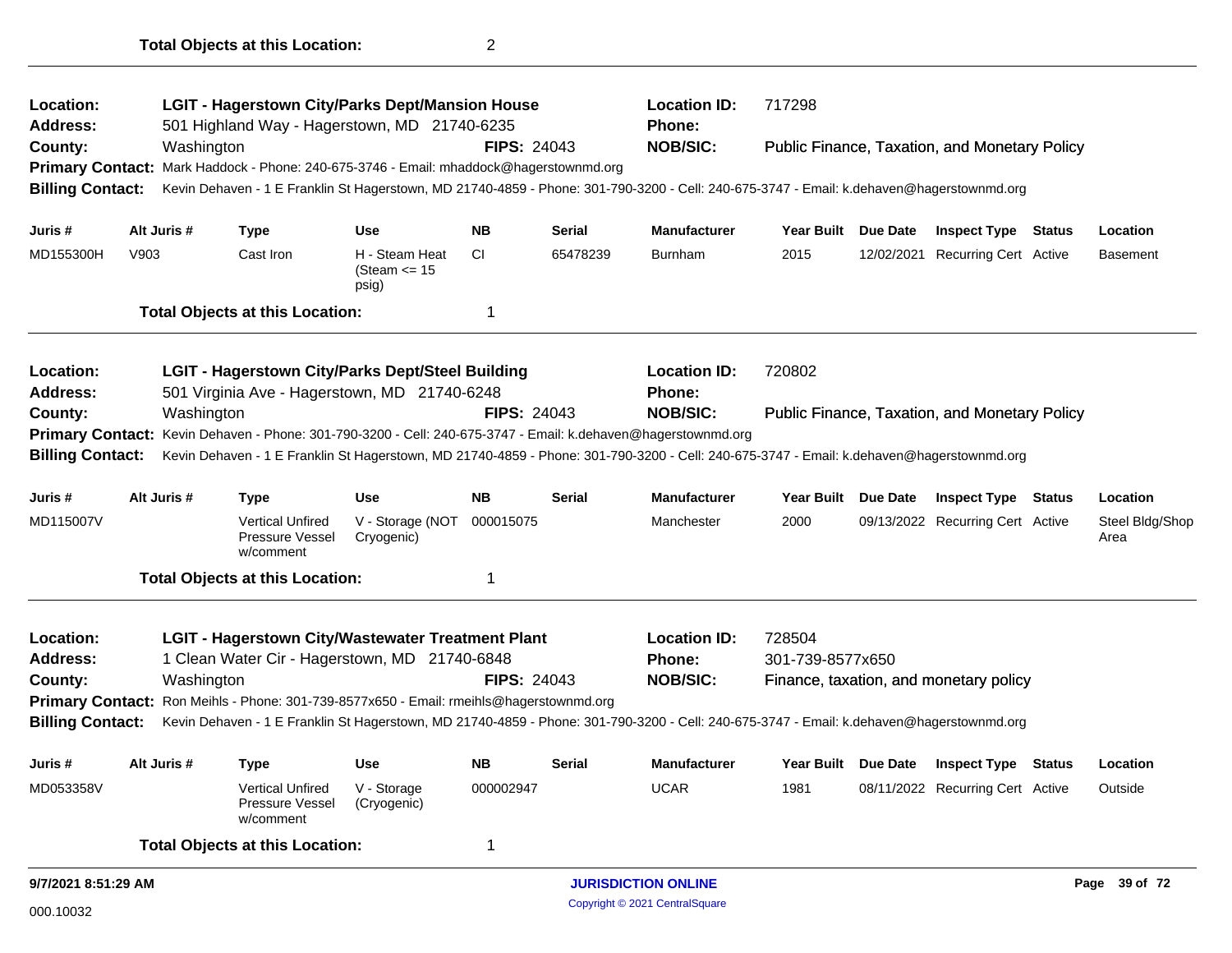| Location:<br><b>Address:</b><br>County:            |    | Washington  | <b>LGIT - Keedysville Town Hall</b><br>19 S Main St - Keedysville, MD 21756-1354                                                                                                                                         |                                                         | <b>FIPS: 24043</b> |                     | <b>Location ID:</b><br><b>Phone:</b><br><b>NOB/SIC:</b> | 3595966             |                 | <b>Executive and Legislative Offices, Combined</b>   |               |                                         |
|----------------------------------------------------|----|-------------|--------------------------------------------------------------------------------------------------------------------------------------------------------------------------------------------------------------------------|---------------------------------------------------------|--------------------|---------------------|---------------------------------------------------------|---------------------|-----------------|------------------------------------------------------|---------------|-----------------------------------------|
| <b>Primary Contact:</b><br><b>Billing Contact:</b> |    |             | Rick Bishop - Phone: 301-432-5795 - Email: townhall@keedysvillemd.com<br>Rick Bishop - 19 S Main St Keedysville, MD 21756-1354 - Phone: 301-432-5795 - Email: townhall@keedysvillemd.com                                 |                                                         |                    |                     |                                                         |                     |                 |                                                      |               |                                         |
| Juris#                                             |    | Alt Juris # | <b>Type</b>                                                                                                                                                                                                              | <b>Use</b>                                              | <b>NB</b>          | <b>Serial</b>       | <b>Manufacturer</b>                                     | Year Built Due Date |                 | <b>Inspect Type</b>                                  | <b>Status</b> | Location                                |
| MD151333H                                          |    |             | Cast Iron                                                                                                                                                                                                                | H - Hot Water<br>Heat (Water $\leq$<br>160 psig, 250 F) | <b>CI</b>          | 64744758            | <b>Burnham</b>                                          | 2004                |                 | 12/30/2021 Recurring Cert Active                     |               | <b>Basement</b>                         |
|                                                    |    |             | <b>Total Objects at this Location:</b>                                                                                                                                                                                   |                                                         | 1                  |                     |                                                         |                     |                 |                                                      |               |                                         |
| Location:                                          |    |             | <b>LGIT - Washington Co/Courthouse</b>                                                                                                                                                                                   |                                                         |                    |                     | <b>Location ID:</b>                                     | 708128              |                 |                                                      |               |                                         |
| <b>Address:</b>                                    |    |             | 95 W Washington St - Hagerstown, MD 21740-4831                                                                                                                                                                           |                                                         |                    |                     | Phone:                                                  | 240-313-2352        |                 |                                                      |               |                                         |
| County:                                            |    | Washington  |                                                                                                                                                                                                                          |                                                         | <b>FIPS: 24043</b> |                     | <b>NOB/SIC:</b>                                         |                     |                 | <b>Public Finance, Taxation, and Monetary Policy</b> |               |                                         |
| <b>Billing Contact:</b>                            |    |             | Primary Contact: Tracy McCammon - Phone: 240-313-2352 - Email: tmccammon@washco-MD.net<br>Tracy McCammon - 100 W Washington St Ste 2300 Hagerstown, MD 21740-4792 - Phone: 240-313-2352 - Email: tmccammon@washco-MD.net |                                                         |                    |                     |                                                         |                     |                 |                                                      |               |                                         |
| Juris#                                             |    | Alt Juris # | <b>Type</b>                                                                                                                                                                                                              | <b>Use</b>                                              | <b>NB</b>          | <b>Serial</b>       | <b>Manufacturer</b>                                     | <b>Year Built</b>   | <b>Due Date</b> | <b>Inspect Type</b>                                  | <b>Status</b> | Location                                |
| MD129604V                                          |    |             | <b>Horizontal Unfired</b><br>Pressure Vessel<br>w/comment                                                                                                                                                                | V - Storage (NOT<br>Cryogenic)                          | 000534410          |                     | Manchester                                              | 2005                |                 | 12/07/2021 Recurring Cert Active                     |               | <b>Basement</b><br><b>Mechanical Rm</b> |
| MD149888H                                          | #1 |             | <b>Water Tube</b><br>Coiled (NOT<br><b>Flueless Hi</b><br>Efficiency)                                                                                                                                                    | H - Hot Water<br>Heat (Water $\leq$<br>160 psig, 250 F) |                    | 000035965 081468544 | <b>RBI</b>                                              | 2014                |                 | 12/07/2021 Recurring Cert Active                     |               | <b>Basement Boiler</b><br>Room          |
| MD149893H                                          | #2 |             | <b>Water Tube</b><br>Coiled (NOT<br>Flueless Hi<br>Efficiency)                                                                                                                                                           | H - Hot Water<br>Heat (Water $\leq$<br>160 psig, 250 F) |                    | 000035966 081468545 | R <sub>B</sub>                                          | 2014                |                 | 12/07/2021 Recurring Cert Active                     |               | <b>Basement Boiler</b><br>Room          |
|                                                    |    |             | <b>Total Objects at this Location:</b>                                                                                                                                                                                   |                                                         | 3                  |                     |                                                         |                     |                 |                                                      |               |                                         |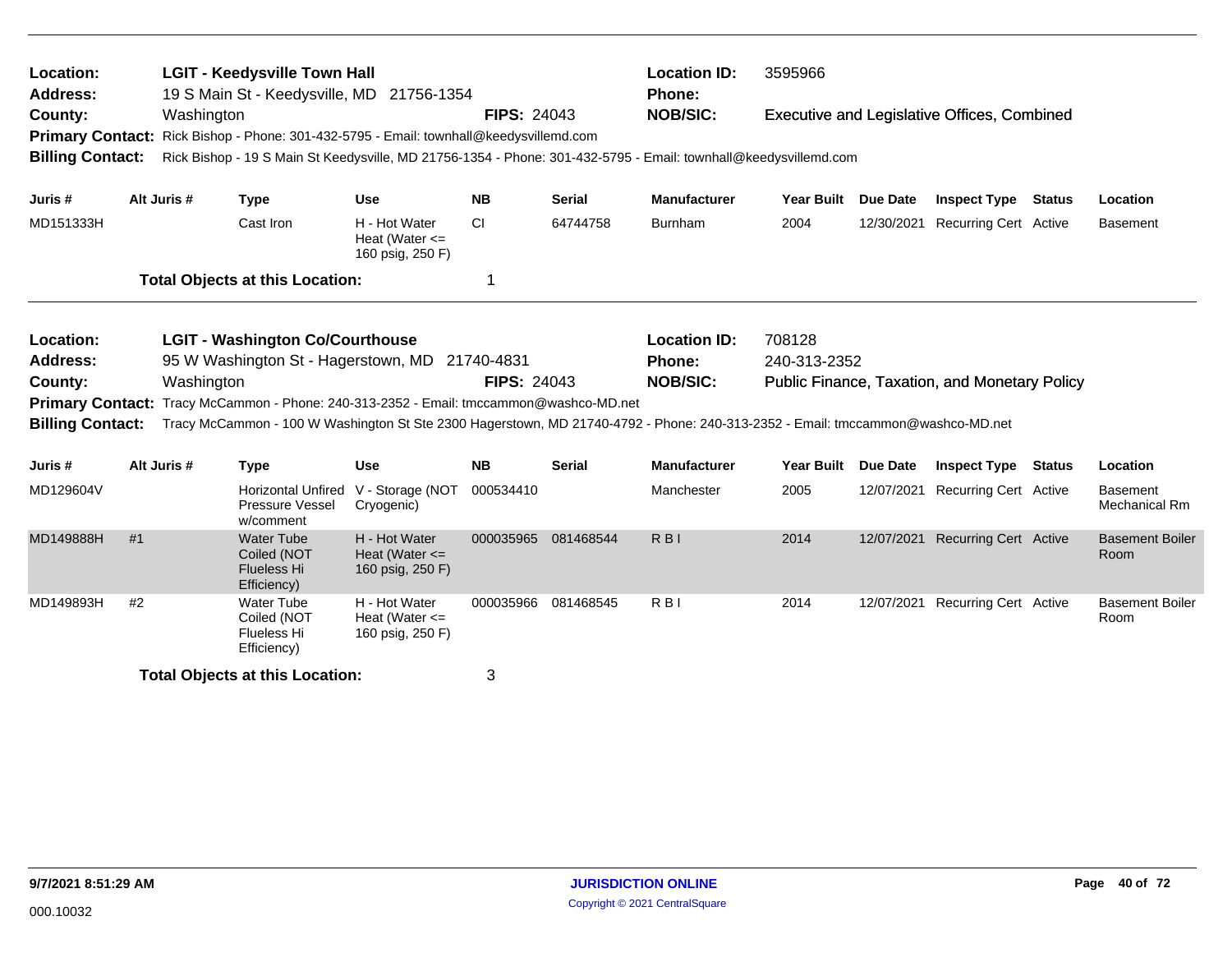| Location:<br><b>Address:</b><br>County: |  |             | <b>LGIT - Washington Co/Roads Dept</b><br>6223 Coffman Farm Rd - Keedysville, MD                                               |                                                         | 21756-1309         |           | <b>Location ID:</b><br><b>Phone:</b> | 728425                       |          |                                        |               |                      |
|-----------------------------------------|--|-------------|--------------------------------------------------------------------------------------------------------------------------------|---------------------------------------------------------|--------------------|-----------|--------------------------------------|------------------------------|----------|----------------------------------------|---------------|----------------------|
|                                         |  | Washington  |                                                                                                                                |                                                         | <b>FIPS: 24043</b> |           | <b>NOB/SIC:</b>                      | Public Order and Safety, NEC |          |                                        |               |                      |
|                                         |  |             | Primary Contact: Homer Spradlin - Phone: 301-432-4039                                                                          |                                                         |                    |           |                                      |                              |          |                                        |               |                      |
| <b>Billing Contact:</b>                 |  |             | Tracy McCammon - 100 W Washington St Ste 2300 Hagerstown, MD 21740-4792 - Phone: 240-313-2352 - Email: tmccammon@washco-MD.net |                                                         |                    |           |                                      |                              |          |                                        |               |                      |
| Juris #                                 |  | Alt Juris # | <b>Type</b>                                                                                                                    | Use                                                     | <b>NB</b>          | Serial    | <b>Manufacturer</b>                  | Year Built Due Date          |          | <b>Inspect Type Status</b>             |               | Location             |
| MD083697H                               |  |             | Cast Iron                                                                                                                      | H - Hot Water<br>Heat (Water $\leq$<br>160 psig, 250 F) | <b>CI</b>          | 7596561   | <b>Burnham</b>                       | 1990                         |          | 01/19/2022 External Cert               | Active        | <b>Boiler Room</b>   |
| MD105892V                               |  |             | <b>Vertical Unfired</b><br><b>Pressure Vessel</b><br>w/comment                                                                 | V - Storage (NOT 000227154<br>Cryogenic)                |                    |           | <b>Steel Fab</b>                     | 1999                         |          | 01/19/2022 External Cert               | Active        | Shop                 |
|                                         |  |             | <b>Total Objects at this Location:</b>                                                                                         |                                                         | $\overline{c}$     |           |                                      |                              |          |                                        |               |                      |
| Location:<br><b>Address:</b>            |  |             | <b>LGIT - Washington Co/Waste Water Treatment</b><br>4435 Harpers Ferry Rd - Sharpsburg, MD 21782-1826                         |                                                         |                    |           | <b>Location ID:</b><br>Phone:        | 702929                       |          |                                        |               |                      |
| County:                                 |  | Washington  |                                                                                                                                |                                                         | <b>FIPS: 24043</b> |           | <b>NOB/SIC:</b>                      | Services, NEC                |          |                                        |               |                      |
|                                         |  |             | Primary Contact: Dwayne Bussard - Cell: 240-313-2678                                                                           |                                                         |                    |           |                                      |                              |          |                                        |               |                      |
| <b>Billing Contact:</b>                 |  |             | Tracy McCammon - 100 W Washington St Ste 2300 Hagerstown, MD 21740-4792 - Phone: 240-313-2352 - Email: tmccammon@washco-MD.net |                                                         |                    |           |                                      |                              |          |                                        |               |                      |
| Juris #                                 |  | Alt Juris # | <b>Type</b>                                                                                                                    | Use                                                     | <b>NB</b>          | Serial    | <b>Manufacturer</b>                  | Year Built Due Date          |          | <b>Inspect Type</b>                    | <b>Status</b> | Location             |
| MD089930H                               |  |             | Cast Iron                                                                                                                      | H - Hot Water<br>Heat (Water $\leq$<br>160 psig, 250 F) | СI                 | D89-1888D | H B Smith                            | 1989                         |          | 09/29/2021 External Cert               | Active        | <b>Boiler Room</b>   |
|                                         |  |             | <b>Total Objects at this Location:</b>                                                                                         |                                                         | 1                  |           |                                      |                              |          |                                        |               |                      |
| Location:                               |  |             | <b>LGIT - Washington Co/Waste Water Treatment/Smithsb</b>                                                                      |                                                         |                    |           | <b>Location ID:</b>                  | 725136                       |          |                                        |               |                      |
| <b>Address:</b>                         |  |             | 22523 Leitesburg - Smithsburg Road - Smithsburg, MD 21783-1339 Phone:                                                          |                                                         |                    |           |                                      |                              |          |                                        |               |                      |
| County:                                 |  | Washington  |                                                                                                                                |                                                         | <b>FIPS: 24043</b> |           | <b>NOB/SIC:</b>                      |                              |          | Miscellaneous manufacturing industries |               |                      |
| <b>Primary Contact:</b>                 |  |             | Bradley Dick - Phone: 240-313-2676                                                                                             |                                                         |                    |           |                                      |                              |          |                                        |               |                      |
| <b>Billing Contact:</b>                 |  |             | Tracy McCammon - 100 W Washington St Ste 2300 Hagerstown, MD 21740-4792 - Phone: 240-313-2352 - Email: tmccammon@washco-MD.net |                                                         |                    |           |                                      |                              |          |                                        |               |                      |
| Juris #                                 |  | Alt Juris # | <b>Type</b>                                                                                                                    | <b>Use</b>                                              | <b>NB</b>          | Serial    | <b>Manufacturer</b>                  | Year Built                   | Due Date | <b>Inspect Type</b>                    | <b>Status</b> | Location             |
| MD089931V                               |  |             | Horizontal Unfired<br>Pressure Vessel<br>w/comment                                                                             | V - Storage (NOT<br>Cryogenic)                          | 000080884          |           | <b>Steel Fab</b>                     | 1994                         |          | 01/19/2022 External Cert               | Active        | Lab Mechanical<br>Rm |
| 9/7/2021 8:51:29 AM                     |  |             |                                                                                                                                |                                                         |                    |           | <b>JURISDICTION ONLINE</b>           |                              |          |                                        |               | Page 41 of 72        |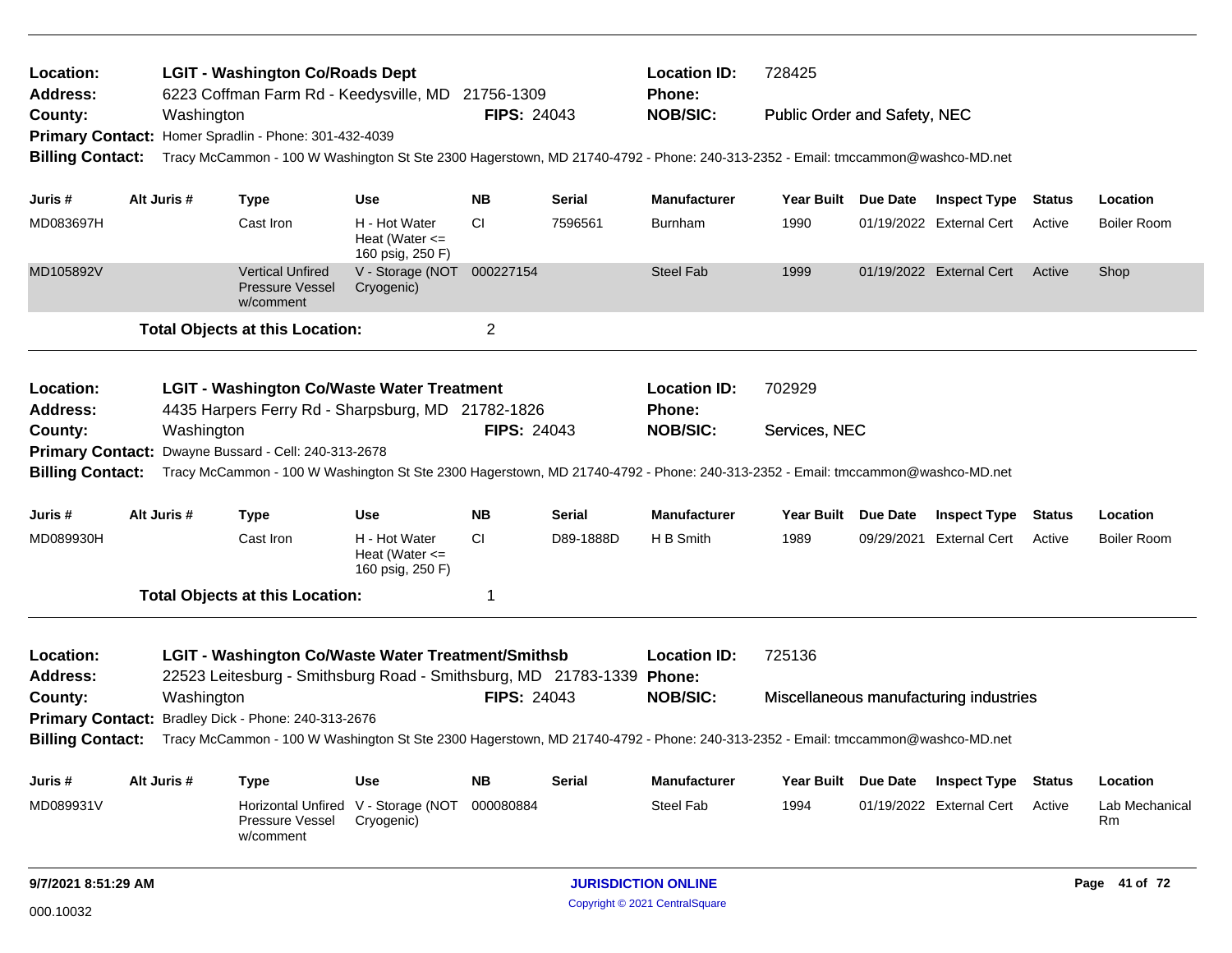| Juris #                                                                                             |  | Alt Juris # | <b>Type</b>                                                                                                | Use                                                         | <b>NB</b>          | <b>Serial</b> | <b>Manufacturer</b>                                                                                                                             |                   | Year Built Due Date | <b>Inspect Type Status</b>             |               | Location                          |
|-----------------------------------------------------------------------------------------------------|--|-------------|------------------------------------------------------------------------------------------------------------|-------------------------------------------------------------|--------------------|---------------|-------------------------------------------------------------------------------------------------------------------------------------------------|-------------------|---------------------|----------------------------------------|---------------|-----------------------------------|
| MD157855V                                                                                           |  |             | <b>Vertical Unfired</b><br><b>Pressure Vessel</b><br>w/comment                                             | V - Storage (NOT 000752010<br>Cryogenic)                    |                    |               | Silvan                                                                                                                                          | 2013              |                     | 01/19/2022 Recurring Cert Active       |               | <b>Bio Mag Bldg</b>               |
|                                                                                                     |  |             | <b>Total Objects at this Location:</b>                                                                     |                                                             | $\overline{2}$     |               |                                                                                                                                                 |                   |                     |                                        |               |                                   |
| Location:<br><b>Address:</b>                                                                        |  |             | <b>LGIT - Washington Co/WasteWaterTreatmntPlt WWTP</b><br>16232 Elliott Pkwy - Williamsport, MD 21795-4083 |                                                             |                    |               | <b>Location ID:</b><br><b>Phone:</b>                                                                                                            | 707822            |                     |                                        |               |                                   |
| County:                                                                                             |  | Washington  |                                                                                                            |                                                             | <b>FIPS: 24043</b> |               | <b>NOB/SIC:</b>                                                                                                                                 |                   |                     | Finance, taxation, and monetary policy |               |                                   |
|                                                                                                     |  |             | Primary Contact: Tom Barnhart - Phone: 301-992-8083 - Email: tbarnhart@washco-md.net                       |                                                             |                    |               |                                                                                                                                                 |                   |                     |                                        |               |                                   |
| <b>Billing Contact:</b>                                                                             |  |             |                                                                                                            |                                                             |                    |               | Tracy McCammon - 100 W Washington St Ste 2300 Hagerstown, MD 21740-4792 - Phone: 240-313-2352 - Email: tmccammon@washco-MD.net                  |                   |                     |                                        |               |                                   |
| Juris #                                                                                             |  | Alt Juris # | <b>Type</b>                                                                                                | Use                                                         | <b>NB</b>          | Serial        | <b>Manufacturer</b>                                                                                                                             |                   | Year Built Due Date | Inspect Type                           | Status        | Location                          |
| MD078544V                                                                                           |  |             | Pressure Vessel<br>w/comment                                                                               | Horizontal Unfired V - Storage (NOT 00082168F<br>Cryogenic) |                    |               | <b>Brunner</b>                                                                                                                                  | 1990              |                     | 01/19/2022 External Cert               | Active        | Solids Area                       |
| MD078545V                                                                                           |  |             | <b>Pressure Vessel</b><br>w/comment                                                                        | Horizontal Unfired V - Storage (NOT 000981192<br>Cryogenic) |                    |               | <b>Buckeye</b>                                                                                                                                  | 1990              |                     | 01/19/2022 External Cert               | Active        | <b>Automotive Shop</b><br>Outside |
| MD113777V                                                                                           |  |             | <b>Vertical Unfired</b><br>Pressure Vessel<br>w/comment                                                    | V - Storage (NOT 000851172<br>Cryogenic)                    |                    |               | Manchester                                                                                                                                      | 1999              |                     | 01/19/2022 External Cert               | Active        | <b>Welding Shop</b>               |
| MD132235V                                                                                           |  |             | <b>Pressure Vessel</b><br>w/comment                                                                        | Horizontal Unfired V - Storage (NOT 000060467<br>Cryogenic) |                    |               | Manchester                                                                                                                                      | 2004              |                     | 01/19/2022 External Cert               | Active        | Maintenance<br>Shop               |
| MD137952H                                                                                           |  |             | <b>Water Tube</b><br>Coiled (Flueless<br>Hi Efficiency)                                                    | H - Hot Water<br>Heat (Water $\leq$<br>160 psig, 250 F)     | 000279604          |               | Ruud                                                                                                                                            | 2009              |                     | 01/19/2022 External Cert               | Active        | Outside 911 Call<br>Center        |
|                                                                                                     |  |             | <b>Total Objects at this Location:</b>                                                                     |                                                             | 5                  |               |                                                                                                                                                 |                   |                     |                                        |               |                                   |
| Location:<br><b>Address:</b>                                                                        |  |             | <b>LGIT - Washington County/Western Shop</b><br>9659 National Pike - Big Pool, MD 21711-1117               |                                                             |                    |               | <b>Location ID:</b><br>Phone:                                                                                                                   | 714506            |                     |                                        |               |                                   |
| <b>FIPS: 24043</b><br><b>NOB/SIC:</b><br>County:<br>Washington<br>Justice, public order, and safety |  |             |                                                                                                            |                                                             |                    |               |                                                                                                                                                 |                   |                     |                                        |               |                                   |
|                                                                                                     |  |             | Primary Contact: Ricky Martz - Phone: 301-842-2368                                                         |                                                             |                    |               |                                                                                                                                                 |                   |                     |                                        |               |                                   |
|                                                                                                     |  |             |                                                                                                            |                                                             |                    |               | Billing Contact: Tracy McCammon - 100 W Washington St Ste 2300 Hagerstown, MD 21740-4792 - Phone: 240-313-2352 - Email: tmccammon@washco-MD.net |                   |                     |                                        |               |                                   |
| Juris #                                                                                             |  | Alt Juris # | <b>Type</b>                                                                                                | <b>Use</b>                                                  | <b>NB</b>          | <b>Serial</b> | <b>Manufacturer</b>                                                                                                                             | <b>Year Built</b> | Due Date            | <b>Inspect Type</b>                    | <b>Status</b> | Location                          |
| MD105871V                                                                                           |  |             | <b>Vertical Unfired</b><br><b>Pressure Vessel</b><br>w/comment                                             | V - Storage (NOT 000227168<br>Cryogenic)                    |                    |               | Steel Fab                                                                                                                                       | 1999              |                     | 07/12/2022 External Cert               | Active        | Shop                              |
| <b>JURISDICTION ONLINE</b><br>9/7/2021 8:51:29 AM                                                   |  |             |                                                                                                            |                                                             |                    |               |                                                                                                                                                 |                   | Page 42 of 72       |                                        |               |                                   |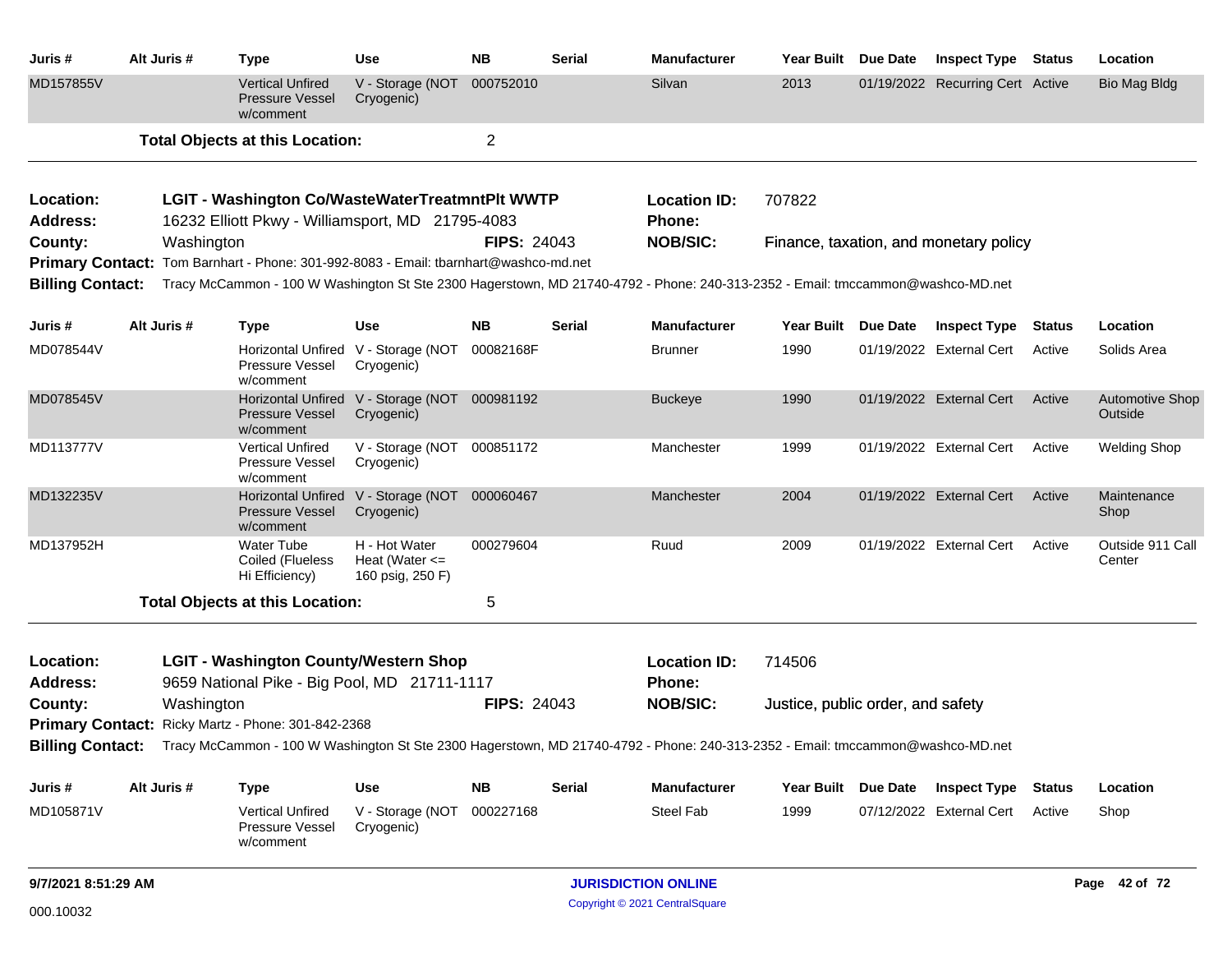| Location:<br><b>Address:</b><br>County:<br><b>Primary Contact:</b><br><b>Billing Contact:</b> |             | <b>Long Meadow Apartments</b><br>Washington                           | 300 Northern Ave - Hagerstown, MD 21742-2870<br>Bridget Hill - Phone: 301 960 4881 - Email: bridget@gideonprop.com<br>Dan Wolfe - 20 W Washington St Ste 500 Hagerstown, MD 21740-4520 - Phone: 301 960 4881 | <b>FIPS: 24043</b> |               | <b>Location ID:</b><br><b>Phone:</b><br><b>NOB/SIC:</b> | 716901<br>301 205 5009<br><b>Operators of Apartment Buildings</b> |            |                                  |        |                    |
|-----------------------------------------------------------------------------------------------|-------------|-----------------------------------------------------------------------|--------------------------------------------------------------------------------------------------------------------------------------------------------------------------------------------------------------|--------------------|---------------|---------------------------------------------------------|-------------------------------------------------------------------|------------|----------------------------------|--------|--------------------|
| Juris #                                                                                       | Alt Juris # | <b>Type</b>                                                           | <b>Use</b>                                                                                                                                                                                                   | <b>NB</b>          | <b>Serial</b> | <b>Manufacturer</b>                                     | Year Built                                                        | Due Date   | <b>Inspect Type</b>              | Status | Location           |
| MD134487H                                                                                     | BLR-2       | Cast Iron                                                             | H - Hot Water<br>Heat (Water $\leq$<br>160 psig, 250 F)                                                                                                                                                      | <b>CI</b>          | 65085167      | <b>Burnham</b>                                          | 2008                                                              |            | 06/30/2023 Recurring Cert Active |        | <b>Boiler Room</b> |
| MD134488H                                                                                     |             | <b>Water Tube</b><br>Coiled (NOT<br><b>Flueless Hi</b><br>Efficiency) | H - Hot Water<br>Supply (Water $\leq$<br>160 psig, 210 F)                                                                                                                                                    | 000C25230          |               | A O Smith                                               | 2009                                                              | 06/30/2023 | <b>Recurring Cert Active</b>     |        | <b>Boiler Room</b> |
| MD134489V                                                                                     |             | <b>Vertical Unfired</b><br>Pressure Vessel<br>w/comment               | V - Storage (NOT<br>Cryogenic)                                                                                                                                                                               | 000287955          | Exp Tk        | Taco Inc                                                | 2007                                                              |            | 06/30/2023 Recurring Cert Active |        | <b>Boiler Room</b> |
|                                                                                               |             | <b>Total Objects at this Location:</b>                                |                                                                                                                                                                                                              | 3                  |               |                                                         |                                                                   |            |                                  |        |                    |
| Location:                                                                                     |             | Long Meadow Exxon Car Tune Inc                                        |                                                                                                                                                                                                              |                    |               | <b>Location ID:</b>                                     | 2238471                                                           |            |                                  |        |                    |
| <b>Address:</b>                                                                               |             | 19348 Leitersburg Pike - Hagerstown, MD                               |                                                                                                                                                                                                              | 21742-1436         |               | <b>Phone:</b>                                           | 301-797-6121                                                      |            |                                  |        |                    |
| County:                                                                                       |             | Washington                                                            |                                                                                                                                                                                                              | <b>FIPS: 24043</b> |               | <b>NOB/SIC:</b>                                         | <b>Gasoline Service Stations</b>                                  |            |                                  |        |                    |
|                                                                                               |             |                                                                       | <b>Primary Contact:</b> Amy Ernst - Phone: 301-797-6121 - Email: a.ernst0824@gmail.com                                                                                                                       |                    |               |                                                         |                                                                   |            |                                  |        |                    |
| <b>Billing Contact:</b>                                                                       |             |                                                                       | John Kemmet - 19348 Leitersburg Pike Hagerstown, MD 21742-1436 - Phone: 301-797-6121                                                                                                                         |                    |               |                                                         |                                                                   |            |                                  |        |                    |
| Juris #                                                                                       | Alt Juris # | <b>Type</b>                                                           | <b>Use</b>                                                                                                                                                                                                   | <b>NB</b>          | <b>Serial</b> | <b>Manufacturer</b>                                     | Year Built                                                        | Due Date   | <b>Inspect Type</b>              | Status | Location           |
| MD134490V                                                                                     |             | <b>Vertical Unfired</b><br>Pressure Vessel                            | V - Storage (NOT<br>Cryogenic)                                                                                                                                                                               | 000159998          |               | <b>Steel Fab</b>                                        | 1997                                                              | 12/16/2021 | <b>Recurring Cert Active</b>     |        | <b>COMP RM</b>     |

w/comment

**Total Objects at this Location:** 1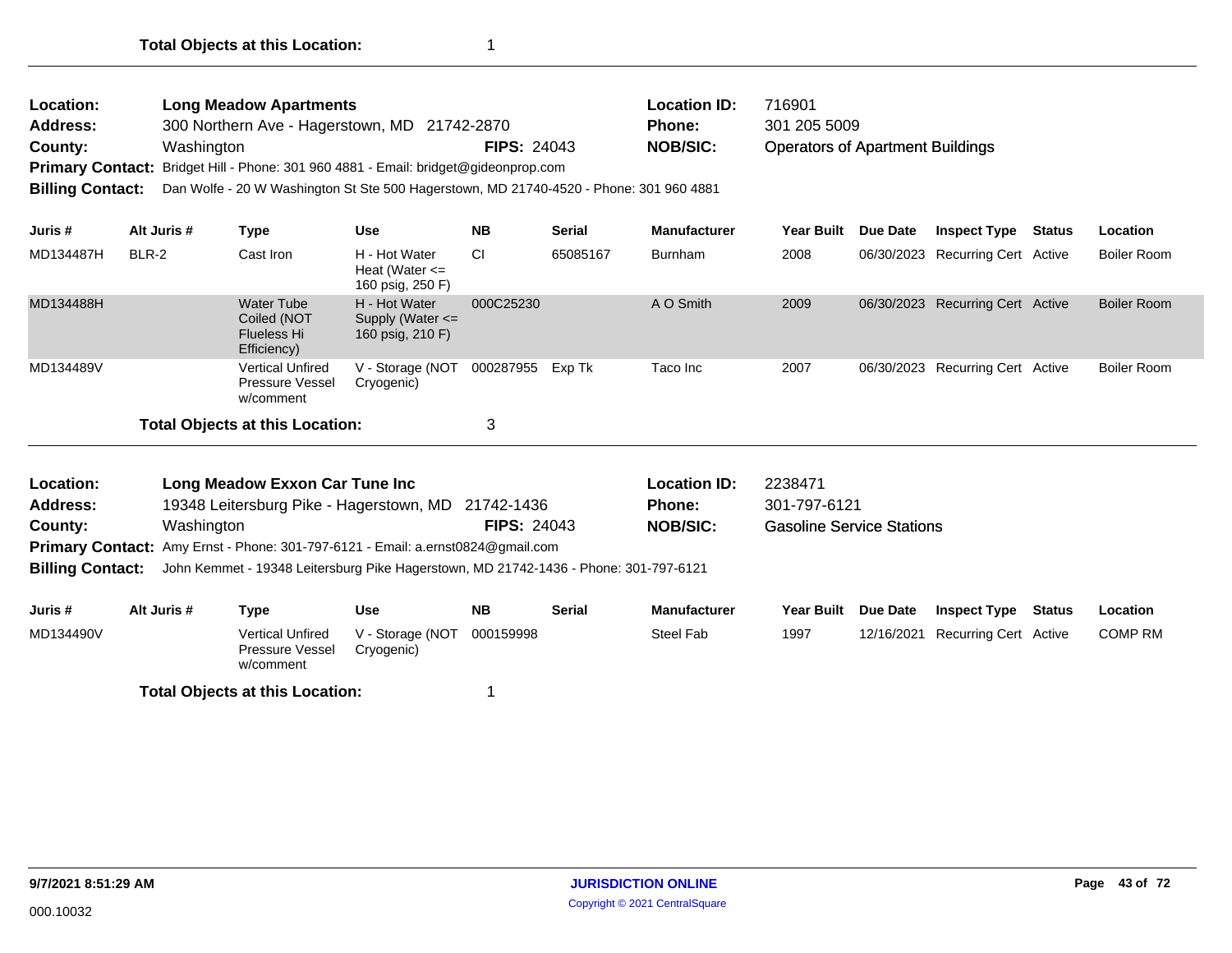| Location:<br>Address:                    |             | <b>Loves Travel Stop - 682</b><br>14188 Perini Dr - Hagerstown, MD 21742-3327                                                                                                                                       |                                                             |                    |               | <b>Location ID:</b><br><b>Phone:</b>                    | 3933498                          |          |                                                  |               |                      |
|------------------------------------------|-------------|---------------------------------------------------------------------------------------------------------------------------------------------------------------------------------------------------------------------|-------------------------------------------------------------|--------------------|---------------|---------------------------------------------------------|----------------------------------|----------|--------------------------------------------------|---------------|----------------------|
| County:                                  | Washington  |                                                                                                                                                                                                                     |                                                             | <b>FIPS: 24043</b> |               | <b>NOB/SIC:</b>                                         | <b>Gasoline Service Stations</b> |          |                                                  |               |                      |
| Primary Contact: Loves Travel Stop - 682 |             |                                                                                                                                                                                                                     |                                                             |                    |               |                                                         |                                  |          |                                                  |               |                      |
| <b>Billing Contact:</b>                  |             | Dane - 14188 Perini Dr Hagerstown, MD 21742-3327 - Phone: 301-991-8046                                                                                                                                              |                                                             |                    |               |                                                         |                                  |          |                                                  |               |                      |
| Juris #                                  | Alt Juris # | <b>Type</b>                                                                                                                                                                                                         | <b>Use</b>                                                  | <b>NB</b>          | <b>Serial</b> | <b>Manufacturer</b>                                     | <b>Year Built</b>                | Due Date | <b>Inspect Type Status</b>                       |               | Location             |
| MD164087V                                |             | Pressure Vessel<br>w/comment                                                                                                                                                                                        | Horizontal Unfired V - Storage (NOT 000610211<br>Cryogenic) |                    |               | Morganton                                               | 2016                             |          | 04/03/2023 Recurring Cert Active                 |               | Store Equip Rm       |
| MD164088V                                |             | <b>Pressure Vessel</b><br>w/comment                                                                                                                                                                                 | Horizontal Unfired V - Storage (NOT 000609886<br>Cryogenic) |                    |               | Morganton                                               | 2016                             |          | 04/03/2023 Recurring Cert Active                 |               | Tire Shop            |
|                                          |             | <b>Total Objects at this Location:</b>                                                                                                                                                                              |                                                             | $\overline{2}$     |               |                                                         |                                  |          |                                                  |               |                      |
| Location:<br><b>Address:</b><br>County:  | Washington  | <b>Loves Travel Stops &amp; Country Stores</b><br>14188 Perini Dr - Hagerstown, MD 21742-3327<br>Primary Contact: Love's Travel Stop & Country Stores, Inc. - Phone: 405-847-5422 - Email: storelicensing@loves.com |                                                             | <b>FIPS: 24043</b> |               | <b>Location ID:</b><br><b>Phone:</b><br><b>NOB/SIC:</b> | 3757531<br>301 393 3740          |          |                                                  |               |                      |
| <b>Billing Contact:</b>                  |             | - PO Box 26210 Oklahoma City, OK 73126-0210 - Phone: 405-847-5422 - Email: storelicensing@loves.com                                                                                                                 |                                                             |                    |               |                                                         |                                  |          |                                                  |               |                      |
| Juris #                                  | Alt Juris # | <b>Type</b>                                                                                                                                                                                                         | <b>Use</b>                                                  | <b>NB</b>          | <b>Serial</b> | <b>Manufacturer</b>                                     | <b>Year Built</b>                | Due Date | <b>Inspect Type</b>                              | <b>Status</b> | Location             |
| MD157803V                                |             | <b>Vertical Unfired</b><br>Pressure Vessel<br>w/comment                                                                                                                                                             | V - Storage<br>(Cryogenic)                                  | 000293761          | 31629083      | <b>CHART</b>                                            | 2016                             |          | 02/06/2023 Recurring Cert Active                 |               | Inside Store<br>Room |
|                                          |             | <b>Total Objects at this Location:</b>                                                                                                                                                                              |                                                             | 1                  |               |                                                         |                                  |          |                                                  |               |                      |
| Location:<br><b>Address:</b>             | MAACO       | 1101 Conrad Ct - Hagerstown, MD 21740-5935                                                                                                                                                                          |                                                             |                    |               | <b>Location ID:</b><br><b>Phone:</b>                    | 717079                           |          |                                                  |               |                      |
| County:                                  | Washington  |                                                                                                                                                                                                                     |                                                             | <b>FIPS: 24043</b> |               | <b>NOB/SIC:</b>                                         |                                  |          | Automotive dealers and gasoline service stations |               |                      |
| <b>Billing Contact:</b>                  |             | Primary Contact: Kyle Kandrick - Phone: 240 420 0090                                                                                                                                                                |                                                             |                    |               |                                                         |                                  |          |                                                  |               |                      |
| Juris #                                  | Alt Juris # | <b>Type</b>                                                                                                                                                                                                         | <b>Use</b>                                                  | <b>NB</b>          | <b>Serial</b> | <b>Manufacturer</b>                                     | <b>Year Built</b>                | Due Date | <b>Inspect Type</b>                              | Status        | Location             |
| MD105883V                                |             | <b>Horizontal Unfired</b><br><b>Pressure Vessel</b><br>w/comment                                                                                                                                                    | O - Other (PV<br>Use) w/comment                             | 000128476          |               | Manchester                                              | 2000                             |          | 12/07/2022 Recurring Cert Active                 |               | <b>COMP AREA</b>     |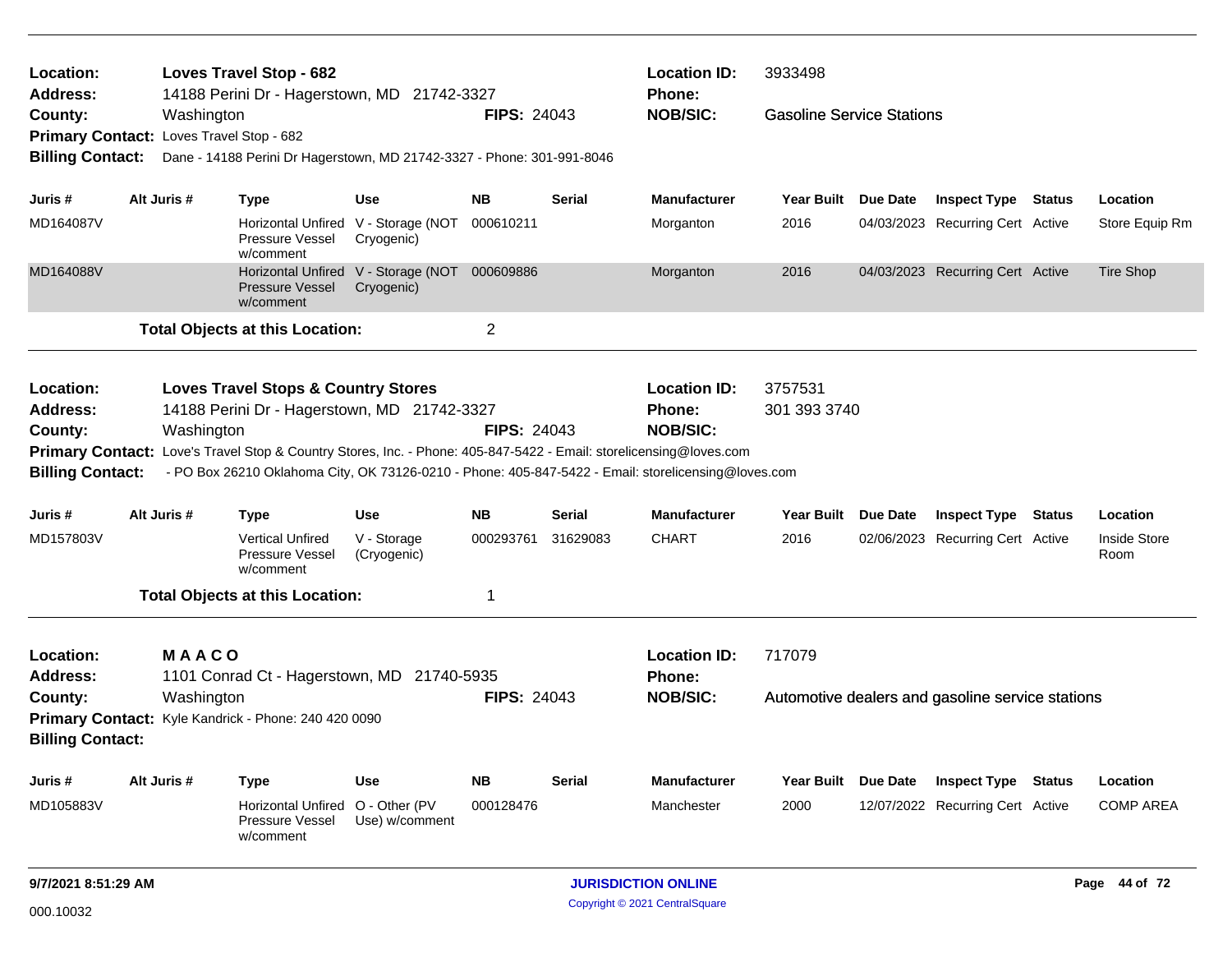| Juris #                                            | Alt Juris # | <b>Type</b>                                                                  | <b>Use</b>                               | <b>NB</b>          | <b>Serial</b> | <b>Manufacturer</b>                                                                                            | Year Built Due Date |          | <b>Inspect Type Status</b>                       |               | Location                      |
|----------------------------------------------------|-------------|------------------------------------------------------------------------------|------------------------------------------|--------------------|---------------|----------------------------------------------------------------------------------------------------------------|---------------------|----------|--------------------------------------------------|---------------|-------------------------------|
| MD168502V                                          |             | <b>Horizontal Unfired</b><br><b>Pressure Vessel</b><br>w/comment             | V - Storage (NOT<br>Cryogenic)           | 002195437          |               | Manchester                                                                                                     | 2019                |          | 12/21/2022 Recurring Cert Active                 |               | <b>COMP RM</b>                |
|                                                    |             | <b>Total Objects at this Location:</b>                                       |                                          | $\overline{2}$     |               |                                                                                                                |                     |          |                                                  |               |                               |
| Location:<br>Address:                              |             | <b>Mace Auto Body Shop Inc</b><br>12908 Bikle Rd - Smithsburg, MD 21783-1424 |                                          |                    |               | <b>Location ID:</b><br>Phone:                                                                                  | 717129              |          |                                                  |               |                               |
| County:<br><b>Billing Contact:</b>                 | Washington  | Primary Contact: Aaron Mace - Phone: 301 739 0222                            |                                          | <b>FIPS: 24043</b> |               | <b>NOB/SIC:</b>                                                                                                |                     |          | Automotive dealers and gasoline service stations |               |                               |
| Juris #                                            | Alt Juris # | <b>Type</b>                                                                  | <b>Use</b>                               | <b>NB</b>          | <b>Serial</b> | <b>Manufacturer</b>                                                                                            | <b>Year Built</b>   | Due Date | <b>Inspect Type Status</b>                       |               | Location                      |
| MD093437V                                          |             | <b>Horizontal Unfired</b><br>Pressure Vessel<br>w/comment                    | V - Storage (NOT<br>Cryogenic)           | 000059024          |               | <b>CP</b> Industries                                                                                           | 1996                |          | 10/26/2022 Recurring Cert Active                 |               | <b>Outside Shed</b>           |
| MD161598V                                          |             | <b>Vertical Unfired</b><br>Pressure Vessel<br>w/comment                      | V - Storage (NOT 000703509<br>Cryogenic) |                    |               | Morganton                                                                                                      | 2018                |          | 11/05/2022 Recurring Cert Active                 |               | <b>Outside Shed</b>           |
|                                                    |             | <b>Total Objects at this Location:</b>                                       |                                          | $\overline{2}$     |               |                                                                                                                |                     |          |                                                  |               |                               |
| Location:<br><b>Address:</b>                       |             | <b>Marshall Automotive</b><br>825 S Potomac St - Hagerstown, MD 21740-6442   |                                          |                    |               | <b>Location ID:</b><br><b>Phone:</b>                                                                           | 717514              |          |                                                  |               |                               |
| County:                                            | Washington  |                                                                              |                                          | <b>FIPS: 24043</b> |               | <b>NOB/SIC:</b>                                                                                                |                     |          | Automotive dealers and gasoline service stations |               |                               |
| <b>Primary Contact:</b><br><b>Billing Contact:</b> |             | Phil Marshall - Phone: 301-733-9162 - Email: pmarshalllaw@aol.com            |                                          |                    |               | Phil Marshall - 825 S Potomac St Hagerstown, MD 21740-6442 - Phone: 301-733-9162 - Email: pmarshalllaw@aol.com |                     |          |                                                  |               |                               |
| Juris #                                            | Alt Juris # | <b>Type</b>                                                                  | <b>Use</b>                               | <b>NB</b>          | Serial        | <b>Manufacturer</b>                                                                                            | Year Built Due Date |          | <b>Inspect Type</b>                              | <b>Status</b> | Location                      |
| MD081251V                                          |             | <b>Vertical Unfired</b><br><b>Pressure Vessel</b><br>w/comment               | V - Storage (NOT<br>Cryogenic)           | 000041042          |               | Manchester                                                                                                     | 1990                |          | 10/12/2022 External Cert                         | Active        | <b>STORAGE</b><br><b>ROOM</b> |
|                                                    |             | <b>Total Objects at this Location:</b>                                       |                                          | 1                  |               |                                                                                                                |                     |          |                                                  |               |                               |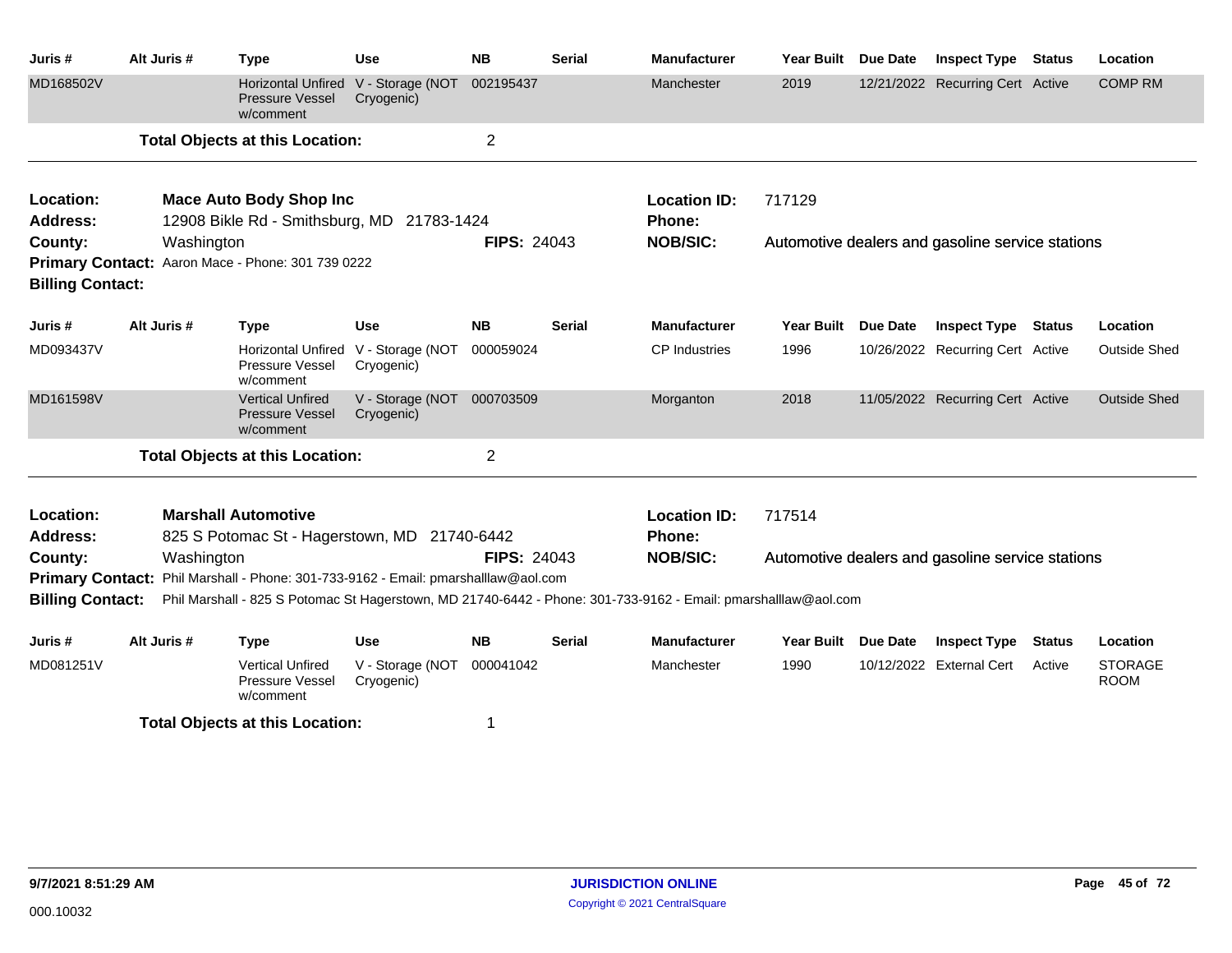| Location:<br><b>Address:</b><br>County:<br><b>Primary Contact:</b><br><b>Billing Contact:</b> | <b>Martin's Garage</b><br>Washington<br>Martin's Garage | - PO Box 281 Maugansville, MD 21767-0281                                | 18149 Maugans Ave - Hagerstown, MD 21740-1664                                                                                                      | <b>FIPS: 24043</b>  |               | <b>Location ID:</b><br><b>Phone:</b><br><b>NOB/SIC:</b>                                                                                                                     | 717560<br>301-733-4218 |          | Automotive dealers and gasoline service stations |               |                                                             |
|-----------------------------------------------------------------------------------------------|---------------------------------------------------------|-------------------------------------------------------------------------|----------------------------------------------------------------------------------------------------------------------------------------------------|---------------------|---------------|-----------------------------------------------------------------------------------------------------------------------------------------------------------------------------|------------------------|----------|--------------------------------------------------|---------------|-------------------------------------------------------------|
| Juris #                                                                                       | Alt Juris #                                             | <b>Type</b>                                                             | <b>Use</b>                                                                                                                                         | <b>NB</b>           | <b>Serial</b> | <b>Manufacturer</b>                                                                                                                                                         | Year Built Due Date    |          | <b>Inspect Type</b>                              | <b>Status</b> | Location                                                    |
| MD079213V                                                                                     |                                                         | Horizontal Unfired V - Storage (NOT<br>Pressure Vessel<br>w/comment     | Cryogenic)                                                                                                                                         | 000323616           |               | <b>PST</b>                                                                                                                                                                  | 1950                   |          | 02/24/2023 Recurring Cert Active                 |               | <b>STORE RM</b>                                             |
| MD091910V                                                                                     |                                                         | Horizontal Unfired O - Other (PV<br><b>Pressure Vessel</b><br>w/comment | Use) w/comment                                                                                                                                     | 000063265           |               | <b>Steel Fab</b>                                                                                                                                                            | 1993                   |          | 02/24/2023 Recurring Cert Active                 |               | <b>STORE RM</b>                                             |
|                                                                                               |                                                         | <b>Total Objects at this Location:</b>                                  |                                                                                                                                                    | $\overline{2}$      |               |                                                                                                                                                                             |                        |          |                                                  |               |                                                             |
| Location:<br><b>Address:</b><br>County:<br><b>Billing Contact:</b>                            | <b>Martins Elevator</b><br>Washington                   |                                                                         | 13219 Maugansville Rd - Hagerstown, MD 21740-2404<br><b>Primary Contact:</b> Myron Martin - Phone: 301-733-2553 - Email: myron@martinselevator.com | <b>FIPS: 24043</b>  |               | <b>Location ID:</b><br>Phone:<br><b>NOB/SIC:</b><br>Myron Martin - 13219 Maugansville Rd Hagerstown, MD 21740-2404 - Phone: 301-733-2553 - Email: myron@martinselevator.com | 717549<br>301-733-2553 |          |                                                  |               | Crop Preparation Services For Market, except Cotton Ginning |
| Juris #                                                                                       | Alt Juris #                                             | <b>Type</b>                                                             | <b>Use</b>                                                                                                                                         | <b>NB</b>           | <b>Serial</b> | <b>Manufacturer</b>                                                                                                                                                         | <b>Year Built</b>      | Due Date | <b>Inspect Type</b>                              | <b>Status</b> | Location                                                    |
| MD001691                                                                                      |                                                         | <b>Horizontal Fire</b><br>Tube                                          | S - Power-Other<br>w/comment (Stm<br>$> 15$ psig)                                                                                                  | 000005658           | 9320          | BE&S Co                                                                                                                                                                     | 1963                   |          | 06/21/2022 Recurring Cert Active                 |               | <b>Boiler Room</b>                                          |
| MD004499                                                                                      |                                                         | <b>Horizontal Fire</b><br>Tube                                          | S - Power-Other<br>w/comment (Stm<br>$> 15$ psig)                                                                                                  | 000005025 96-2606-2 |               | Continental                                                                                                                                                                 | 1981                   |          | 06/21/2022 Recurring Cert Active                 |               | <b>Boiler Room</b>                                          |
| MD010324                                                                                      |                                                         | <b>Horizontal Fire</b><br>Tube                                          | S - Power-Other<br>w/comment (Stm<br>$> 15$ psig)                                                                                                  | 000011014 7100-3236 |               | Continental                                                                                                                                                                 | 1972                   |          | 06/21/2022 Recurring Cert Active                 |               | <b>Boiler Room</b>                                          |
| MD071057V                                                                                     |                                                         | <b>Vertical Unfired</b><br><b>Pressure Vessel</b><br>w/comment          | V - Storage (NOT<br>Cryogenic)                                                                                                                     | 000000265           |               | NYCIW                                                                                                                                                                       | 1949                   |          | 06/21/2022 Recurring Cert Active                 |               | <b>Boiler Room</b>                                          |
| MD098519V                                                                                     |                                                         | Pressure Vessel<br>w/comment                                            | Horizontal Unfired V - Storage (NOT<br>Cryogenic)                                                                                                  | 000151151           |               | <b>Brunner</b>                                                                                                                                                              | 1979                   |          | 06/21/2022 Recurring Cert Active                 |               | <b>Boiler Room</b>                                          |
|                                                                                               |                                                         | <b>Total Objects at this Location:</b>                                  |                                                                                                                                                    | 5                   |               |                                                                                                                                                                             |                        |          |                                                  |               |                                                             |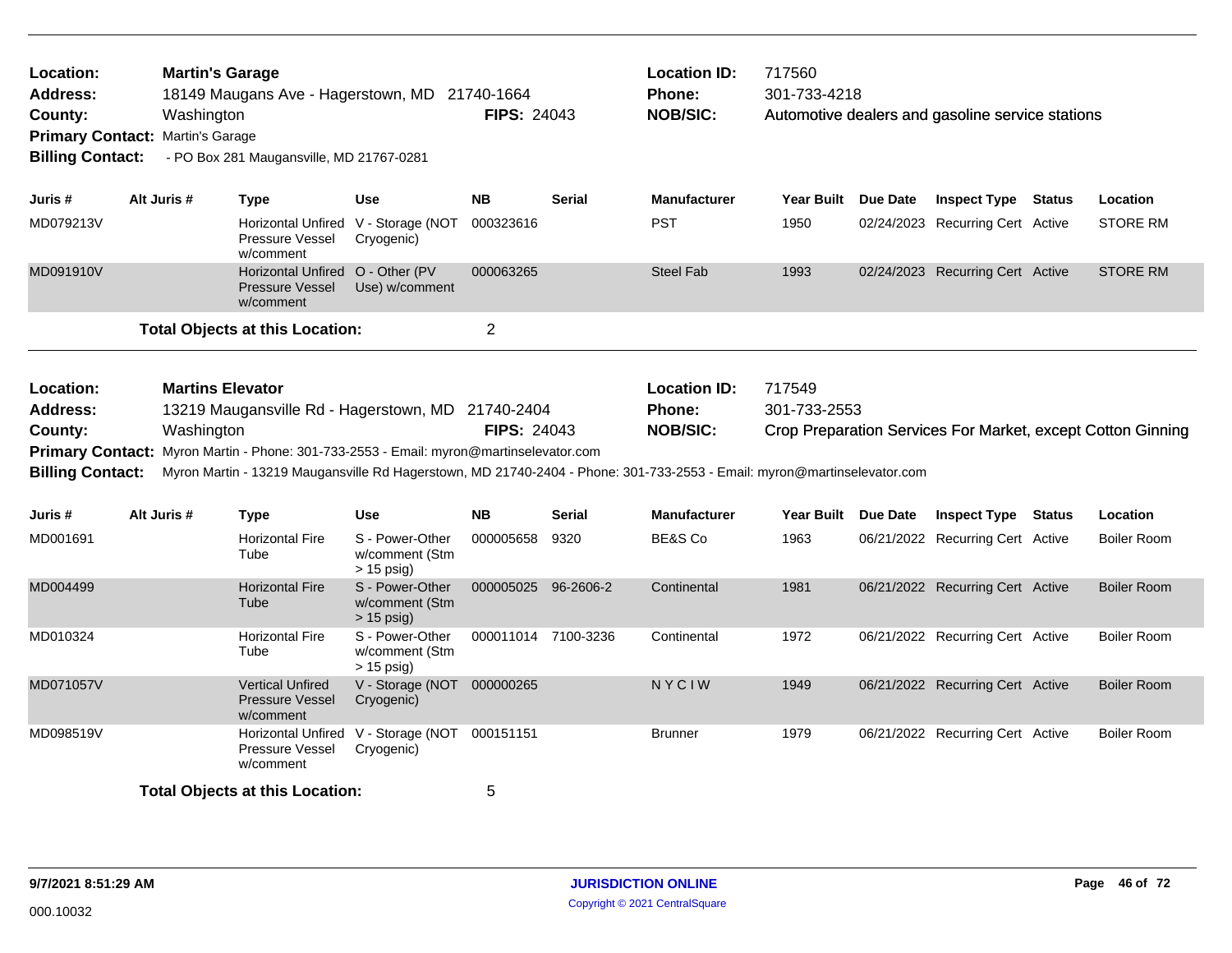| Location:<br><b>Address:</b>                       | <b>Masonic Temple</b> |                 |                                                                                      |                                                         |                    | <b>Location ID:</b> | 717948                                                                                                         |                               |                 |                                         |        |                    |
|----------------------------------------------------|-----------------------|-----------------|--------------------------------------------------------------------------------------|---------------------------------------------------------|--------------------|---------------------|----------------------------------------------------------------------------------------------------------------|-------------------------------|-----------------|-----------------------------------------|--------|--------------------|
| County:                                            |                       | Washington      | 54 S Potomac St - Hagerstown, MD 21740-5513                                          |                                                         | <b>FIPS: 24043</b> |                     | <b>Phone:</b><br><b>NOB/SIC:</b>                                                                               | Membership organizations      |                 |                                         |        |                    |
| <b>Primary Contact:</b><br><b>Billing Contact:</b> |                       | Bowman 2000 LLC | - 10228 Governor Lane Blvd Williamsport, MD 21795-4033                               |                                                         |                    |                     |                                                                                                                |                               |                 |                                         |        |                    |
| Juris #                                            |                       | Alt Juris #     | Type                                                                                 | <b>Use</b>                                              | <b>NB</b>          | <b>Serial</b>       | <b>Manufacturer</b>                                                                                            | <b>Year Built</b>             | <b>Due Date</b> | <b>Inspect Type Status</b>              |        | Location           |
| MD090820H                                          |                       |                 | Cast Iron                                                                            | H - Hot Water<br>Heat (Water $\leq$<br>160 psig, 250 F) | <b>CI</b>          | 7729617             | <b>Burnham</b>                                                                                                 | 1995                          |                 | 12/09/2021 Recurring Cert Active        |        | Basement           |
| MD145030H                                          |                       |                 | Cast Iron                                                                            | H - Steam Heat<br>(Steam $\le$ 15<br>psig)              | <b>CI</b>          | 4873338             | <b>Burnham</b>                                                                                                 | 2010                          |                 | 12/09/2021 Recurring Cert Active        |        | <b>Basement</b>    |
|                                                    |                       |                 | <b>Total Objects at this Location:</b>                                               |                                                         | $\overline{c}$     |                     |                                                                                                                |                               |                 |                                         |        |                    |
| Location:<br><b>Address:</b>                       |                       |                 | <b>Mercedes Dealership</b><br>1955 Dual Hwy - Hagerstown, MD 21740-6603              |                                                         |                    |                     | <b>Location ID:</b><br>Phone:                                                                                  | 3790554<br>301-733-2301       |                 |                                         |        |                    |
| County:                                            |                       | Washington      |                                                                                      |                                                         | <b>FIPS: 24043</b> |                     | <b>NOB/SIC:</b>                                                                                                |                               |                 |                                         |        |                    |
| <b>Billing Contact:</b>                            |                       |                 | Primary Contact: Mercedes Dealership - Phone: 301-733-2301                           |                                                         |                    |                     |                                                                                                                |                               |                 |                                         |        |                    |
| Juris #                                            |                       | Alt Juris #     | <b>Type</b>                                                                          | Use                                                     | <b>NB</b>          | Serial              | <b>Manufacturer</b>                                                                                            | Year Built Due Date           |                 | Inspect Type                            | Status | Location           |
| MD168995V                                          |                       |                 | <b>Vertical Unfired</b><br>Pressure Vessel<br>w/comment                              | V - Storage (NOT<br>Cryogenic)                          | 000058944          |                     | AIR COM                                                                                                        | 2019                          |                 | 04/13/2023 Recurring Cert Active        |        | <b>COMP RM</b>     |
|                                                    |                       |                 | <b>Total Objects at this Location:</b>                                               |                                                         | 1                  |                     |                                                                                                                |                               |                 |                                         |        |                    |
| Location:                                          |                       |                 | <b>Merkle Response Mgmt Group</b>                                                    |                                                         |                    |                     | <b>Location ID:</b>                                                                                            | 714093                        |                 |                                         |        |                    |
| <b>Address:</b>                                    |                       |                 | 100 Jamison Ct - Hagerstown, MD 21740-5185                                           |                                                         |                    |                     | <b>Phone:</b>                                                                                                  | 301-790-3100                  |                 |                                         |        |                    |
| County:                                            |                       | Washington      |                                                                                      |                                                         | <b>FIPS: 24043</b> |                     | <b>NOB/SIC:</b>                                                                                                | Manufacturing Industries, NEC |                 |                                         |        |                    |
| <b>Billing Contact:</b>                            |                       |                 | Primary Contact: Jim Stouffer - Phone: 301-790-3100 - Email: jstouffer@merkleinc.com |                                                         |                    |                     | Accounts Payable - 100 Jamison Ct Hagerstown, MD 21740-5185 - Phone: 301-790-3100 - Email: rmgap@merkleinc.com |                               |                 |                                         |        |                    |
| Juris #                                            |                       | Alt Juris #     | Type                                                                                 | <b>Use</b>                                              | NΒ                 | <b>Serial</b>       | <b>Manufacturer</b>                                                                                            |                               |                 | Year Built Due Date Inspect Type Status |        | Location           |
| MD088205H                                          |                       |                 | <b>Horizontal Fire</b><br>Tube                                                       | H - Steam Heat<br>(Steam $\le$ 15<br>psig)              | 000000599          | L-88125             | <b>Cleaver Brooks</b>                                                                                          | 1990                          |                 | 05/01/2023 Recurring Cert Active        |        | <b>Boiler Room</b> |
| 9/7/2021 8:51:29 AM                                |                       |                 |                                                                                      |                                                         |                    |                     | <b>JURISDICTION ONLINE</b>                                                                                     |                               |                 |                                         |        | Page 47 of 72      |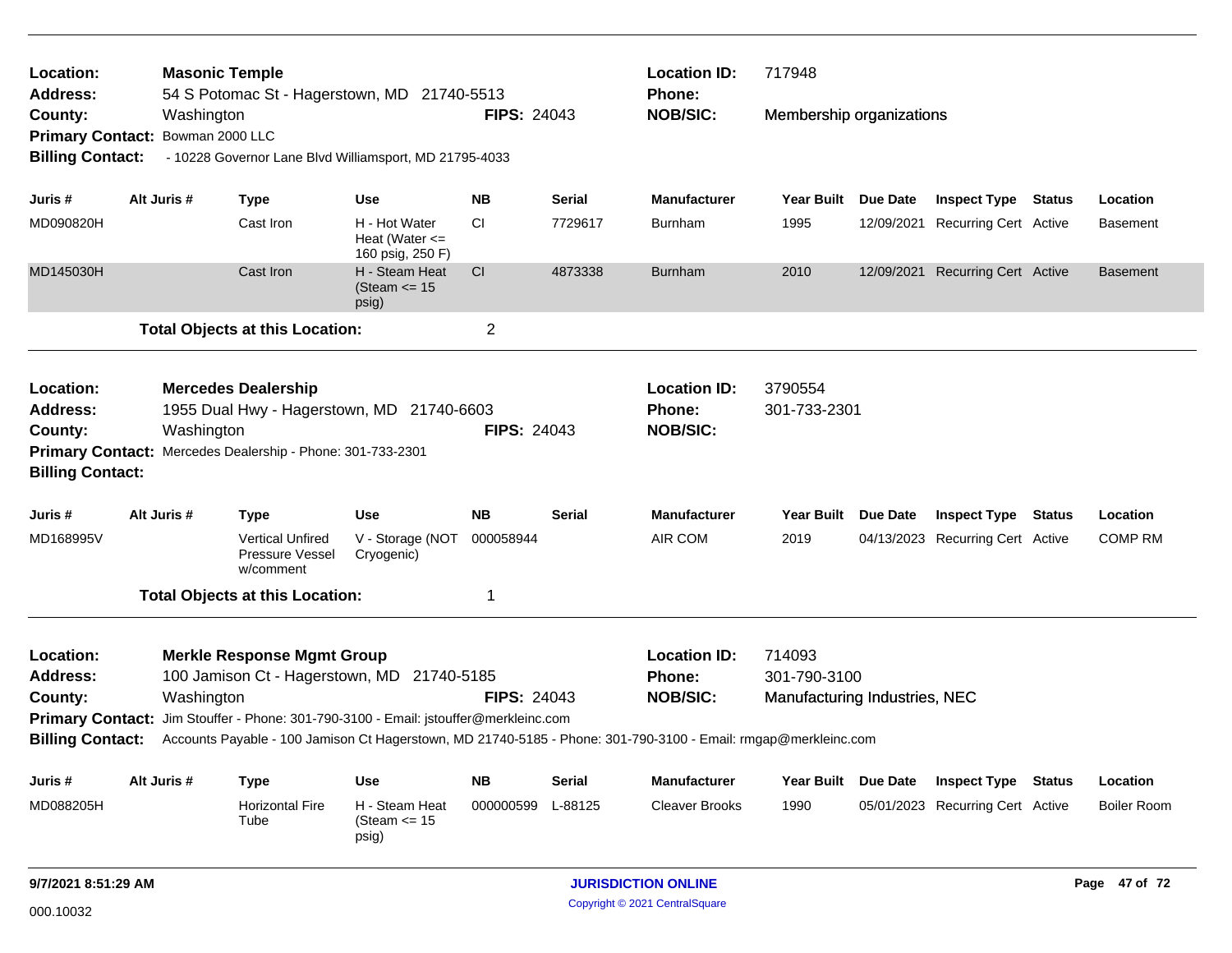| Location:<br><b>Address:</b><br>County:<br><b>Billing Contact:</b> | Washington  | <b>Mexicali Cantina (ARC3)</b><br>1703 Massey Blvd - Hagerstown, MD 21740-6962<br>Primary Contact: Charlie Patterson - Phone: 804-644-4521 - Email: charlie.patterson@arc3gases.com |                                | <b>FIPS: 24043</b> |               | <b>Location ID:</b><br>Phone:<br><b>NOB/SIC:</b><br>Charlie Patterson - PO Box 26269 Richmond, VA 23260-6269 - Phone: 804-644-4521 - Email: charlie.patterson@arc3gases.com | 3962152                          |                                          |               |                  |
|--------------------------------------------------------------------|-------------|-------------------------------------------------------------------------------------------------------------------------------------------------------------------------------------|--------------------------------|--------------------|---------------|-----------------------------------------------------------------------------------------------------------------------------------------------------------------------------|----------------------------------|------------------------------------------|---------------|------------------|
| Juris #                                                            | Alt Juris # | <b>Type</b>                                                                                                                                                                         | <b>Use</b>                     | <b>NB</b>          | <b>Serial</b> | <b>Manufacturer</b>                                                                                                                                                         | Year Built Due Date              | <b>Inspect Type</b>                      | <b>Status</b> | Location         |
| MD168971V                                                          |             | <b>Vertical Unfired</b><br>Pressure Vessel<br>w/comment                                                                                                                             | V - Storage (NOT<br>Cryogenic) | 000207004          |               | <b>CHART</b>                                                                                                                                                                | 2009                             | 04/07/2023 Recurring Cert Active         |               | <b>BACK ROOM</b> |
|                                                                    |             | <b>Total Objects at this Location:</b>                                                                                                                                              |                                | 1                  |               |                                                                                                                                                                             |                                  |                                          |               |                  |
| Location:<br><b>Address:</b>                                       |             | <b>Michael Rohrer (Antique)/Smithsburg</b><br>12025 Steven Ave - Smithsburg, MD 21783-1553                                                                                          |                                |                    |               | <b>Location ID:</b><br><b>Phone:</b>                                                                                                                                        | 1931058                          |                                          |               |                  |
| County:<br><b>Billing Contact:</b>                                 | Washington  | Primary Contact: Michael Rohrer - Phone: 301-824-3593 - Cell: 240 291 1414 - Email: wmrohrer@myactv.net                                                                             |                                | <b>FIPS: 24043</b> |               | <b>NOB/SIC:</b><br>Michael Rohrer - 12025 Steven Ave Smithsburg, MD 21783-1553 - Phone: 301-824-3593 - Cell: 240 291 1414 - Email: wmrohrer@myactv.net                      | <b>Museums and Art Galleries</b> |                                          |               |                  |
| Juris #                                                            | Alt Juris # | <b>Type</b>                                                                                                                                                                         | <b>Use</b>                     | <b>NB</b>          | <b>Serial</b> | <b>Manufacturer</b>                                                                                                                                                         | Year Built Due Date              | <b>Inspect Type Status</b>               |               | Location         |
| MD124567                                                           |             | <b>Horizontal Fire</b><br>Tube                                                                                                                                                      | A - Antique<br>w/comment       | Antique            |               | Geiser                                                                                                                                                                      | 1912                             | 04/12/2022 Recurring Cert Active         |               | Portable         |
|                                                                    |             | <b>Total Objects at this Location:</b>                                                                                                                                              |                                | 1                  |               |                                                                                                                                                                             |                                  |                                          |               |                  |
| Location:<br>Address:                                              |             | <b>Midas Auto Systems</b><br>1390 Dual Hwy - Hagerstown, MD 21740-5925                                                                                                              |                                |                    |               | <b>Location ID:</b><br><b>Phone:</b>                                                                                                                                        | 718501                           |                                          |               |                  |
| County:                                                            | Washington  |                                                                                                                                                                                     |                                | <b>FIPS: 24043</b> |               | <b>NOB/SIC:</b>                                                                                                                                                             |                                  | Automotive repair, services, and parking |               |                  |
|                                                                    |             | Primary Contact: Tom - Phone: 301 791 4900                                                                                                                                          |                                |                    |               |                                                                                                                                                                             |                                  |                                          |               |                  |
| <b>Billing Contact:</b>                                            |             | David Diferdinando - 806 Barkwood Ct Linthicum, MD 21090-1436                                                                                                                       |                                |                    |               |                                                                                                                                                                             |                                  |                                          |               |                  |
| Juris #                                                            | Alt Juris # | <b>Type</b>                                                                                                                                                                         | <b>Use</b>                     | <b>NB</b>          | <b>Serial</b> | <b>Manufacturer</b>                                                                                                                                                         | Year Built Due Date              | <b>Inspect Type Status</b>               |               | Location         |
| MD169547V                                                          |             | <b>Vertical Unfired</b><br>Pressure Vessel<br>w/comment                                                                                                                             | V - Storage (NOT<br>Cryogenic) | 000565249          |               | MI                                                                                                                                                                          | 2020                             | 07/21/2023 Recurring Cert Active         |               | Shop             |
|                                                                    |             | <b>Total Objects at this Location:</b>                                                                                                                                              |                                | 1                  |               |                                                                                                                                                                             |                                  |                                          |               |                  |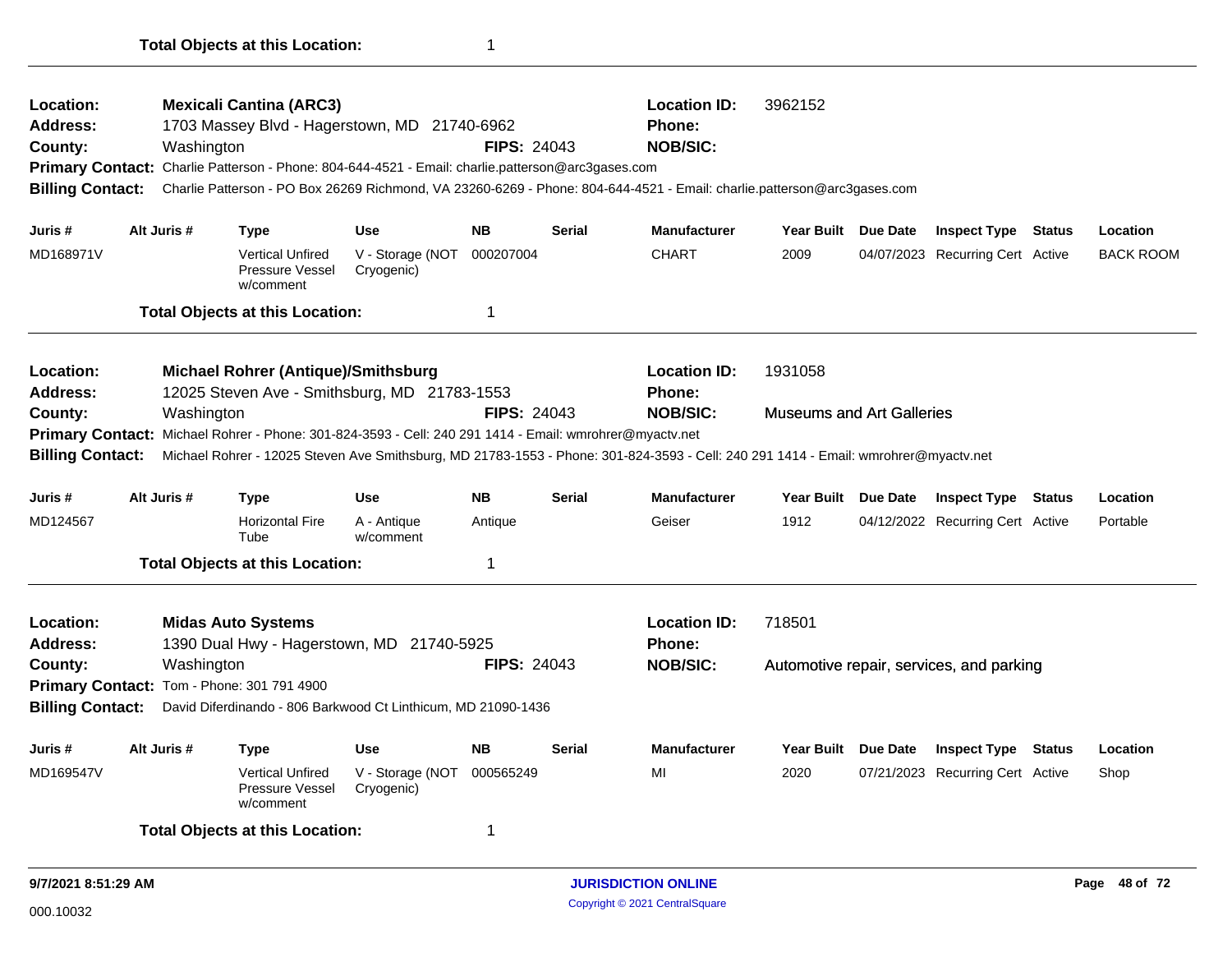| Location:<br>Address:<br>County:                                                                                                                                                                                                                                                                                                                                                                                                                                                                                                                                                                                                                                                                                                                                                                                                                                                                                                                                                                                              |                                                                                                                                                                          |             |                                                         | <b>FIPS: 24043</b> |                     | <b>Location ID:</b><br><b>Phone:</b><br><b>NOB/SIC:</b> | 726445<br>301-432-2701                             |                     | Automotive dealers and gasoline service stations |               |                      |
|-------------------------------------------------------------------------------------------------------------------------------------------------------------------------------------------------------------------------------------------------------------------------------------------------------------------------------------------------------------------------------------------------------------------------------------------------------------------------------------------------------------------------------------------------------------------------------------------------------------------------------------------------------------------------------------------------------------------------------------------------------------------------------------------------------------------------------------------------------------------------------------------------------------------------------------------------------------------------------------------------------------------------------|--------------------------------------------------------------------------------------------------------------------------------------------------------------------------|-------------|---------------------------------------------------------|--------------------|---------------------|---------------------------------------------------------|----------------------------------------------------|---------------------|--------------------------------------------------|---------------|----------------------|
| <b>Milex Complete Auto Care</b><br>801 N Main St - Boonsboro, MD 21713-1053<br>Washington<br>Milex Complete Auto Care<br><b>Primary Contact:</b><br><b>Billing Contact:</b><br>- 13156 Old Annapolis Rd Mount Airy, MD 21771-7739<br>Alt Juris #<br>Juris #<br><b>Type</b><br><b>Use</b><br>MD079997V<br>V - Storage (NOT<br><b>Vertical Unfired</b><br>Pressure Vessel<br>Cryogenic)<br>w/comment<br>MD168957V<br><b>Vertical Unfired</b><br>V - Storage (NOT<br><b>Pressure Vessel</b><br>Cryogenic)<br>w/comment<br><b>Total Objects at this Location:</b><br>Location:<br>Mt Hope Inc<br>25 Summit Ave - Hagerstown, MD 21740-5522<br>Address:<br>County:<br>Washington<br>Primary Contact: G. Lynn Singleton - Phone: 301-791-2550<br><b>Billing Contact:</b><br>G. Lynn Singleton - 25 Summit Ave Hagerstown, MD 21740-5522 - Phone: 301-791-2550<br>Juris #<br>Alt Juris #<br><b>Type</b><br><b>Use</b><br>MD001720H<br>Cast Iron<br>H - Steam Heat<br>(Steam <= 15<br>psig)<br><b>Total Objects at this Location:</b> |                                                                                                                                                                          |             | <b>NB</b>                                               | <b>Serial</b>      | <b>Manufacturer</b> | <b>Year Built</b>                                       | Due Date                                           | <b>Inspect Type</b> | Status                                           | Location      |                      |
|                                                                                                                                                                                                                                                                                                                                                                                                                                                                                                                                                                                                                                                                                                                                                                                                                                                                                                                                                                                                                               |                                                                                                                                                                          |             |                                                         | 000226502          |                     | <b>Pressed Steel</b>                                    | 1948                                               |                     | 06/04/2022 Recurring Cert Active                 |               | Shop Storage<br>Room |
|                                                                                                                                                                                                                                                                                                                                                                                                                                                                                                                                                                                                                                                                                                                                                                                                                                                                                                                                                                                                                               |                                                                                                                                                                          |             |                                                         | 000004609          |                     | MI-T-M Corp                                             | 2018                                               |                     | 03/17/2023 Recurring Cert Active                 |               | Shop Storage<br>Room |
|                                                                                                                                                                                                                                                                                                                                                                                                                                                                                                                                                                                                                                                                                                                                                                                                                                                                                                                                                                                                                               |                                                                                                                                                                          |             |                                                         | $\overline{2}$     |                     |                                                         |                                                    |                     |                                                  |               |                      |
|                                                                                                                                                                                                                                                                                                                                                                                                                                                                                                                                                                                                                                                                                                                                                                                                                                                                                                                                                                                                                               |                                                                                                                                                                          |             |                                                         | <b>FIPS: 24043</b> |                     | <b>Location ID:</b><br>Phone:<br><b>NOB/SIC:</b>        | 719226<br>301-791-2550<br>Membership organizations |                     |                                                  |               |                      |
|                                                                                                                                                                                                                                                                                                                                                                                                                                                                                                                                                                                                                                                                                                                                                                                                                                                                                                                                                                                                                               |                                                                                                                                                                          |             |                                                         | <b>NB</b>          | <b>Serial</b>       | <b>Manufacturer</b>                                     | Year Built                                         | Due Date            | <b>Inspect Type</b>                              | <b>Status</b> | Location             |
|                                                                                                                                                                                                                                                                                                                                                                                                                                                                                                                                                                                                                                                                                                                                                                                                                                                                                                                                                                                                                               |                                                                                                                                                                          |             |                                                         | <b>CI</b>          |                     | H B Smith                                               | 1963                                               |                     | 05/19/2022 Recurring Cert Active                 |               | <b>Basement</b>      |
|                                                                                                                                                                                                                                                                                                                                                                                                                                                                                                                                                                                                                                                                                                                                                                                                                                                                                                                                                                                                                               |                                                                                                                                                                          |             |                                                         | 1                  |                     |                                                         |                                                    |                     |                                                  |               |                      |
| Location:<br><b>Address:</b><br>County:                                                                                                                                                                                                                                                                                                                                                                                                                                                                                                                                                                                                                                                                                                                                                                                                                                                                                                                                                                                       | <b>Mt Pleasant Church of God</b><br>24107 Foxville Rd - Smithsburg, MD 21783-1919<br>Washington<br>Primary Contact: Mt Pleasant Church of God<br><b>Billing Contact:</b> |             |                                                         |                    | <b>FIPS: 24043</b>  | <b>Location ID:</b><br>Phone:<br><b>NOB/SIC:</b>        | 3987697<br>301-824-6293                            |                     |                                                  |               |                      |
| Juris #                                                                                                                                                                                                                                                                                                                                                                                                                                                                                                                                                                                                                                                                                                                                                                                                                                                                                                                                                                                                                       | Alt Juris #                                                                                                                                                              | <b>Type</b> | <b>Use</b>                                              | <b>NB</b>          | <b>Serial</b>       | <b>Manufacturer</b>                                     | <b>Year Built</b>                                  | <b>Due Date</b>     | <b>Inspect Type</b>                              | <b>Status</b> | Location             |
| MD167065H                                                                                                                                                                                                                                                                                                                                                                                                                                                                                                                                                                                                                                                                                                                                                                                                                                                                                                                                                                                                                     |                                                                                                                                                                          | Cast Iron   | H - Hot Water<br>Heat (Water $\leq$<br>160 psig, 250 F) | CI                 |                     | <b>Buderus</b>                                          | 2019                                               |                     | 07/07/2022 Recurring Cert Active                 |               | <b>Boiler Room</b>   |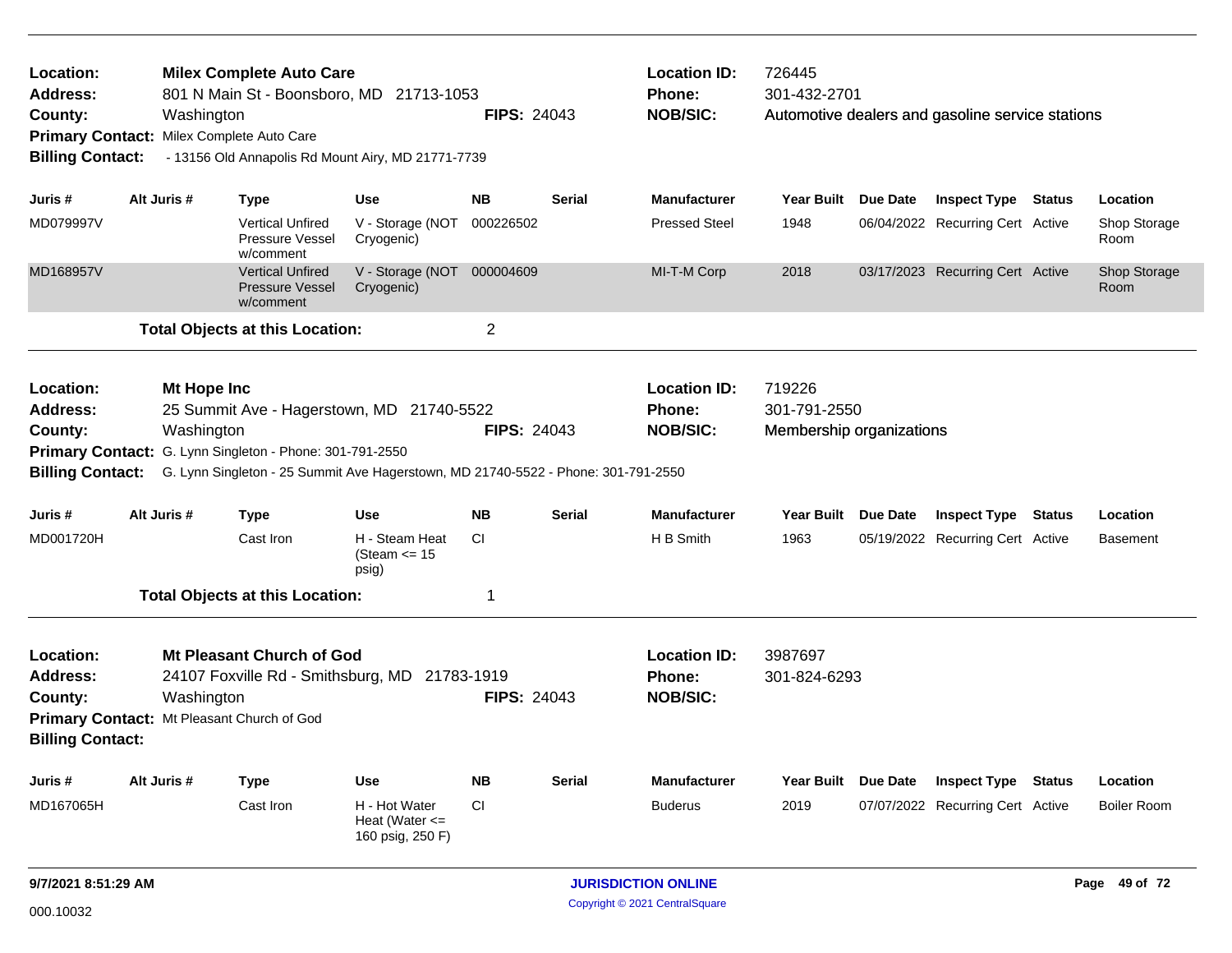| Location:<br>Address:<br>County:<br><b>Billing Contact:</b>                                                                                                                                                                                                                                                           |                                                                                                                                                                                                                                                                                 | Washington  | <b>NB3 Packaging Corp.</b><br>929 Eldridge Dr - Hagerstown, MD 21740-6843<br>Primary Contact: Lambert Miller - Phone: 252-256-0878 - Email: Imiller@nb3packaging.com |                                                             | <b>FIPS: 24043</b> |                    | <b>Location ID:</b><br>Phone:<br><b>NOB/SIC:</b><br>Lambert Miller - 929 Eldridge Dr Hagerstown, MD 21740-6843 - Phone: 252-256-0878 - Email: Imiller@nb3packaging.com | 716200<br>301.620.0002                                            |            | Automotive dealers and gasoline service stations |                 |
|-----------------------------------------------------------------------------------------------------------------------------------------------------------------------------------------------------------------------------------------------------------------------------------------------------------------------|---------------------------------------------------------------------------------------------------------------------------------------------------------------------------------------------------------------------------------------------------------------------------------|-------------|----------------------------------------------------------------------------------------------------------------------------------------------------------------------|-------------------------------------------------------------|--------------------|--------------------|------------------------------------------------------------------------------------------------------------------------------------------------------------------------|-------------------------------------------------------------------|------------|--------------------------------------------------|-----------------|
| Juris #                                                                                                                                                                                                                                                                                                               |                                                                                                                                                                                                                                                                                 | Alt Juris # | <b>Type</b>                                                                                                                                                          | <b>Use</b>                                                  | NB.                | <b>Serial</b>      | <b>Manufacturer</b>                                                                                                                                                    | Year Built Due Date                                               |            | <b>Inspect Type Status</b>                       | Location        |
| MD084967V                                                                                                                                                                                                                                                                                                             |                                                                                                                                                                                                                                                                                 |             | Pressure Vessel<br>w/comment                                                                                                                                         | Horizontal Unfired V - Storage (NOT<br>Cryogenic)           | 000741836          |                    | <b>Buckeye</b>                                                                                                                                                         | 1986                                                              | 11/07/2021 | Recurring Cert Active                            | Main Warehouse  |
| MD140033V                                                                                                                                                                                                                                                                                                             |                                                                                                                                                                                                                                                                                 |             | <b>Pressure Vessel</b><br>w/comment                                                                                                                                  | Horizontal Unfired V - Storage (NOT 000296330<br>Cryogenic) |                    |                    | <b>Steel Fab</b>                                                                                                                                                       | 2002                                                              |            | 11/07/2021 Recurring Cert Active                 | Main Warehouse  |
|                                                                                                                                                                                                                                                                                                                       |                                                                                                                                                                                                                                                                                 |             | <b>Total Objects at this Location:</b>                                                                                                                               |                                                             | 2                  |                    |                                                                                                                                                                        |                                                                   |            |                                                  |                 |
| Location:<br><b>Nile on Broadway</b><br>Address:<br>57 Broadway - Hagerstown, MD 21740-4098<br>Washington<br>County:<br>Primary Contact: Sign Time Property Management - Email: signtimepm@gmail.com<br><b>Billing Contact:</b><br>- 240 S Potomac St Ste 301 Hagerstown, MD 21740-6005 - Email: signtimepm@gmail.com |                                                                                                                                                                                                                                                                                 |             |                                                                                                                                                                      |                                                             | <b>FIPS: 24043</b> |                    | <b>Location ID:</b><br>Phone:<br><b>NOB/SIC:</b>                                                                                                                       | 787758<br>301-696-8852<br><b>Operators of Apartment Buildings</b> |            |                                                  |                 |
| Juris #                                                                                                                                                                                                                                                                                                               |                                                                                                                                                                                                                                                                                 | Alt Juris # | <b>Type</b>                                                                                                                                                          | Use                                                         | <b>NB</b>          | <b>Serial</b>      | <b>Manufacturer</b>                                                                                                                                                    | Year Built Due Date                                               |            | <b>Inspect Type Status</b>                       | Location        |
| MD165321H                                                                                                                                                                                                                                                                                                             |                                                                                                                                                                                                                                                                                 |             | Cast Iron                                                                                                                                                            | H - Hot Water<br>Heat (Water $\leq$<br>160 psig, 250 F)     | <b>CI</b>          | 65631484           | <b>Burnham</b>                                                                                                                                                         | 2017                                                              | 09/06/2021 | <b>Recurring Cert Active</b>                     | <b>BASEMENT</b> |
|                                                                                                                                                                                                                                                                                                                       |                                                                                                                                                                                                                                                                                 |             | <b>Total Objects at this Location:</b>                                                                                                                               |                                                             | 1                  |                    |                                                                                                                                                                        |                                                                   |            |                                                  |                 |
| Location:<br><b>Address:</b>                                                                                                                                                                                                                                                                                          |                                                                                                                                                                                                                                                                                 |             | <b>Owners Of Building</b>                                                                                                                                            |                                                             |                    |                    | <b>Location ID:</b><br><b>Phone:</b>                                                                                                                                   | 3599649                                                           |            |                                                  |                 |
| County:                                                                                                                                                                                                                                                                                                               | 101 E Baltimore St - Hagerstown, MD 21740-6103<br>Washington<br>Primary Contact: Lucktinny Soeung Teang An Soeung - Phone: 301 693 0688<br><b>Billing Contact:</b><br>Lucktinny Soeung Teang An Soeung - 13348 John Martin Dr Williamsport, MD 21795-1606 - Phone: 301 693 0688 |             |                                                                                                                                                                      |                                                             |                    | <b>FIPS: 24043</b> | <b>NOB/SIC:</b>                                                                                                                                                        |                                                                   |            | <b>Operators of Nonresidential Buildings</b>     |                 |
| Juris #                                                                                                                                                                                                                                                                                                               |                                                                                                                                                                                                                                                                                 | Alt Juris # | <b>Type</b>                                                                                                                                                          | <b>Use</b>                                                  | <b>NB</b>          | <b>Serial</b>      | <b>Manufacturer</b>                                                                                                                                                    | <b>Year Built</b>                                                 | Due Date   | <b>Inspect Type Status</b>                       | Location        |
| MD151147H                                                                                                                                                                                                                                                                                                             |                                                                                                                                                                                                                                                                                 |             | Cast Iron                                                                                                                                                            | H - Hot Water<br>Heat (Water $\leq$                         | СI                 |                    | Weil-McLain                                                                                                                                                            | 2014                                                              |            | 07/18/2023 Recurring Cert Active                 | <b>Basement</b> |
| 9/7/2021 8:51:29 AM                                                                                                                                                                                                                                                                                                   |                                                                                                                                                                                                                                                                                 |             |                                                                                                                                                                      |                                                             |                    |                    | <b>JURISDICTION ONLINE</b>                                                                                                                                             |                                                                   |            |                                                  | Page 50 of 72   |
| 000.10032                                                                                                                                                                                                                                                                                                             |                                                                                                                                                                                                                                                                                 |             |                                                                                                                                                                      |                                                             |                    |                    | Copyright © 2021 CentralSquare                                                                                                                                         |                                                                   |            |                                                  |                 |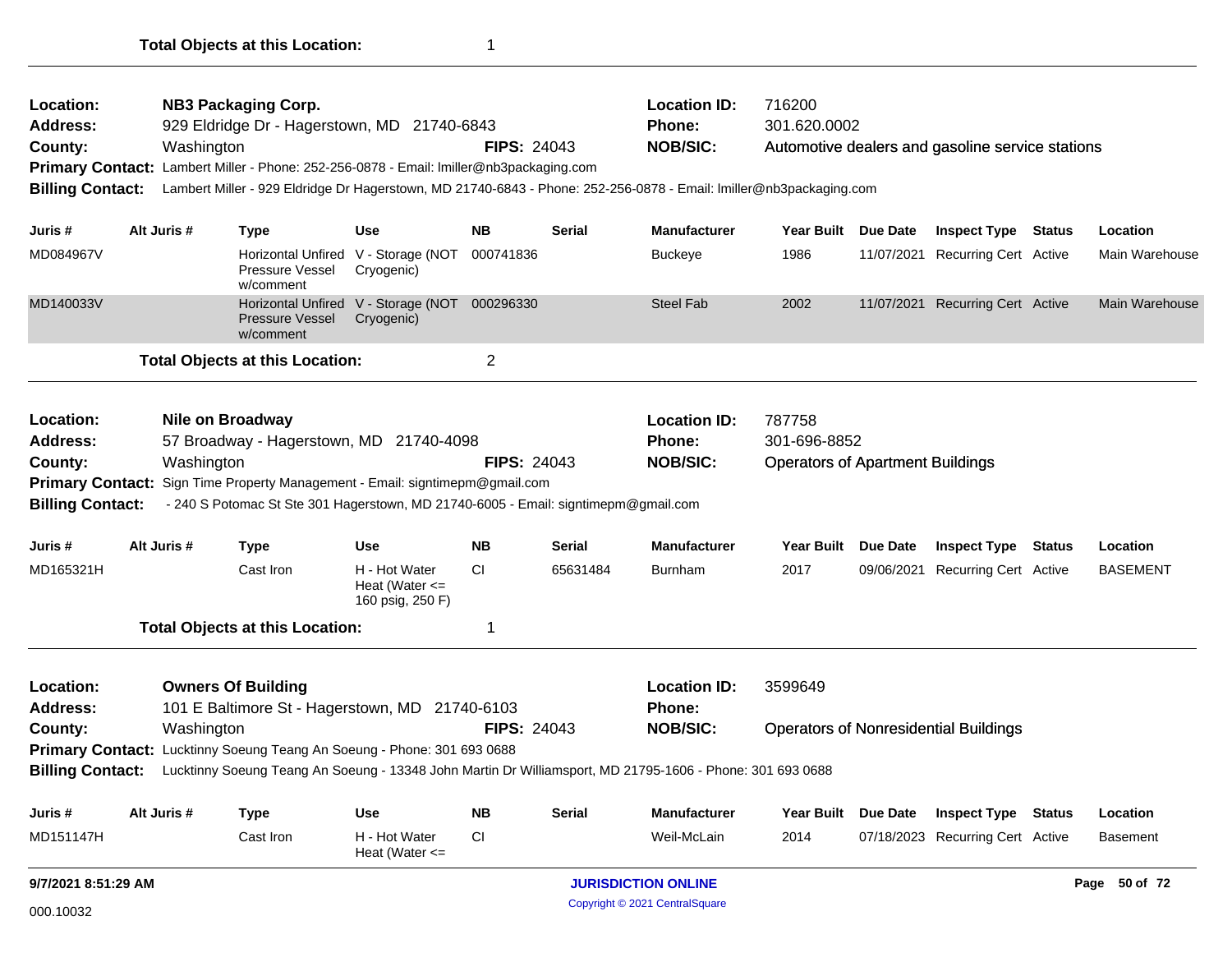| Juris #                 | Alt Juris # | <b>Type</b>                                                                                                        | <b>Use</b><br>160 psig, 250 F)                              | <b>NB</b>          | <b>Serial</b> | <b>Manufacturer</b> |                     | Year Built Due Date | <b>Inspect Type Status</b>                            | Location           |
|-------------------------|-------------|--------------------------------------------------------------------------------------------------------------------|-------------------------------------------------------------|--------------------|---------------|---------------------|---------------------|---------------------|-------------------------------------------------------|--------------------|
|                         |             | <b>Total Objects at this Location:</b>                                                                             |                                                             | 1                  |               |                     |                     |                     |                                                       |                    |
| Location:               |             | <b>Paradise Mennonite School</b>                                                                                   |                                                             |                    |               | <b>Location ID:</b> | 720653              |                     |                                                       |                    |
| <b>Address:</b>         |             | 19308 Air View Rd - Hagerstown, MD 21742-1357                                                                      |                                                             |                    |               | Phone:              | 301-733-1368        |                     |                                                       |                    |
| County:                 | Washington  |                                                                                                                    |                                                             | <b>FIPS: 24043</b> |               | <b>NOB/SIC:</b>     |                     |                     | <b>Elementary and Secondary Schools</b>               |                    |
|                         |             | Primary Contact: Paradise Mennonite School - Phone: 301-733-1368                                                   |                                                             |                    |               |                     |                     |                     |                                                       |                    |
| <b>Billing Contact:</b> |             | - 19308 Air View Rd Hagerstown, MD 21742-1357 - Phone: 301-733-1368                                                |                                                             |                    |               |                     |                     |                     |                                                       |                    |
| Juris #                 | Alt Juris # | Type                                                                                                               | Use                                                         | <b>NB</b>          | <b>Serial</b> | <b>Manufacturer</b> | Year Built          | Due Date            | <b>Inspect Type Status</b>                            | Location           |
| MD142300H               |             | Cast Iron                                                                                                          | H - Hot Water<br>Heat (Water $\leq$<br>160 psig, 250 F)     | CI.                | 5086704       | <b>Buderus</b>      | 2011                |                     | 06/02/2022 Recurring Cert Active                      | <b>Boiler Room</b> |
|                         |             | <b>Total Objects at this Location:</b>                                                                             |                                                             | 1                  |               |                     |                     |                     |                                                       |                    |
| Location:               |             | <b>Pepsi Beverage Company</b>                                                                                      |                                                             |                    |               | <b>Location ID:</b> | 1134074             |                     |                                                       |                    |
| <b>Address:</b>         |             | 10417 Ferguson Ln - Williamsport, MD 21795-3220                                                                    |                                                             |                    |               | <b>Phone:</b>       | 410-582-5100        |                     |                                                       |                    |
| County:                 | Washington  |                                                                                                                    |                                                             | <b>FIPS: 24043</b> |               | <b>NOB/SIC:</b>     |                     |                     | Operators of Dwellings Other Than Apartment Buildings |                    |
|                         |             | Primary Contact: Mark Smith - Phone: 301-582-5150 - Email: mark.smith2@pepsico.com                                 |                                                             |                    |               |                     |                     |                     |                                                       |                    |
| <b>Billing Contact:</b> |             | Mark Smith - 10417 Fergusson Ln Williamsport, MD 21795-3220 - Phone: 301-582-5150 - Email: mark.smith2@pepsico.com |                                                             |                    |               |                     |                     |                     |                                                       |                    |
|                         |             |                                                                                                                    |                                                             |                    |               |                     |                     |                     |                                                       |                    |
| Juris #                 | Alt Juris # | Type                                                                                                               | <b>Use</b>                                                  | <b>NB</b>          | <b>Serial</b> | <b>Manufacturer</b> | Year Built Due Date |                     | <b>Inspect Type Status</b>                            | Location           |
| MD148988V               |             | Pressure Vessel<br>w/comment                                                                                       | Horizontal Unfired V - Storage (NOT<br>Cryogenic)           | 000347603          |               | Morganton           | 2013                |                     | 06/07/2022 Recurring Cert Active                      | Garage             |
| MD148989V               |             | <b>Pressure Vessel</b><br>w/comment                                                                                | Horizontal Unfired V - Storage (NOT 007538222<br>Cryogenic) |                    |               | <b>Steel Fab</b>    | 2013                |                     | 06/07/2022 Recurring Cert Active                      | Garage             |
| MD148990V               |             | Pressure Vessel<br>w/comment                                                                                       | Horizontal Unfired V - Storage (NOT 000308790<br>Cryogenic) |                    |               | Morganton           | 2013                |                     | 06/07/2022 Recurring Cert Active                      | Garage             |
| MD149292V               |             | <b>Pressure Vessel</b><br>w/comment                                                                                | Horizontal Unfired V - Storage (NOT 000753210<br>Cryogenic) |                    |               | <b>Steel Fab</b>    | 2014                |                     | 06/07/2022 Recurring Cert Active                      | Garage             |
|                         |             | <b>Total Objects at this Location:</b>                                                                             |                                                             | 4                  |               |                     |                     |                     |                                                       |                    |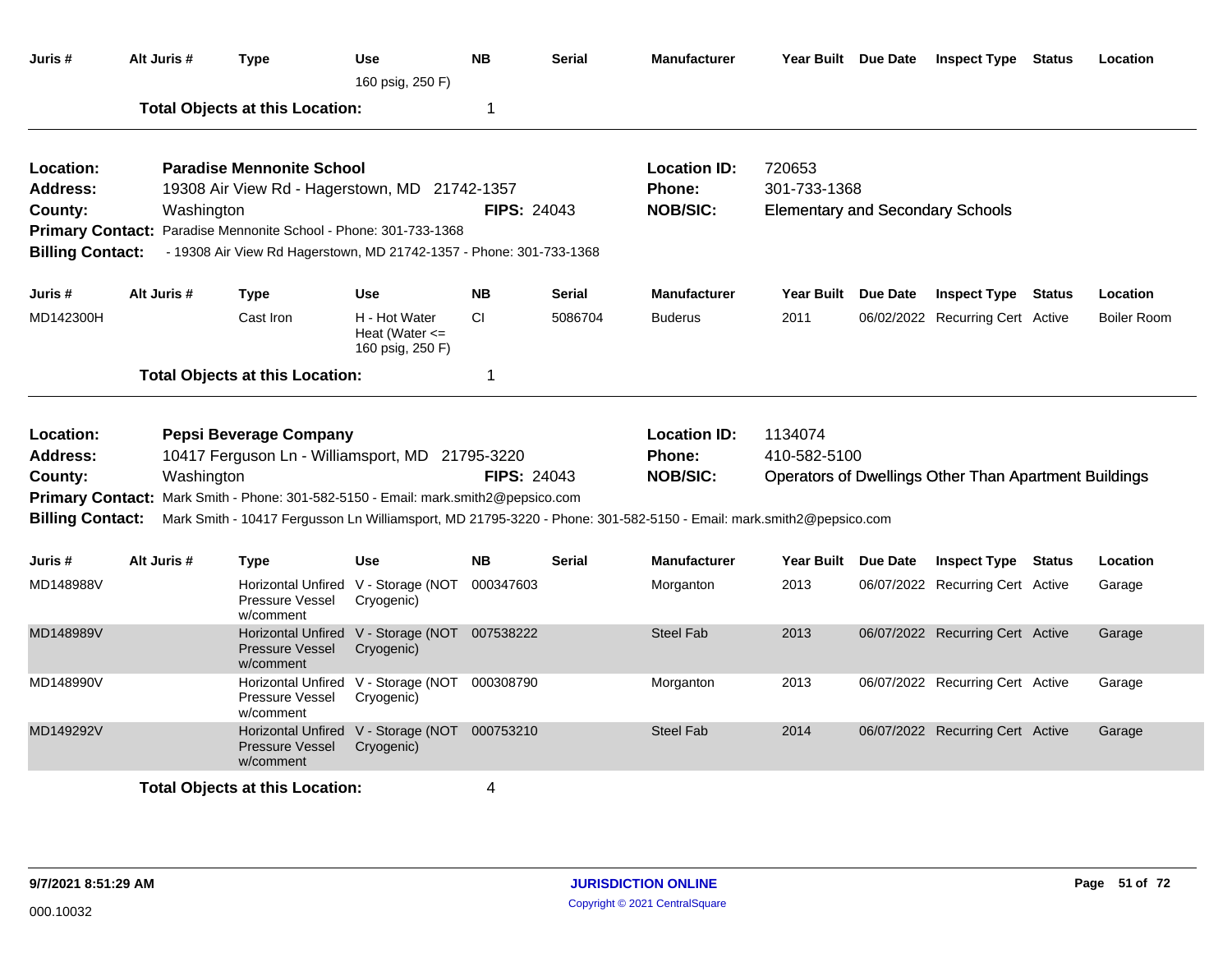| Location:<br><b>Address:</b><br>County:<br><b>Billing Contact:</b>                     | <b>Pizza Hut</b><br>Washington<br>Primary Contact: Pizza Hut                                                                                                                                                                                                                                                                                                  | 224 W MAIN ST - HANCOCK, MD 21750<br>- 2800 SE Market Pl Stuart, FL 34997-4965 - Phone: 800-472-2855 - Email: regulatory@nuco2.com |                                                         | <b>FIPS: 24043</b> |                          | <b>Location ID:</b><br><b>Phone:</b><br><b>NOB/SIC:</b> | 3633165                 |                 |                                  |               |                      |
|----------------------------------------------------------------------------------------|---------------------------------------------------------------------------------------------------------------------------------------------------------------------------------------------------------------------------------------------------------------------------------------------------------------------------------------------------------------|------------------------------------------------------------------------------------------------------------------------------------|---------------------------------------------------------|--------------------|--------------------------|---------------------------------------------------------|-------------------------|-----------------|----------------------------------|---------------|----------------------|
| Juris #                                                                                | Alt Juris #                                                                                                                                                                                                                                                                                                                                                   | <b>Type</b>                                                                                                                        | <b>Use</b>                                              | <b>NB</b>          | <b>Serial</b>            | <b>Manufacturer</b>                                     | Year Built              | <b>Due Date</b> | <b>Inspect Type Status</b>       |               | Location             |
| MD157860V                                                                              | A932477                                                                                                                                                                                                                                                                                                                                                       | <b>Vertical Unfired</b><br>Pressure Vessel<br>w/comment                                                                            | V - Storage<br>(Cryogenic)                              | 000113131          | SNCCIV99M17 MVE Inc<br>8 |                                                         | 1999                    |                 | 11/10/2022 Recurring Cert Active |               | Inside store<br>Room |
|                                                                                        |                                                                                                                                                                                                                                                                                                                                                               |                                                                                                                                    |                                                         | 1                  |                          |                                                         |                         |                 |                                  |               |                      |
| Location:<br>Address:<br>County:<br><b>Primary Contact:</b><br><b>Billing Contact:</b> |                                                                                                                                                                                                                                                                                                                                                               |                                                                                                                                    | 21740-5910                                              | <b>FIPS: 24043</b> |                          | <b>Location ID:</b><br>Phone:<br><b>NOB/SIC:</b>        | 4047285<br>301-790-3909 |                 |                                  |               |                      |
| Juris #                                                                                | <b>Total Objects at this Location:</b><br><b>Pope Tire &amp; Service Center</b><br>817 Dual Hwy - Hagerstown, MD<br>Washington<br>Pope Tire & Service Center - Phone: 301-790-3909<br>- 817 Dual Hwy Hagerstown, MD 21740-5910 - Phone: 301-790-3909<br>Alt Juris #<br><b>Use</b><br><b>Type</b><br><b>Horizontal Unfired</b><br>Pressure Vessel<br>w/comment |                                                                                                                                    |                                                         | <b>NB</b>          | <b>Serial</b>            | <b>Manufacturer</b>                                     | <b>Year Built</b>       | Due Date        | <b>Inspect Type</b>              | <b>Status</b> | Location             |
| MD167999V                                                                              |                                                                                                                                                                                                                                                                                                                                                               |                                                                                                                                    | V - Storage (NOT<br>Cryogenic)                          | 000287325          |                          | Manchester                                              | 2004                    |                 | 11/17/2022 Recurring Cert Active |               | Shop                 |
| MD168000V                                                                              |                                                                                                                                                                                                                                                                                                                                                               | <b>Vertical Unfired</b><br><b>Pressure Vessel</b><br>w/comment                                                                     | V - Storage (NOT<br>Cryogenic)                          | 002053052          |                          | <b>Twin Lakes</b>                                       | 2018                    |                 | 11/17/2022 Recurring Cert Active |               | Shop                 |
| MD168503H                                                                              |                                                                                                                                                                                                                                                                                                                                                               | <b>Horizontal Fire</b><br>Tube                                                                                                     | H - Hot Water<br>Heat (Water $\leq$<br>160 psig, 250 F) | 000000076          |                          | ALTERNATE HEAT<br><b>SYSTEMS</b>                        | 2017                    |                 | 01/05/2023 Recurring Cert Active |               | <b>Basement</b>      |
|                                                                                        |                                                                                                                                                                                                                                                                                                                                                               | <b>Total Objects at this Location:</b>                                                                                             |                                                         | 3                  |                          |                                                         |                         |                 |                                  |               |                      |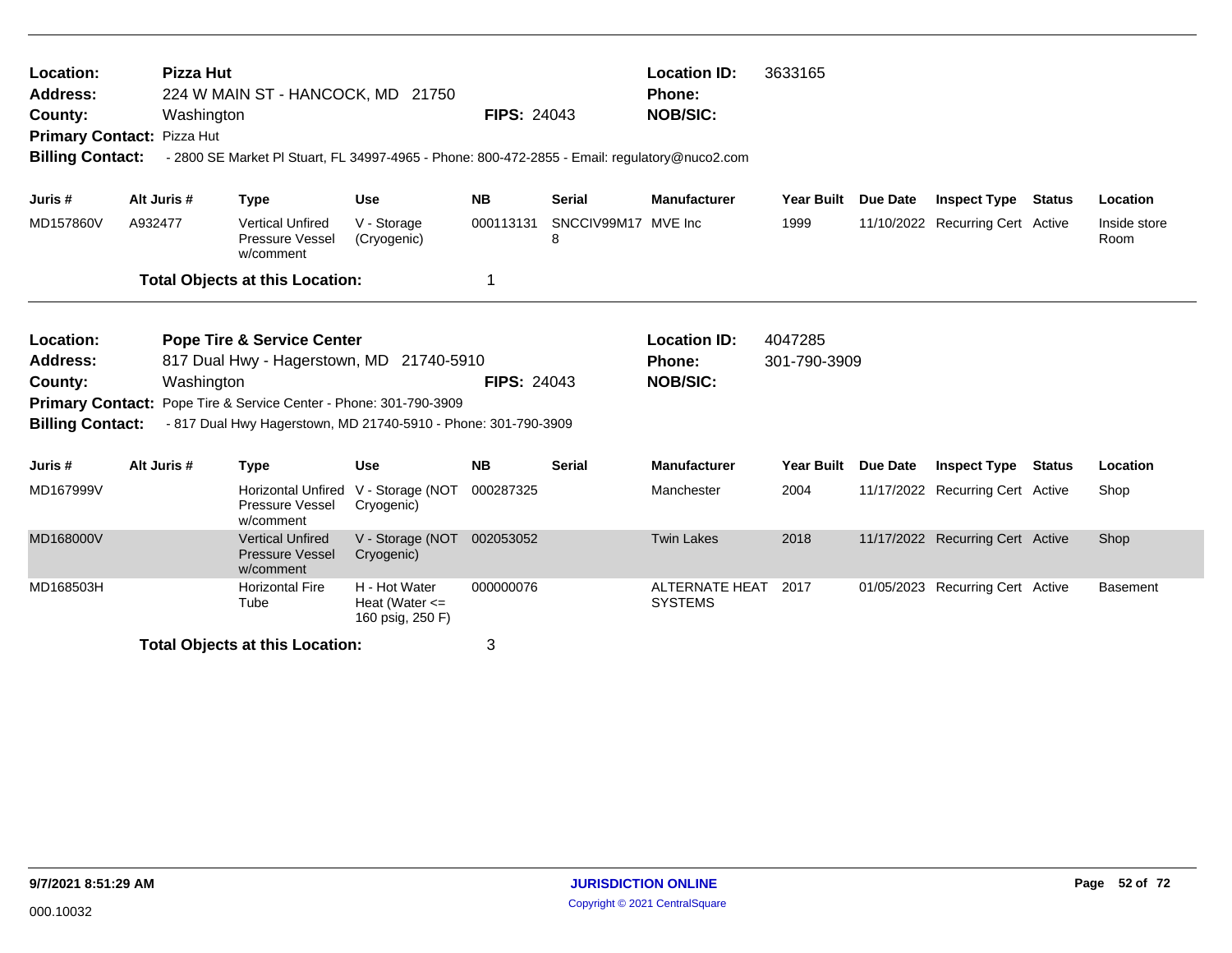| Location:<br><b>Pope Tire Warehouse and Service</b><br><b>Address:</b><br>11000 Bower Ave - Hagerstown, MD 21740-7652<br>County:<br>Washington<br><b>Primary Contact:</b><br>Jeff Crampton<br><b>Billing Contact:</b><br>Jeff Crampton - 11000 Bower Ave Hagerstown, MD 21740-7652<br>Alt Juris #<br>Juris #<br><b>Type</b><br>MD168483V |             |            |                                                                  |                                                         | <b>FIPS: 24043</b> |               | <b>Location ID:</b><br><b>Phone:</b><br><b>NOB/SIC:</b>                                    | 4048209<br>301-582-0012 |                                              |               |                 |
|------------------------------------------------------------------------------------------------------------------------------------------------------------------------------------------------------------------------------------------------------------------------------------------------------------------------------------------|-------------|------------|------------------------------------------------------------------|---------------------------------------------------------|--------------------|---------------|--------------------------------------------------------------------------------------------|-------------------------|----------------------------------------------|---------------|-----------------|
|                                                                                                                                                                                                                                                                                                                                          |             |            |                                                                  | <b>Use</b>                                              | <b>NB</b>          | <b>Serial</b> | <b>Manufacturer</b>                                                                        | Year Built Due Date     | <b>Inspect Type Status</b>                   |               | Location        |
|                                                                                                                                                                                                                                                                                                                                          |             |            | <b>Vertical Unfired</b><br><b>Pressure Vessel</b><br>w/comment   | V - Storage (NOT<br>Cryogenic)                          | 002220777          |               | <b>Twin Lakes</b>                                                                          | 2019                    | 11/23/2022 Recurring Cert Active             |               | <b>Basement</b> |
| MD168484V                                                                                                                                                                                                                                                                                                                                |             |            | <b>Horizontal Unfired</b><br><b>Pressure Vessel</b><br>w/comment | V - Storage (NOT<br>Cryogenic)                          | 000925353          |               | <b>Buckeye</b>                                                                             | 1989                    | 11/23/2022 Recurring Cert Active             |               | <b>Basement</b> |
| MD168485H                                                                                                                                                                                                                                                                                                                                |             |            | <b>Horizontal Water</b><br>Tube                                  | H - Hot Water<br>Heat (Water $\leq$<br>160 psig, 250 F) | 000000297          |               | <b>BWISE</b>                                                                               | 2014                    | 11/23/2022 Recurring Cert Active             |               | <b>Basement</b> |
|                                                                                                                                                                                                                                                                                                                                          |             |            | <b>Total Objects at this Location:</b>                           |                                                         | 3                  |               |                                                                                            |                         |                                              |               |                 |
| Location:<br><b>Address:</b>                                                                                                                                                                                                                                                                                                             |             |            | <b>Potomac Bead Company</b>                                      | 240 N Prospect St - Hagerstown, MD 21740-3725           |                    |               | <b>Location ID:</b><br><b>Phone:</b>                                                       | 730251                  |                                              |               |                 |
| County:                                                                                                                                                                                                                                                                                                                                  |             | Washington |                                                                  |                                                         | <b>FIPS: 24043</b> |               | <b>NOB/SIC:</b>                                                                            |                         | Wood Household Furniture, Except Upholstered |               |                 |
| <b>Billing Contact:</b>                                                                                                                                                                                                                                                                                                                  |             |            | Primary Contact: Mandi Kocher - Email: mandi@potomacbeads.com    |                                                         |                    |               | Mandi Kocher - 240 N Prospect St Hagerstown, MD 21740-3725 - Email: mandi@potomacbeads.com |                         |                                              |               |                 |
| Juris #                                                                                                                                                                                                                                                                                                                                  | Alt Juris # |            | <b>Type</b>                                                      | <b>Use</b>                                              | <b>NB</b>          | <b>Serial</b> | <b>Manufacturer</b>                                                                        | Year Built Due Date     | <b>Inspect Type</b>                          | <b>Status</b> | Location        |
| MD167567V                                                                                                                                                                                                                                                                                                                                |             |            | <b>Vertical Unfired</b><br><b>Pressure Vessel</b><br>w/comment   | V - Storage (NOT<br>Cryogenic)                          | 000885196          |               | Morgantown                                                                                 | 2020                    | 09/08/2022 Recurring Cert Active             |               | <b>Basement</b> |
|                                                                                                                                                                                                                                                                                                                                          |             |            |                                                                  |                                                         |                    |               |                                                                                            |                         |                                              |               |                 |

**Total Objects at this Location:** 1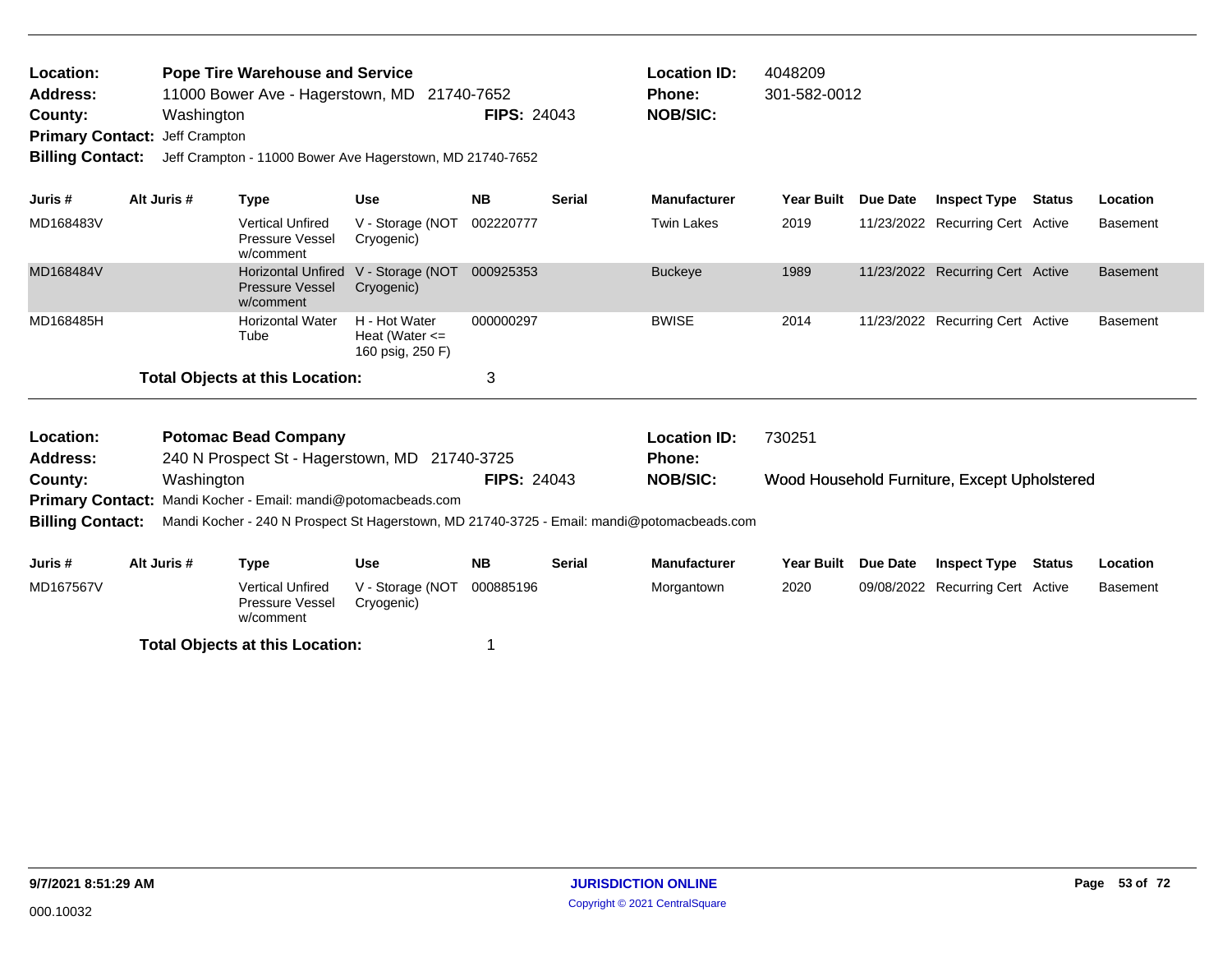| Location:<br><b>Address:</b><br>County:<br><b>Primary Contact:</b><br><b>Billing Contact:</b> | Washington   | <b>Potomac Living Center</b><br>1310 Potomac Ave - Hagerstown, MD 21742-3319<br>James Ringley - Phone: 301-960-4881<br>Mike Fitzgerald - 382 S Cleveland Ave Hagerstown, MD 21740-5769 - Phone: 301-960-4881 |                                                         | <b>FIPS: 24043</b>               |        | <b>Location ID:</b><br>Phone:<br><b>NOB/SIC:</b>                                                                                                                                                                                                                                | 1607615<br>301-960-4881<br><b>Operators of Apartment Buildings</b> |                                                         |        |                      |
|-----------------------------------------------------------------------------------------------|--------------|--------------------------------------------------------------------------------------------------------------------------------------------------------------------------------------------------------------|---------------------------------------------------------|----------------------------------|--------|---------------------------------------------------------------------------------------------------------------------------------------------------------------------------------------------------------------------------------------------------------------------------------|--------------------------------------------------------------------|---------------------------------------------------------|--------|----------------------|
| Juris #                                                                                       | Alt Juris #  | <b>Type</b>                                                                                                                                                                                                  | Use                                                     | NB.                              | Serial | <b>Manufacturer</b>                                                                                                                                                                                                                                                             | Year Built Due Date                                                | <b>Inspect Type Status</b>                              |        | Location             |
| MD168489H                                                                                     |              | <b>Water Tube</b><br>Coiled (NOT<br><b>Flueless Hi</b><br>Efficiency)                                                                                                                                        | H - Hot Water<br>Heat (Water $\leq$<br>160 psig, 250 F) | 000C26079                        |        | A O Smith                                                                                                                                                                                                                                                                       | 2009                                                               | 10/13/2022 Recurring Cert Active                        |        | <b>BLRM</b>          |
|                                                                                               |              | <b>Total Objects at this Location:</b>                                                                                                                                                                       |                                                         | -1                               |        |                                                                                                                                                                                                                                                                                 |                                                                    |                                                         |        |                      |
| Location:<br><b>Address:</b><br>County:<br><b>Billing Contact:</b>                            | Washington   | Ramada Plaza Hotel<br>1718 Underpass Way - Hagerstown, MD 21740-6961<br>Primary Contact: Bowman Hospitality and Convience - Phone: 301-582-1555 - Email: cjoiner@dmbowman.com                                |                                                         | <b>FIPS: 24043</b>               |        | <b>Location ID:</b><br>Phone:<br><b>NOB/SIC:</b><br>Bowman Hospitality and Convience - 10228 Governor Lane Blvd Williamsport, MD 21795-4033 - Phone: 301-582-1555 - Email: cjoiner@dmbowman.com                                                                                 | 721517<br>301-797-2500                                             | Hotels, rooming houses, camps, and other lodging places |        |                      |
| Juris #                                                                                       | Alt Juris #  | <b>Type</b>                                                                                                                                                                                                  | <b>Use</b>                                              | <b>NB</b>                        | Serial | <b>Manufacturer</b>                                                                                                                                                                                                                                                             | Year Built Due Date                                                | <b>Inspect Type Status</b>                              |        | Location             |
| MD159523H                                                                                     |              | <b>Horizontal Fire</b><br>Tube                                                                                                                                                                               | H - Hot Water<br>Supply (Water <=<br>160 psig, 210 F)   | 000209198                        |        | A O Smith                                                                                                                                                                                                                                                                       | 2015                                                               | 02/09/2022 Recurring Cert Active                        |        | <b>Basement</b>      |
|                                                                                               |              | <b>Total Objects at this Location:</b>                                                                                                                                                                       |                                                         | -1                               |        |                                                                                                                                                                                                                                                                                 |                                                                    |                                                         |        |                      |
| Location:<br><b>Address:</b><br>County:<br><b>Primary Contact:</b><br><b>Billing Contact:</b> | Washington   | <b>Redland Brick Inc - Cushwa Plant</b><br>15718 Clear Spring Rd - Williamsport, MD                                                                                                                          |                                                         | 21795-1009<br><b>FIPS: 24043</b> |        | <b>Location ID:</b><br>Phone:<br><b>NOB/SIC:</b><br>Danny Cunningham - Phone: 301-223-7700 x7166 - Email: danny.cunningham@redlandbrick.com<br>Danny Cunningham - PO Box 160 Williamsport, MD 21795-0160 - Phone: 301-223-7700 x7166 - Email: danny.cunningham@redlandbrick.com | 722510<br>410-221-0505<br><b>Brick and Structural Clay Tile</b>    |                                                         |        |                      |
| Juris #                                                                                       | Alt Juris #  | Type                                                                                                                                                                                                         | Use                                                     | NΒ                               | Serial | <b>Manufacturer</b>                                                                                                                                                                                                                                                             | Year Built Due Date                                                | <b>Inspect Type</b>                                     | Status | Location             |
| MD070298V                                                                                     | Air Receiver | Vertical Unfired<br>Pressure Vessel<br>w/comment                                                                                                                                                             | V - Storage (NOT 000793941<br>Cryogenic)                |                                  |        | Wood Ind Prod                                                                                                                                                                                                                                                                   | 1981                                                               | 01/26/2023 External Cert Active                         |        | <b>Shape Setting</b> |
| MD070299V                                                                                     | Air Receiver | <b>Vertical Unfired</b><br><b>Pressure Vessel</b><br>w/comment                                                                                                                                               | V - Storage (NOT 000151394<br>Cryogenic)                |                                  |        | Westinghouse                                                                                                                                                                                                                                                                    | 1955                                                               | 01/26/2023 External Cert Active                         |        | <b>Hand Assist</b>   |
| 9/7/2021 8:51:29 AM                                                                           |              |                                                                                                                                                                                                              |                                                         |                                  |        | <b>JURISDICTION ONLINE</b>                                                                                                                                                                                                                                                      |                                                                    |                                                         |        | Page 54 of 72        |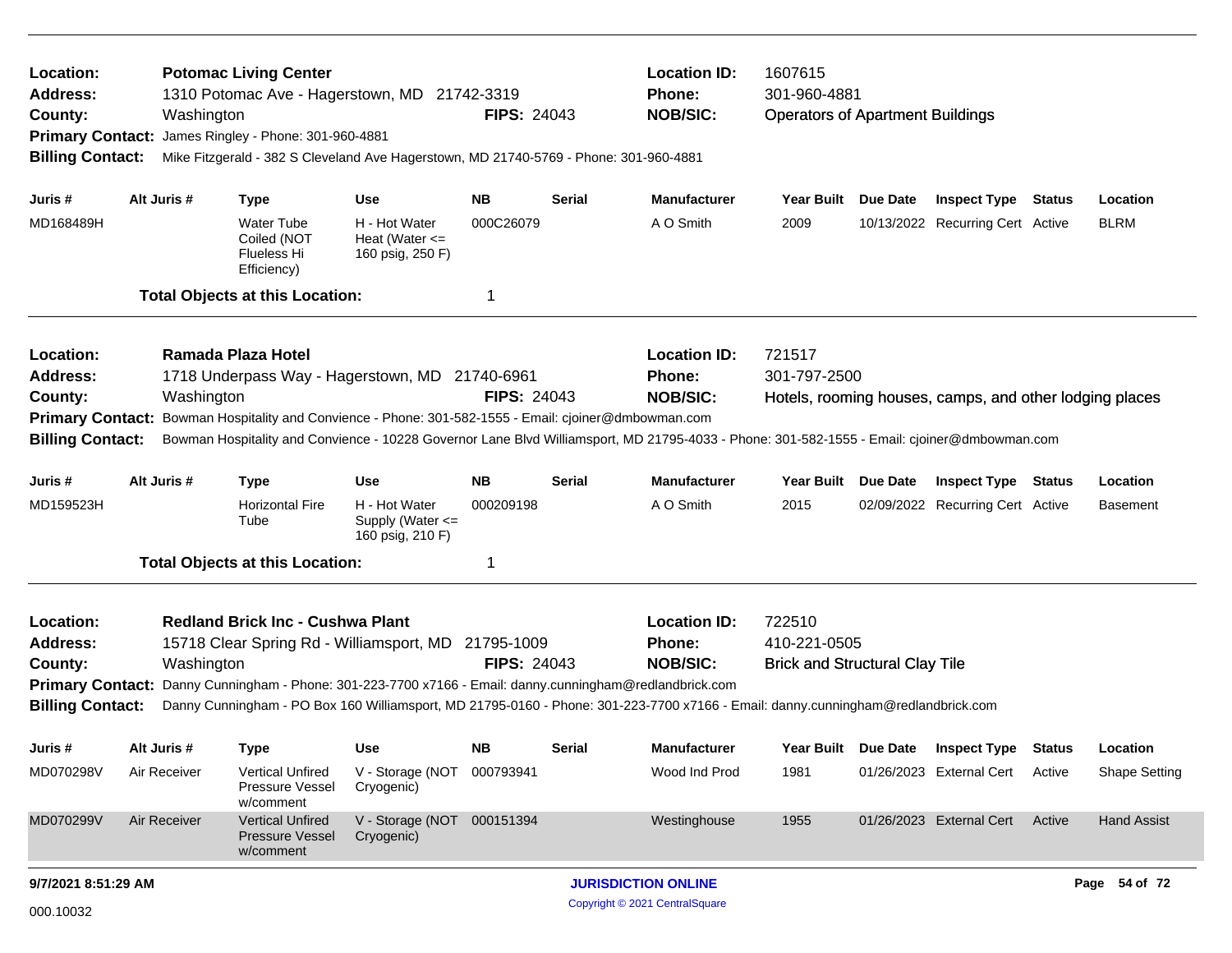| Juris #                                                            | Alt Juris #  | <b>Type</b>                                                                                                                     | <b>Use</b>                                                | <b>NB</b>          | <b>Serial</b> | <b>Manufacturer</b>                              | Year Built                                         | Due Date            | <b>Inspect Type</b>              | <b>Status</b> | Location               |
|--------------------------------------------------------------------|--------------|---------------------------------------------------------------------------------------------------------------------------------|-----------------------------------------------------------|--------------------|---------------|--------------------------------------------------|----------------------------------------------------|---------------------|----------------------------------|---------------|------------------------|
| MD099015V                                                          | Air Receiver | <b>Vertical Unfired</b><br><b>Pressure Vessel</b><br>w/comment                                                                  | V - Storage (NOT<br>Cryogenic)                            | 000177793          |               | <b>Steel Fab</b>                                 | 1997                                               |                     | 01/26/2023 External Cert         | Active        | Air Compressor<br>Area |
| MD112622V                                                          | Air Receiver | <b>Vertical Unfired</b><br><b>Pressure Vessel</b><br>w/comment                                                                  | V - Storage (NOT 00066106F<br>Cryogenic)                  |                    |               | <b>Brunner</b>                                   | 1990                                               |                     | 01/26/2023 External Cert         | Active        | Monorail               |
| MD112623V                                                          | Air Receiver | <b>Vertical Unfired</b><br><b>Pressure Vessel</b><br>w/comment                                                                  | V - Storage (NOT<br>Cryogenic)                            | 00063092F          |               | <b>Brunner</b>                                   | 1990                                               |                     | 01/26/2023 External Cert         | Active        | Sand Shed              |
| MD112624V                                                          | Air Tank     | <b>Vertical Unfired</b><br><b>Pressure Vessel</b><br>w/comment                                                                  | V - Storage (NOT 000129003<br>Cryogenic)                  |                    |               | Manchester                                       | 2000                                               |                     | 01/26/2023 Recurring Cert Active |               | <b>Weld Shop</b>       |
| MD137905V                                                          | Air Receiver | <b>Vertical Unfired</b><br><b>Pressure Vessel</b><br>w/comment                                                                  | V - Storage (NOT<br>Cryogenic)                            | 000172124          |               | <b>Steel Fab</b>                                 | 1997                                               |                     | 01/26/2023 External Cert         | Active        | Car Clean              |
|                                                                    |              | <b>Total Objects at this Location:</b>                                                                                          |                                                           | 7                  |               |                                                  |                                                    |                     |                                  |               |                        |
| Location:<br><b>Address:</b><br>County:<br><b>Billing Contact:</b> | Washington   | <b>Ringer's Laundry</b><br>737 Chestnut St - Hagerstown, MD 21740-6302<br>Primary Contact: Cosey - Phone: 301 733 5256          |                                                           | <b>FIPS: 24043</b> |               | <b>Location ID:</b><br>Phone:<br><b>NOB/SIC:</b> | 722811<br>301-733-5256<br><b>Personal services</b> |                     |                                  |               |                        |
| Juris #                                                            | Alt Juris #  | <b>Type</b>                                                                                                                     | <b>Use</b>                                                | <b>NB</b>          | <b>Serial</b> | <b>Manufacturer</b>                              | Year Built Due Date                                |                     | <b>Inspect Type Status</b>       |               | Location               |
| MD004183                                                           |              |                                                                                                                                 | Vertical Fire Tube S - Power-Ironing<br>(Steam > 15 psig) | 000072567          |               | Fulton                                           | 1995                                               |                     | 04/29/2022 Recurring Cert Active |               | <b>Boiler Room</b>     |
|                                                                    |              | <b>Total Objects at this Location:</b>                                                                                          |                                                           | 1                  |               |                                                  |                                                    |                     |                                  |               |                        |
| Location:<br><b>Address:</b>                                       |              | <b>Safelite Auto Glass</b><br>13130 Pennsylvania Ave - Hagerstown, MD 21742-2741                                                |                                                           |                    |               | <b>Location ID:</b><br>Phone:                    | 1526793                                            |                     |                                  |               |                        |
| County:                                                            | Washington   |                                                                                                                                 |                                                           | <b>FIPS: 24043</b> |               | <b>NOB/SIC:</b>                                  | Nonclassifiable Establishments                     |                     |                                  |               |                        |
|                                                                    |              | Primary Contact: Safelite Auto Glass - Phone: 301-739-7193 - Cell: 301-573-2385 - Email: david.eyler@safelite.com               |                                                           |                    |               |                                                  |                                                    |                     |                                  |               |                        |
| <b>Billing Contact:</b>                                            |              | - 13130 Pennsylvania Ave Hagerstown, MD 21742-2741 - Phone: 301-739-7193 - Cell: 301-573-2385 - Email: david.eyler@safelite.com |                                                           |                    |               |                                                  |                                                    |                     |                                  |               |                        |
| Juris #                                                            | Alt Juris #  | <b>Type</b>                                                                                                                     | <b>Use</b>                                                | <b>NB</b>          | <b>Serial</b> | <b>Manufacturer</b>                              |                                                    | Year Built Due Date | <b>Inspect Type Status</b>       |               | Location               |
| MD122208V                                                          |              | <b>Vertical Unfired</b><br><b>Pressure Vessel</b><br>w/comment                                                                  | V - Storage (NOT<br>Cryogenic)                            | 000573864          |               | <b>CPC</b>                                       | 1996                                               |                     | 08/12/2022 Recurring Cert Active |               | shop                   |
|                                                                    |              | <b>Total Objects at this Location:</b>                                                                                          |                                                           | $\mathbf 1$        |               |                                                  |                                                    |                     |                                  |               |                        |
| 9/7/2021 8:51:29 AM                                                |              |                                                                                                                                 |                                                           |                    |               | <b>JURISDICTION ONLINE</b>                       |                                                    |                     |                                  |               | Page 55 of 72          |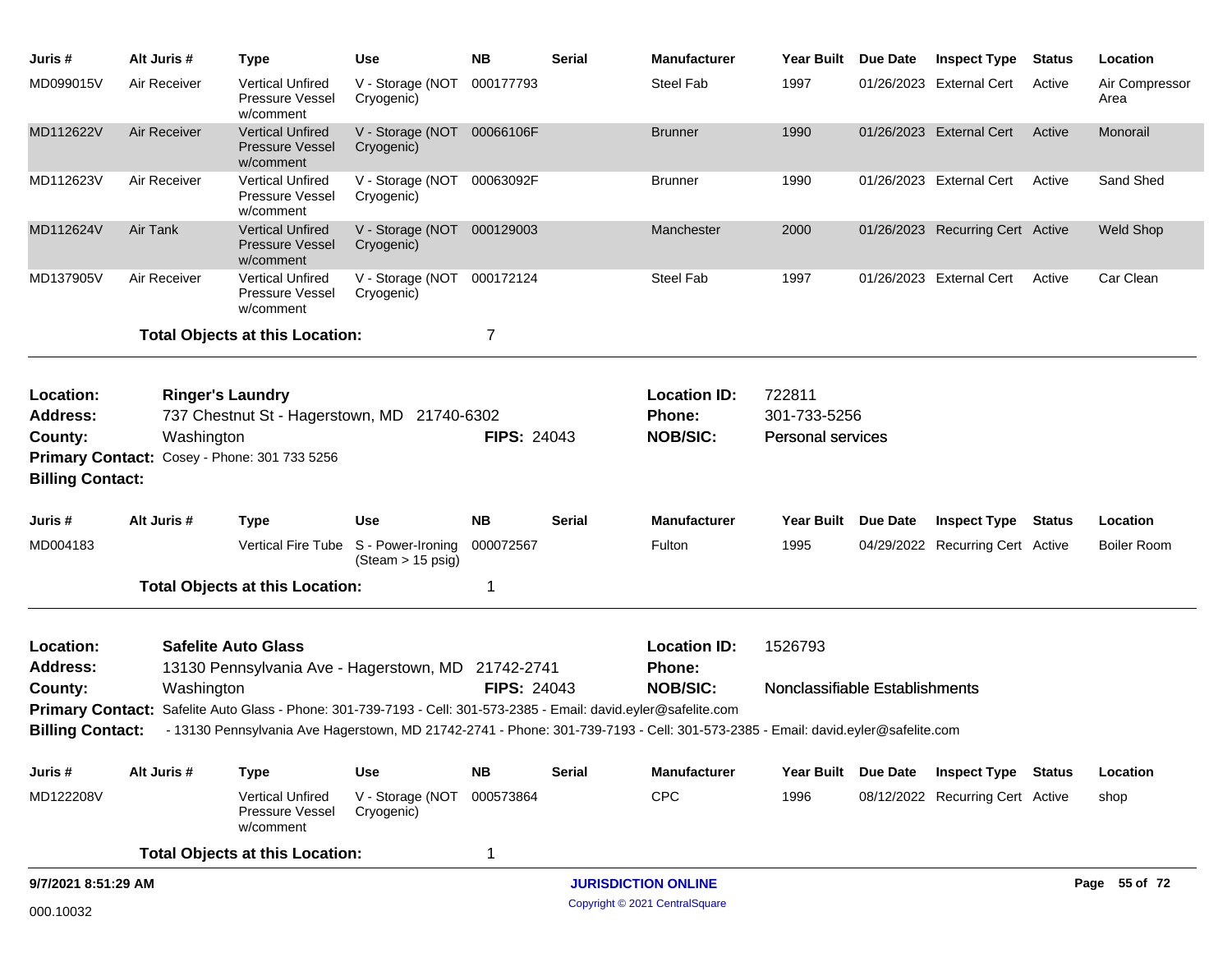| Location:<br><b>Address:</b><br>County:<br>Primary Contact: Nicholas M. Schurz<br><b>Billing Contact:</b> | Salisbury Hill, LLC.<br>Washington                                                                                              | 30 E Salisbury St - Williamsport, MD 21795-1112 |                                                                   | <b>FIPS: 24043</b>                                      |                    | <b>Location ID:</b><br><b>Phone:</b><br><b>NOB/SIC:</b> | 722549<br><b>Religious Organizations</b>                                                                                         |                          |                 |                                  |                   |
|-----------------------------------------------------------------------------------------------------------|---------------------------------------------------------------------------------------------------------------------------------|-------------------------------------------------|-------------------------------------------------------------------|---------------------------------------------------------|--------------------|---------------------------------------------------------|----------------------------------------------------------------------------------------------------------------------------------|--------------------------|-----------------|----------------------------------|-------------------|
|                                                                                                           |                                                                                                                                 |                                                 | Nicholas M. Schurz - 10713 Bratton Ct Williamsport, MD 21795-1432 |                                                         |                    |                                                         |                                                                                                                                  |                          |                 |                                  |                   |
| Juris #                                                                                                   |                                                                                                                                 | Alt Juris #                                     | <b>Type</b>                                                       | <b>Use</b>                                              | <b>NB</b>          | <b>Serial</b>                                           | <b>Manufacturer</b>                                                                                                              | <b>Year Built</b>        | Due Date        | <b>Inspect Type Status</b>       | Location          |
| MD144231H                                                                                                 |                                                                                                                                 |                                                 | Cast Iron                                                         | H - Hot Water<br>Heat (Water $\leq$<br>160 psig, 250 F) | <b>CI</b>          | CP6644116                                               | Weil-McLain                                                                                                                      | 2012                     | 01/05/2021      | <b>Recurring Cert Active</b>     | <b>Boiler Rm</b>  |
|                                                                                                           |                                                                                                                                 |                                                 |                                                                   |                                                         | 1                  |                                                         |                                                                                                                                  |                          |                 |                                  |                   |
| Location:<br><b>Address:</b>                                                                              | <b>Total Objects at this Location:</b><br><b>Sam's Club - 8193</b><br>1700 Wesel Blvd - Hagerstown, MD 21740-5389<br>Washington |                                                 |                                                                   |                                                         |                    | <b>Location ID:</b><br><b>Phone:</b>                    | 2975271                                                                                                                          |                          |                 |                                  |                   |
| County:                                                                                                   | Primary Contact: APTIM (MD) - Phone: 877-829-5505 - Email: walmartepmsupport@aptim.com                                          |                                                 |                                                                   |                                                         | <b>FIPS: 24043</b> |                                                         | <b>NOB/SIC:</b>                                                                                                                  | <b>Department Stores</b> |                 |                                  |                   |
| <b>Billing Contact:</b>                                                                                   |                                                                                                                                 |                                                 |                                                                   |                                                         |                    |                                                         | Licensing Department - 8725 Rosehill Rd Ste 450 Lenexa, KS 66215-4611 - Phone: 877-829-5505 - Email: walmartepmsupport@aptim.com |                          |                 |                                  |                   |
| Juris #                                                                                                   |                                                                                                                                 | Alt Juris #                                     | <b>Type</b>                                                       | <b>Use</b>                                              | <b>NB</b>          | <b>Serial</b>                                           | <b>Manufacturer</b>                                                                                                              | <b>Year Built</b>        | <b>Due Date</b> | <b>Inspect Type Status</b>       | Location          |
| MD140894V                                                                                                 |                                                                                                                                 |                                                 | <b>Vertical Unfired</b><br><b>Pressure Vessel</b><br>w/comment    | V - Storage (NOT<br>Cryogenic)                          | 000618658          |                                                         | Manchester                                                                                                                       | 2010                     |                 | 03/11/2023 Recurring Cert Active | Tire Shop         |
| MD140895V                                                                                                 |                                                                                                                                 |                                                 | <b>Horizontal Unfired</b><br><b>Pressure Vessel</b><br>w/comment  | V - Storage (NOT<br>Cryogenic)                          | 000036651          |                                                         | Standard                                                                                                                         | 2001                     |                 | 03/11/2023 Recurring Cert Active | <b>Motor Room</b> |
| MD140896V                                                                                                 |                                                                                                                                 |                                                 | <b>Horizontal Unfired</b><br>Pressure Vessel<br>w/comment         | V - Storage (NOT<br>Cryogenic)                          | 000036694          |                                                         | Standard                                                                                                                         | 2001                     |                 | 03/11/2023 Recurring Cert Active | Motor Room        |
|                                                                                                           |                                                                                                                                 |                                                 | <b>Total Objects at this Location:</b>                            |                                                         | 3                  |                                                         |                                                                                                                                  |                          |                 |                                  |                   |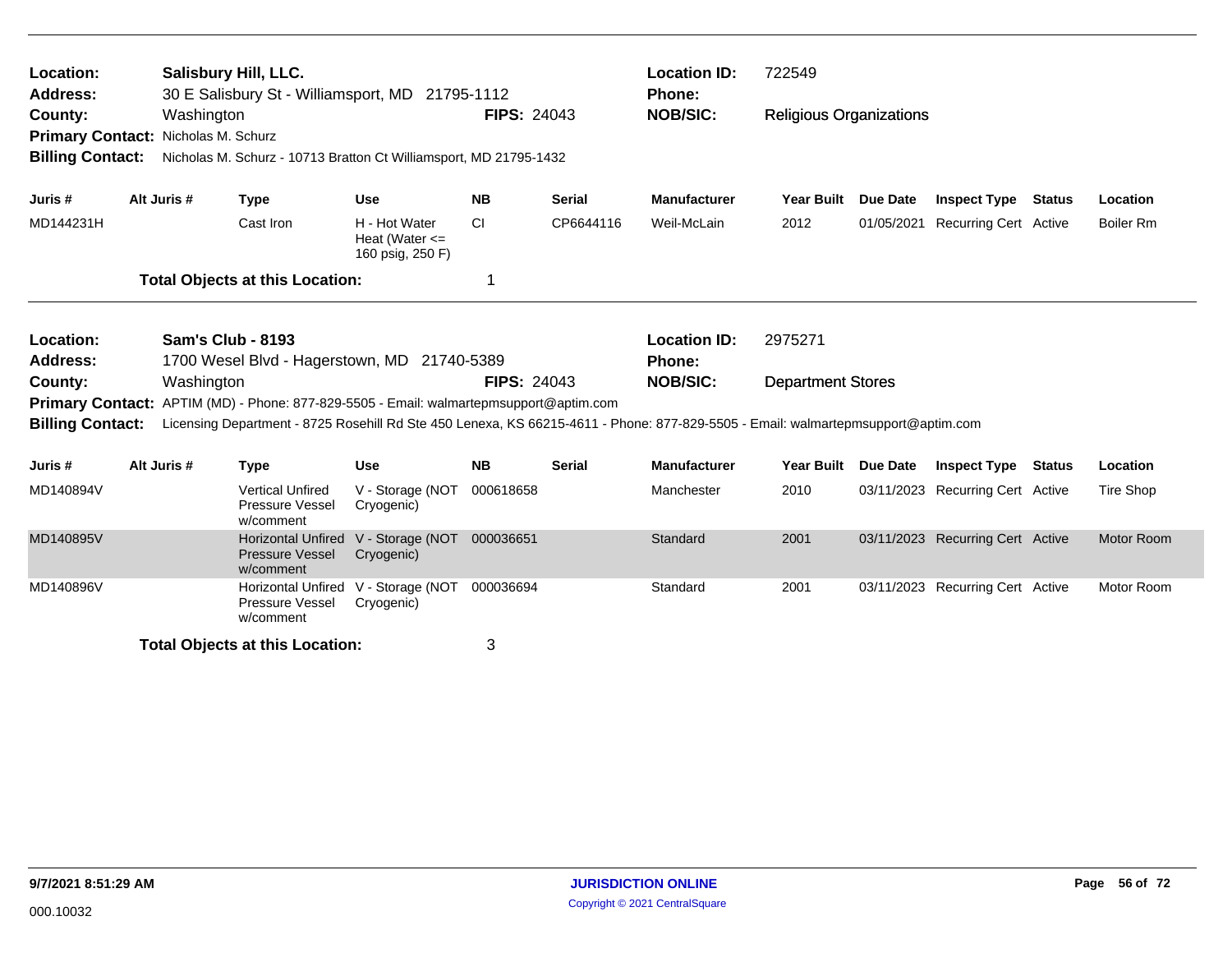| Location:<br><b>Address:</b><br>County:<br><b>Billing Contact:</b> | Washington  | Sams Club (NuCO2) # 114214<br>1700 Wesel Blvd - Hagerstown, MD 21740-5389<br>Primary Contact: NuCO2-Regulatory (MD BPV) - Phone: 800-472-2855 - Email: regulatory@nuco2.com<br>- 2800 SE Market PI Stuart, FL 34997-4965 - Phone: 800-472-2855 - Email: regulatory@nuco2.com |                                                         | <b>FIPS: 24043</b> |               | <b>Location ID:</b><br>Phone:<br><b>NOB/SIC:</b> | 724303<br>301-714-0096<br><b>Industrial Gases</b> |                 |                                  |               |                 |
|--------------------------------------------------------------------|-------------|------------------------------------------------------------------------------------------------------------------------------------------------------------------------------------------------------------------------------------------------------------------------------|---------------------------------------------------------|--------------------|---------------|--------------------------------------------------|---------------------------------------------------|-----------------|----------------------------------|---------------|-----------------|
| Juris #                                                            | Alt Juris # | <b>Type</b>                                                                                                                                                                                                                                                                  | <b>Use</b>                                              | <b>NB</b>          | <b>Serial</b> | <b>Manufacturer</b>                              | <b>Year Built</b>                                 | Due Date        | <b>Inspect Type Status</b>       |               | Location        |
| MD150478V                                                          |             | <b>Vertical Unfired</b><br>Pressure Vessel<br>w/comment                                                                                                                                                                                                                      | V - Storage (NOT 000196566<br>Cryogenic)                |                    |               | <b>CHART</b>                                     | 2008                                              |                 | 04/10/2023 Recurring Cert Active |               | Outside - Rear  |
|                                                                    |             | <b>Total Objects at this Location:</b>                                                                                                                                                                                                                                       |                                                         | $\mathbf{1}$       |               |                                                  |                                                   |                 |                                  |               |                 |
| Location:<br><b>Address:</b>                                       |             | <b>Sardi's Chicken (Arc3)</b><br>100 Railway Ln - Hagerstown, MD 21740-6912                                                                                                                                                                                                  |                                                         |                    |               | <b>Location ID:</b><br>Phone:                    | 3915204                                           |                 |                                  |               |                 |
| County:<br><b>Primary Contact:</b>                                 | Washington  | Sardi's Chicken (Arc3)                                                                                                                                                                                                                                                       |                                                         | <b>FIPS: 24043</b> |               | <b>NOB/SIC:</b>                                  | <b>Eating and Drinking Places</b>                 |                 |                                  |               |                 |
| <b>Billing Contact:</b>                                            |             | Charlie Patterson - PO Box 26269 Richmond, VA 23260-6269 - Phone: 804-644-4521 - Email: charlie.patterson@arc3gases.com                                                                                                                                                      |                                                         |                    |               |                                                  |                                                   |                 |                                  |               |                 |
| Juris #                                                            | Alt Juris # | <b>Type</b>                                                                                                                                                                                                                                                                  | <b>Use</b>                                              | <b>NB</b>          | <b>Serial</b> | <b>Manufacturer</b>                              | Year Built Due Date                               |                 | <b>Inspect Type</b>              | Status        | Location        |
| MD162106V                                                          |             | <b>Vertical Unfired</b><br><b>Pressure Vessel</b><br>w/comment                                                                                                                                                                                                               | V - Storage (NOT<br>Cryogenic)                          | 000310737          |               | <b>CHART</b>                                     | 2018                                              |                 | 12/14/2022 Recurring Cert Active |               | Kitchen         |
|                                                                    |             | <b>Total Objects at this Location:</b>                                                                                                                                                                                                                                       |                                                         | $\mathbf{1}$       |               |                                                  |                                                   |                 |                                  |               |                 |
| Location:<br><b>Address:</b>                                       |             | <b>SDK Holdings, LLC</b><br>314 N Potomac St - Hagerstown, MD 21740-3895                                                                                                                                                                                                     |                                                         |                    |               | <b>Location ID:</b><br><b>Phone:</b>             | 709203                                            |                 |                                  |               |                 |
| County:                                                            | Washington  | Primary Contact: Sheryl Bowers - Phone: 301-667-8900                                                                                                                                                                                                                         |                                                         | <b>FIPS: 24043</b> |               | <b>NOB/SIC:</b>                                  | <b>Health services</b>                            |                 |                                  |               |                 |
| <b>Billing Contact:</b>                                            |             | Sheryl Bowers - 314 N Potomac St Hagerstown, MD 21740-3895 - Phone: 301-667-8900                                                                                                                                                                                             |                                                         |                    |               |                                                  |                                                   |                 |                                  |               |                 |
| Juris #                                                            | Alt Juris # | <b>Type</b>                                                                                                                                                                                                                                                                  | Use                                                     | <b>NB</b>          | Serial        | <b>Manufacturer</b>                              | Year Built                                        | <b>Due Date</b> | <b>Inspect Type</b>              | <b>Status</b> | Location        |
| MD069710H                                                          |             | Cast Iron                                                                                                                                                                                                                                                                    | H - Hot Water<br>Heat (Water $\leq$<br>160 psig, 250 F) | CI.                |               | <b>Burnham</b>                                   | 1982                                              |                 | 08/09/2022 Recurring Cert Active |               | <b>BASEMENT</b> |
|                                                                    |             | <b>Total Objects at this Location:</b>                                                                                                                                                                                                                                       |                                                         | 1                  |               |                                                  |                                                   |                 |                                  |               |                 |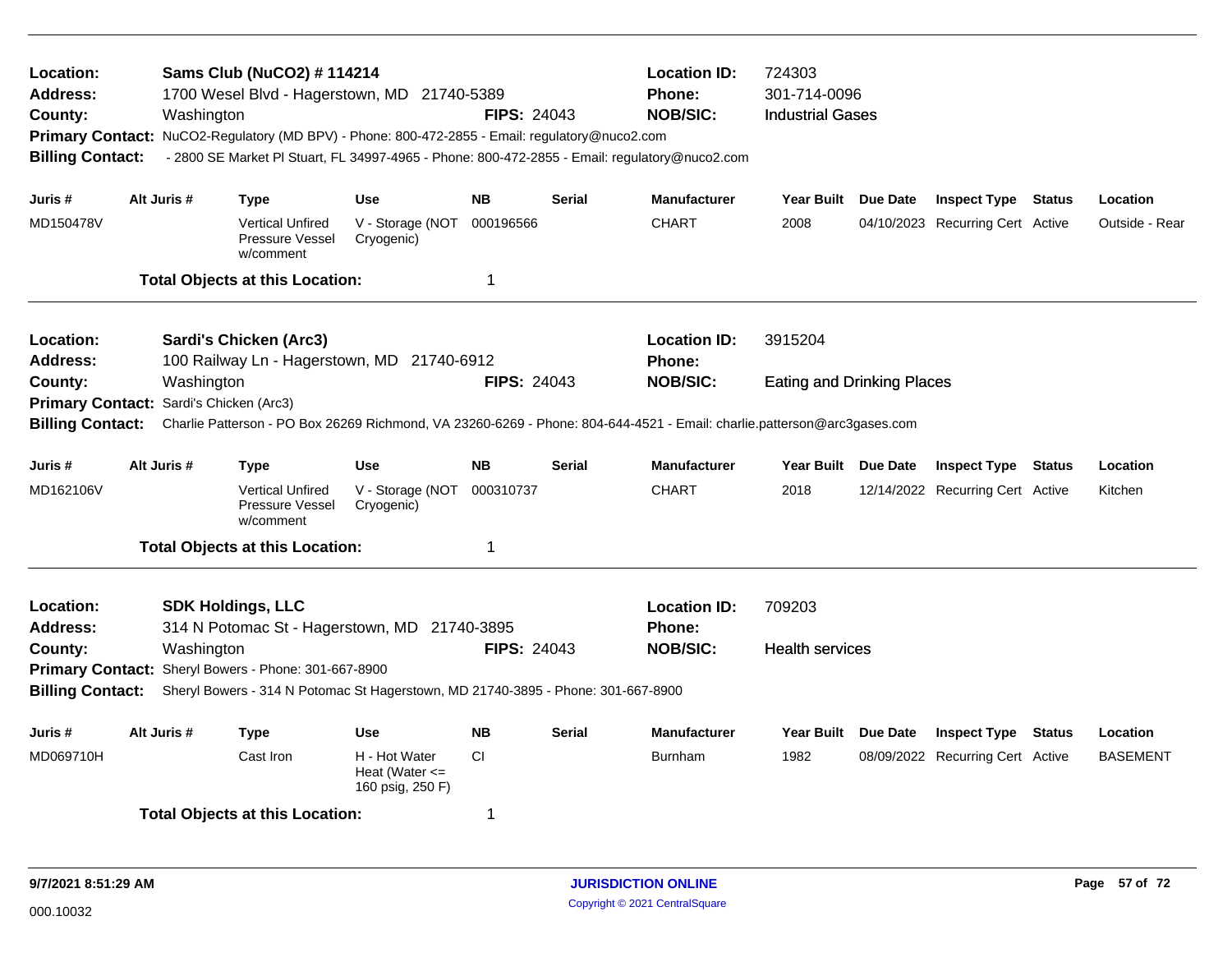| Location:<br>Address:             | Seven Ten (Arc3) |                                                                | 13330 Leitersburg Pike - Hagerstown, MD 21740                                     |                    |               | <b>Location ID:</b><br>Phone:                                                                                           | 3934345                           |                                  |        |                        |
|-----------------------------------|------------------|----------------------------------------------------------------|-----------------------------------------------------------------------------------|--------------------|---------------|-------------------------------------------------------------------------------------------------------------------------|-----------------------------------|----------------------------------|--------|------------------------|
| County:                           | Washington       |                                                                |                                                                                   | <b>FIPS: 24043</b> |               | <b>NOB/SIC:</b>                                                                                                         | <b>Eating and Drinking Places</b> |                                  |        |                        |
| Primary Contact: Seven Ten (Arc3) |                  |                                                                |                                                                                   |                    |               |                                                                                                                         |                                   |                                  |        |                        |
| <b>Billing Contact:</b>           |                  |                                                                |                                                                                   |                    |               | Charlie Patterson - PO Box 26269 Richmond, VA 23260-6269 - Phone: 804-644-4521 - Email: charlie.patterson@arc3gases.com |                                   |                                  |        |                        |
| Juris #                           | Alt Juris #      | <b>Type</b>                                                    | <b>Use</b>                                                                        | <b>NB</b>          | <b>Serial</b> | <b>Manufacturer</b>                                                                                                     | Year Built Due Date               | <b>Inspect Type Status</b>       |        | Location               |
| MD164086V                         |                  | <b>Vertical Unfired</b><br><b>Pressure Vessel</b><br>w/comment | V - Storage<br>(Cryogenic)                                                        | 000004785          |               | Taylor                                                                                                                  | 1989                              | 04/03/2023 Recurring Cert Active |        | Lounge Storage<br>Area |
|                                   |                  | <b>Total Objects at this Location:</b>                         |                                                                                   | 1                  |               |                                                                                                                         |                                   |                                  |        |                        |
| Location:                         | Sheetz - 464     |                                                                |                                                                                   |                    |               | <b>Location ID:</b>                                                                                                     | 3362677                           |                                  |        |                        |
| Address:                          |                  |                                                                | 191 Eastern Blvd N - Hagerstown, MD 21740-5978                                    |                    |               | Phone:                                                                                                                  |                                   |                                  |        |                        |
| County:                           | Washington       |                                                                |                                                                                   | <b>FIPS: 24043</b> |               | <b>NOB/SIC:</b>                                                                                                         | <b>Gasoline Service Stations</b>  |                                  |        |                        |
| <b>Primary Contact:</b>           |                  | Bill Ruggles - Phone: 814-239-1615                             |                                                                                   |                    |               |                                                                                                                         |                                   |                                  |        |                        |
| <b>Billing Contact:</b>           |                  |                                                                |                                                                                   |                    |               | Sharon Bush - 242 Sheetz Way Claysburg, PA 16625-8345 - Phone: 814-239-1436, 814-239-1615 - Email: sbush@sheetz.com     |                                   |                                  |        |                        |
| Juris #                           | Alt Juris #      | <b>Type</b>                                                    | <b>Use</b>                                                                        | <b>NB</b>          | <b>Serial</b> | <b>Manufacturer</b>                                                                                                     | Year Built Due Date               | <b>Inspect Type Status</b>       |        | Location               |
| MD154485V                         |                  | <b>Vertical Unfired</b><br>Pressure Vessel<br>w/comment        | V - Storage (NOT<br>Cryogenic)                                                    | 000075259          |               | Taylor                                                                                                                  | 2004                              | 04/04/2023 Recurring Cert Active |        | Kitchen                |
|                                   |                  | <b>Total Objects at this Location:</b>                         |                                                                                   | 1                  |               |                                                                                                                         |                                   |                                  |        |                        |
| Location:                         |                  | <b>Side Pockets Tavern</b>                                     |                                                                                   |                    |               | <b>Location ID:</b>                                                                                                     | 725265                            |                                  |        |                        |
| Address:                          |                  |                                                                | 807 S Potomac St - Hagerstown, MD 21740-6400                                      |                    |               | <b>Phone:</b>                                                                                                           | 301 797 5357                      |                                  |        |                        |
| County:                           | Washington       |                                                                |                                                                                   | <b>FIPS: 24043</b> |               | <b>NOB/SIC:</b>                                                                                                         | Eating and drinking places        |                                  |        |                        |
|                                   |                  | Primary Contact: Candy Hatfield - Phone: 301-800-6777          |                                                                                   |                    |               |                                                                                                                         |                                   |                                  |        |                        |
| <b>Billing Contact:</b>           |                  |                                                                | Candy Hatfield - 807 S Potomac St Hagerstown, MD 21740-6400 - Phone: 301-800-6777 |                    |               |                                                                                                                         |                                   |                                  |        |                        |
| Juris #                           | Alt Juris #      | <b>Type</b>                                                    | Use                                                                               | <b>NB</b>          | Serial        | <b>Manufacturer</b>                                                                                                     | Year Built Due Date               | <b>Inspect Type</b>              | Status | Location               |
| MD134738H                         |                  | Cast Iron                                                      | H - Hot Water<br>Heat (Water $\leq$<br>160 psig, 250 F)                           | <b>CI</b>          |               | <b>ECR International</b>                                                                                                | 2009                              | 07/18/2023 Recurring Cert Active |        | <b>Stock Room</b>      |
|                                   |                  | <b>Total Objects at this Location:</b>                         |                                                                                   | 1                  |               |                                                                                                                         |                                   |                                  |        |                        |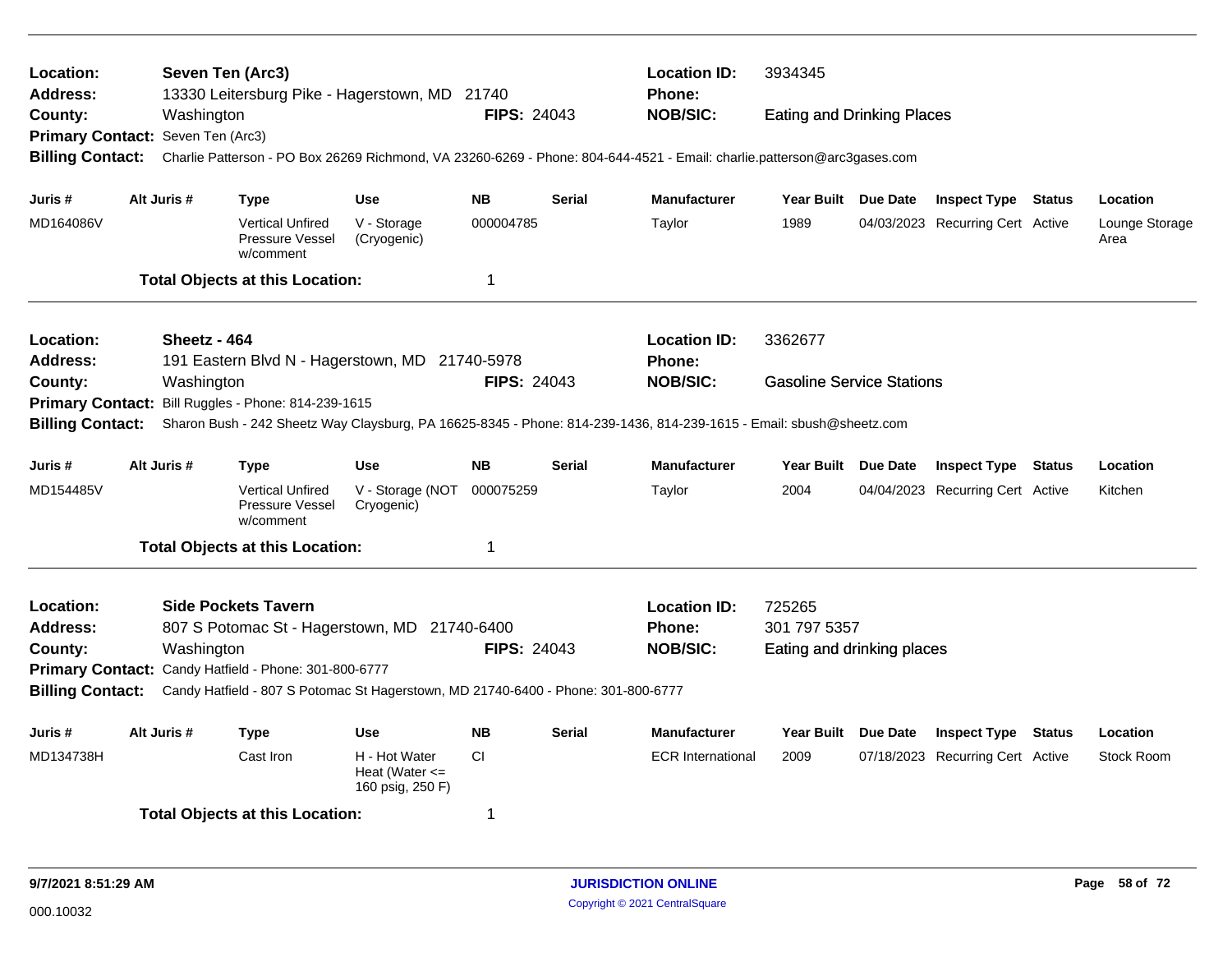| Location:<br>Address:        |             | <b>Sierra Nevada Corporation</b><br>18625 Jarkey Dr - Hagerstown, MD 21742-1356                         |                                          |                    |        | <b>Location ID:</b><br><b>Phone:</b>                                                                            | 3209082                              |                                  |               |                         |
|------------------------------|-------------|---------------------------------------------------------------------------------------------------------|------------------------------------------|--------------------|--------|-----------------------------------------------------------------------------------------------------------------|--------------------------------------|----------------------------------|---------------|-------------------------|
| County:                      | Washington  |                                                                                                         |                                          | <b>FIPS: 24043</b> |        | <b>NOB/SIC:</b>                                                                                                 | <b>Communications Equipment, NEC</b> |                                  |               |                         |
| <b>Primary Contact:</b>      |             | Jason Owens - Phone: 301-665-1294 - Cell: 240-527-5721 - Email: Jason.Owens@sncorp.com                  |                                          |                    |        |                                                                                                                 |                                      |                                  |               |                         |
| <b>Billing Contact:</b>      |             |                                                                                                         |                                          |                    |        | Eric Bageant - 18635 Jarkey Dr Hagerstown, MD 21742-1356 - Phone: 301-665-1294 - Email: eric.bageant@sncorp.com |                                      |                                  |               |                         |
| Juris #                      | Alt Juris # | <b>Type</b>                                                                                             | <b>Use</b>                               | <b>NB</b>          | Serial | <b>Manufacturer</b>                                                                                             | Year Built Due Date                  | <b>Inspect Type Status</b>       |               | Location                |
| MD142604V                    |             | <b>Vertical Unfired</b><br>Pressure Vessel<br>w/comment                                                 | V - Storage (NOT<br>Cryogenic)           | 001037251          |        | Melben                                                                                                          | 2002                                 | 05/17/2022 Recurring Cert Active |               | Hangar 15               |
|                              |             | <b>Total Objects at this Location:</b>                                                                  |                                          | 1                  |        |                                                                                                                 |                                      |                                  |               |                         |
| Location:                    |             | <b>Sierra Nevada Corporation</b>                                                                        |                                          |                    |        | <b>Location ID:</b>                                                                                             | 3209080                              |                                  |               |                         |
| Address:                     |             | 18627 Jarkey Dr - Hagerstown, MD 21742-1356                                                             |                                          |                    |        | <b>Phone:</b>                                                                                                   |                                      |                                  |               |                         |
| County:                      | Washington  |                                                                                                         |                                          | <b>FIPS: 24043</b> |        | <b>NOB/SIC:</b>                                                                                                 | <b>Communications Equipment, NEC</b> |                                  |               |                         |
| <b>Primary Contact:</b>      |             | Jason Owens - Phone: 301-665-1294 - Cell: 240-527-5721 - Email: Jason.Owens@sncorp.com                  |                                          |                    |        |                                                                                                                 |                                      |                                  |               |                         |
| <b>Billing Contact:</b>      |             |                                                                                                         |                                          |                    |        | Eric Bageant - 18635 Jarkey Dr Hagerstown, MD 21742-1356 - Phone: 301-665-1294 - Email: eric.bageant@sncorp.com |                                      |                                  |               |                         |
| Juris #                      | Alt Juris # | <b>Type</b>                                                                                             | <b>Use</b>                               | <b>NB</b>          | Serial | <b>Manufacturer</b>                                                                                             | Year Built Due Date                  | <b>Inspect Type</b>              | <b>Status</b> | Location                |
| MD142603V                    |             | <b>Vertical Unfired</b><br>Pressure Vessel<br>w/comment                                                 | V - Storage (NOT<br>Cryogenic)           | 000125504          |        | Manchester                                                                                                      | 2000                                 | 05/17/2022 Recurring Cert Active |               | Hangar 16 Comp<br>Shed  |
|                              |             | <b>Total Objects at this Location:</b>                                                                  |                                          | 1                  |        |                                                                                                                 |                                      |                                  |               |                         |
| Location:<br><b>Address:</b> |             | <b>Sierra Nevada Corporation</b><br>18631 Jarkey Dr - Hagerstown, MD 21742-1356                         |                                          |                    |        | <b>Location ID:</b><br><b>Phone:</b>                                                                            | 3209079                              |                                  |               |                         |
| County:                      | Washington  |                                                                                                         |                                          | <b>FIPS: 24043</b> |        | <b>NOB/SIC:</b>                                                                                                 | <b>Communications Equipment, NEC</b> |                                  |               |                         |
|                              |             | Primary Contact: Jason Owens - Phone: 301-665-1294 - Cell: 240-527-5721 - Email: Jason.Owens@sncorp.com |                                          |                    |        |                                                                                                                 |                                      |                                  |               |                         |
| <b>Billing Contact:</b>      |             |                                                                                                         |                                          |                    |        | Eric Bageant - 18635 Jarkey Dr Hagerstown, MD 21742-1356 - Phone: 301-665-1294 - Email: eric.bageant@sncorp.com |                                      |                                  |               |                         |
| Juris #                      | Alt Juris # | <b>Type</b>                                                                                             | Use                                      | <b>NB</b>          | Serial | <b>Manufacturer</b>                                                                                             | Year Built Due Date                  | <b>Inspect Type Status</b>       |               | Location                |
| MD142601V                    |             | <b>Vertical Unfired</b><br>Pressure Vessel<br>w/comment                                                 | V - Storage (NOT 000513393<br>Cryogenic) |                    |        | Steel Fab                                                                                                       | 2008                                 | 05/17/2022 Recurring Cert Active |               | Hangar 17 Shop          |
| MD160532V                    |             | <b>Vertical Unfired</b><br>Pressure Vessel<br>w/comment                                                 | V - Storage (NOT 000866688<br>Cryogenic) |                    |        | <b>Steel Fab</b>                                                                                                | 2018                                 | 05/14/2022 Recurring Cert Active |               | Hangar 17<br>Mechanical |
| 9/7/2021 8:51:29 AM          |             |                                                                                                         |                                          |                    |        | <b>JURISDICTION ONLINE</b>                                                                                      |                                      |                                  |               | Page 59 of 72           |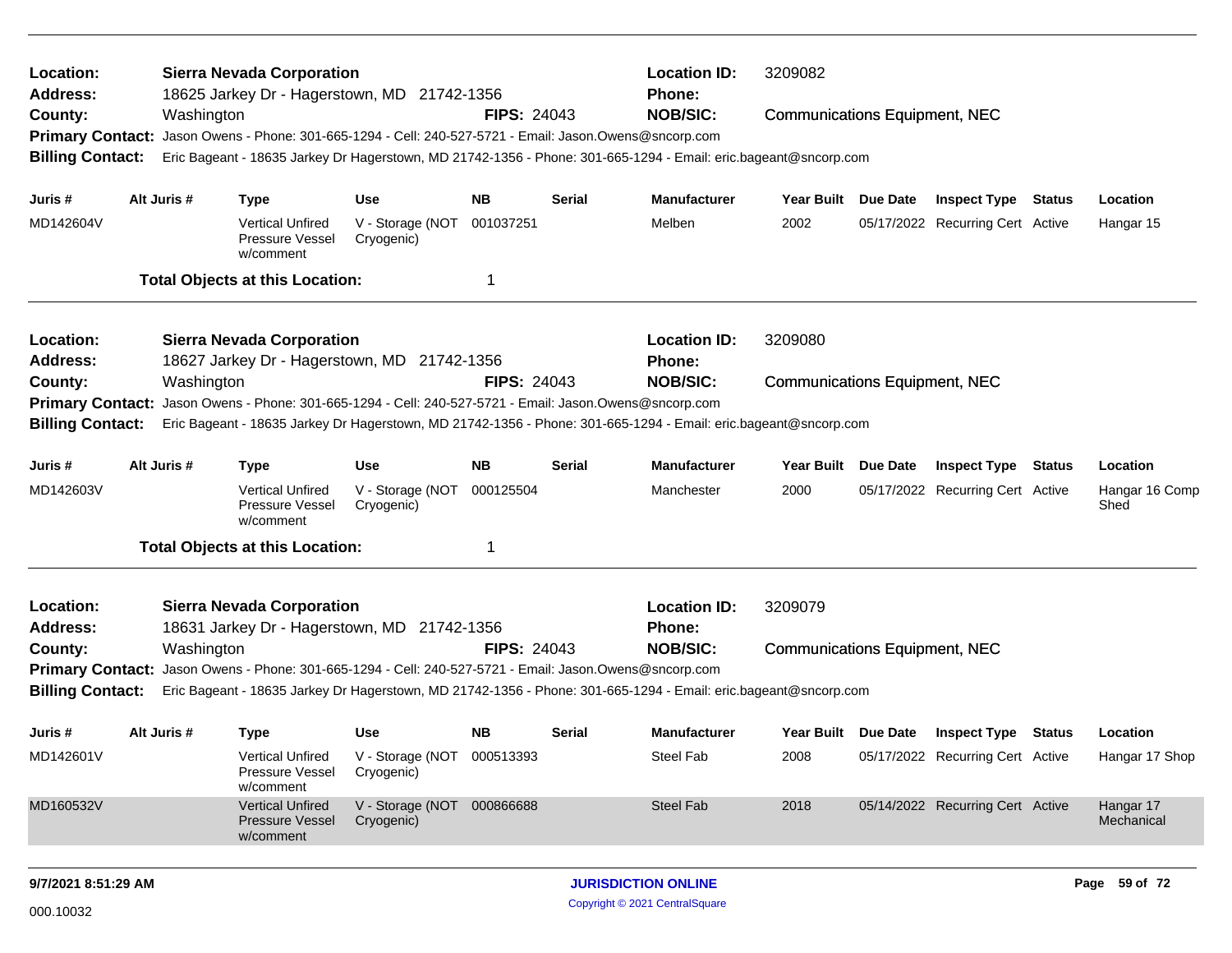| Juris #                      | Alt Juris # | <b>Type</b>                                                                                             | <b>Use</b>                                              | <b>NB</b>          | <b>Serial</b> | <b>Manufacturer</b>                                                                                             | Year Built Due Date                  | <b>Inspect Type Status</b>       | Location             |
|------------------------------|-------------|---------------------------------------------------------------------------------------------------------|---------------------------------------------------------|--------------------|---------------|-----------------------------------------------------------------------------------------------------------------|--------------------------------------|----------------------------------|----------------------|
| MD167073V                    |             | <b>Vertical Unfired</b><br><b>Pressure Vessel</b><br>w/comment                                          | V - Storage (NOT<br>Cryogenic)                          | 000477614          |               | Steel Fab                                                                                                       | 2007                                 | 05/14/2022 Recurring Cert Active | Hangar 17a           |
|                              |             | <b>Total Objects at this Location:</b>                                                                  |                                                         | 3                  |               |                                                                                                                 |                                      |                                  |                      |
| Location:<br><b>Address:</b> |             | <b>Sierra Nevada Corporation</b><br>18635 Jarkey Dr - Hagerstown, MD 21742-1356                         |                                                         |                    |               | <b>Location ID:</b><br>Phone:                                                                                   | 3500296                              |                                  |                      |
| County:                      | Washington  |                                                                                                         |                                                         | <b>FIPS: 24043</b> |               | <b>NOB/SIC:</b>                                                                                                 | <b>Communications Equipment, NEC</b> |                                  |                      |
| <b>Billing Contact:</b>      |             | Primary Contact: Jason Owens - Phone: 301-665-1294 - Cell: 240-527-5721 - Email: Jason.Owens@sncorp.com |                                                         |                    |               | Eric Bageant - 18635 Jarkey Dr Hagerstown, MD 21742-1356 - Phone: 301-665-1294 - Email: eric.bageant@sncorp.com |                                      |                                  |                      |
| Juris #                      | Alt Juris # | <b>Type</b>                                                                                             | <b>Use</b>                                              | <b>NB</b>          | Serial        | <b>Manufacturer</b>                                                                                             | Year Built Due Date                  | <b>Inspect Type Status</b>       | Location             |
| MD142399V                    |             | <b>Vertical Unfired</b><br><b>Pressure Vessel</b><br>w/comment                                          | V - Storage (NOT<br>Cryogenic)                          | 000408448          |               | Steel Fab                                                                                                       | 2005                                 | 05/17/2022 Recurring Cert Active | Hangar 18            |
| MD142600V                    |             | <b>Vertical Unfired</b><br><b>Pressure Vessel</b><br>w/comment                                          | V - Storage (NOT 000458288<br>Cryogenic)                |                    |               | Steel Fab                                                                                                       | 2006                                 | 05/17/2022 Recurring Cert Active | Hangar 18            |
|                              |             | <b>Total Objects at this Location:</b>                                                                  |                                                         | $\overline{2}$     |               |                                                                                                                 |                                      |                                  |                      |
| Location:                    |             | <b>Sierra Nevada Corporation</b>                                                                        |                                                         |                    |               | <b>Location ID:</b>                                                                                             | 3208971                              |                                  |                      |
| <b>Address:</b><br>County:   | Washington  | 18641 Jarkey Dr - Hagerstown, MD 21742-1356                                                             |                                                         | <b>FIPS: 24043</b> |               | <b>Phone:</b><br><b>NOB/SIC:</b>                                                                                | <b>Communications Equipment, NEC</b> |                                  |                      |
| <b>Primary Contact:</b>      |             | Jason Owens - Phone: 301-665-1294 - Cell: 240-527-5721 - Email: Jason.Owens@sncorp.com                  |                                                         |                    |               |                                                                                                                 |                                      |                                  |                      |
| <b>Billing Contact:</b>      |             |                                                                                                         |                                                         |                    |               | Eric Bageant - 18635 Jarkey Dr Hagerstown, MD 21742-1356 - Phone: 301-665-1294 - Email: eric.bageant@sncorp.com |                                      |                                  |                      |
| Juris #                      | Alt Juris # | <b>Type</b>                                                                                             | <b>Use</b>                                              | <b>NB</b>          | <b>Serial</b> | <b>Manufacturer</b>                                                                                             | Year Built Due Date                  | <b>Inspect Type Status</b>       | Location             |
| MD142396V                    |             | <b>Vertical Unfired</b><br><b>Pressure Vessel</b><br>w/comment                                          | V - Storage (NOT<br>Cryogenic)                          | 000004083          |               | Steel Fab                                                                                                       | 2010                                 | 05/17/2022 Recurring Cert Active | Hangar 66            |
| MD142397H                    |             | <b>Water Tube</b><br>Coiled (NOT<br>Flueless Hi<br>Efficiency)                                          | H - Hot Water<br>Heat (Water $\leq$<br>160 psig, 250 F) | 000036389          |               | Viessman                                                                                                        | 2011                                 | 05/17/2022 Recurring Cert Active | Hangar <sub>66</sub> |
| MD167074H                    |             | Water Tube<br>Coiled (NOT<br><b>Flueless Hi</b><br>Efficiency)                                          | H - Hot Water<br>Heat (Water $\leq$<br>160 psig, 250 F) | 000083505          |               | Viessman                                                                                                        | 2014                                 | 07/20/2022 Recurring Cert Active | Hangar <sub>66</sub> |
|                              |             | <b>Total Objects at this Location:</b>                                                                  |                                                         | 3                  |               |                                                                                                                 |                                      |                                  |                      |
| 9/7/2021 8:51:29 AM          |             |                                                                                                         |                                                         |                    |               | <b>JURISDICTION ONLINE</b>                                                                                      |                                      |                                  | Page 60 of 72        |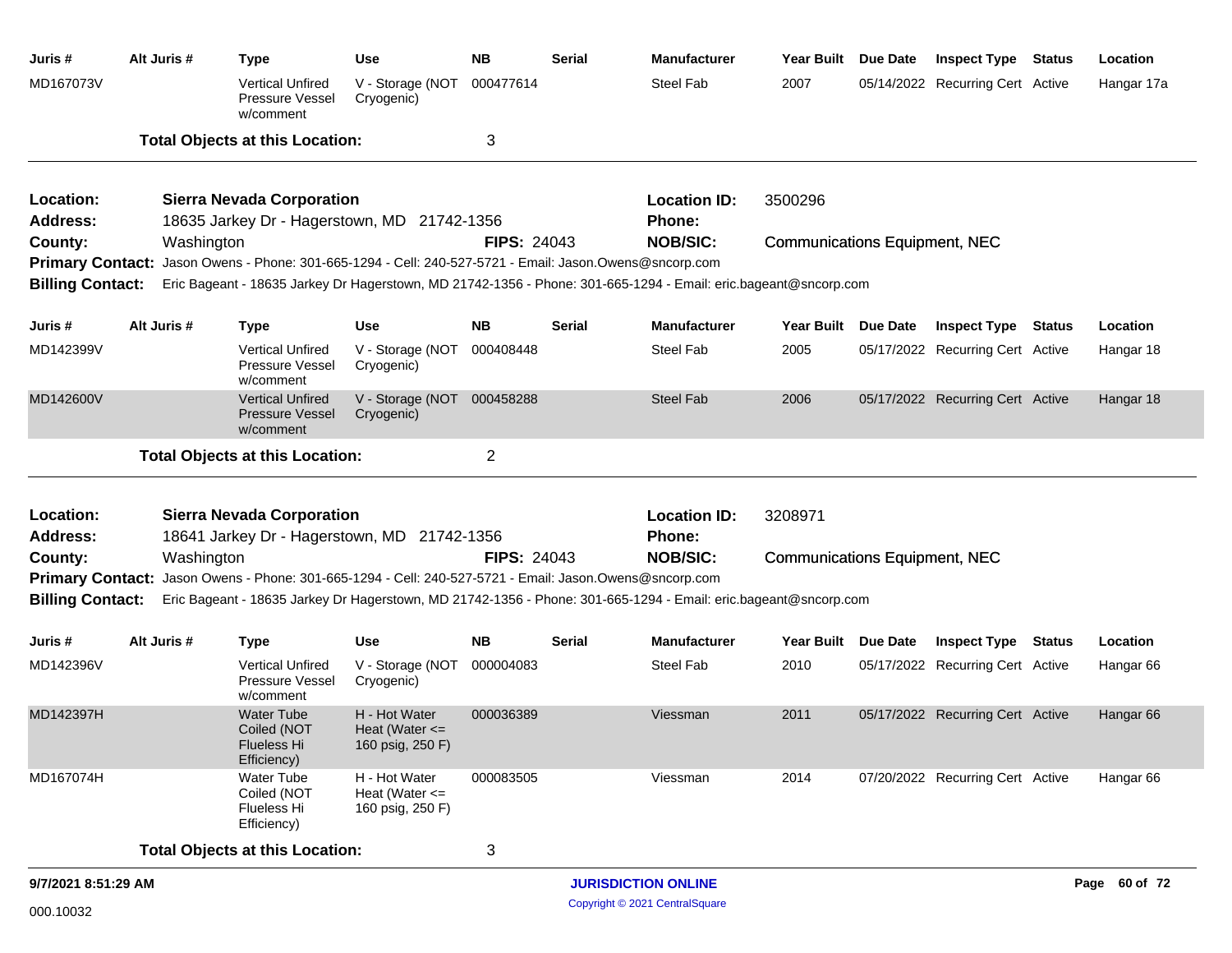| Location:<br><b>Address:</b><br>County: | Washington  | <b>Specialty Granules, Inc.</b>                         | 34 Charles St - Hagerstown, MD 21740-3818                                                                                                                                                                                                                                               |           | <b>FIPS: 24043</b> | <b>Location ID:</b><br><b>Phone:</b><br><b>NOB/SIC:</b> | 714598<br>301-797-7795 |                                  | Minerals and Earths, Ground or Otherwise Treated |                     |                 |
|-----------------------------------------|-------------|---------------------------------------------------------|-----------------------------------------------------------------------------------------------------------------------------------------------------------------------------------------------------------------------------------------------------------------------------------------|-----------|--------------------|---------------------------------------------------------|------------------------|----------------------------------|--------------------------------------------------|---------------------|-----------------|
| <b>Billing Contact:</b>                 |             |                                                         | Primary Contact: Daniel Rardon - Phone: 301-797-7086 Direct - Cell: 240-310-2780 - Email: daniel.rardon@specialtygranules.com<br>Daniel Rardon - 34 Charles St Hagerstown, MD 21740-3818 - Phone: 301-797-7086 Direct - Cell: 240-310-2780 - Email: daniel.rardon@specialtygranules.com |           |                    |                                                         |                        |                                  |                                                  |                     |                 |
| Juris #                                 | Alt Juris # | Type                                                    | Use                                                                                                                                                                                                                                                                                     | <b>NB</b> | <b>Serial</b>      | <b>Manufacturer</b>                                     | <b>Year Built</b>      | <b>Due Date</b>                  | <b>Inspect Type</b>                              | <b>Status</b>       | <b>Location</b> |
| MD151343H<br>Cast Iron                  |             | H - Hot Water<br>Heat (Water $\leq$<br>160 psig, 250 F) | <b>CI</b>                                                                                                                                                                                                                                                                               | 65412927  | <b>Burnham</b>     | 2013                                                    |                        | 08/01/2022 Recurring Cert Active |                                                  | <b>Furnace Room</b> |                 |

| MD158873V | <b>Vertical Unfired</b><br><b>Pressure Vessel</b><br>w/comment | V - Storage (NOT<br>Cryogenic) | 000853476 | Steel Fab | 2017 | 10/27/2021 | Recurring Cert Active            | Boiler Room                     |
|-----------|----------------------------------------------------------------|--------------------------------|-----------|-----------|------|------------|----------------------------------|---------------------------------|
| MD165322V | <b>Vertical Unfired</b><br><b>Pressure Vessel</b><br>w/comment | V - Storage (NOT<br>Cryogenic) | 000046688 | Morganton | 2018 | 10/31/2021 | Recurring Cert Active            | <b>Pilot Facility</b><br>Garage |
| MD167587V | <b>Vertical Unfired</b><br><b>Pressure Vessel</b><br>w/comment | V - Storage (NOT<br>Cryogenic) | 000940267 | Samuel    | 2020 |            | 09/16/2022 Recurring Cert Active | Garage                          |
| MD167588V | <b>Vertical Unfired</b><br><b>Pressure Vessel</b><br>w/comment | V - Storage (NOT<br>Cryogenic) | 000940264 | Samuel    | 2020 |            | 09/16/2022 Recurring Cert Active | Garage                          |
|           | <b>Total Objects at this Location:</b>                         |                                | 5         |           |      |            |                                  |                                 |

| Location:       | <b>Spectrum BRP LLC</b>                                                                   |                    | <b>Location ID:</b> | 725985                                       |
|-----------------|-------------------------------------------------------------------------------------------|--------------------|---------------------|----------------------------------------------|
| <b>Address:</b> | 318 N Potomac St - Hagerstown, MD 21740-3888                                              |                    | Phone:              |                                              |
| County:         | Washington                                                                                | <b>FIPS: 24043</b> | <b>NOB/SIC:</b>     | <b>Operators of Nonresidential Buildings</b> |
|                 | <b>Primary Contact:</b> Leslie Allen - Phone: 941-587-3215 - Email: Igallen2011@gmail.com |                    |                     |                                              |

**Billing Contact:** Leslie Allen - 329 N Potomac St Hagerstown, MD 21740-3819 - Phone: 941-587-3215 - Email: lgallen2011@gmail.com

| Juris #   | Alt Juris # | Type                                   | Use                                                     | <b>NB</b> | Serial    | Manufacturer | <b>Year Built</b> | <b>Due Date</b> | <b>Inspect Type</b>              | Status | Location    |
|-----------|-------------|----------------------------------------|---------------------------------------------------------|-----------|-----------|--------------|-------------------|-----------------|----------------------------------|--------|-------------|
| MD165330H |             | Cast Iron                              | H - Hot Water<br>Heat (Water $\leq$<br>160 psig, 250 F) |           | CP7780617 | Weil-McLain  | 2019              |                 | 10/28/2021 Recurring Cert Active |        | Boiler Room |
|           |             | <b>Total Objects at this Location:</b> |                                                         |           |           |              |                   |                 |                                  |        |             |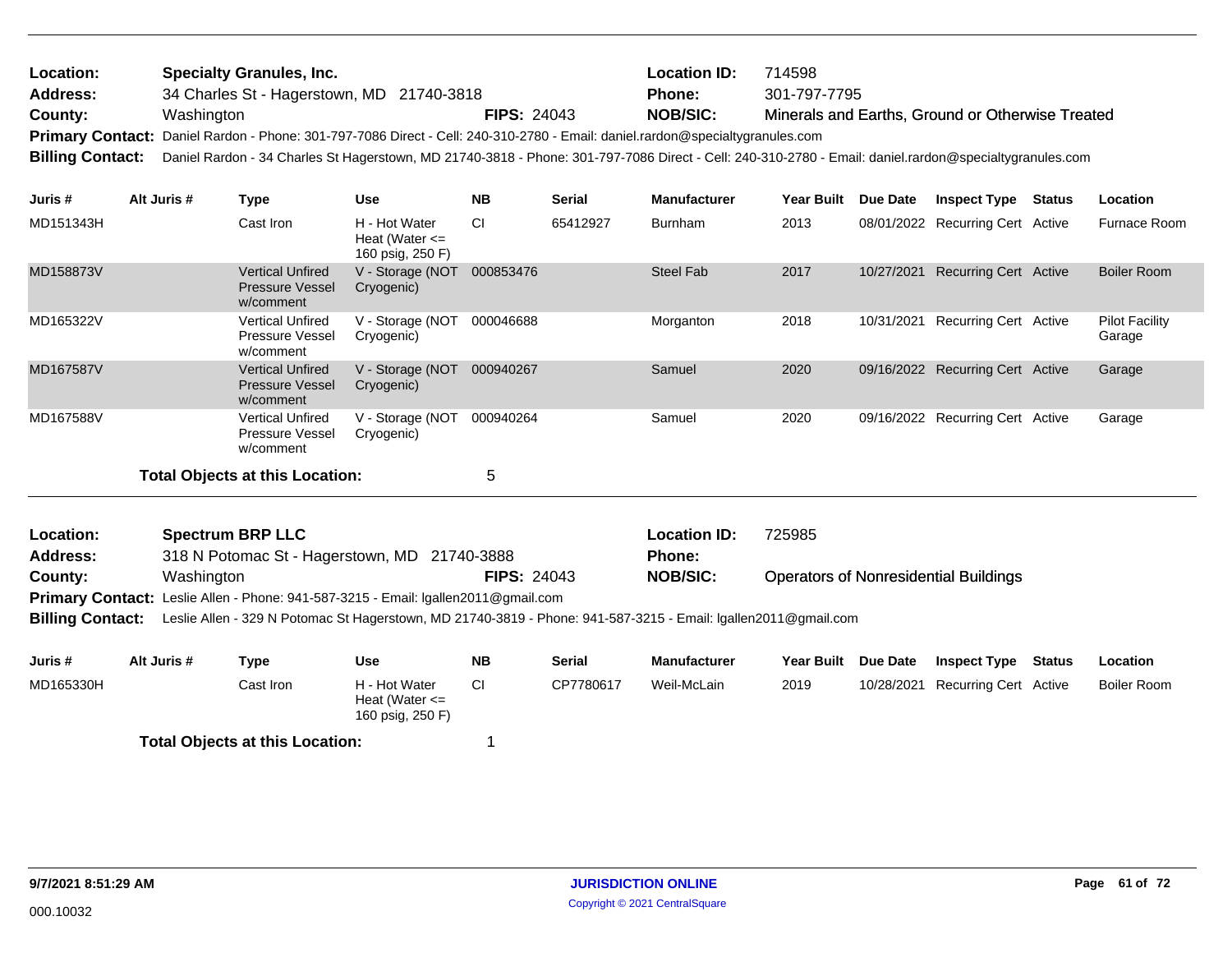| <b>Location:</b><br><b>Address:</b><br>County:<br><b>Billing Contact:</b>                            |             | Washington                      | <b>Star Community, Inc.</b>                                    | 16404 National Pike - Hagerstown, MD 21740-2153                                                                                              | <b>FIPS: 24043</b>                                                                                                                                                                                  |                                                  | <b>Location ID:</b><br>714358<br><b>Phone:</b><br>301-790-2252<br><b>NOB/SIC:</b><br><b>Elementary and Secondary Schools</b><br>Primary Contact: Darren Shoop - Phone: 301-791-2049 x102 - Cell: 240-382-0981 - Email: dshoop@starcommunityinc.org<br>Darren Shoop - 13757 Broadfording Church Rd Hagerstown, MD 21740-2228 - Phone: 301-791-2049 x102 - Cell: 240-382-0981 - Email: dshoop@starcommunityinc.org |                                             |                 |                                                         |               |                                |
|------------------------------------------------------------------------------------------------------|-------------|---------------------------------|----------------------------------------------------------------|----------------------------------------------------------------------------------------------------------------------------------------------|-----------------------------------------------------------------------------------------------------------------------------------------------------------------------------------------------------|--------------------------------------------------|------------------------------------------------------------------------------------------------------------------------------------------------------------------------------------------------------------------------------------------------------------------------------------------------------------------------------------------------------------------------------------------------------------------|---------------------------------------------|-----------------|---------------------------------------------------------|---------------|--------------------------------|
| Juris #                                                                                              | Alt Juris # |                                 | <b>Type</b>                                                    | <b>Use</b>                                                                                                                                   | <b>NB</b>                                                                                                                                                                                           | <b>Serial</b>                                    | Manufacturer                                                                                                                                                                                                                                                                                                                                                                                                     | Year Built Due Date                         |                 | <b>Inspect Type Status</b>                              |               | Location                       |
| MD106931H                                                                                            |             |                                 | Cast Iron                                                      | H - Hot Water<br>Heat (Water $\leq$<br>160 psig, 250 F)                                                                                      | <b>CI</b>                                                                                                                                                                                           | 64144715                                         | <b>Burnham</b>                                                                                                                                                                                                                                                                                                                                                                                                   | 2000                                        |                 | 03/11/2023 Recurring Cert Active                        |               | <b>Basement</b>                |
|                                                                                                      |             |                                 | <b>Total Objects at this Location:</b>                         |                                                                                                                                              | $\mathbf 1$                                                                                                                                                                                         |                                                  |                                                                                                                                                                                                                                                                                                                                                                                                                  |                                             |                 |                                                         |               |                                |
| <b>Location:</b><br><b>Address:</b><br>County:<br><b>Primary Contact:</b><br><b>Billing Contact:</b> |             | Washington                      | <b>Sunnycrest Farm Store</b>                                   | 21821 Jefferson Blvd - Smithsburg, MD 21783-1741<br>Byron Martin - Phone: 240-520-7954 - Cell: 301-491-6070 - Email: byron@sunnycrestfhc.com | <b>Location ID:</b><br><b>Phone:</b><br><b>NOB/SIC:</b><br>Byron Martin - 12035 Mapleville Rd Smithsburg, MD 21783-1641 - Phone: 240-520-7954 - Cell: 301-491-6070 - Email: byron@sunnycrestfhc.com | 702923<br>240-520-7954<br><b>Hardware Stores</b> |                                                                                                                                                                                                                                                                                                                                                                                                                  |                                             |                 |                                                         |               |                                |
| Juris #                                                                                              | Alt Juris # |                                 | <b>Type</b>                                                    | <b>Use</b>                                                                                                                                   | <b>NB</b>                                                                                                                                                                                           | <b>Serial</b>                                    | <b>Manufacturer</b>                                                                                                                                                                                                                                                                                                                                                                                              | Year Built Due Date                         |                 | <b>Inspect Type Status</b>                              |               | Location                       |
| MD164089V                                                                                            |             |                                 | <b>Vertical Unfired</b><br><b>Pressure Vessel</b><br>w/comment | V - Storage (NOT<br>Cryogenic)                                                                                                               | 001029923                                                                                                                                                                                           |                                                  | Manchester                                                                                                                                                                                                                                                                                                                                                                                                       | 2008                                        |                 | 06/21/2023 Recurring Cert Active                        |               | Shed                           |
|                                                                                                      |             |                                 | <b>Total Objects at this Location:</b>                         |                                                                                                                                              | $\mathbf 1$                                                                                                                                                                                         |                                                  |                                                                                                                                                                                                                                                                                                                                                                                                                  |                                             |                 |                                                         |               |                                |
| <b>Location:</b><br><b>Address:</b><br>County:<br><b>Billing Contact:</b>                            |             | <b>Sushi Bomb</b><br>Washington | Primary Contact: Jin Lin - Phone: 240-730-1633                 | 1645 Wesel Blvd - Hagerstown, MD 21740-5387<br>Jin Lin - 1645 Wesel Blvd Hagerstown, MD 21740-5387 - Phone: 240-730-1633                     | <b>FIPS: 24043</b>                                                                                                                                                                                  |                                                  | <b>Location ID:</b><br><b>Phone:</b><br><b>NOB/SIC:</b>                                                                                                                                                                                                                                                                                                                                                          | 723516<br><b>Eating and Drinking Places</b> |                 |                                                         |               |                                |
|                                                                                                      |             |                                 |                                                                |                                                                                                                                              |                                                                                                                                                                                                     |                                                  |                                                                                                                                                                                                                                                                                                                                                                                                                  |                                             |                 |                                                         |               |                                |
| Juris #<br>MD159152H                                                                                 | Alt Juris # |                                 | <b>Type</b><br><b>Water Heater</b><br>(HLW)                    | Use<br>H - Hot Water<br>Supply (Water $\leq$<br>160 psig, 210 F)                                                                             | <b>NB</b><br>000117640                                                                                                                                                                              | <b>Serial</b>                                    | <b>Manufacturer</b><br><b>Bradford White</b>                                                                                                                                                                                                                                                                                                                                                                     | <b>Year Built</b><br>2016                   | <b>Due Date</b> | <b>Inspect Type</b><br>08/24/2023 Recurring Cert Active | <b>Status</b> | Location<br><b>Heater Room</b> |
|                                                                                                      |             |                                 | <b>Total Objects at this Location:</b>                         |                                                                                                                                              | 1                                                                                                                                                                                                   |                                                  |                                                                                                                                                                                                                                                                                                                                                                                                                  |                                             |                 |                                                         |               |                                |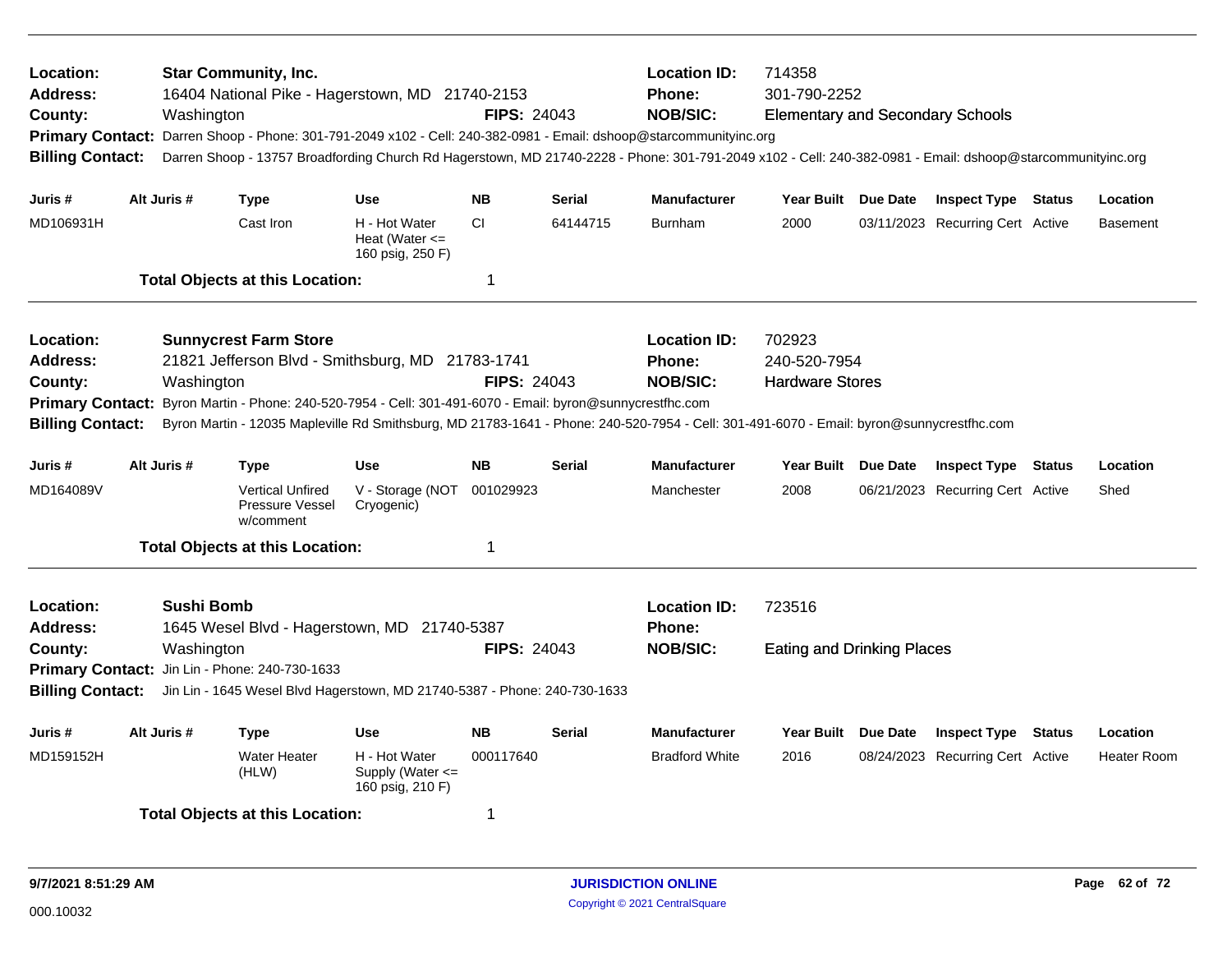| Location:<br><b>Address:</b><br>County:<br><b>Billing Contact:</b>                                                      | Washington  | <b>Texas Roadhouse (Franchise)</b><br>120 S Edgewood Dr - Hagerstown, MD 21740-6605<br>Primary Contact: Ed Summers - Phone: (301) 739-2200 | <b>FIPS: 24043</b>                                      | <b>Location ID:</b><br>Phone:<br><b>NOB/SIC:</b> | 726461<br>301-739-2200<br><b>Eating and Drinking Places</b> |                                                         |                                        |          |                                         |               |           |
|-------------------------------------------------------------------------------------------------------------------------|-------------|--------------------------------------------------------------------------------------------------------------------------------------------|---------------------------------------------------------|--------------------------------------------------|-------------------------------------------------------------|---------------------------------------------------------|----------------------------------------|----------|-----------------------------------------|---------------|-----------|
| Juris #                                                                                                                 | Alt Juris # | <b>Type</b>                                                                                                                                | <b>Use</b>                                              | NΒ                                               | <b>Serial</b>                                               | <b>Manufacturer</b>                                     | <b>Year Built</b>                      | Due Date | <b>Inspect Type</b>                     | <b>Status</b> | Location  |
| MD158894H                                                                                                               |             | <b>Horizontal Water</b><br>Tube                                                                                                            | H - Hot Water<br>Heat (Water $\leq$<br>160 psig, 250 F) | 000044938                                        |                                                             | A O Smith                                               | 2016                                   |          | 10/13/2021 Recurring Cert Active        |               | PUMP ROOM |
|                                                                                                                         |             | <b>Total Objects at this Location:</b>                                                                                                     |                                                         | 1                                                |                                                             |                                                         |                                        |          |                                         |               |           |
| Location:<br><b>Address:</b>                                                                                            |             | <b>The Laundry Room</b><br>13628 Pennsylvania Ave - Hagerstown, MD                                                                         |                                                         | 21742-2307                                       |                                                             | <b>Location ID:</b><br>Phone:                           | 721078                                 |          |                                         |               |           |
| County:                                                                                                                 | Washington  |                                                                                                                                            |                                                         | <b>FIPS: 24043</b>                               |                                                             | <b>NOB/SIC:</b>                                         |                                        |          | Coin-Operated Laundries and Drycleaning |               |           |
| <b>Primary Contact:</b>                                                                                                 |             | Ed & Darren Sweeney - Phone: 301-573-5752                                                                                                  |                                                         |                                                  |                                                             |                                                         |                                        |          |                                         |               |           |
| <b>Billing Contact:</b><br>Ed & Darren Sweeney - 13628 Pennsylvania Ave Hagerstown, MD 21742-2307 - Phone: 301-573-5752 |             |                                                                                                                                            |                                                         |                                                  |                                                             |                                                         |                                        |          |                                         |               |           |
| Juris #                                                                                                                 | Alt Juris # | <b>Type</b>                                                                                                                                | <b>Use</b>                                              | <b>NB</b>                                        | <b>Serial</b>                                               | <b>Manufacturer</b>                                     | <b>Year Built</b>                      | Due Date | <b>Inspect Type</b>                     | <b>Status</b> | Location  |
| MD089595H                                                                                                               |             | <b>Water Tube</b><br>Coiled (NOT<br>Flueless Hi<br>Efficiency)                                                                             | H - Hot Water<br>Supply (Water <=<br>160 psig, 210 F)   | 000052484                                        |                                                             | Lochinvar                                               | 1995                                   |          | 01/11/2023 Recurring Cert Active        |               | Work Shop |
|                                                                                                                         |             | <b>Total Objects at this Location:</b>                                                                                                     |                                                         | 1                                                |                                                             |                                                         |                                        |          |                                         |               |           |
| Location:<br><b>Address:</b><br>County:                                                                                 | Washington  | <b>Tires Plus - 337934</b><br>1622 Dual Hwy - Hagerstown, MD 21740-6546                                                                    |                                                         | <b>FIPS: 24043</b>                               |                                                             | <b>Location ID:</b><br><b>Phone:</b><br><b>NOB/SIC:</b> | 2974381<br>Auto and Home Supply Stores |          |                                         |               |           |
|                                                                                                                         |             |                                                                                                                                            |                                                         |                                                  |                                                             |                                                         |                                        |          |                                         |               |           |
| Primary Contact: Elianne Kempsell - Phone: 1-800-269-4424/703-481-2299<br><b>Billing Contact:</b>                       |             |                                                                                                                                            |                                                         |                                                  |                                                             |                                                         |                                        |          |                                         |               |           |
| Juris #                                                                                                                 | Alt Juris # | Type                                                                                                                                       | <b>Use</b>                                              | NΒ                                               | <b>Serial</b>                                               | <b>Manufacturer</b>                                     | Year Built                             | Due Date | <b>Inspect Type</b>                     | Status        | Location  |
| MD142668V                                                                                                               |             | <b>Vertical Unfired</b><br>Pressure Vessel<br>w/comment                                                                                    | V - Storage (NOT 000629613<br>Cryogenic)                |                                                  |                                                             | Steel Fab                                               | 2010                                   |          | 04/24/2023 Recurring Cert Active        |               | Storage   |
| MD142669V                                                                                                               |             | <b>Vertical Unfired</b><br><b>Pressure Vessel</b><br>w/comment                                                                             | V - Storage (NOT 000629612<br>Cryogenic)                |                                                  |                                                             | Steel Fab                                               | 2010                                   |          | 04/24/2023 Recurring Cert Active        |               | Storage   |
| 9/7/2021 8:51:29 AM                                                                                                     |             |                                                                                                                                            |                                                         |                                                  |                                                             | <b>JURISDICTION ONLINE</b>                              |                                        |          |                                         | Page 63 of 72 |           |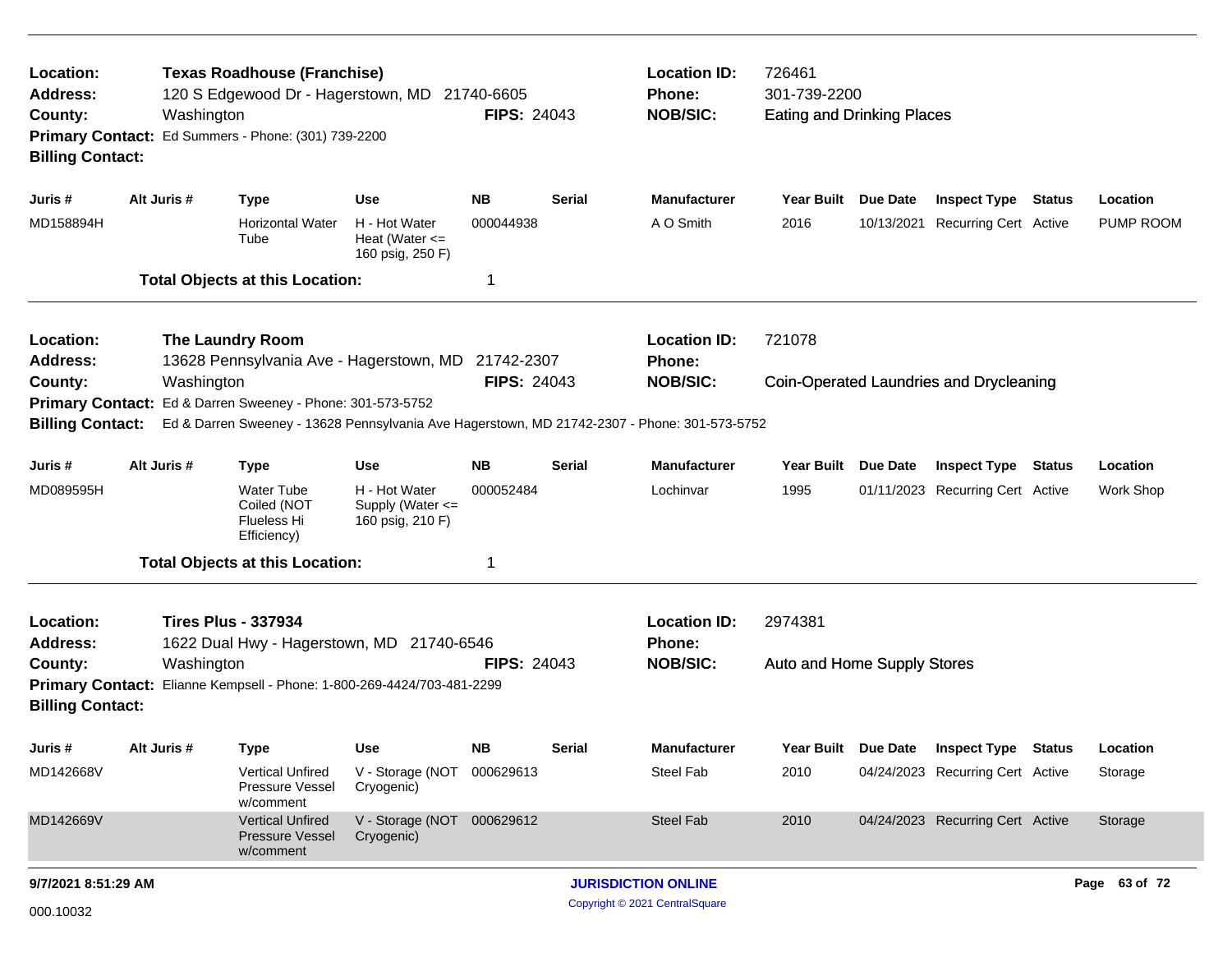| Location:<br><b>Address:</b><br>County:<br><b>Billing Contact:</b>                            |             | <b>Truck Enterprises Inc</b><br>13510 Volvo Way - Hagerstown, MD 21742-3295<br>Washington<br>Primary Contact: Kim Smith - Phone: 301 739 5577 |                                                         | <b>Location ID:</b><br><b>Phone:</b><br><b>NOB/SIC:</b><br><b>FIPS: 24043</b><br>Kim Smith - 13510 Volvo Way Hagerstown, MD 21742-3295 - Phone: 301 739 5577 |               |                            | 3694485                                 |                 |                                  |                  |
|-----------------------------------------------------------------------------------------------|-------------|-----------------------------------------------------------------------------------------------------------------------------------------------|---------------------------------------------------------|--------------------------------------------------------------------------------------------------------------------------------------------------------------|---------------|----------------------------|-----------------------------------------|-----------------|----------------------------------|------------------|
|                                                                                               |             |                                                                                                                                               |                                                         |                                                                                                                                                              |               |                            |                                         |                 |                                  |                  |
| Juris #                                                                                       | Alt Juris # | Type                                                                                                                                          | <b>Use</b>                                              | <b>NB</b>                                                                                                                                                    | <b>Serial</b> | <b>Manufacturer</b>        | Year Built Due Date                     |                 | <b>Inspect Type Status</b>       | Location         |
| MD154542V                                                                                     |             | <b>Vertical Unfired</b><br>Pressure Vessel<br>w/comment                                                                                       | V - Storage (NOT<br>Cryogenic)                          | 000790987                                                                                                                                                    |               | <b>Steel Fab</b>           | 2015                                    |                 | 04/22/2022 Recurring Cert Active | <b>MEZZANINE</b> |
|                                                                                               |             | <b>Total Objects at this Location:</b>                                                                                                        |                                                         | 1                                                                                                                                                            |               |                            |                                         |                 |                                  |                  |
| Location:                                                                                     |             | <b>Truth Christian Academy</b>                                                                                                                |                                                         |                                                                                                                                                              |               | <b>Location ID:</b>        | 727192                                  |                 |                                  |                  |
| <b>Address:</b>                                                                               |             | 41 Bryan Cir - Hagerstown, MD 21740-5218                                                                                                      |                                                         |                                                                                                                                                              |               | <b>Phone:</b>              | 301-739-2980                            |                 |                                  |                  |
| County:                                                                                       |             | Washington                                                                                                                                    |                                                         | <b>FIPS: 24043</b>                                                                                                                                           |               | <b>NOB/SIC:</b>            | <b>Religious Organizations</b>          |                 |                                  |                  |
|                                                                                               |             | Primary Contact: Nealin Pentz - Phone: 301-733-0712                                                                                           |                                                         |                                                                                                                                                              |               |                            |                                         |                 |                                  |                  |
| <b>Billing Contact:</b>                                                                       |             | Greg Tyler - 41 Bryan Cir Hagerstown, MD 21740-5218 - Phone: 301-739-2980 - Cell: 301-573-2107                                                |                                                         |                                                                                                                                                              |               |                            |                                         |                 |                                  |                  |
| Juris #                                                                                       | Alt Juris # | <b>Type</b>                                                                                                                                   | <b>Use</b>                                              | <b>NB</b>                                                                                                                                                    | Serial        | <b>Manufacturer</b>        | Year Built                              | <b>Due Date</b> | <b>Inspect Type Status</b>       | Location         |
| MD134706H                                                                                     |             | Cast Iron                                                                                                                                     | H - Hot Water<br>Heat (Water $\leq$<br>160 psig, 250 F) | <b>CI</b>                                                                                                                                                    | 64694285      | <b>Burnham</b>             | 2005                                    |                 | 05/26/2022 Recurring Cert Active | <b>Boiler Rm</b> |
|                                                                                               |             | <b>Total Objects at this Location:</b>                                                                                                        |                                                         | 1                                                                                                                                                            |               |                            |                                         |                 |                                  |                  |
| Location:                                                                                     |             | <b>United States Post Office</b>                                                                                                              |                                                         |                                                                                                                                                              |               | <b>Location ID:</b>        | 715082                                  |                 |                                  |                  |
| <b>Address:</b>                                                                               |             | 21106 Twin Springs Dr - Chewsville, MD 21721-1100                                                                                             |                                                         |                                                                                                                                                              |               | Phone:                     |                                         |                 |                                  |                  |
| County:                                                                                       |             | Washington                                                                                                                                    |                                                         | <b>FIPS: 24043</b>                                                                                                                                           |               | <b>NOB/SIC:</b>            | <b>Operators of Apartment Buildings</b> |                 |                                  |                  |
|                                                                                               |             | Primary Contact: Valen Rudolph Meadows                                                                                                        |                                                         |                                                                                                                                                              |               |                            |                                         |                 |                                  |                  |
| <b>Billing Contact:</b><br>Valen Rudolph Meadows - 12827 Hamaker Ln Smithsburg, MD 21783-1355 |             |                                                                                                                                               |                                                         |                                                                                                                                                              |               |                            |                                         |                 |                                  |                  |
| Juris #                                                                                       | Alt Juris # | Type                                                                                                                                          | <b>Use</b>                                              | <b>NB</b>                                                                                                                                                    | <b>Serial</b> | <b>Manufacturer</b>        | <b>Year Built</b>                       | <b>Due Date</b> | <b>Inspect Type Status</b>       | Location         |
| MD167067H                                                                                     |             | Cast Iron                                                                                                                                     | H - Hot Water<br>Heat (Water $\leq$<br>160 psig, 250 F) | <b>CI</b>                                                                                                                                                    |               | Weil-McLain                | 2019                                    |                 | 03/19/2022 Recurring Cert Active | <b>BASEMENT</b>  |
|                                                                                               |             | <b>Total Objects at this Location:</b>                                                                                                        |                                                         | 1                                                                                                                                                            |               |                            |                                         |                 |                                  |                  |
| 9/7/2021 8:51:29 AM                                                                           |             |                                                                                                                                               |                                                         |                                                                                                                                                              |               | <b>JURISDICTION ONLINE</b> |                                         |                 |                                  | Page 64 of 72    |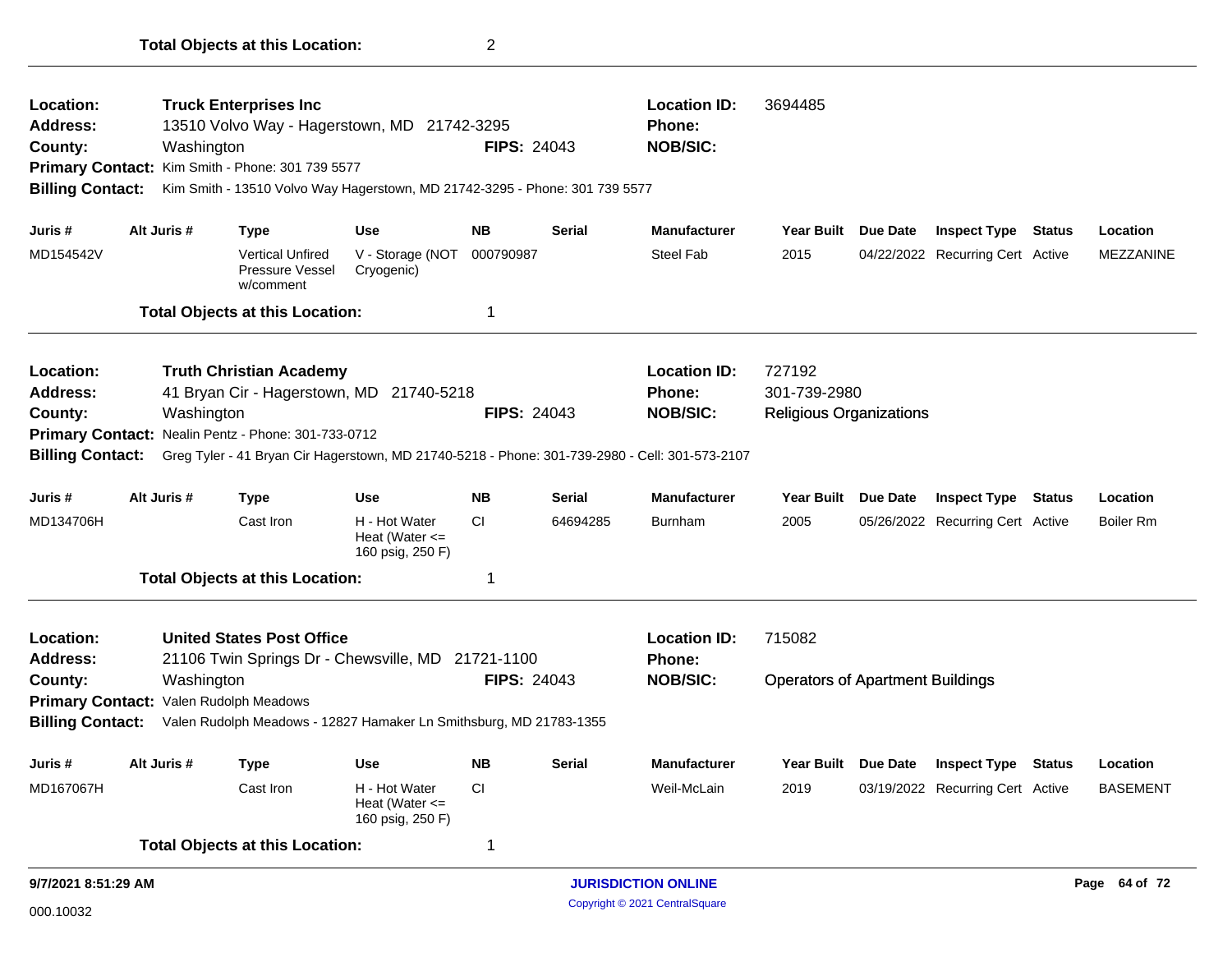| Location:<br>Address:<br>County:<br><b>Billing Contact:</b>                                                                                                                                                                                                                                                                                       |  | Washington  | <b>Valley Meadows Townhomes</b><br>11201 Scarlet Oak Dr - Hagerstown, MD 21740-7564<br>Primary Contact: Eric Meese - Cell: 570-840-0298 - Email: emeese@rpmgt.com |                                                           | <b>FIPS: 24043</b>                                      |               | <b>Location ID:</b><br><b>Phone:</b><br><b>NOB/SIC:</b> | 713070<br><b>Operators of Apartment Buildings</b><br>Eric Meese - 11201 Scarlet Oak Dr Hagerstown, MD 21740-7564 - Cell: 570-840-0298 - Email: emeese@rpmgt.com |  |                                  |               |                     |
|---------------------------------------------------------------------------------------------------------------------------------------------------------------------------------------------------------------------------------------------------------------------------------------------------------------------------------------------------|--|-------------|-------------------------------------------------------------------------------------------------------------------------------------------------------------------|-----------------------------------------------------------|---------------------------------------------------------|---------------|---------------------------------------------------------|-----------------------------------------------------------------------------------------------------------------------------------------------------------------|--|----------------------------------|---------------|---------------------|
| Juris #                                                                                                                                                                                                                                                                                                                                           |  | Alt Juris # | <b>Type</b>                                                                                                                                                       | <b>Use</b>                                                | <b>NB</b>                                               | <b>Serial</b> | <b>Manufacturer</b>                                     | Year Built Due Date                                                                                                                                             |  | <b>Inspect Type Status</b>       |               | Location            |
| MD105667H                                                                                                                                                                                                                                                                                                                                         |  |             | <b>Water Heater</b><br>(HLW)                                                                                                                                      | H - Hot Water<br>Supply (Water $\leq$<br>160 psig, 210 F) | 000084211                                               | 119G01208     | Ruud                                                    | 1999                                                                                                                                                            |  | 07/15/2022 Recurring Cert Active |               | Maintenance<br>Shop |
|                                                                                                                                                                                                                                                                                                                                                   |  |             | <b>Total Objects at this Location:</b>                                                                                                                            |                                                           | $\mathbf 1$                                             |               |                                                         |                                                                                                                                                                 |  |                                  |               |                     |
| <b>Location:</b><br><b>Victory Baptist Church</b><br>8014 Old National Pike - Boonsboro, MD 21713-2035<br>Address:<br><b>FIPS: 24043</b><br>County:<br>Washington<br><b>Primary Contact:</b><br>Aaron Hart - Phone: 301-465-9198<br>Aaron Hart - 8014 Old National Pike Boonsboro, MD 21713-2035 - Phone: 301-465-9198<br><b>Billing Contact:</b> |  |             |                                                                                                                                                                   |                                                           |                                                         |               | <b>Location ID:</b><br>Phone:<br><b>NOB/SIC:</b>        | 4054079                                                                                                                                                         |  |                                  |               |                     |
| Juris #                                                                                                                                                                                                                                                                                                                                           |  | Alt Juris # | Type                                                                                                                                                              | Use                                                       | <b>NB</b>                                               | <b>Serial</b> | Manufacturer                                            | Year Built Due Date                                                                                                                                             |  | <b>Inspect Type Status</b>       |               | Location            |
| MD168504H                                                                                                                                                                                                                                                                                                                                         |  |             | Cast Iron                                                                                                                                                         | H - Hot Water<br>Supply (Water $\leq$<br>160 psig, 210 F) | CI                                                      | 392000735     | Columbia                                                | 2020                                                                                                                                                            |  | 01/07/2023 Recurring Cert Active |               | <b>Boiler Room</b>  |
|                                                                                                                                                                                                                                                                                                                                                   |  |             | <b>Total Objects at this Location:</b>                                                                                                                            |                                                           | $\overline{1}$                                          |               |                                                         |                                                                                                                                                                 |  |                                  |               |                     |
| Location:<br>Virginia Avenue Shell<br>Address:<br>17722 Virginia Ave - Hagerstown, MD 21740-7084<br><b>FIPS: 24043</b><br>Washington<br>County:<br>Primary Contact: Virginia Avenue Shell - Phone: 3017338265<br><b>Billing Contact:</b>                                                                                                          |  |             |                                                                                                                                                                   |                                                           | <b>Location ID:</b><br><b>Phone:</b><br><b>NOB/SIC:</b> | 728119        |                                                         | Automotive dealers and gasoline service stations                                                                                                                |  |                                  |               |                     |
| Juris #                                                                                                                                                                                                                                                                                                                                           |  | Alt Juris # | <b>Type</b>                                                                                                                                                       | <b>Use</b>                                                | <b>NB</b>                                               | <b>Serial</b> | <b>Manufacturer</b>                                     | Year Built Due Date                                                                                                                                             |  | <b>Inspect Type</b>              | <b>Status</b> | Location            |
| MD103993V                                                                                                                                                                                                                                                                                                                                         |  |             | <b>Vertical Unfired</b><br>Pressure Vessel<br>w/comment                                                                                                           | V - Storage (NOT<br>Cryogenic)                            | 000109576                                               |               | Manchester                                              | 1998                                                                                                                                                            |  | 05/28/2023 Recurring Cert Active |               | Storage Rm          |
|                                                                                                                                                                                                                                                                                                                                                   |  |             | <b>Total Objects at this Location:</b>                                                                                                                            |                                                           |                                                         |               |                                                         |                                                                                                                                                                 |  |                                  |               |                     |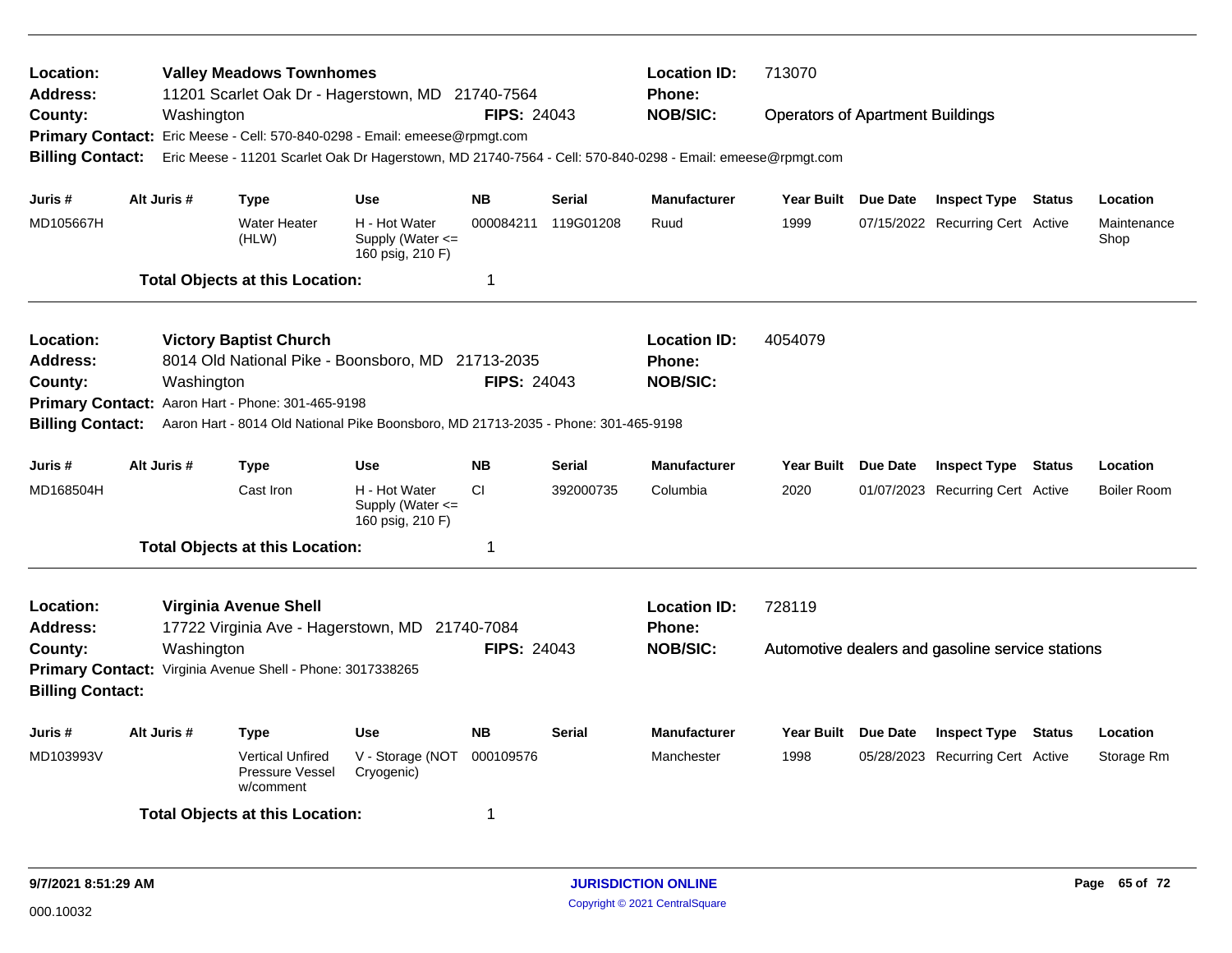| Location:<br>Address:                                                                                                                                       |             |            | Wal-Mart DC - 6046<br>11121 Elliott PI - Williamsport, MD 21795-4087                                                             |                                                   |                    |               | <b>Location ID:</b><br><b>Phone:</b> | 711439                        |          |                                         |        |               |
|-------------------------------------------------------------------------------------------------------------------------------------------------------------|-------------|------------|----------------------------------------------------------------------------------------------------------------------------------|---------------------------------------------------|--------------------|---------------|--------------------------------------|-------------------------------|----------|-----------------------------------------|--------|---------------|
| County:                                                                                                                                                     |             | Washington | Primary Contact: APTIM (MD) - Phone: 877-829-5505 - Email: walmartepmsupport@aptim.com                                           |                                                   | <b>FIPS: 24043</b> |               | <b>NOB/SIC:</b>                      | Manufacturing Industries, NEC |          |                                         |        |               |
| <b>Billing Contact:</b>                                                                                                                                     |             |            | Licensing Department - 8725 Rosehill Rd Ste 450 Lenexa, KS 66215-4611 - Phone: 877-829-5505 - Email: walmartepmsupport@aptim.com |                                                   |                    |               |                                      |                               |          |                                         |        |               |
| Juris #                                                                                                                                                     | Alt Juris # |            | <b>Type</b>                                                                                                                      | <b>Use</b>                                        | NB.                | Serial        | <b>Manufacturer</b>                  |                               |          | Year Built Due Date Inspect Type Status |        | Location      |
| MD102525V                                                                                                                                                   |             |            | <b>Vertical Unfired</b><br><b>Pressure Vessel</b><br>w/comment                                                                   | V - Storage (NOT<br>Cryogenic)                    | 000099905          |               | <b>Brunner</b>                       | 1997                          |          | 04/04/2022 Recurring Cert Active        |        | Warehouse     |
|                                                                                                                                                             |             |            | <b>Total Objects at this Location:</b>                                                                                           |                                                   | 1                  |               |                                      |                               |          |                                         |        |               |
| Location:                                                                                                                                                   |             |            | <b>Wal-Mart Store - 2790</b>                                                                                                     |                                                   |                    |               | <b>Location ID:</b>                  | 3851083                       |          |                                         |        |               |
| <b>Address:</b>                                                                                                                                             |             |            | 10420 Walmart Dr - Hagerstown, MD 21740-5790                                                                                     |                                                   |                    |               | <b>Phone:</b>                        |                               |          |                                         |        |               |
| County:                                                                                                                                                     |             | Washington |                                                                                                                                  |                                                   | <b>FIPS: 24043</b> |               | <b>NOB/SIC:</b>                      | <b>Department Stores</b>      |          |                                         |        |               |
| Wal-Mart Store - 2790<br><b>Primary Contact:</b><br><b>Billing Contact:</b>                                                                                 |             |            |                                                                                                                                  |                                                   |                    |               |                                      |                               |          |                                         |        |               |
| Licensing Department - 8725 Rosehill Rd Ste 450 Lenexa, KS 66215-4611 - Phone: 877-829-5505 - Email: walmartepmsupport@aptim.com                            |             |            |                                                                                                                                  |                                                   |                    |               |                                      |                               |          |                                         |        |               |
| Juris #                                                                                                                                                     | Alt Juris # |            | <b>Type</b>                                                                                                                      | <b>Use</b>                                        | <b>NB</b>          | <b>Serial</b> | <b>Manufacturer</b>                  | <b>Year Built</b>             | Due Date | <b>Inspect Type Status</b>              |        | Location      |
| MD159521V                                                                                                                                                   |             |            | Pressure Vessel<br>w/comment                                                                                                     | Horizontal Unfired V - Storage (NOT<br>Cryogenic) | 000053898          |               | Westermeyer                          | 2016                          |          | 02/11/2022 Recurring Cert Active        |        | Roof          |
| MD159522V                                                                                                                                                   |             |            | Pressure Vessel<br>w/comment                                                                                                     | Horizontal Unfired V - Storage (NOT<br>Cryogenic) | 000053901          |               | Westermeyer                          | 2016                          |          | 02/11/2022 Recurring Cert Active        |        | Roof          |
|                                                                                                                                                             |             |            | <b>Total Objects at this Location:</b>                                                                                           |                                                   | $\overline{2}$     |               |                                      |                               |          |                                         |        |               |
| Location:                                                                                                                                                   |             |            | <b>Wal-Mart Store 1674</b>                                                                                                       |                                                   |                    |               | <b>Location ID:</b>                  | 728295                        |          |                                         |        |               |
| <b>Address:</b>                                                                                                                                             |             |            | 17850 Garland Groh Blvd - Hagerstown, MD 21740-1944                                                                              |                                                   |                    |               | Phone:                               |                               |          |                                         |        |               |
| County:                                                                                                                                                     |             | Washington |                                                                                                                                  |                                                   | <b>FIPS: 24043</b> |               | <b>NOB/SIC:</b>                      | <b>Department Stores</b>      |          |                                         |        |               |
|                                                                                                                                                             |             |            | Primary Contact: APTIM (MD) - Phone: 877-829-5505 - Email: walmartepmsupport@aptim.com                                           |                                                   |                    |               |                                      |                               |          |                                         |        |               |
| <b>Billing Contact:</b><br>Licensing Department - 8725 Rosehill Rd Ste 450 Lenexa, KS 66215-4611 - Phone: 877-829-5505 - Email: walmartepmsupport@aptim.com |             |            |                                                                                                                                  |                                                   |                    |               |                                      |                               |          |                                         |        |               |
| Juris #                                                                                                                                                     | Alt Juris # |            | <b>Type</b>                                                                                                                      | Use                                               | <b>NB</b>          | Serial        | <b>Manufacturer</b>                  | <b>Year Built</b>             | Due Date | <b>Inspect Type</b>                     | Status | Location      |
| MD137414V                                                                                                                                                   |             |            | <b>Horizontal Unfired</b><br>Pressure Vessel<br>w/comment                                                                        | V - Storage (NOT<br>Cryogenic)                    | 000026449          |               | Standard                             | 1999                          |          | 06/21/2022 Recurring Cert Active        |        | motor room    |
| 9/7/2021 8:51:29 AM                                                                                                                                         |             |            |                                                                                                                                  |                                                   |                    |               | <b>JURISDICTION ONLINE</b>           |                               |          |                                         |        | Page 66 of 72 |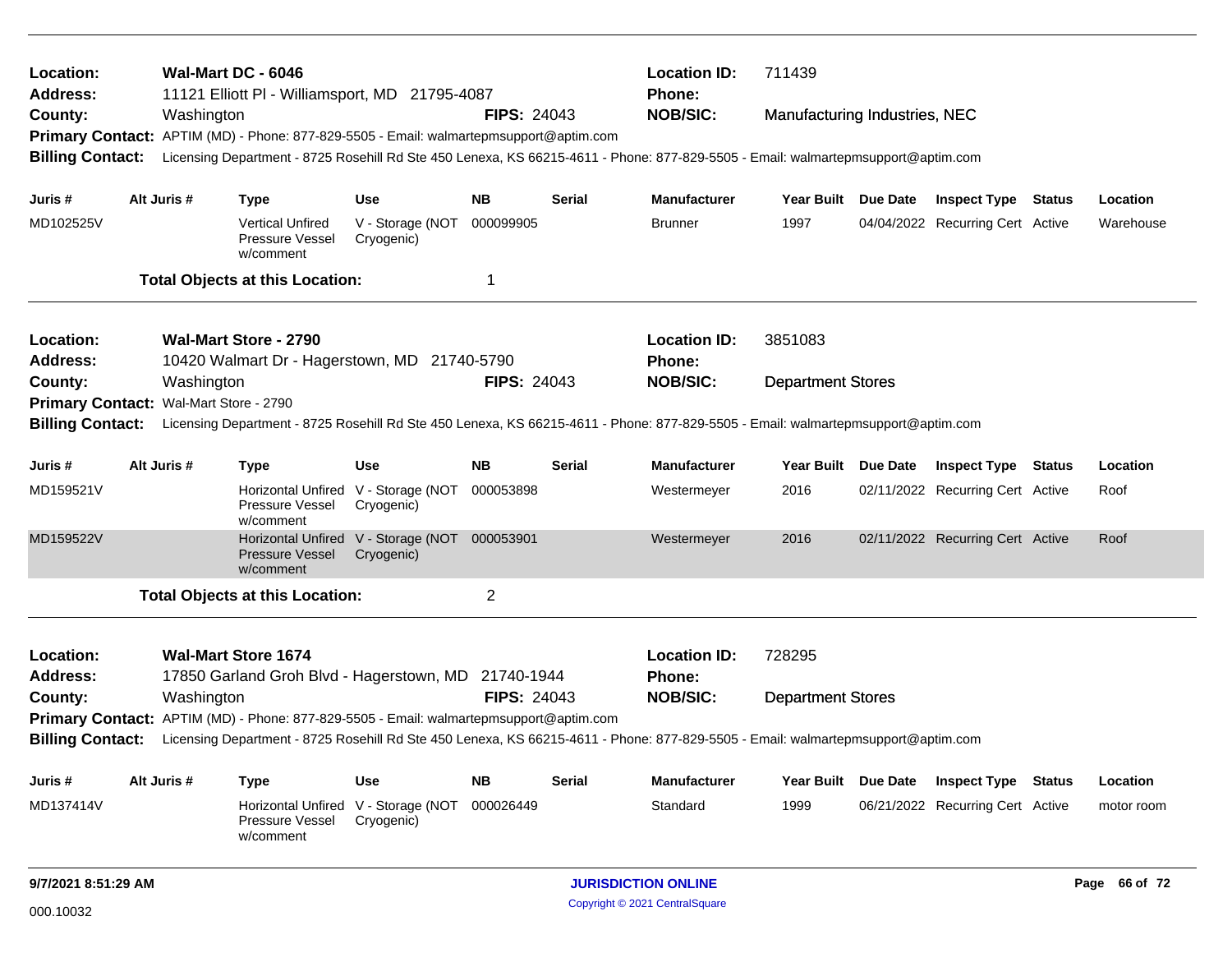| Juris #                                                                                                                                                                    | Alt Juris # | <b>Type</b>                                             | <b>Use</b>                                                  | <b>NB</b>          | <b>Serial</b> | <b>Manufacturer</b>                                                                                                                             | Year Built Due Date | <b>Inspect Type Status</b>       | Location          |
|----------------------------------------------------------------------------------------------------------------------------------------------------------------------------|-------------|---------------------------------------------------------|-------------------------------------------------------------|--------------------|---------------|-------------------------------------------------------------------------------------------------------------------------------------------------|---------------------|----------------------------------|-------------------|
| MD137415V                                                                                                                                                                  |             | <b>Pressure Vessel</b><br>w/comment                     | Horizontal Unfired V - Storage (NOT<br>Cryogenic)           | 000025670          |               | Standard                                                                                                                                        | 1999                | 06/21/2022 Recurring Cert Active | Motor Room        |
| MD137416V                                                                                                                                                                  |             | Pressure Vessel<br>w/comment                            | Horizontal Unfired V - Storage (NOT 000026443<br>Cryogenic) |                    |               | Standard                                                                                                                                        | 1999                | 06/21/2022 Recurring Cert Active | Motor Room        |
| MD137417V                                                                                                                                                                  |             | <b>Pressure Vessel</b><br>w/comment                     | Horizontal Unfired V - Storage (NOT<br>Cryogenic)           | 000026092          |               | Standard                                                                                                                                        | 1999                | 06/21/2022 Recurring Cert Active | <b>Motor Room</b> |
| MD144064V                                                                                                                                                                  |             | <b>Vertical Unfired</b><br>Pressure Vessel<br>w/comment | V - Storage (NOT<br>Cryogenic)                              | 000654849          |               | Manchester                                                                                                                                      | 2011                | 06/21/2022 Recurring Cert Active | Tire Shop         |
|                                                                                                                                                                            |             | <b>Total Objects at this Location:</b>                  |                                                             | 5                  |               |                                                                                                                                                 |                     |                                  |                   |
| Location:                                                                                                                                                                  |             | <b>Wendy's (Roberts)</b>                                |                                                             |                    |               | <b>Location ID:</b>                                                                                                                             | 4009854             |                                  |                   |
| Address:                                                                                                                                                                   |             | 10502 Sharpsburg Pike - Hagerstown, MD 21740-1414       |                                                             |                    |               | Phone:                                                                                                                                          |                     |                                  |                   |
| County:                                                                                                                                                                    | Washington  |                                                         |                                                             | <b>FIPS: 24043</b> |               | <b>NOB/SIC:</b>                                                                                                                                 |                     |                                  |                   |
|                                                                                                                                                                            |             |                                                         |                                                             |                    |               | Primary Contact: Roberts Oxygen Company (MD) - Phone: 240-493-8405 - Cell: 301-252-0742 - Email: DFranovich@RobertsOxygen.com                   |                     |                                  |                   |
| <b>Billing Contact:</b>                                                                                                                                                    |             |                                                         |                                                             |                    |               | Bulk Tank Service Dept. - PO Box 5507 Rockville, MD 20855-0507 - Phone: 240-493-8405 - Cell: 301-252-0742 - Email: DFranovich@RobertsOxygen.com |                     |                                  |                   |
| Juris #                                                                                                                                                                    | Alt Juris # | <b>Type</b>                                             | <b>Use</b>                                                  | <b>NB</b>          | <b>Serial</b> | <b>Manufacturer</b>                                                                                                                             | Year Built Due Date | <b>Inspect Type Status</b>       | Location          |
| MD166612V                                                                                                                                                                  |             | <b>Vertical Unfired</b><br>Pressure Vessel<br>w/comment | V - Storage<br>(Cryogenic)                                  | 000023856          |               | Taylor-Wharton                                                                                                                                  | 1995                | 02/24/2022 Recurring Cert Active | Outside           |
|                                                                                                                                                                            |             | <b>Total Objects at this Location:</b>                  |                                                             | $\mathbf 1$        |               |                                                                                                                                                 |                     |                                  |                   |
| Location:                                                                                                                                                                  |             | Wendy's - 0320 (Roberts)                                |                                                             |                    |               | <b>Location ID:</b>                                                                                                                             | 4038762             |                                  |                   |
| <b>Address:</b>                                                                                                                                                            |             | 18289 Showalter Rd - Hagerstown, MD 21742-1346          |                                                             |                    |               | <b>Phone:</b>                                                                                                                                   |                     |                                  |                   |
| County:                                                                                                                                                                    | Washington  |                                                         |                                                             | <b>FIPS: 24043</b> |               | <b>NOB/SIC:</b>                                                                                                                                 |                     |                                  |                   |
|                                                                                                                                                                            |             |                                                         |                                                             |                    |               | Primary Contact: Roberts Oxygen Company (MD) - Phone: 240-493-8405 - Cell: 301-252-0742 - Email: DFranovich@RobertsOxygen.com                   |                     |                                  |                   |
| Bulk Tank Service Dept. - PO Box 5507 Rockville, MD 20855-0507 - Phone: 240-493-8405 - Cell: 301-252-0742 - Email: DFranovich@RobertsOxygen.com<br><b>Billing Contact:</b> |             |                                                         |                                                             |                    |               |                                                                                                                                                 |                     |                                  |                   |
| Juris #                                                                                                                                                                    | Alt Juris # | Type                                                    | <b>Use</b>                                                  | <b>NB</b>          | <b>Serial</b> | <b>Manufacturer</b>                                                                                                                             | Year Built Due Date | <b>Inspect Type Status</b>       | Location          |
| MD167568V                                                                                                                                                                  |             | <b>Vertical Unfired</b><br>Pressure Vessel<br>w/comment | V - Storage<br>(Cryogenic)                                  | 000294467          |               | <b>CHART</b>                                                                                                                                    | 2017                | 08/24/2022 Recurring Cert Active | Kitchen           |
|                                                                                                                                                                            |             | <b>Total Objects at this Location:</b>                  |                                                             | -1                 |               |                                                                                                                                                 |                     |                                  |                   |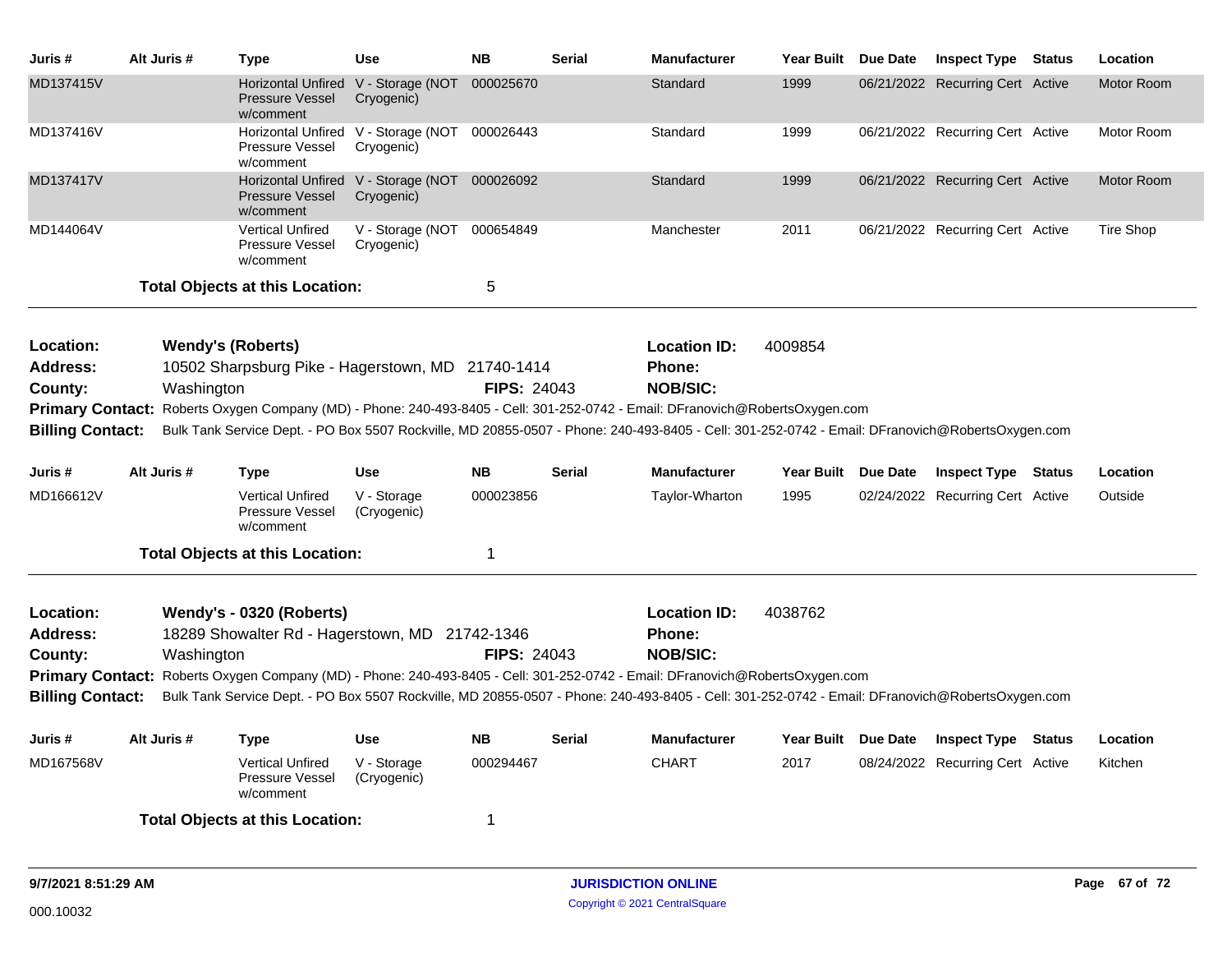| Location:<br><b>Address:</b><br>County:<br><b>Billing Contact:</b>                            |                | Wendy's - 6567 (Roberts)<br>Washington                                                                                                                                                                                                                                                                                                                           | 1570 Wesel Blvd - Hagerstown, MD 21740-5386<br><b>FIPS: 24043</b><br>Primary Contact: Roberts Oxygen Company (MD) - Phone: 240-493-8405 - Cell: 301-252-0742 - Email: DFranovich@RobertsOxygen.com<br>Bulk Tank Service Dept. - PO Box 5507 Rockville, MD 20855-0507 - Phone: 240-493-8405 - Cell: 301-252-0742 - Email: DFranovich@RobertsOxygen.com<br><b>NB</b><br><b>Use</b><br><b>Serial</b> |                    |                         | <b>Location ID:</b><br>Phone:<br><b>NOB/SIC:</b>        | 4038760                                                           |                                         |                       |
|-----------------------------------------------------------------------------------------------|----------------|------------------------------------------------------------------------------------------------------------------------------------------------------------------------------------------------------------------------------------------------------------------------------------------------------------------------------------------------------------------|---------------------------------------------------------------------------------------------------------------------------------------------------------------------------------------------------------------------------------------------------------------------------------------------------------------------------------------------------------------------------------------------------|--------------------|-------------------------|---------------------------------------------------------|-------------------------------------------------------------------|-----------------------------------------|-----------------------|
| Juris #                                                                                       | Alt Juris #    | <b>Type</b>                                                                                                                                                                                                                                                                                                                                                      |                                                                                                                                                                                                                                                                                                                                                                                                   |                    |                         | <b>Manufacturer</b>                                     | Year Built Due Date                                               | <b>Inspect Type Status</b>              | Location              |
| MD167570V                                                                                     |                | Vertical Unfired<br><b>Pressure Vessel</b><br>w/comment                                                                                                                                                                                                                                                                                                          | V - Storage<br>(Cryogenic)                                                                                                                                                                                                                                                                                                                                                                        | 000004157          |                         | Taylor                                                  | 1990                                                              | 08/24/2022 Recurring Cert Active        | Outside               |
|                                                                                               |                | <b>Total Objects at this Location:</b>                                                                                                                                                                                                                                                                                                                           |                                                                                                                                                                                                                                                                                                                                                                                                   | -1                 |                         |                                                         |                                                                   |                                         |                       |
| Location:<br><b>Address:</b><br>County:<br><b>Primary Contact:</b><br><b>Billing Contact:</b> |                | Wendy's - 6614 (Roberts)<br>17786 Garland Groh Blvd - Hagerstown, MD 21740-2016<br>Washington<br>Roberts Oxygen Company (MD) - Phone: 240-493-8405 - Cell: 301-252-0742 - Email: DFranovich@RobertsOxygen.com<br>Bulk Tank Service Dept. - PO Box 5507 Rockville, MD 20855-0507 - Phone: 240-493-8405 - Cell: 301-252-0742 - Email: DFranovich@RobertsOxygen.com |                                                                                                                                                                                                                                                                                                                                                                                                   | <b>FIPS: 24043</b> |                         | <b>Location ID:</b><br>Phone:<br><b>NOB/SIC:</b>        | 4038761                                                           |                                         |                       |
| Juris #                                                                                       | Alt Juris #    | <b>Type</b>                                                                                                                                                                                                                                                                                                                                                      | <b>Use</b>                                                                                                                                                                                                                                                                                                                                                                                        | <b>NB</b>          | <b>Serial</b>           | <b>Manufacturer</b>                                     | Year Built Due Date                                               | <b>Inspect Type Status</b>              | Location              |
| MD167569V                                                                                     |                | <b>Vertical Unfired</b><br><b>Pressure Vessel</b><br>w/comment                                                                                                                                                                                                                                                                                                   | V - Storage<br>(Cryogenic)                                                                                                                                                                                                                                                                                                                                                                        | 000017472          |                         | Taylor                                                  | 1994                                                              | 08/24/2022 Recurring Cert Active        | <b>Outside Closet</b> |
|                                                                                               |                | <b>Total Objects at this Location:</b>                                                                                                                                                                                                                                                                                                                           |                                                                                                                                                                                                                                                                                                                                                                                                   | -1                 |                         |                                                         |                                                                   |                                         |                       |
| Location:<br>Address:<br>County:                                                              |                | <b>West End Baptist Chapel</b><br>59 Winter St - Hagerstown, MD 21740-4654<br>Washington<br>Primary Contact: Bill Elgin - Phone: 717-830-1574<br>Billing Contact: Tom Groves - 59 Winter St Hagerstown, MD 21740-4654 - Phone: 240-520-5578                                                                                                                      |                                                                                                                                                                                                                                                                                                                                                                                                   | <b>FIPS: 24043</b> |                         | <b>Location ID:</b><br><b>Phone:</b><br><b>NOB/SIC:</b> | 729330<br>301-797-6670<br><b>Elementary and Secondary Schools</b> |                                         |                       |
| Juris #                                                                                       | Alt Juris #    | <b>Type</b>                                                                                                                                                                                                                                                                                                                                                      | <b>Use</b>                                                                                                                                                                                                                                                                                                                                                                                        | NB.                | Serial                  | <b>Manufacturer</b>                                     |                                                                   | Year Built Due Date Inspect Type Status | Location              |
| MD103193V                                                                                     |                | Pressure Vessel<br>w/comment                                                                                                                                                                                                                                                                                                                                     | Horizontal Unfired V - Storage (NOT 000887523<br>Cryogenic)                                                                                                                                                                                                                                                                                                                                       |                    |                         | Manchester                                              | 1999                                                              | 06/28/2023 External Cert Active         | <b>Boiler Room</b>    |
| MD127655H                                                                                     | $\overline{2}$ | Cast Iron                                                                                                                                                                                                                                                                                                                                                        | H - Steam Heat<br>(Steam $\le$ 15<br>psig)                                                                                                                                                                                                                                                                                                                                                        | CI                 | 28A-8-060311            | H.B. Smith                                              | 2006                                                              | 06/28/2023 Recurring Cert Active        | <b>Boiler Room</b>    |
| MD127656H                                                                                     | $\overline{1}$ | Cast Iron                                                                                                                                                                                                                                                                                                                                                        | H - Steam Heat                                                                                                                                                                                                                                                                                                                                                                                    | CI                 | 28A-8-060313 H.B. Smith |                                                         | 2006                                                              | 06/28/2023 Recurring Cert Active        | <b>Boiler Room</b>    |
| 9/7/2021 8:51:29 AM                                                                           |                |                                                                                                                                                                                                                                                                                                                                                                  |                                                                                                                                                                                                                                                                                                                                                                                                   |                    |                         | <b>JURISDICTION ONLINE</b>                              |                                                                   |                                         | Page 68 of 72         |
| 000.10032                                                                                     |                |                                                                                                                                                                                                                                                                                                                                                                  |                                                                                                                                                                                                                                                                                                                                                                                                   |                    |                         | Copyright © 2021 CentralSquare                          |                                                                   |                                         |                       |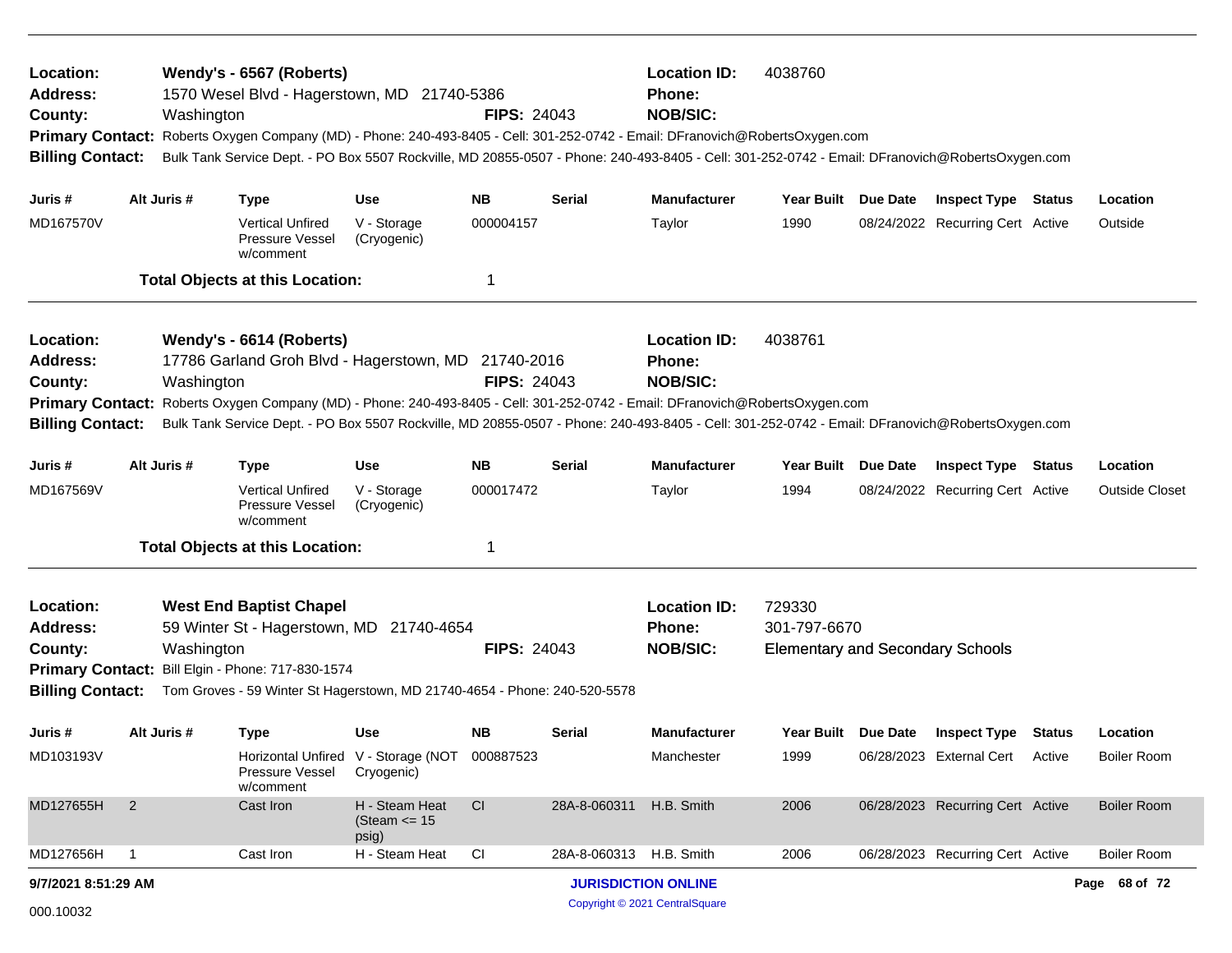| Juris #                                                     | Alt Juris #                                                                                                                                                                                                                                                                                                      | <b>Type</b>                                                                                                                                                                                                                                                                                                    | <b>Use</b><br>(Steam $\le$ 15<br>psig)                  | <b>NB</b>          | <b>Serial</b> | <b>Manufacturer</b>                                     | Year Built Due Date                                       |                 | <b>Inspect Type Status</b>                              |               | Location     |
|-------------------------------------------------------------|------------------------------------------------------------------------------------------------------------------------------------------------------------------------------------------------------------------------------------------------------------------------------------------------------------------|----------------------------------------------------------------------------------------------------------------------------------------------------------------------------------------------------------------------------------------------------------------------------------------------------------------|---------------------------------------------------------|--------------------|---------------|---------------------------------------------------------|-----------------------------------------------------------|-----------------|---------------------------------------------------------|---------------|--------------|
|                                                             |                                                                                                                                                                                                                                                                                                                  | <b>Total Objects at this Location:</b>                                                                                                                                                                                                                                                                         |                                                         | 3                  |               |                                                         |                                                           |                 |                                                         |               |              |
| Location:<br>Address:<br>County:<br><b>Billing Contact:</b> | Washington                                                                                                                                                                                                                                                                                                       | <b>Wholesale Tire Outlet</b><br>13102 Pennsylvania Ave - Hagerstown, MD 21742-2741<br>Primary Contact: Kevin Bohret - Phone: 301-465-0325 - Email: kevin@wholesaltireoutlet.com<br>Kevin Bohret - 13102 Pennsylvania Ave Hagerstown, MD 21742-2741 - Phone: 301-465-0325 - Email: kevin@wholesaltireoutlet.com |                                                         | <b>FIPS: 24043</b> |               | <b>Location ID:</b><br><b>Phone:</b><br><b>NOB/SIC:</b> | 718818                                                    |                 | Automotive dealers and gasoline service stations        |               |              |
|                                                             | Alt Juris #                                                                                                                                                                                                                                                                                                      |                                                                                                                                                                                                                                                                                                                | <b>Use</b>                                              | <b>NB</b>          | <b>Serial</b> | <b>Manufacturer</b>                                     | <b>Year Built</b>                                         |                 |                                                         |               | Location     |
| Juris #<br>MD074841V                                        |                                                                                                                                                                                                                                                                                                                  | <b>Type</b><br><b>Vertical Unfired</b><br>Pressure Vessel<br>w/comment                                                                                                                                                                                                                                         | V - Storage (NOT<br>Cryogenic)                          | 0991408            |               | <b>Buckeye</b>                                          | 1991                                                      | Due Date        | <b>Inspect Type</b><br>03/21/2023 Recurring Cert Active | <b>Status</b> | Storage Area |
| MD140038V                                                   |                                                                                                                                                                                                                                                                                                                  | <b>Vertical Unfired</b><br>Pressure Vessel<br>w/comment                                                                                                                                                                                                                                                        | V - Storage (NOT<br>Cryogenic)                          | 000569358          |               | <b>Steel Fab</b>                                        | 2009                                                      |                 | 03/21/2023 Recurring Cert Active                        |               | Shop         |
|                                                             |                                                                                                                                                                                                                                                                                                                  | <b>Total Objects at this Location:</b>                                                                                                                                                                                                                                                                         |                                                         | $\overline{2}$     |               |                                                         |                                                           |                 |                                                         |               |              |
| Location:<br><b>Address:</b><br>County:                     | <b>Williamsport United Methodist Church</b><br>25 E Church St - Williamsport, MD 21795-1549<br>Washington<br>Debra Roberson - Phone: 301-223-7040 - Email: williamsportumc@gmail.com<br><b>Primary Contact:</b><br><b>Billing Contact:</b><br>- 25 E Church St Williamsport, MD 21795-1549 - Phone: 301-223-7040 |                                                                                                                                                                                                                                                                                                                |                                                         | <b>FIPS: 24043</b> |               | <b>Location ID:</b><br><b>Phone:</b><br><b>NOB/SIC:</b> | 1588653<br>301-223-7040<br><b>Religious Organizations</b> |                 |                                                         |               |              |
| Juris #                                                     | Alt Juris #                                                                                                                                                                                                                                                                                                      | <b>Type</b>                                                                                                                                                                                                                                                                                                    | <b>Use</b>                                              | <b>NB</b>          | <b>Serial</b> | <b>Manufacturer</b>                                     | <b>Year Built</b>                                         | <b>Due Date</b> | <b>Inspect Type</b>                                     | <b>Status</b> | Location     |
| MD149912H                                                   |                                                                                                                                                                                                                                                                                                                  | Cast Iron                                                                                                                                                                                                                                                                                                      | H - Hot Water<br>Heat (Water $\leq$<br>160 psig, 250 F) | <b>CI</b>          | CP6760159     | Weil-McLain                                             | 2014                                                      |                 | 09/27/2022 Recurring Cert Active                        |               | Boiler Room  |
|                                                             |                                                                                                                                                                                                                                                                                                                  | <b>Total Objects at this Location:</b>                                                                                                                                                                                                                                                                         |                                                         | 1                  |               |                                                         |                                                           |                 |                                                         |               |              |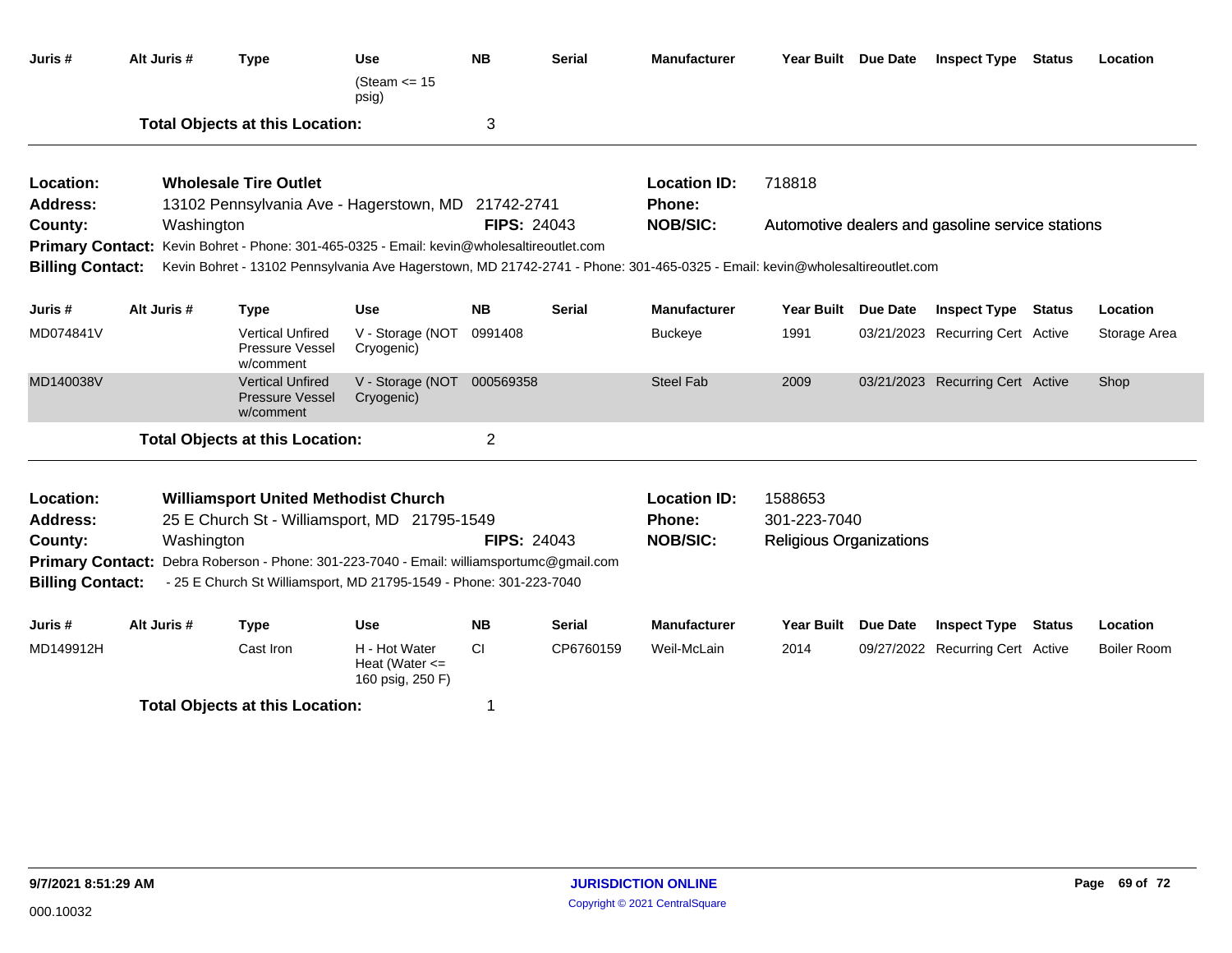| <b>Windsor Wire, LLC.</b><br>Location:<br><b>Address:</b><br>County:<br>Washington<br>Primary Contact: Mike Still - Phone: 301-223-1500 - Email: mstill@windsorwire.com<br><b>Billing Contact:</b> |                                                                                                                                                                                                                                                      |                                                                                                                                |                                                                                                           |                                | 10522 Governor Lane Blvd # B - Williamsport, MD 21795-3118<br><b>FIPS: 24043</b><br>Debi Riedel - 8300 Dow Cir Ste 600 Strongsville, OH 44136-6607 - Phone: 440-891-3200 - Email: driedel@slyinc.com |               |                                                                                                                                                 | 3323750<br>301-223-1500<br>Manufacturing Industries, NEC |          |                                           |               |                       |  |
|----------------------------------------------------------------------------------------------------------------------------------------------------------------------------------------------------|------------------------------------------------------------------------------------------------------------------------------------------------------------------------------------------------------------------------------------------------------|--------------------------------------------------------------------------------------------------------------------------------|-----------------------------------------------------------------------------------------------------------|--------------------------------|------------------------------------------------------------------------------------------------------------------------------------------------------------------------------------------------------|---------------|-------------------------------------------------------------------------------------------------------------------------------------------------|----------------------------------------------------------|----------|-------------------------------------------|---------------|-----------------------|--|
| Juris #                                                                                                                                                                                            |                                                                                                                                                                                                                                                      | Alt Juris #                                                                                                                    | <b>Type</b>                                                                                               | Use                            | <b>NB</b>                                                                                                                                                                                            | <b>Serial</b> | <b>Manufacturer</b>                                                                                                                             | Year Built Due Date                                      |          | <b>Inspect Type Status</b>                |               | Location              |  |
| MD145064V                                                                                                                                                                                          |                                                                                                                                                                                                                                                      |                                                                                                                                | <b>Vertical Unfired</b><br>Pressure Vessel<br>w/comment                                                   | V - Storage (NOT<br>Cryogenic) | 000091500                                                                                                                                                                                            |               | Steel Fab                                                                                                                                       | 1994                                                     |          | 04/27/2023 Recurring Cert Active          |               | Comp. Area in<br>Shop |  |
|                                                                                                                                                                                                    |                                                                                                                                                                                                                                                      |                                                                                                                                | <b>Total Objects at this Location:</b>                                                                    |                                | 1                                                                                                                                                                                                    |               |                                                                                                                                                 |                                                          |          |                                           |               |                       |  |
| Location:<br>Address:<br>County:<br><b>Primary Contact:</b>                                                                                                                                        | Wye Oaks Healthcare at Hagestown (Roberts Gases)<br>14014 Marsh Pike - Hagerstown, MD 21742-1638<br><b>FIPS: 24043</b><br>Washington<br>Roberts Oxygen Company (MD) - Phone: 240-493-8405 - Cell: 301-252-0742 - Email: DFranovich@RobertsOxygen.com |                                                                                                                                |                                                                                                           |                                |                                                                                                                                                                                                      |               | <b>Location ID:</b><br><b>Phone:</b><br><b>NOB/SIC:</b>                                                                                         | 3775348                                                  |          | Nursing and Personal Care Facilities, NEC |               |                       |  |
| <b>Billing Contact:</b>                                                                                                                                                                            |                                                                                                                                                                                                                                                      |                                                                                                                                |                                                                                                           |                                |                                                                                                                                                                                                      |               | Bulk Tank Service Dept. - PO Box 5507 Rockville, MD 20855-0507 - Phone: 240-493-8405 - Cell: 301-252-0742 - Email: DFranovich@RobertsOxygen.com |                                                          |          |                                           |               |                       |  |
| Juris #                                                                                                                                                                                            |                                                                                                                                                                                                                                                      | Alt Juris #                                                                                                                    | <b>Type</b>                                                                                               | Use                            | <b>NB</b>                                                                                                                                                                                            | <b>Serial</b> | <b>Manufacturer</b>                                                                                                                             | Year Built                                               | Due Date | <b>Inspect Type Status</b>                |               | Location              |  |
| MD157801V                                                                                                                                                                                          |                                                                                                                                                                                                                                                      |                                                                                                                                | <b>Vertical Unfired</b><br>Pressure Vessel<br>w/comment                                                   | V - Storage<br>(Cryogenic)     | 000056604                                                                                                                                                                                            |               | <b>MVE</b>                                                                                                                                      | 1993                                                     |          | 05/01/2023 Recurring Cert Active          |               | Outside Cage          |  |
| MD157802V                                                                                                                                                                                          |                                                                                                                                                                                                                                                      |                                                                                                                                | <b>Vertical Unfired</b><br>Pressure Vessel<br>w/comment                                                   | V - Storage<br>(Cryogenic)     | 000048092                                                                                                                                                                                            |               | <b>MVE</b>                                                                                                                                      | 1993                                                     |          | 05/01/2023 Recurring Cert Active          |               | <b>Outside Cage</b>   |  |
|                                                                                                                                                                                                    |                                                                                                                                                                                                                                                      |                                                                                                                                | <b>Total Objects at this Location:</b>                                                                    |                                | $\overline{2}$                                                                                                                                                                                       |               |                                                                                                                                                 |                                                          |          |                                           |               |                       |  |
| Location:<br>Address:<br>County:                                                                                                                                                                   |                                                                                                                                                                                                                                                      | YMCA of Hagerstown M.D/Richard A Henson<br>1100 N Eastern Blvd - Hagerstown, MD 21742-3494<br><b>FIPS: 24043</b><br>Washington |                                                                                                           |                                |                                                                                                                                                                                                      |               | <b>Location ID:</b><br>Phone:<br><b>NOB/SIC:</b>                                                                                                | 722698<br>Membership Organizations, NEC                  |          |                                           |               |                       |  |
|                                                                                                                                                                                                    |                                                                                                                                                                                                                                                      |                                                                                                                                | Primary Contact: Karen Kennedy/ Jerry Ore - Phone: 301-739-3990 x4232 - Email: kennedy@ymcahagerstown.org |                                |                                                                                                                                                                                                      |               | Karen Kennedy/ Jerry Ore - PO Box 1857 Hagerstown, MD 21742-1857 - Phone: 301-739-3990 x4232 - Email: kennedy@ymcahagerstown.org                |                                                          |          |                                           |               |                       |  |
| <b>Billing Contact:</b>                                                                                                                                                                            |                                                                                                                                                                                                                                                      |                                                                                                                                |                                                                                                           |                                |                                                                                                                                                                                                      |               |                                                                                                                                                 |                                                          |          |                                           |               |                       |  |
| Juris #                                                                                                                                                                                            |                                                                                                                                                                                                                                                      | Alt Juris #                                                                                                                    | <b>Type</b>                                                                                               | Use                            | <b>NB</b>                                                                                                                                                                                            | <b>Serial</b> | Manufacturer                                                                                                                                    | Year Built Due Date                                      |          | <b>Inspect Type Status</b>                |               | Location              |  |
| MD134733V                                                                                                                                                                                          |                                                                                                                                                                                                                                                      |                                                                                                                                | Horizontal Unfired V - Storage (NOT<br>Pressure Vessel<br>w/comment                                       | Cryogenic)                     | 000051808                                                                                                                                                                                            |               | Cemline                                                                                                                                         | 2001                                                     |          | 07/20/2022 Recurring Cert Active          |               | LL MECH RM            |  |
| 9/7/2021 8:51:29 AM                                                                                                                                                                                |                                                                                                                                                                                                                                                      |                                                                                                                                |                                                                                                           |                                | <b>JURISDICTION ONLINE</b>                                                                                                                                                                           |               |                                                                                                                                                 |                                                          |          |                                           | Page 70 of 72 |                       |  |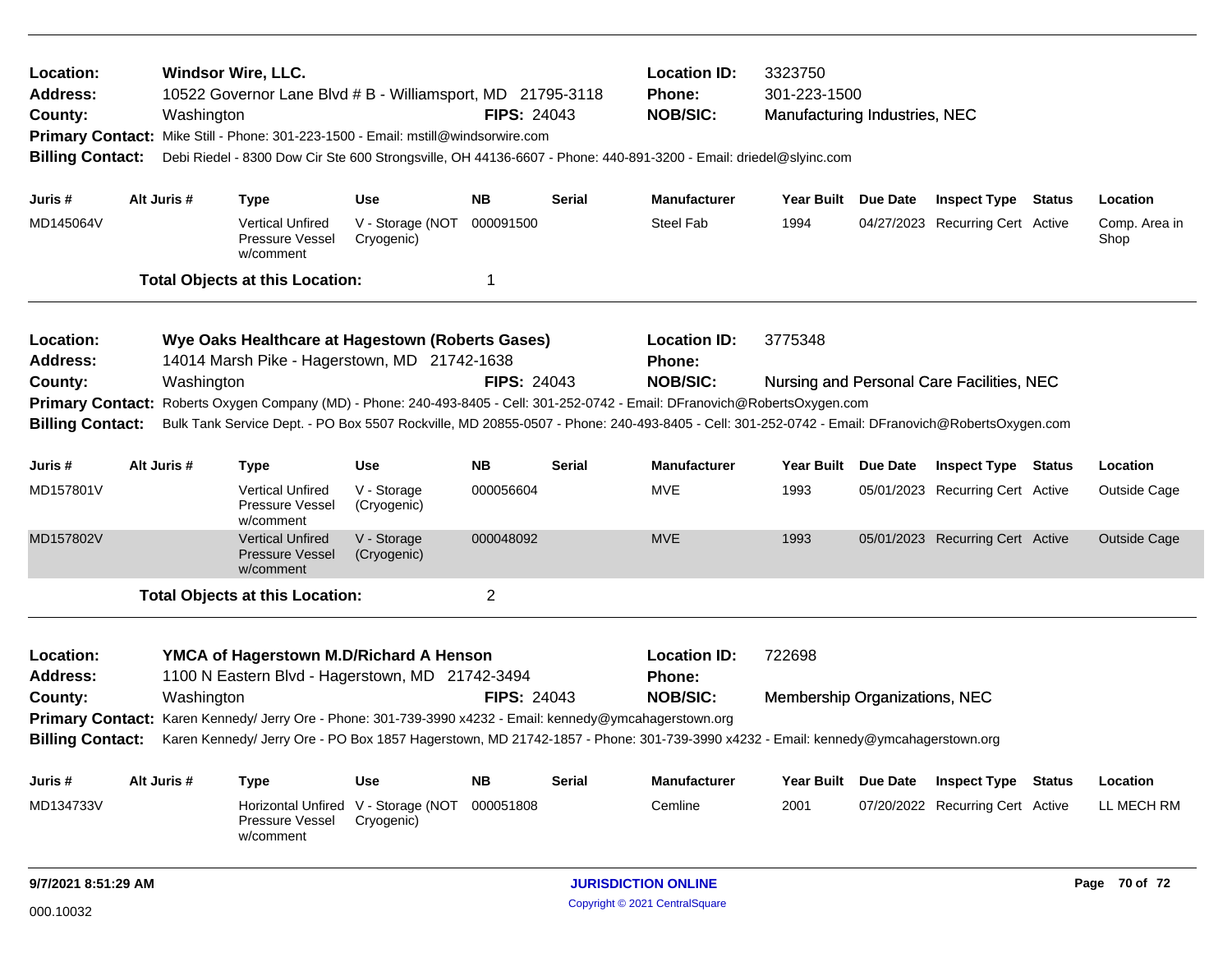| Juris #                                            | Alt Juris #                                                                             | <b>Type</b>                                                                                                   | Use                                                     | <b>NB</b>       | <b>Serial</b> | <b>Manufacturer</b>                                                                                                     | <b>Year Built</b>        | Due Date                                         | <b>Inspect Type Status</b>       |        | Location                       |  |  |
|----------------------------------------------------|-----------------------------------------------------------------------------------------|---------------------------------------------------------------------------------------------------------------|---------------------------------------------------------|-----------------|---------------|-------------------------------------------------------------------------------------------------------------------------|--------------------------|--------------------------------------------------|----------------------------------|--------|--------------------------------|--|--|
| MD134734H                                          |                                                                                         | Electric (NOT<br>HLW)                                                                                         | H - Steam Heat<br>(Steam $\le$ 15<br>psig)              | 0057220         |               | Rheem/Ruud                                                                                                              | 2001                     |                                                  | 07/20/2022 Recurring Cert Active |        | <b>MECH RM</b>                 |  |  |
| MD155398H                                          | CA <sub>1</sub>                                                                         | Cast Aluminum                                                                                                 | H - Hot Water<br>Heat (Water $\leq$<br>160 psig, 250 F) | CA              |               | Weil-McLain                                                                                                             | 2014                     |                                                  | 07/20/2022 Recurring Cert Active |        | UL Mech Rm                     |  |  |
| MD155399H                                          |                                                                                         | <b>Cast Aluminum</b>                                                                                          | H - Hot Water<br>Heat (Water $\leq$<br>160 psig, 250 F) | CA <sub>1</sub> |               | Weil-McLain                                                                                                             | 2014                     |                                                  | 07/20/2022 Recurring Cert Active |        | <b>UL Mech Rm</b>              |  |  |
|                                                    | <b>Total Objects at this Location:</b>                                                  |                                                                                                               |                                                         |                 |               |                                                                                                                         |                          |                                                  |                                  |        |                                |  |  |
| Location:                                          |                                                                                         | Younger Toyota Inc                                                                                            |                                                         |                 |               | <b>Location ID:</b>                                                                                                     | 729691                   |                                                  |                                  |        |                                |  |  |
| <b>Address:</b>                                    | 1935 Dual Hwy - Hagerstown, MD 21740-6603                                               |                                                                                                               |                                                         |                 |               | <b>Phone:</b><br><b>NOB/SIC:</b>                                                                                        |                          |                                                  |                                  |        |                                |  |  |
| County:                                            | <b>FIPS: 24043</b><br>Washington<br>Primary Contact: Tony Pearson - Phone: 301-733-2300 |                                                                                                               |                                                         |                 |               |                                                                                                                         |                          | Automotive dealers and gasoline service stations |                                  |        |                                |  |  |
| <b>Billing Contact:</b>                            |                                                                                         |                                                                                                               |                                                         |                 |               | Tony Curtis - 1935 Dual Hwy Hagerstown, MD 21740-6603 - Phone: 301-733-2300 ext.2305 - Email: acurtis@youngertoyota.com |                          |                                                  |                                  |        |                                |  |  |
| Juris #                                            | Alt Juris #                                                                             | <b>Type</b>                                                                                                   | <b>Use</b>                                              | <b>NB</b>       | Serial        | <b>Manufacturer</b>                                                                                                     | Year Built               | <b>Due Date</b>                                  | <b>Inspect Type</b>              | Status | Location                       |  |  |
| MD167946V                                          |                                                                                         | <b>Vertical Unfired</b><br>Pressure Vessel<br>w/comment                                                       | V - Storage (NOT<br>Cryogenic)                          | 000912851       |               | Samuel                                                                                                                  | 2019                     |                                                  | 09/24/2022 Recurring Cert Active |        | <b>BLRM</b>                    |  |  |
|                                                    |                                                                                         | <b>Total Objects at this Location:</b>                                                                        |                                                         | 1               |               |                                                                                                                         |                          |                                                  |                                  |        |                                |  |  |
| Location:                                          | <b>Zion Reformed UCC</b>                                                                |                                                                                                               |                                                         |                 |               | <b>Location ID:</b>                                                                                                     | 729734                   |                                                  |                                  |        |                                |  |  |
| <b>Address:</b>                                    | 201 N Potomac St - Hagerstown, MD 21740-3812                                            |                                                                                                               |                                                         |                 |               | <b>Phone:</b>                                                                                                           | 301-739-7244             |                                                  |                                  |        |                                |  |  |
| County:                                            | <b>FIPS: 24043</b><br>Washington                                                        |                                                                                                               |                                                         |                 |               | <b>NOB/SIC:</b>                                                                                                         | Membership organizations |                                                  |                                  |        |                                |  |  |
| <b>Primary Contact:</b><br><b>Billing Contact:</b> |                                                                                         | Zion Reformed UCC - Phone: 301-739-7244<br>- 201 N Potomac St Hagerstown, MD 21740-3812 - Phone: 301-739-7244 |                                                         |                 |               |                                                                                                                         |                          |                                                  |                                  |        |                                |  |  |
|                                                    |                                                                                         |                                                                                                               |                                                         |                 |               |                                                                                                                         |                          |                                                  |                                  |        |                                |  |  |
| Juris #                                            | Alt Juris #                                                                             | <b>Type</b>                                                                                                   | <b>Use</b>                                              | <b>NB</b>       | Serial        | <b>Manufacturer</b>                                                                                                     | <b>Year Built</b>        | Due Date                                         | <b>Inspect Type</b>              | Status | Location                       |  |  |
| MD158438H                                          |                                                                                         | Cast Iron                                                                                                     | H - Steam Heat<br>(Steam $\le$ 15<br>psig)              | СI              |               | Burnham                                                                                                                 | 2014                     |                                                  | 08/05/2023 Recurring Cert Active |        | Outside Boiler<br>Room         |  |  |
| MD165406H                                          |                                                                                         | Cast Iron                                                                                                     | H - Steam Heat<br>(Steam $\le$ 15<br>psig)              | CI              |               | Weil-McLain                                                                                                             | 2018                     |                                                  | 08/05/2023 Recurring Cert Active |        | <b>Basement Boiler</b><br>Room |  |  |
| MD165407H                                          |                                                                                         | Cast Iron                                                                                                     | H - Steam Heat<br>(Steam $\le$ 15<br>psig)              | <b>CI</b>       |               | Weil-McLain                                                                                                             | 2018                     |                                                  | 08/05/2023 Recurring Cert Active |        | <b>Boiler Rm</b>               |  |  |